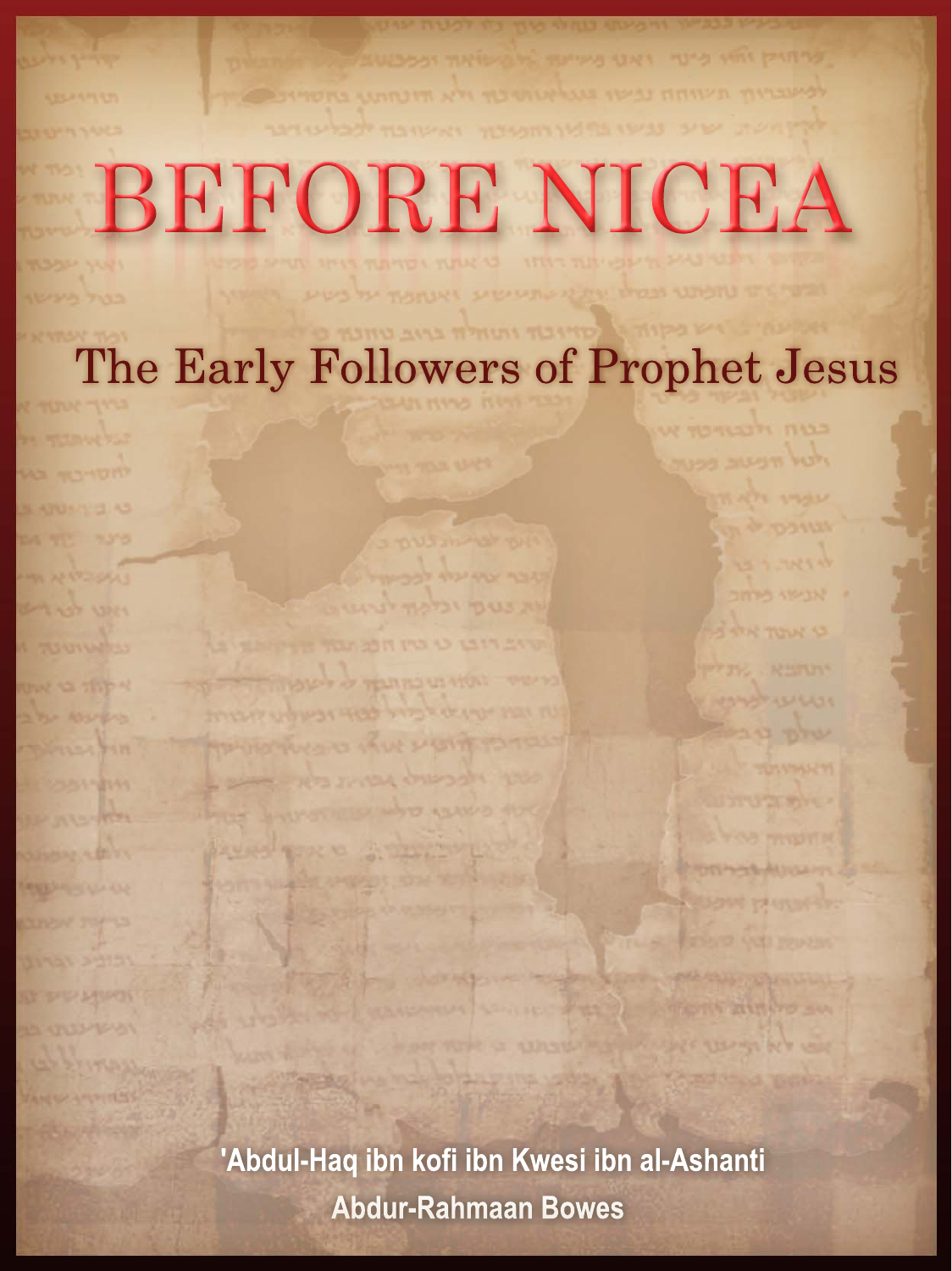## BEFORE NICEA

# The Early Followers of Prophet Jesus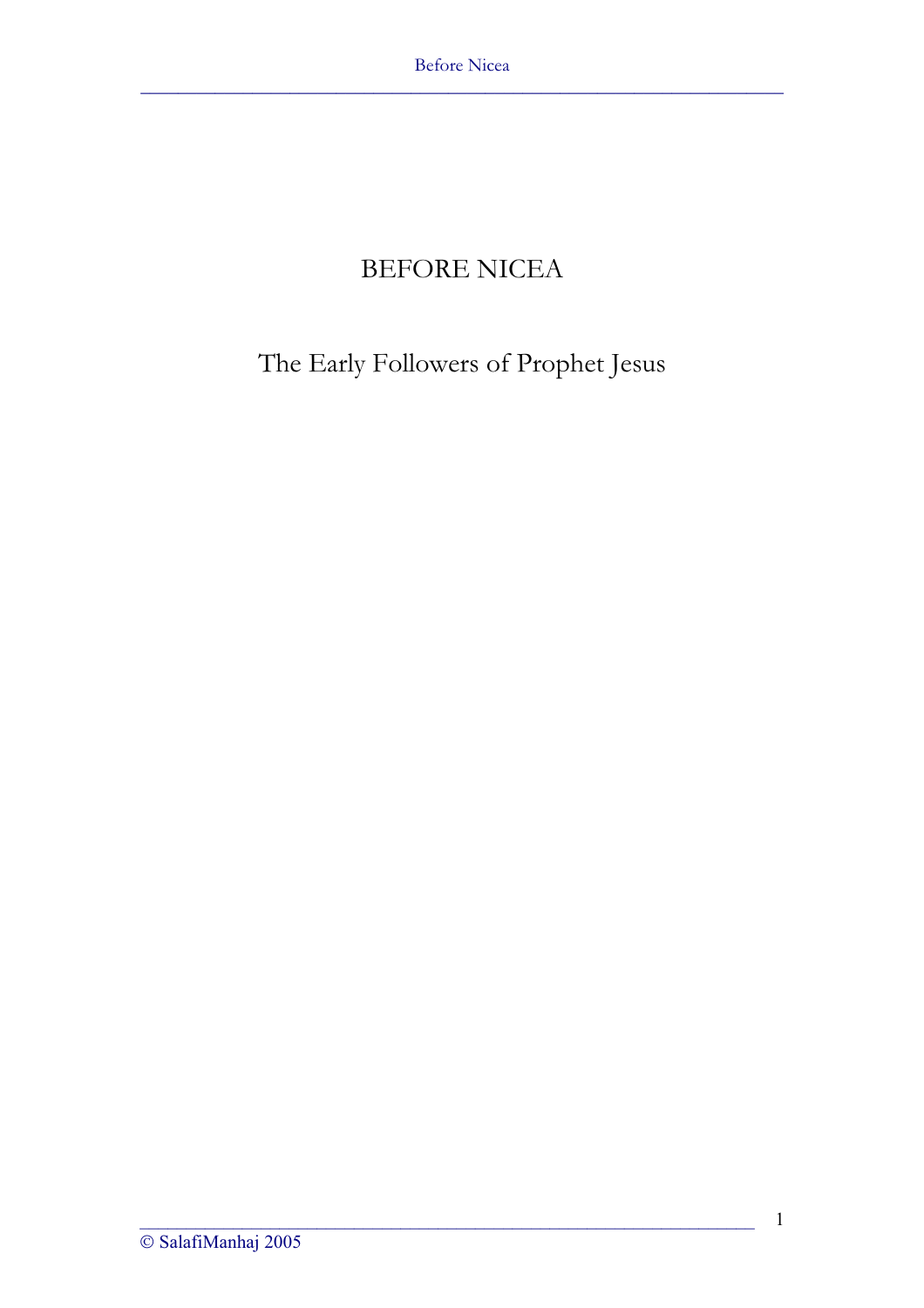### **©** Copyright **SalafiManhaj** 2005

#### URL: **www.SalafiManhaj.com**

E-mail: admin@salafimanhaj.com

Important Note:

The following document is an on-line book publishing of www.SalafiManhaj.com. This book was formatted and designed specifically for being placed on the Web and for its easy and convenient distribution. At the time of this e-book publishing, we are not aware of any other book similar to it, in terms of its translation from its original Arabic source. Since this book was prepared for free on-line distribution we grant permission for it to be printed, disbursed, photocopied, reproduced and/or distributed by electronic means for the purpose of spreading its content and not for the purpose of gaining a profit, unless a specific request is sent to the publishers and permission is granted.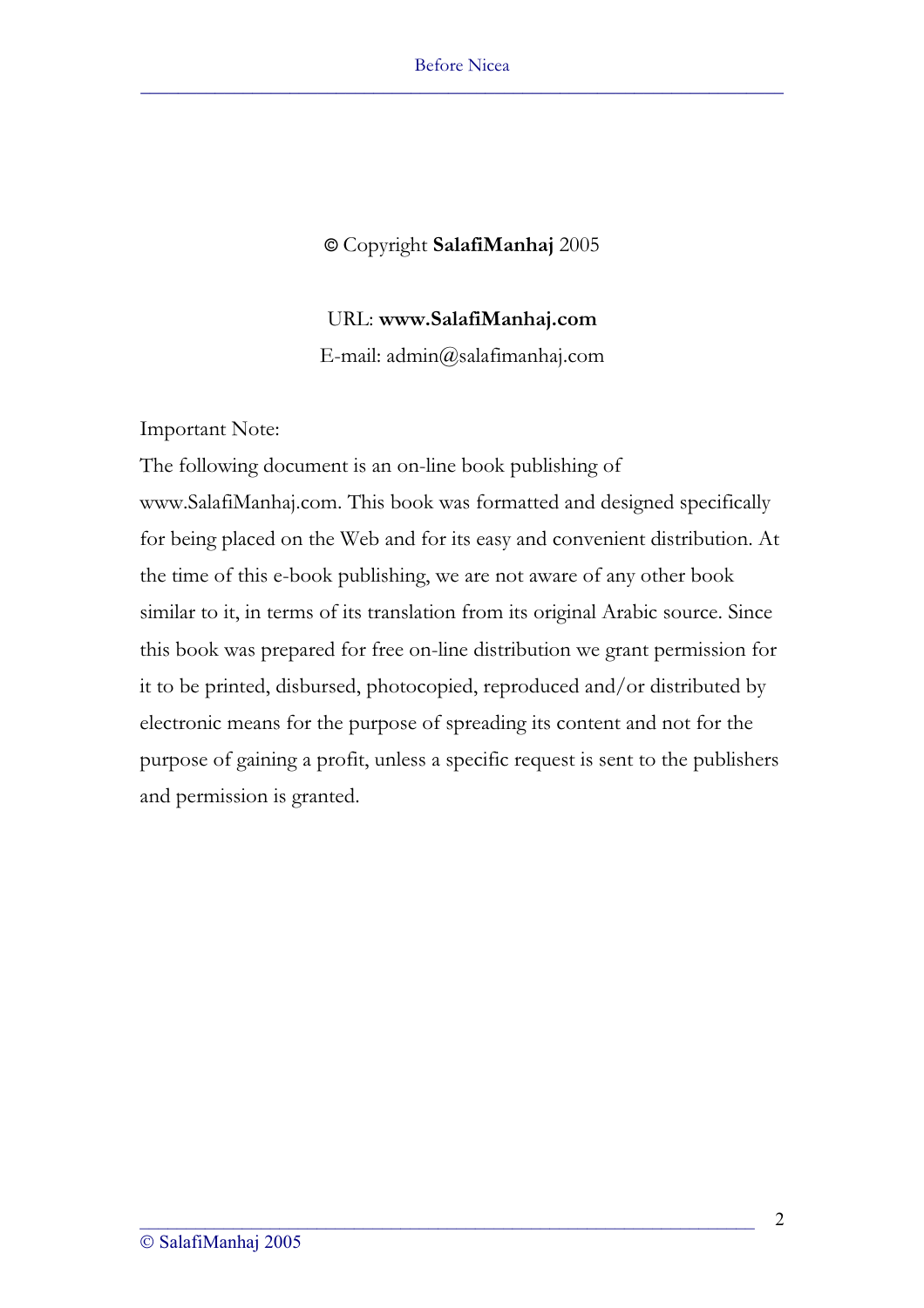## **Contents**

- 4. Introduction
- 12. The Crucifixion
- 19. Early Christianity
- 28. Is Jesus God?
- 31. The Trinity
- 37. The Bible
- 59. Later Christianity and its Parallels in the wider world

 $\overline{\phantom{a}}$  ,  $\overline{\phantom{a}}$  ,  $\overline{\phantom{a}}$  ,  $\overline{\phantom{a}}$  ,  $\overline{\phantom{a}}$  ,  $\overline{\phantom{a}}$  ,  $\overline{\phantom{a}}$  ,  $\overline{\phantom{a}}$  ,  $\overline{\phantom{a}}$  ,  $\overline{\phantom{a}}$  ,  $\overline{\phantom{a}}$  ,  $\overline{\phantom{a}}$  ,  $\overline{\phantom{a}}$  ,  $\overline{\phantom{a}}$  ,  $\overline{\phantom{a}}$  ,  $\overline{\phantom{a}}$ 

76. Where Does This Leave Us?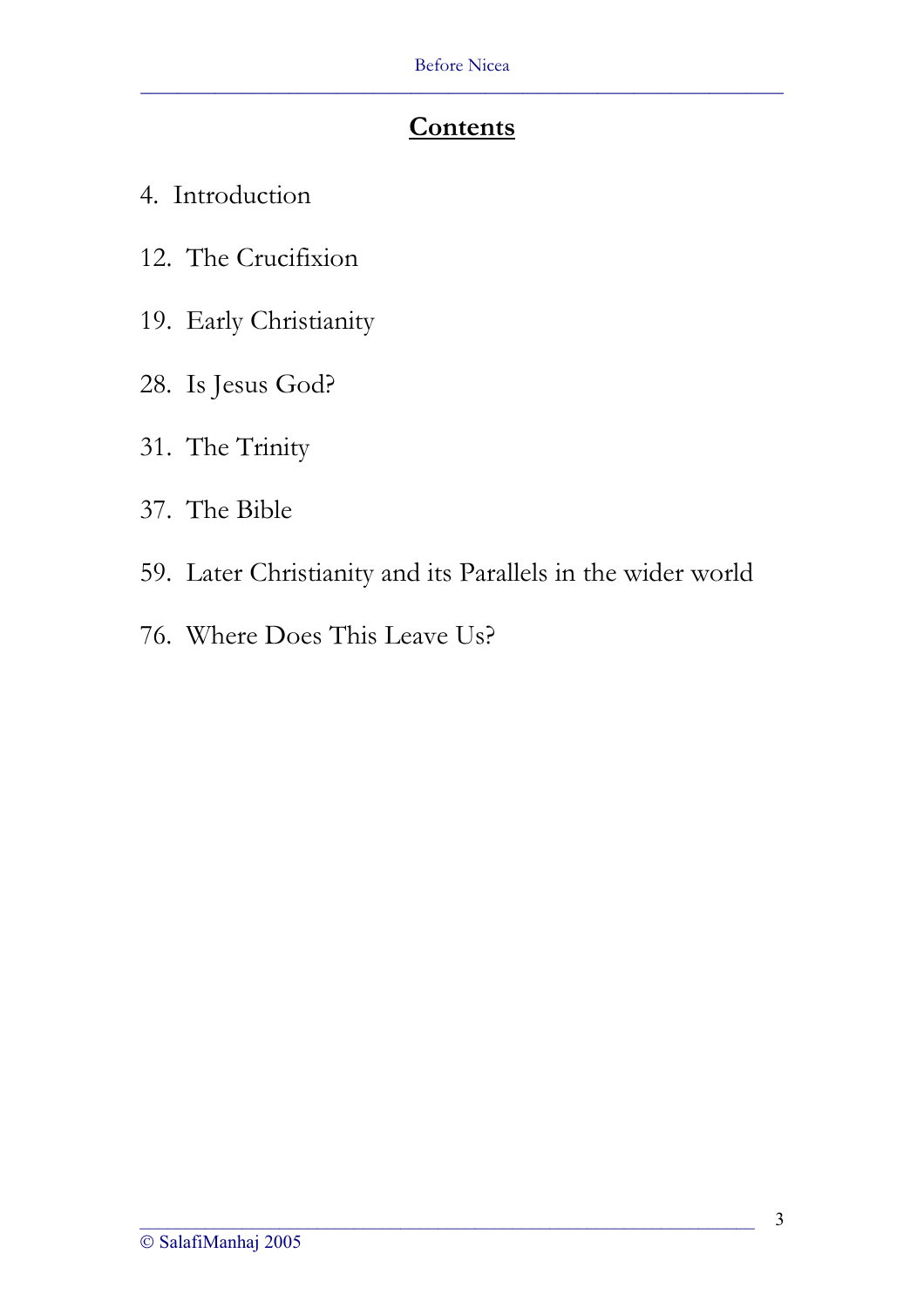# **<sup>1</sup> Introduction**

Whilst seeking the truth, the honest investigator wants facts and this short work is intended for the sincere few who seek to know the original belief of the people that followed the teachings of Jesus, *peace be upon him*.

*Before Nicea* should not be viewed as 'Muslim propaganda' or bias, rather as an honest look at the evidence that qualified scholars have provided. This work also wants to move away from relying on the bible and blindly quoting from it in order to prove the true teachings of Jesus. Even though there is obviously some truth in the gospels, it is not the pure *Injeel* that is mentioned in the Qur'aan as being given to Jesus.

In assessing the comparisons between early Christianity and Islam, the facts have been made accessible to the reader and presented in a manner that does not wish to antagonize. It is for the readers to make up their own

<sup>1</sup> This book, *Before Nicea*, originally completed in 1998 by Paul Addae and T im Bowes (Abdul-Haq and Abdur-Rahmaan), has been revised for the *Da'wah* section at www.salafimanhaj.com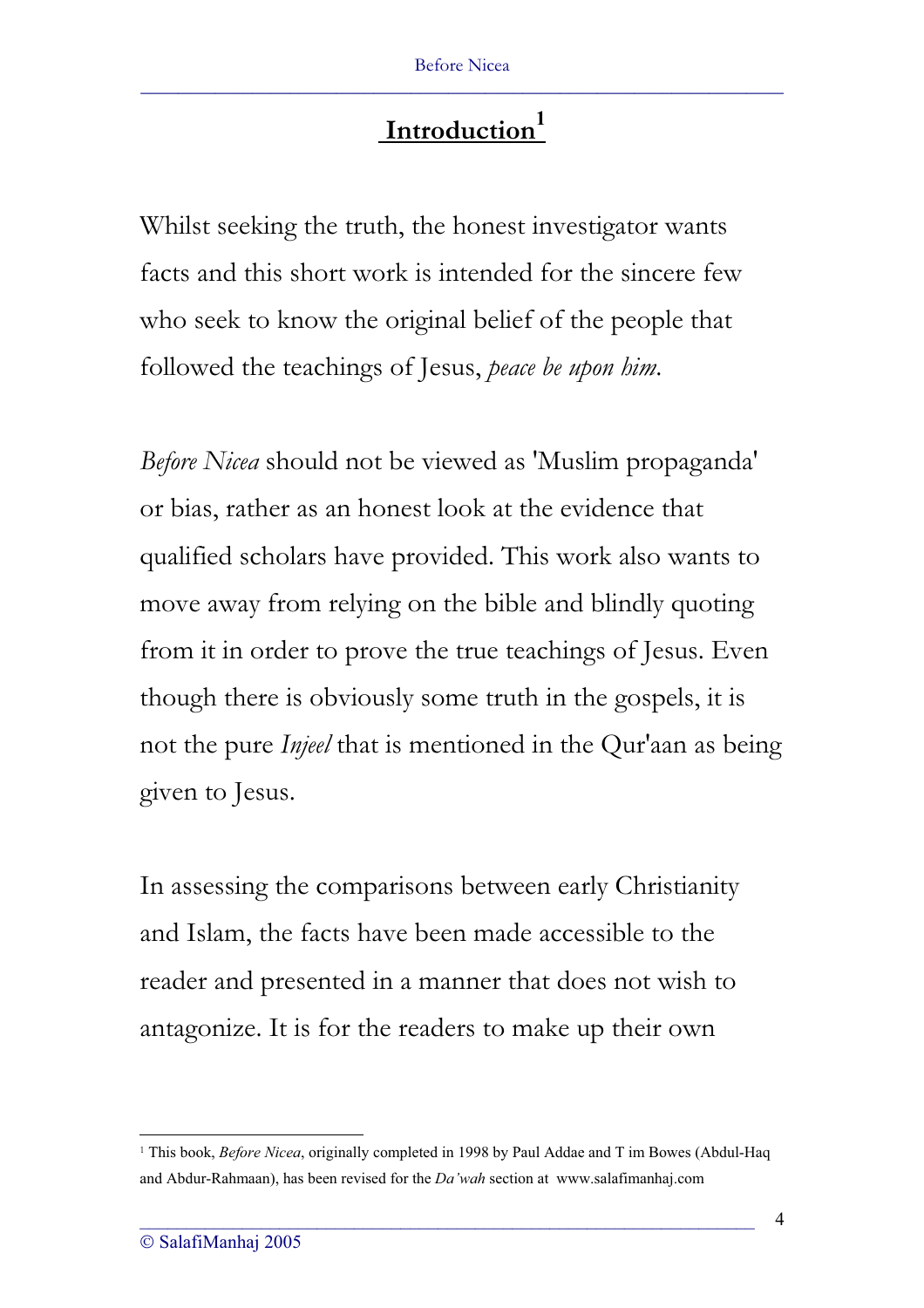minds and come to a conclusion about the evidence presented.

Conducted over the last three hundred years, such research is not a new phenomena. John Toland for example had written his book *The Nazarenes* in 1718 wherein he had already noticed the similar beliefs and practices of the early followers of Jesus and Muslims. Furthermore, John Biddle wrote *The True Opinion Concerning the Holy Trinity (Twelve Arguments)* in 1653, Joseph Priestly wrote eight books including *A General History of the Church*, published in 1802 and *A History of the Corruption of Christianity*, published in 1871. A.C. MacGiffert wrote *A History of Christianity in the Apostolic Age* published in 1897, *The Apostles Creed* published in 1902 and *The God of the Early Christians* in 1924.

The discovery of the *Codex Sinaiticus*, the earliest almost complete manuscript (fourth century), brought with it more evidence for scholars to utilize. Using both these older sources and the recent research based upon the discoveries of early Christian manuscripts the reader will be supplied with that which is accepted as sound.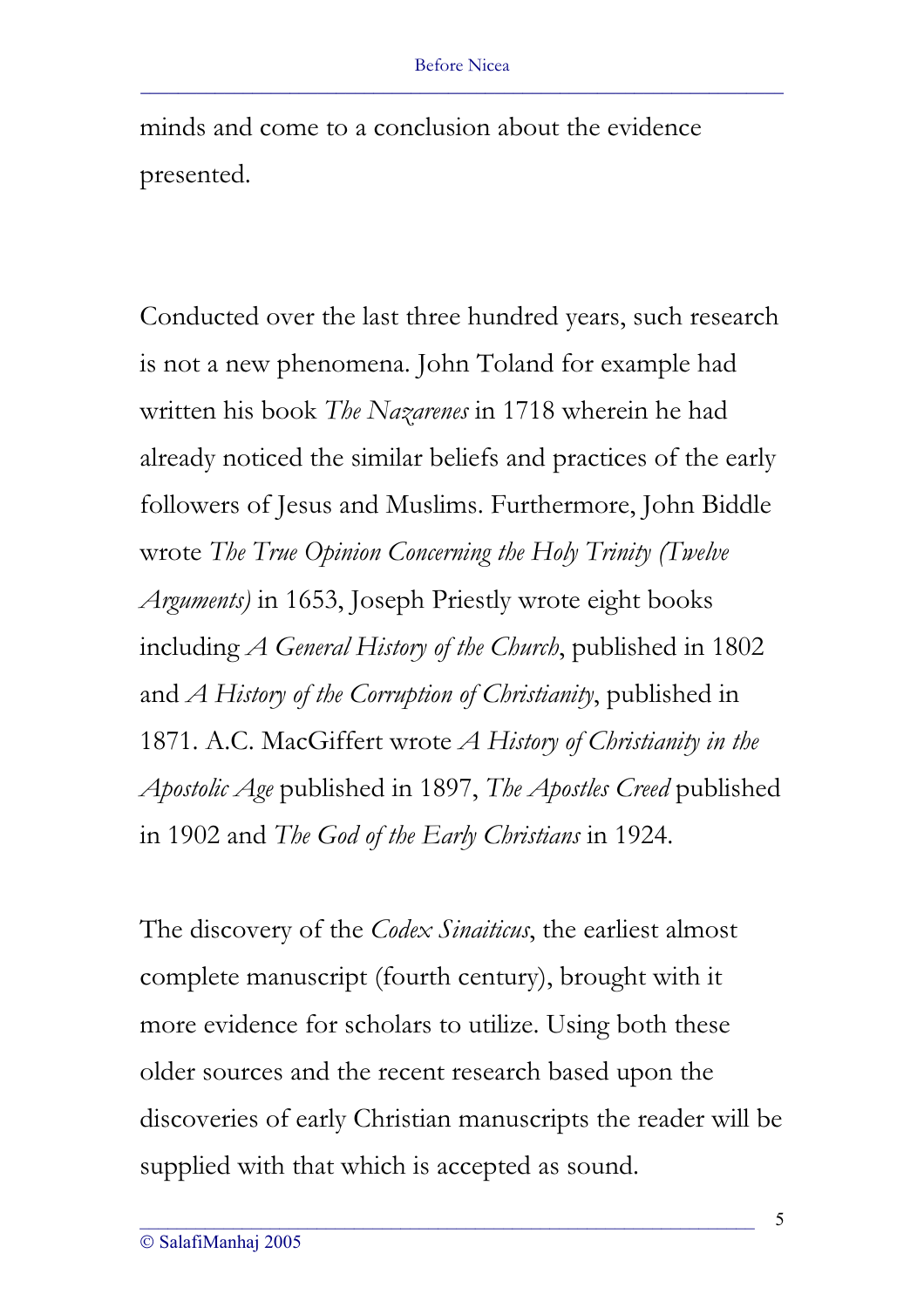During conversations whilst compiling this work, it was noted that many evangelical Christians would argue that the Christian scholars quoted in this work for example are *'not really Christian.'* One of the '*Hyde Park Speakers Corner Christian Fellowship'<sup>2</sup>* even went so far as to say that there is not a single theologian who could be called a Christian, because he felt that theology is an enemy of Christianity. It is certainly true that most theologians do not understand the Bible to be 'divine revelation,' rather a combination of inspiration, commentary and interpretation. In many cases, these theologians will say that it was Jesus himself who was the 'divine revelation' and will feel perfectly free to reject the idea that the Bible is unadulterated.

Therefore, it is understandable that Christians who believe in the Bible as an uncorrupted whole, become hostile to such scholars. Nevertheless, Christian evangelical disapproval of theologians is quite contradictory and unreasonable.

<sup>&</sup>lt;sup>2</sup> This is a well known and peculiar group that comprises a broad range of fundamentalist Christian evangelists of the London area who are active in propagating evangelical Christianity at London's Hyde Park Speaker's Corner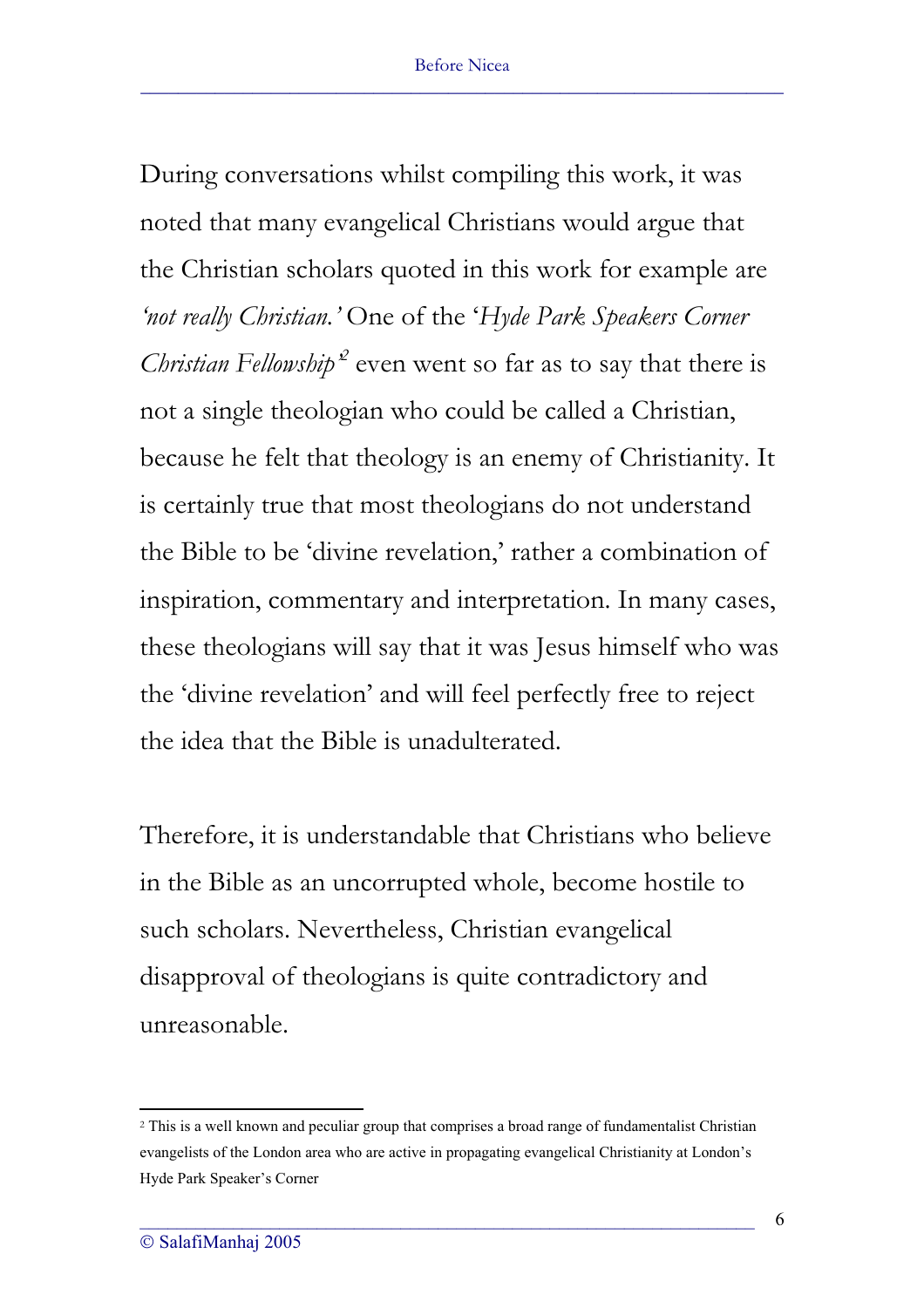Contradictory, because it was on the grounds of theology that 'Christian' doctrine grew and unreasonable, as most Christians would be grateful that theology 'explained' for them many aspects of their belief.

Most of the scholars whom we have quoted are, to the best of our knowledge, practicing Christians. For example James Dunn's book *Christology in the Making* is illustrative of this fact. While he says at one point that **"there is no real evidence in the earliest Jesus tradition of what could fairly be called a consciousness of divinity,"** (page 60), he makes no attempt to apologize for his conviction in Trinitarian Christianity. It is simply the fact that he is a Christian. Likewise, the New Testament scholar, the late Michael Ramsey, was an Archbishop in the Anglican church. We are fully aware that some of the writers whom we have quoted from are Christians so people should accept their dedicated research.

 $\overline{\phantom{a}}$  ,  $\overline{\phantom{a}}$  ,  $\overline{\phantom{a}}$  ,  $\overline{\phantom{a}}$  ,  $\overline{\phantom{a}}$  ,  $\overline{\phantom{a}}$  ,  $\overline{\phantom{a}}$  ,  $\overline{\phantom{a}}$  ,  $\overline{\phantom{a}}$  ,  $\overline{\phantom{a}}$  ,  $\overline{\phantom{a}}$  ,  $\overline{\phantom{a}}$  ,  $\overline{\phantom{a}}$  ,  $\overline{\phantom{a}}$  ,  $\overline{\phantom{a}}$  ,  $\overline{\phantom{a}}$ 

7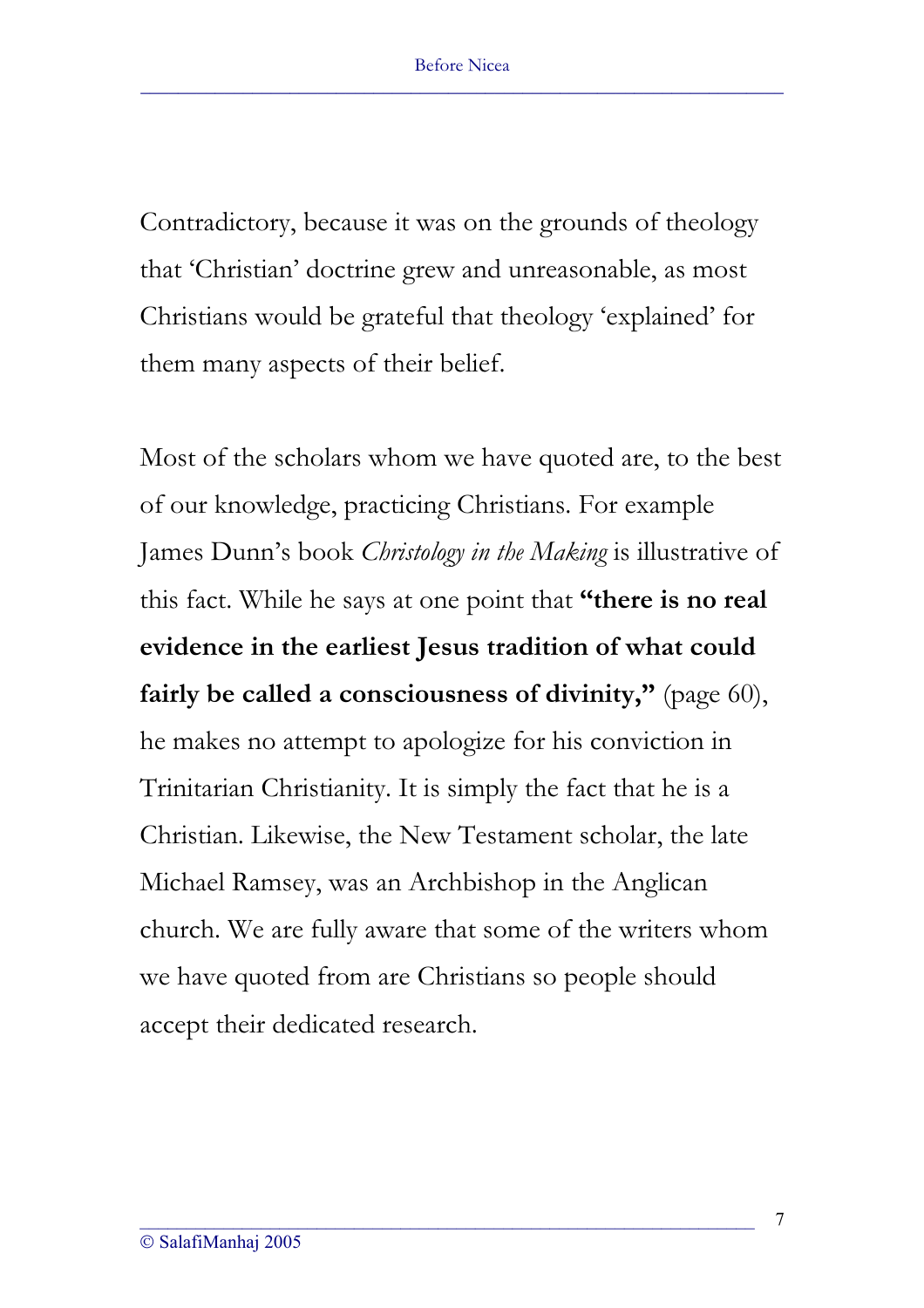We note also Heikki Räisänen, a Christian interested in Christian-Muslim dialogue, who writes **"Today it is clear to New testament scholarship that there is hardly anything in the New Testament even remotely like the doctrine of the Trinity. This realization may in itself be a fresh starting point for a dialogue."3**

We are not going to judge whether they are *really* Christian or not, nor should an unqualified and emotional evangelical Christian make such judgements. We have put this booklet together simply as a basis of research for the sincere investigator.

Most of the writing of these historians, researchers and scholars is well referenced and we have been careful, when quoting from more controversial sources, to ensure that they have given references as evidence of authenticity.

For example, we discovered in *The Holy Blood and the Holy Grail*, by Lincoln, Baigent and Leigh (1982), a reference to a text in the *Nag Hammadi Scrolls*. While it is obvious that

<sup>3</sup> Heikki Räisänen, The Portrait of Jesus in the Qur'an, 1980, p.127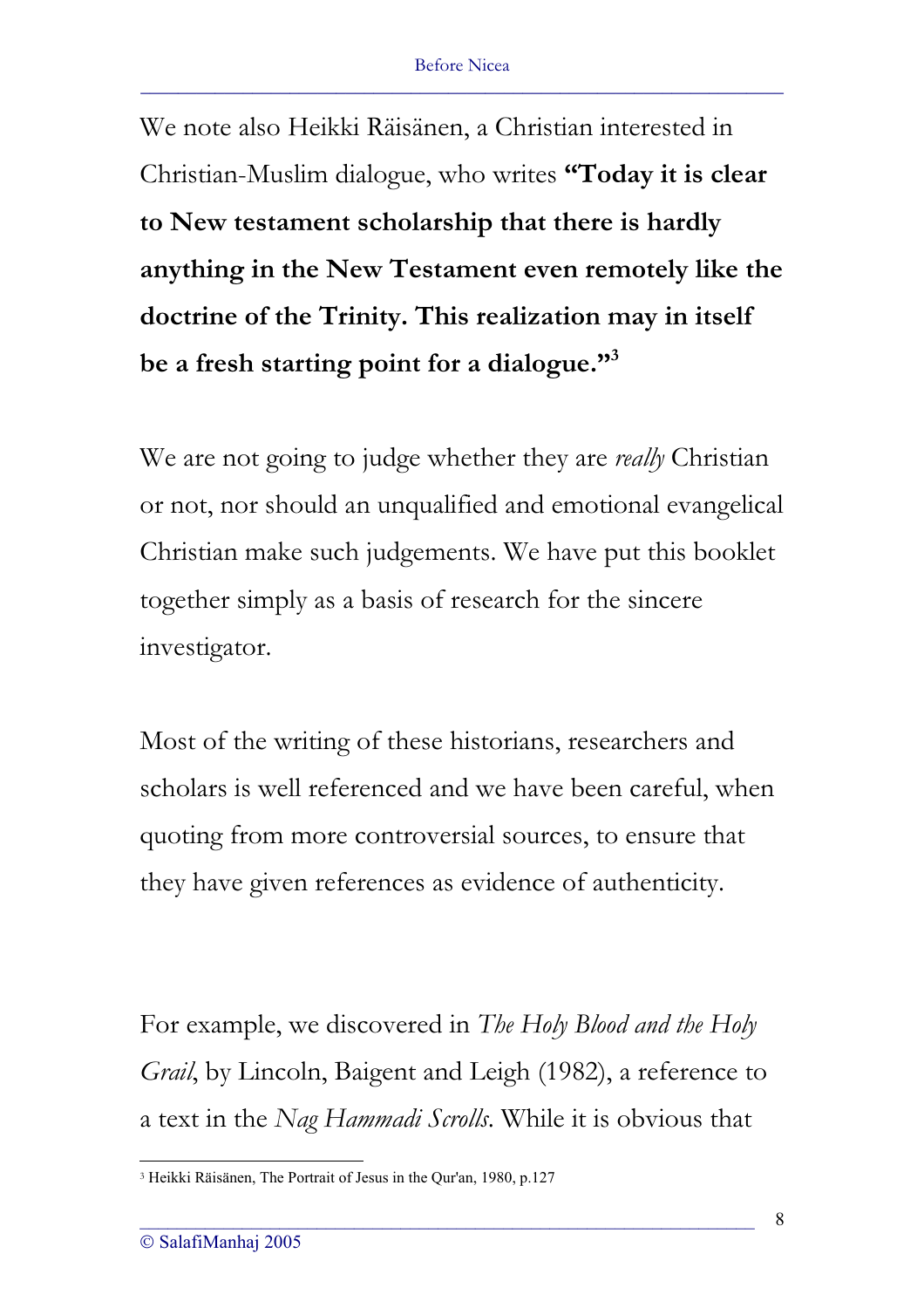their book is overflowing with unacceptable conjecture, it was possible to make further investigations to discover that the text in question within the *Nag Hammadi Scrolls* does indeed exist.

There are a number of sources which we have used whose books contain subjective and objective opinions. In such cases we have largely ignored their conjecture and theories and have only quoted from that which may be called established fact. For example, we have made reference to *The Five Gospels* (1993) by the *'Jesus Seminar.'* While the main body of their work is concerned with demythologizing the gospels and using a consensus of 'opinion' to determine the authenticity of the sayings of Jesus, which may be unacceptable, we have quoted from their book that which is attested to by historical evidence.

More importantly, Allaah mentions in the Qur'aan *They follow only conjecture and what their souls desire – even though there has already come down to them guidance from their Lord {an-Najm (53): 23}*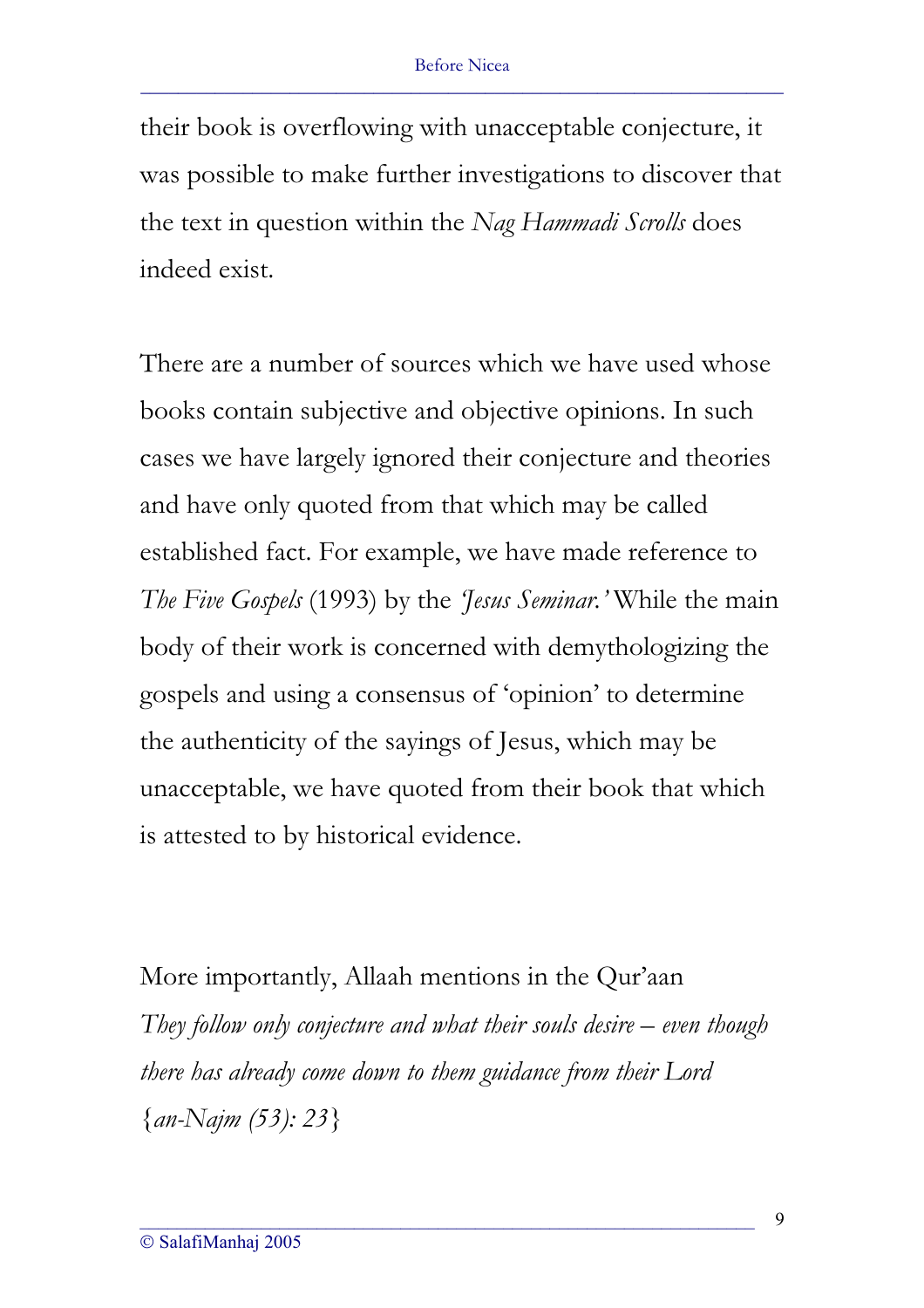In some cases, the sources that we have used may be unsympathetic towards Islam, but what is most striking is to discover that parallels do exist between the early Christianity of these studies and Islam. Often this appears to be unapparent to the writers, but on occasions, some are quite ready to admit this parallel. For example, Hans Küng et al write that the, **"traditional and historical parallels between Judaic-Christianity and Islam are inescapable."4**

Hans-Joachim Schoeps<sup>5</sup> comes to a similar conclusion as does Professor Eisenman. Indeed, as we stated earlier, the knowledge of the similarities between early Christianity and Islam has been studied thoroughly.

Writers such as Francis David (1510-1579), Michael Servetus (1511-1553), Adam Neuser (circa 1570) and John Toland (in 1718) were describing such parallels several hundred years ago!<sup>6</sup>

<sup>4</sup> Christianity and the World Religions – Paths of Dialogue with Islam, Hinduism & Buddhism, 1986, p. 124

<sup>5</sup> Theology and History in Jewish Christianity, 1949, p. 342

<sup>&</sup>lt;sup>6</sup> See Adrian Reland, *Treatises Concerning the Mahametons*, (18<sup>th</sup> century), pp. 215-22; also W.C Garnett, *Francis David – Founder of Unitarianism* (1914); R.H. Bainton, *The Hunted Heretic* (1953); D.B. Parke, *The Epic of Unitarainism* (1957), pp. 5-6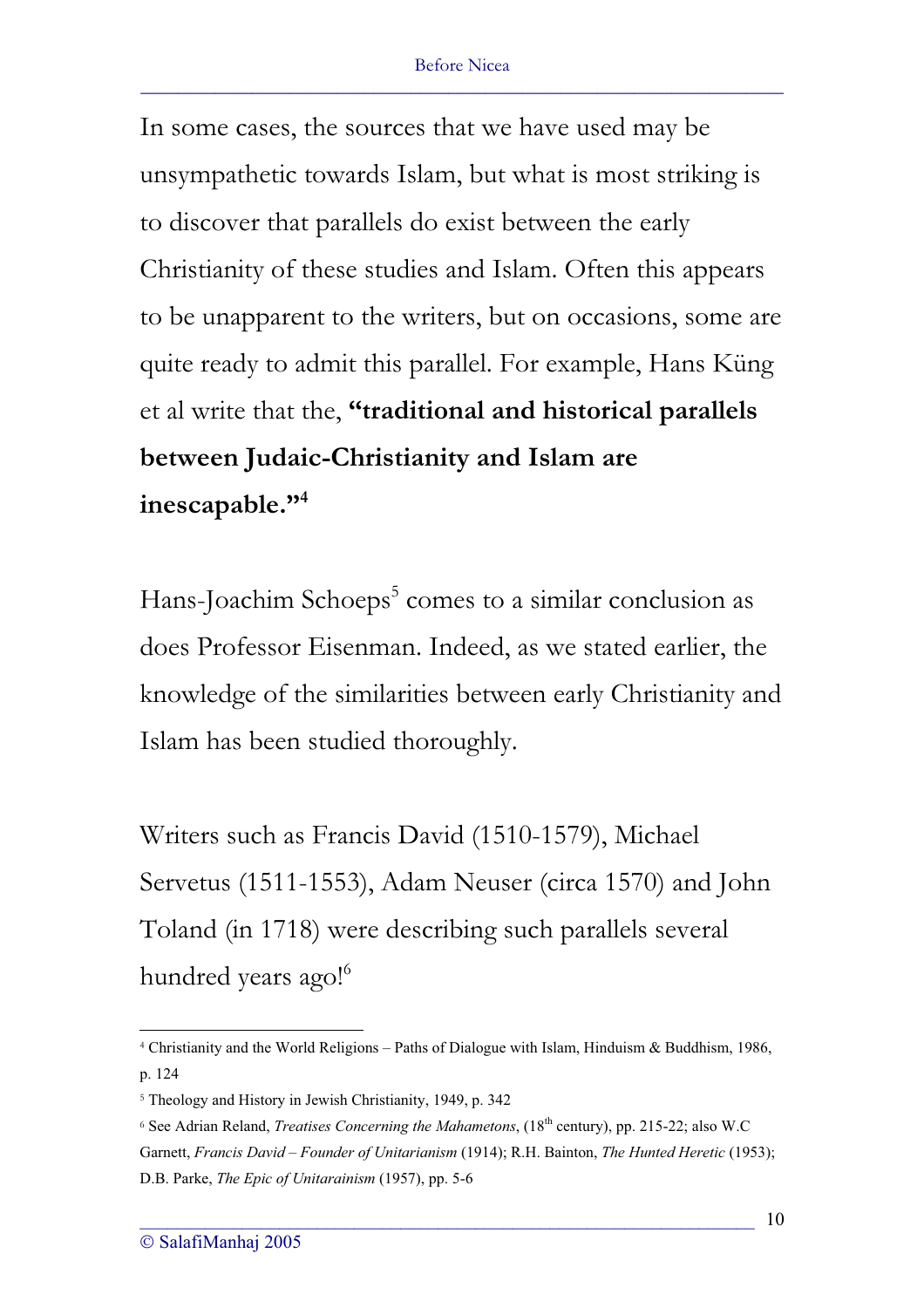Obviously we are writing as Muslims, but we have tried our best not to present the wrong information. Having gone through the process of 'coming to Islam' ourselves, we understand the difficulties in knowing exactly *who* is telling the truth. When speaking with Christians prior to beginning this compilation of quotations, we were interested that few were aware of the historical material about the early followers of Jesus, as studies by many scholars, historians and theologians, and the origins and development of Christianity.

We have therefore sifted through the speculation of many books and articles about early Christianity, to present the reader with factual evidence, as it stands in light of Islam. Thus we invite the reader to sincerely reflect and by the will of Allaah, they will come to understand and *Inshaa'Allaah* know the truth.

 $\overline{\phantom{a}}$  ,  $\overline{\phantom{a}}$  ,  $\overline{\phantom{a}}$  ,  $\overline{\phantom{a}}$  ,  $\overline{\phantom{a}}$  ,  $\overline{\phantom{a}}$  ,  $\overline{\phantom{a}}$  ,  $\overline{\phantom{a}}$  ,  $\overline{\phantom{a}}$  ,  $\overline{\phantom{a}}$  ,  $\overline{\phantom{a}}$  ,  $\overline{\phantom{a}}$  ,  $\overline{\phantom{a}}$  ,  $\overline{\phantom{a}}$  ,  $\overline{\phantom{a}}$  ,  $\overline{\phantom{a}}$ 

11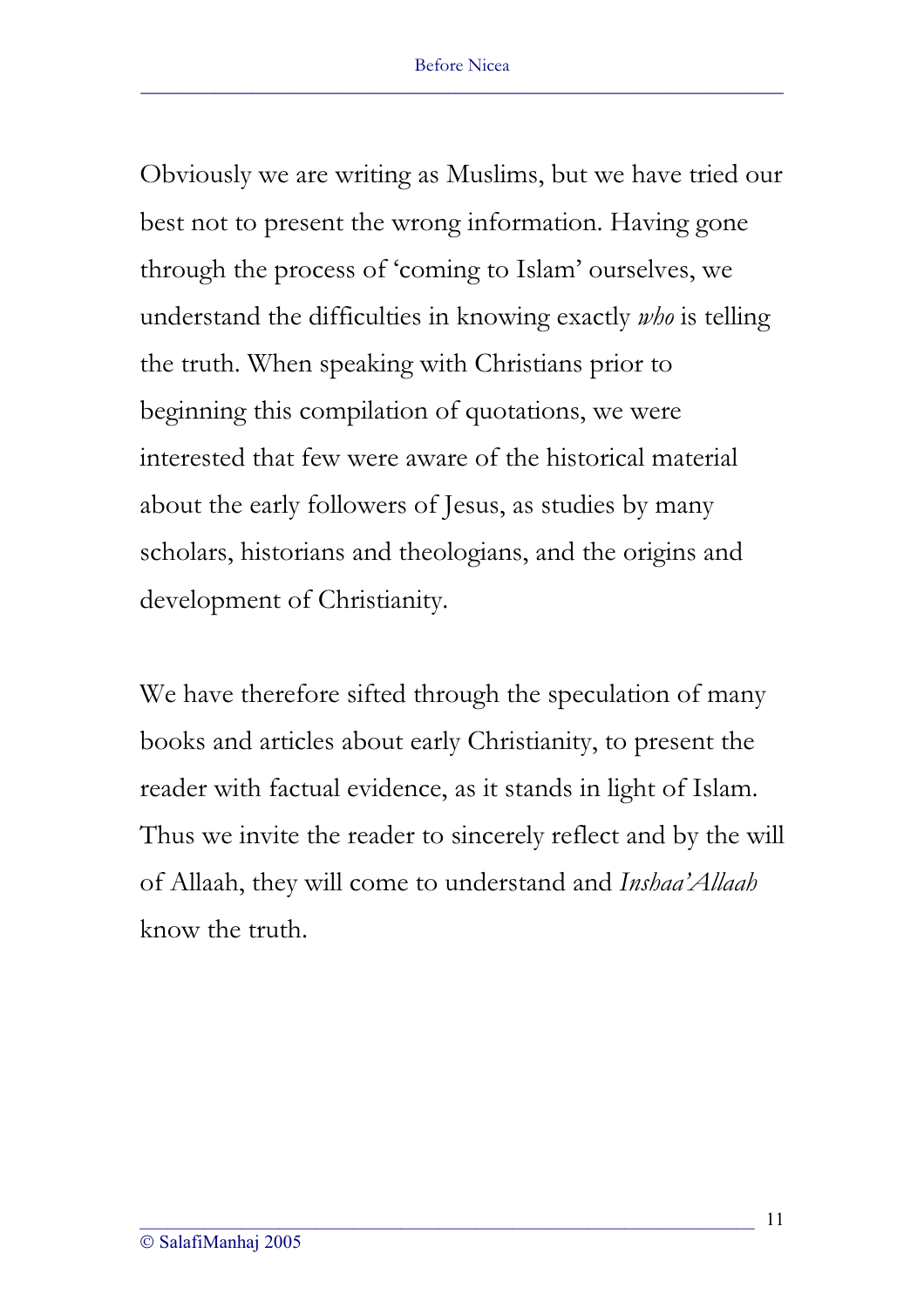## **<sup>7</sup> The Crucifixion**

**They said (in boast), "We have killed the Messiah, Jesus the son of Mary, the Messenger of Allaah" – But they did not kill him, nor did they crucify him; but (another) was made to resemble him to them. And indeed, those who differ over it are in doubt about it. They have no knowledge of it and follow only conjecture. And they did not kill him, being certain (of his identity)**  *{an-Nisaa (4): 157}* 

The Qur'aanic statement that Jesus was neither slain nor crucified and that another was killed whom they assumed was Jesus, stands very much in favour of the divine origin of the Qur'aan. Many argue that had Muhammad been a forger, the crucifixion would be the last detail he would 'change.' However, further study reveals that Christians during the pre-Islamic era followed just as diverse doctrines as they do today. Amongst these beliefs were that Jesus was

<sup>7</sup> A chapter from the unpublished *Da'wah* book *Before Nicea* by Tim Bowes ('Abdur-Rahmaan) and Paul Addae ('Abdul-Haq) written by the two during their studies at the *School of Oriental and African Studies, University of London*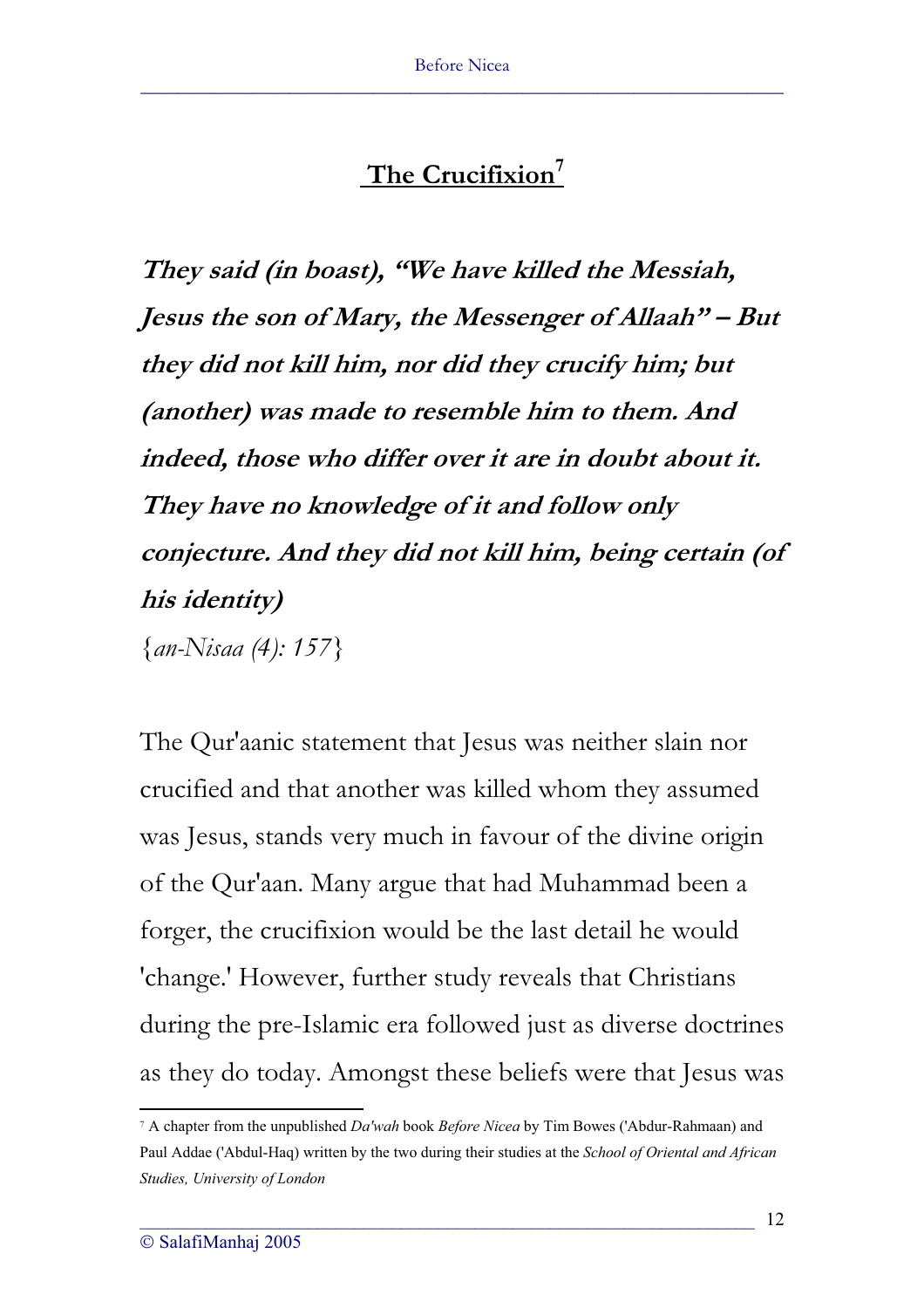not crucified and many early Christian sects denied that the crucifixion even occurred. This begs the question as to why they denied the crucifixion of Jesus?

# H.M. Gwatkin in *Early Church History* states **"The stumbling block of the age of early Christianity was not so much Jesus' divinity, but his crucifixion."8**

Some of the first groups that followed the way of Jesus and also several other historical sources other than the Qur'aan confirm that Jesus did not die on the cross. John Toland in his work *The Nazarenes* mentions that Plotinus who lived in the 4th century stated that he had read a book called *The Journeys of the Apostles* which related traditions of Peter, John, Andrew, Thomas and Paul. Among other things, the book stated that Jesus was not crucified, but rather another in his place, and therefore Jesus and the apostles had laughed at those who believed Jesus had died on the cross.<sup>9</sup> Also similar to the belief of Basileides and his followers/students who were known as the *Basildians*. 10

<sup>8</sup> Volume 1, p.11

<sup>9</sup> John Toland, *The Nazarenes* (1718), p.18 - It can be found at the *British Library*

<sup>10</sup> J. Stevenson (ed.), A New Eusebius - Documents Illustrative of the History of the Church to AD 337 (London: SPCK, 1957), p.82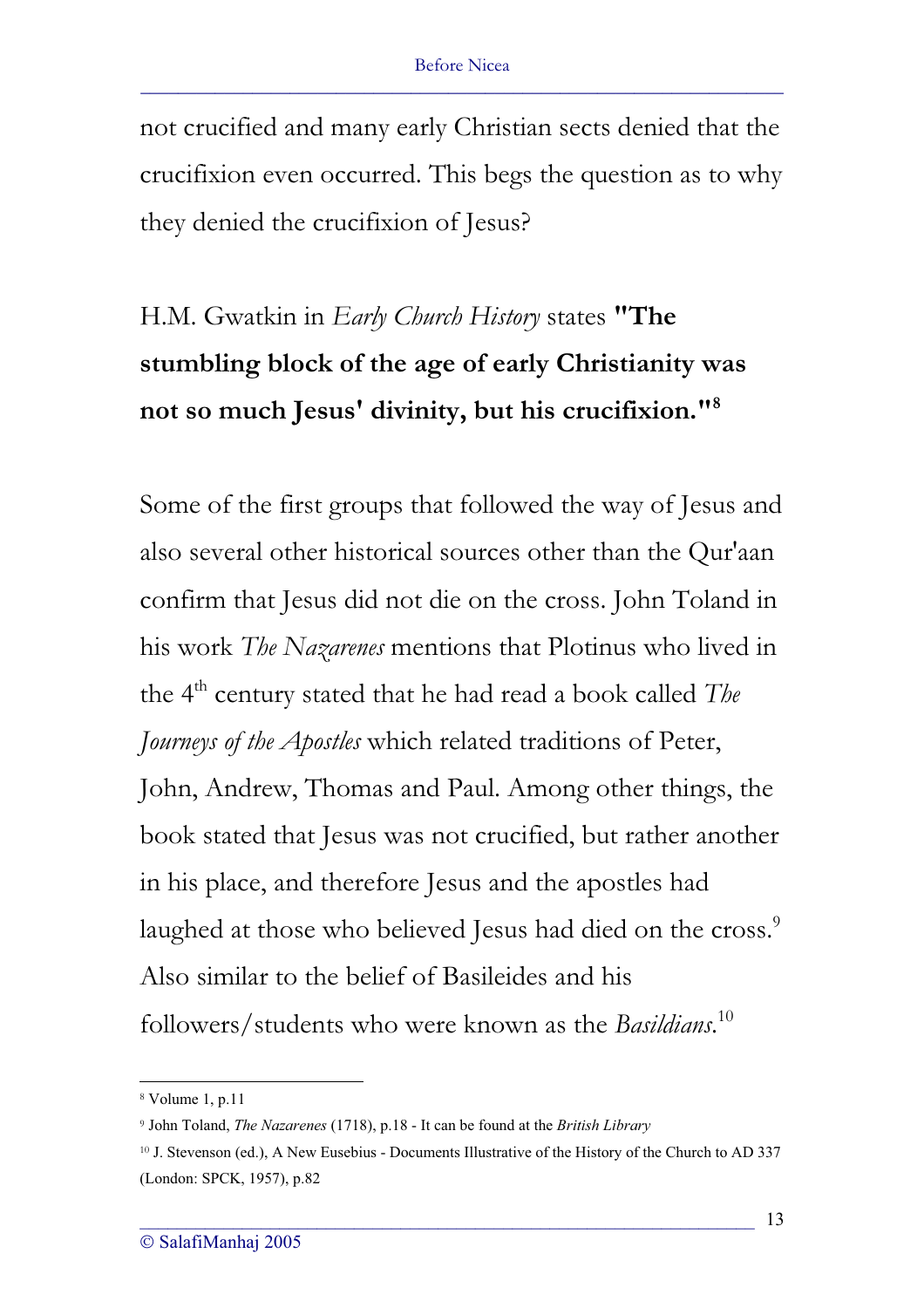H. Lincoln, Michael Baigent and Richard Leigh in their controversial and critically acclaimed T*he Holy Blood and the Holy Grail<sup>11</sup>* mention an historical text, The *Nag Hammadi Scrolls<sup>12</sup>* and state that these manuscripts contain a manuscript entitled *'The Treaties of Seth.'* Here it is mentioned that Jesus was not crucified even though a crucifixion did take place, Simon of Cyrene was the victim and not Jesus.

J. Stevenson, a *Cambridge University* lecturer of divinity, notes that Irenaeus describes the teachings of Basileides. While Basileides and his followers believed that Jesus was the god of the Jews and other strange things about the creation of the universe, with regards to the crucifixion of Jesus they said "He appeared, then, on earth as a man, to the nations of these powers, and wrought miracles. **Wherefore he did not himself suffer death, but a certain Simon of Cyrene, being compelled, bore the cross in his stead. Simon was transfigured by him, so** 

\_\_\_\_\_\_\_\_\_\_\_\_\_\_\_\_\_\_\_\_\_\_\_\_\_\_\_\_\_\_\_\_\_\_\_\_\_\_\_\_\_\_\_\_\_\_\_\_\_\_\_\_\_\_\_\_\_\_\_\_\_\_\_\_\_\_

14

<sup>11</sup> (1982), p.409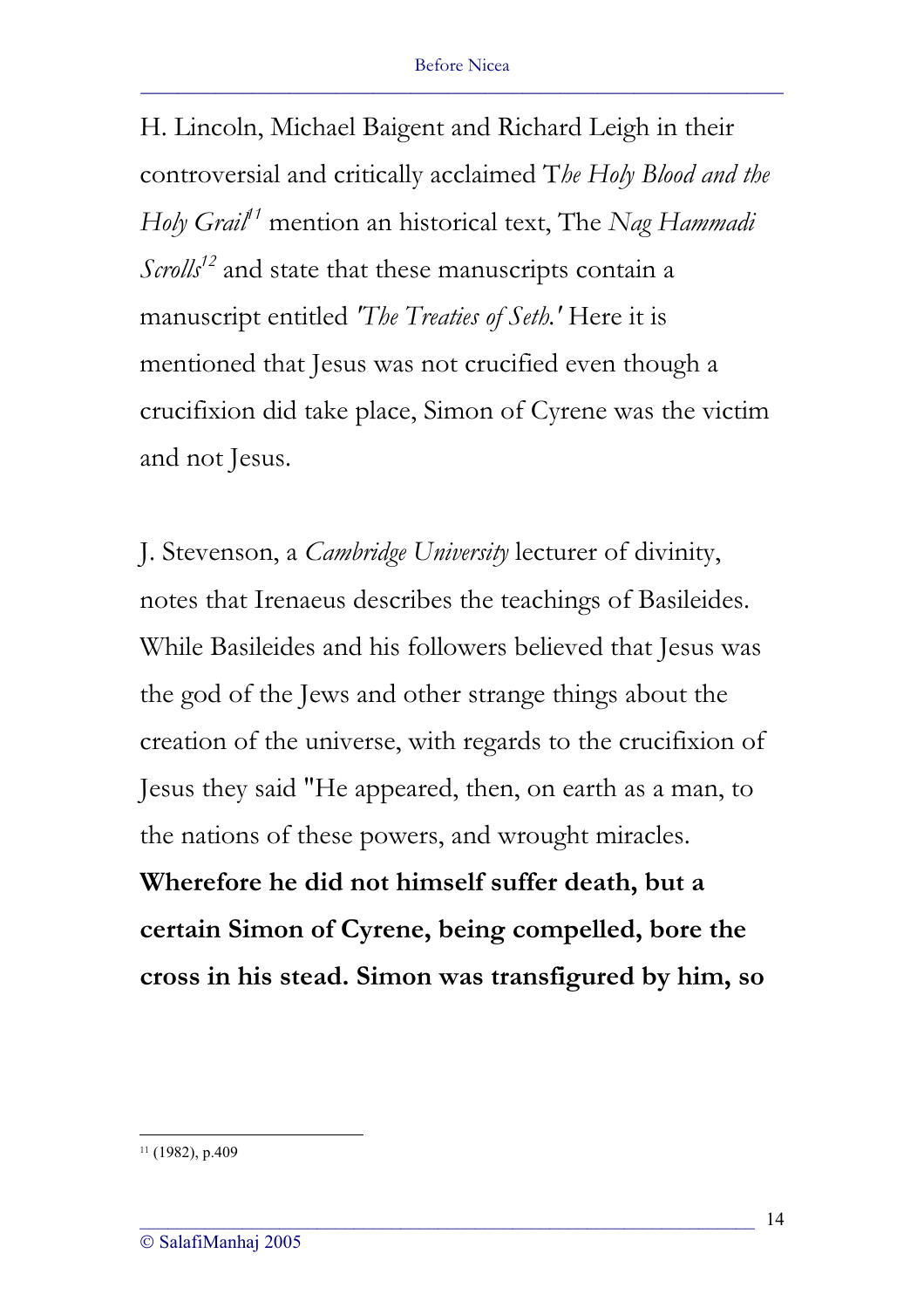# **that he might be thought to be Jesus, and was crucified, through ignorance and error."13**

Cerinthus<sup>14</sup>, a contemporary of Peter, Paul and John, also denied that Christ died on the cross and that Christ did not suffer because he was a spiritual being.15 The *'Carpocratians'* also believed that Jesus did not die on the cross but another person that resembled him.

Also the early community of Christians called the *'Docetae,'* held that Jesus never had a real physical body, only an apparent or illusory body. Therefore, the crucifixion was *apparent*, not real.<sup>16</sup>

In the *Gospel of Mark* (15: 21), the Greek word translated as *'to carry,'* where Simon of Cyrene *'carried'* the cross, should actually be translated as *'to bare.'* There are some who argue

 $12$  Discovered in December 1945 in the town of Nag Hammadi in the cliffs that skirt the Nile through Upper Egypt by an Egyptian farmer named Muhammad 'Ali. The scrolls were studied by the French scholar and antiquities dealer Jean Doresse who was working in Cairo for an antiquities dealer

<sup>&</sup>lt;sup>13</sup> A New Eusebius, pp 81-82

<sup>14</sup> His followers were known as the *'Cerinthians'*

<sup>&</sup>lt;sup>15</sup> A New Eusebius, p.96

<sup>16</sup> Leonard George, *The Encyclopedia of Heresies and Heretics* (1995) and *A New Eusebius*, pp. 47-48, 96, 101-102 and 152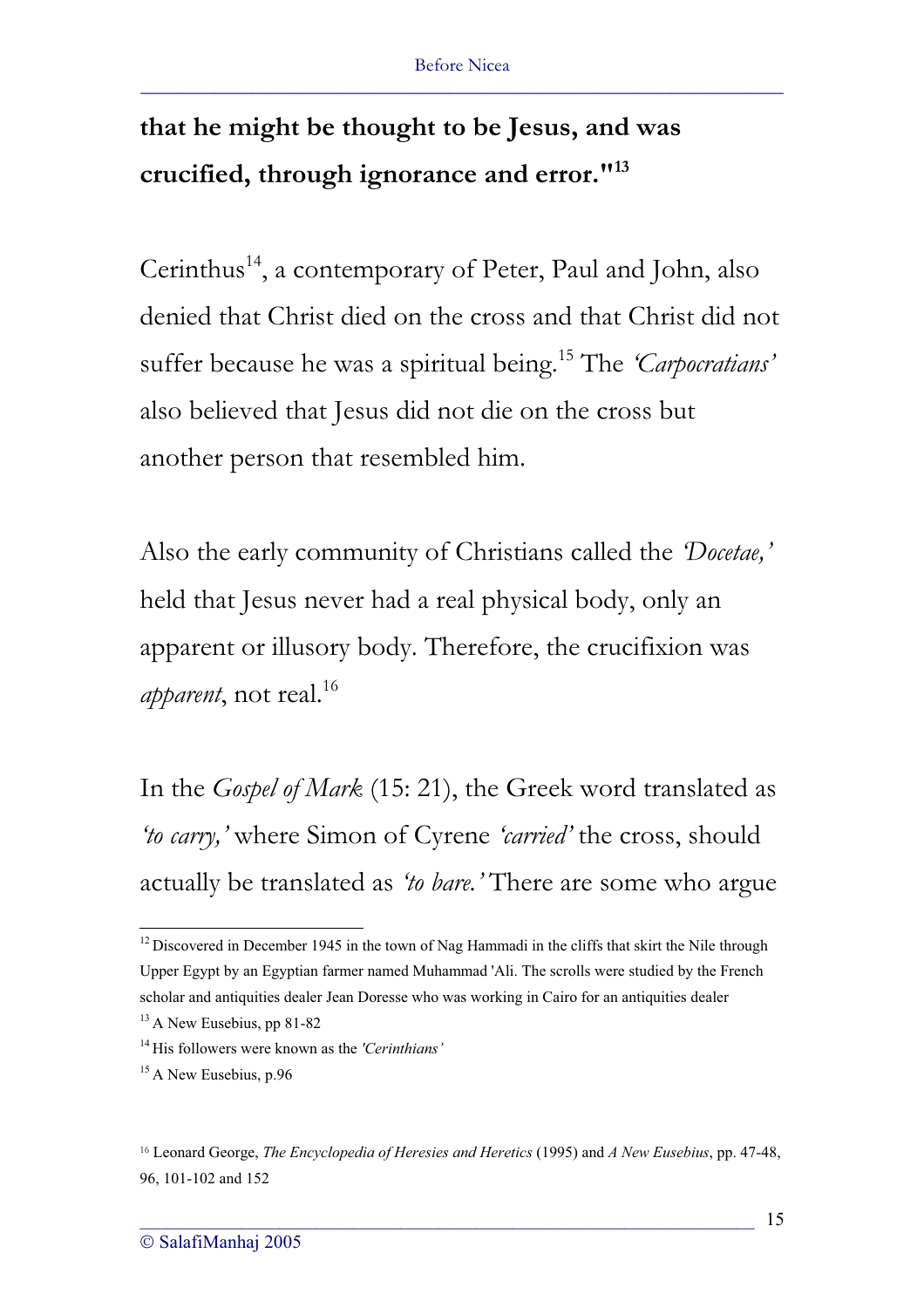that this indicates that Simon of Cyrene *bore* the cross and was crucified not Jesus in fact.

This of course puts it in agreement with the beliefs of the other early groups that followed the way of Jesus. Simon of Cyrene is not mentioned anywhere else in Biblical tradition and a study of Greek is therefore necessary.

All of these notions of the crucifixion differ from the 'orthodox' Christian understanding, illustrating that there were indeed varied beliefs amongst the early followers of Jesus. These would later be deemed as 'heretics,' by 'orthodox' Christians with beliefs much further away from the teachings, belief and practice of Jesus, *peace be upon him*.

Another interesting piece of evidence from the *Gospel of Mark*, chapter 15, is the passage that informs of Pontious Pilate, finding no fault with Jesus, saw fit to release him. **"Following a Passover custom unknown outside the gospels, Pilate offered to free a Jewish prisoner and suggested Jesus, but the crowd…demanded that Pilate release Barabbas and crucify Jesus."17**

<sup>17</sup> Bruce Metzger and Michael D. Coogan (eds.), *The Oxford Companion to the Bible* (Oxford University Press: 1993), p.74  $18$  ibid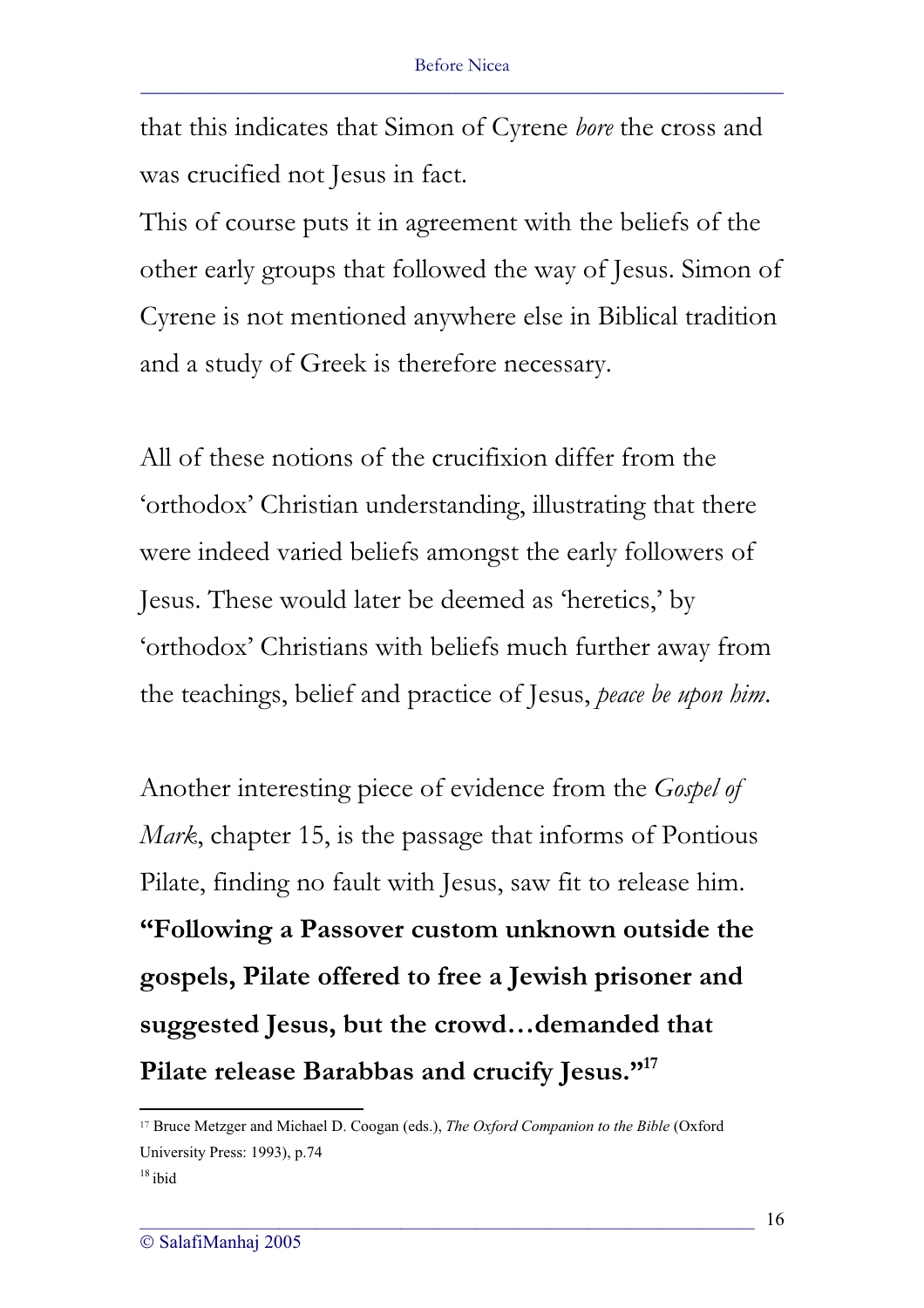In the earliest Greek manuscripts, Barabbas was referred to as **'Jesus Barabbas.'** This is particularly interesting as Gregory Shaw writes: **"Outside the Gospels nothing is known of Barabbas. His name is Aramaic and means "son of the father" (\*Abba), ironically denoting the status given exclusively to Jesus."18**

From this then, it is unclear as to who was actually crucified, since both characters had exactly the same name! In fact, the one who was released could more strongly be identified with the one whom Christians insist was crucified. As if this was not enough, it would otherwise indicate that *"son of the father"* was *not* an exclusive title, as some Christians claim with reference to the word *'Abba.'*

There has been the argument that because the crucifixion is mentioned by the historians Josephus and Tacitus this therefore proves that Jesus was crucified. However, it should be noted that Josephus and Tacitus merely state that a pious worshiper of God called Jesus lived, taught and was later crucified. Their accounts are not eye-witness

\_\_\_\_\_\_\_\_\_\_\_\_\_\_\_\_\_\_\_\_\_\_\_\_\_\_\_\_\_\_\_\_\_\_\_\_\_\_\_\_\_\_\_\_\_\_\_\_\_\_\_\_\_\_\_\_\_\_\_\_\_\_\_\_\_\_

17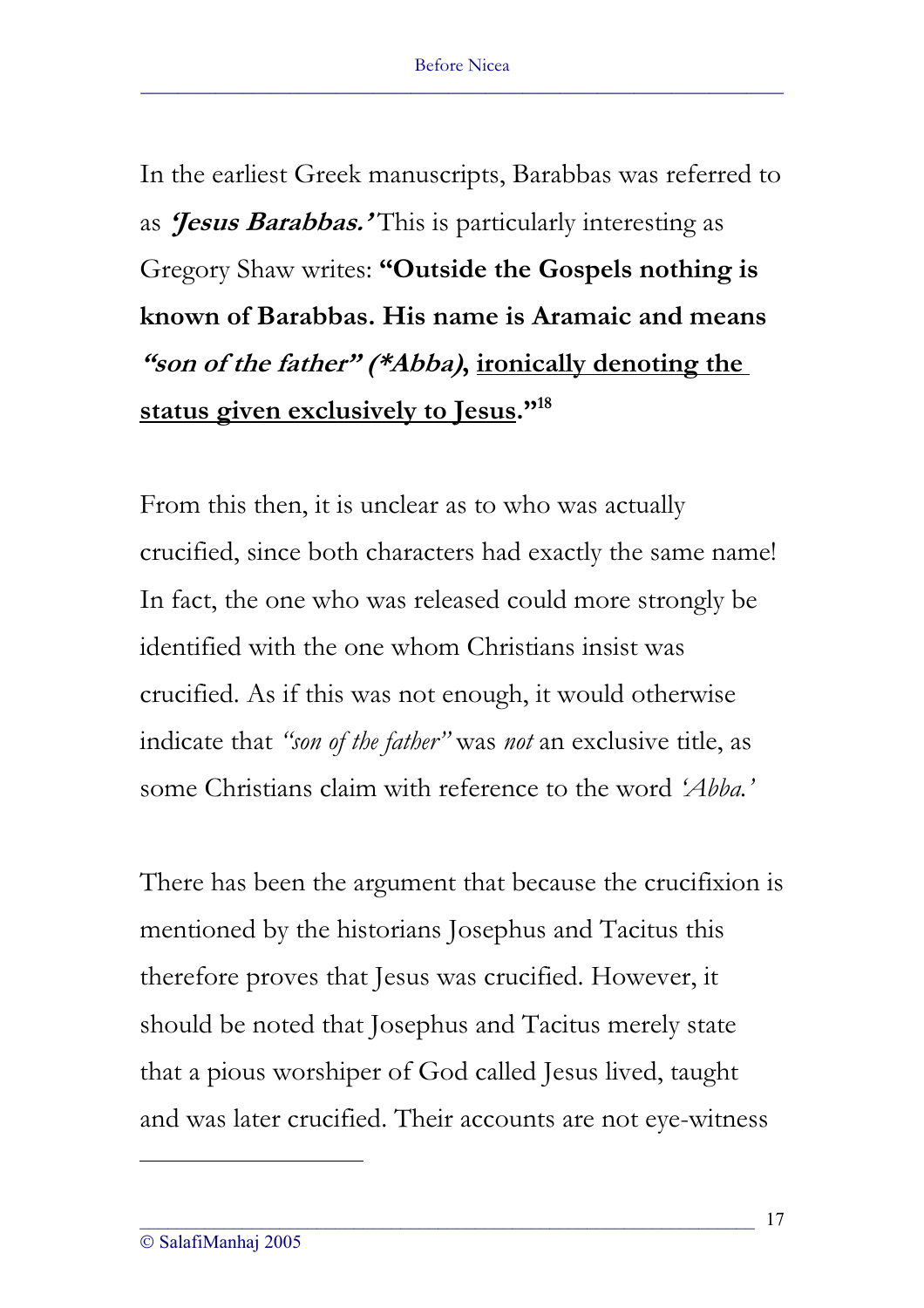accounts but most probably hearsay accounts due to the massive uproar in the area at the time from the impact of Jesus with the Jews and Romans. It is in fact the case that Josephus was only born circa 38 CE indicating that he was an historian and not an eye witness. Geza Vermes of Oxford University has shown that the works of Josephus have been altered by the later Christians who inserted their own version of events into the writings of Josephus.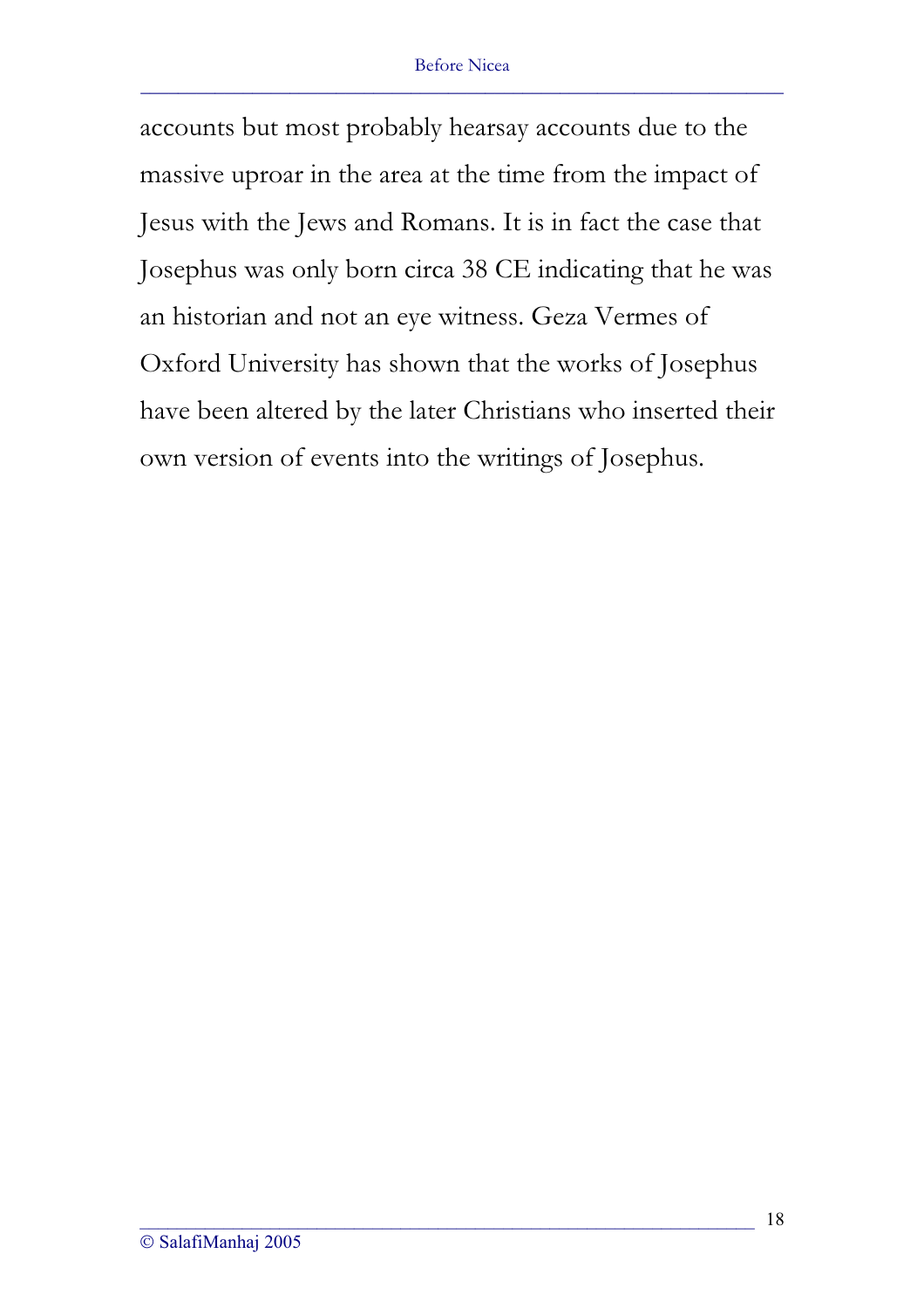## **Early Christianity**

**Oh you who have believe! Be the helpers of Allaah as said Jesus Son of Mary to the disciples, "who are my helpers (in the cause) of Allaah?" The disciples said "we are Allaah's helpers." Then a group of the children of Israel believed and a group disbelieved. So we gave power to those who believed against their enemies, and they became the victorious.** 

*{as-Saff (61): 14}* 

At his ascension, Jesus, *peace be upon him*, left behind a multitude of followers relying on what he had taught them for the worship of God.19 According to the Qur'aan, he never said anything about God or himself which he had no right to say. He was a man and a Prophet who told his followers to worship One God, as Muslims. However, to the Christians, all of this is of no consequence for they do not consider the Qur'aan to be the word of God.

<sup>&</sup>lt;sup>19</sup> The Unitarian concept of God and the prophetic human nature of Jesus, was held by many early communities basing their way of life on the teachings of Jesus, such as the *Ebionites*, the *Nazarenes*, the *Cerinthians*, the *Basilidians*, the *Carpocratians*, the *Hypsistarians*, the *Symmachians* and the *Elkesaites*.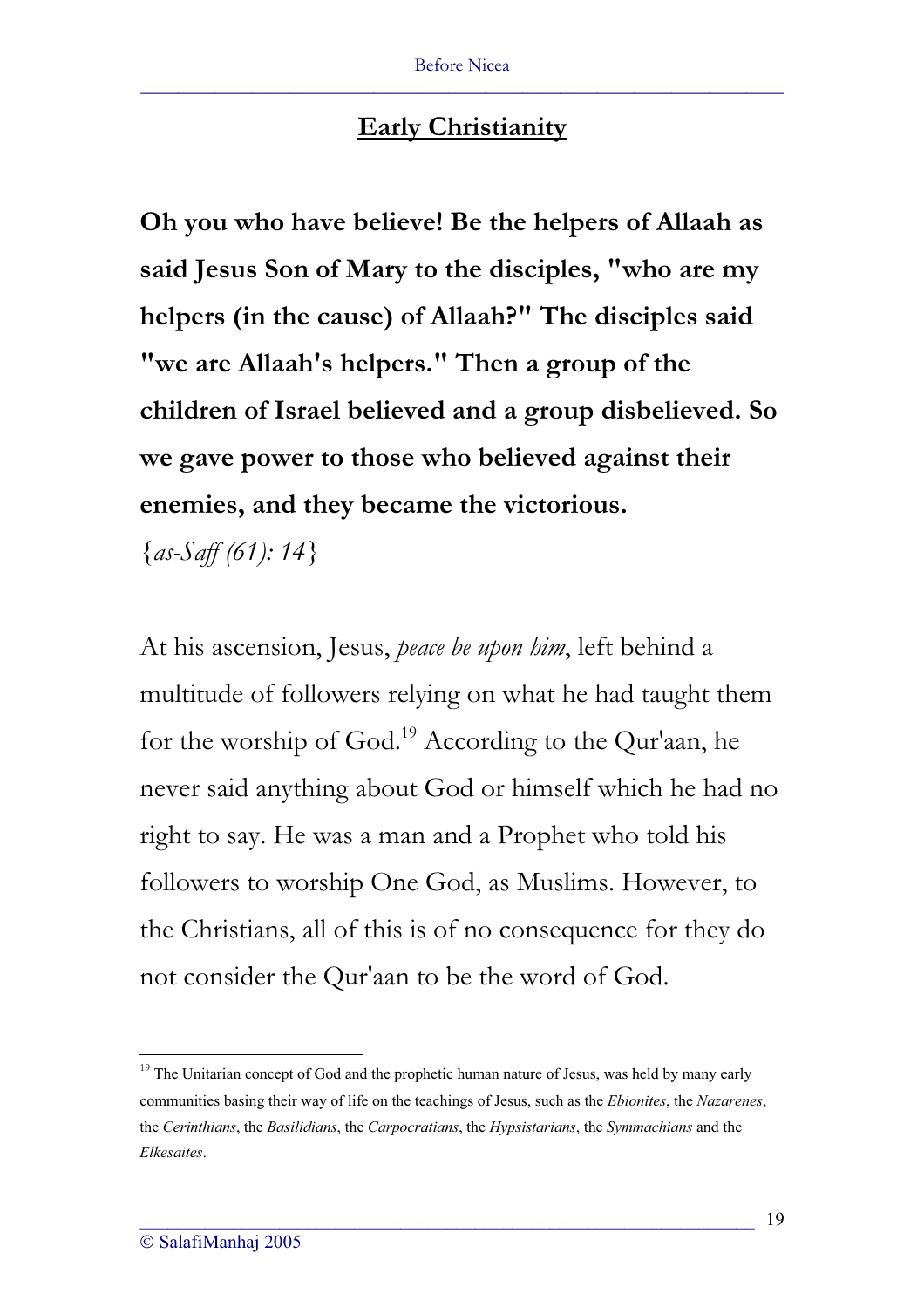Therefore, the objective of this section is to present the information of researchers on this subject.

Around 90 CE, the *Shepard of Hermas* was considered to be a book of revelation by the church, according to EJ Goodspeed and is one of two books found in the *Codex Sinaiticus*, which have not been included in the modern Bible.<sup>20</sup> In it are twelve commandments and the first is: **"believe that God is One and that He created all things and organized them, and out of what did not exist made all things to be, and He contains all things but Alone is Himself uncontained. Trust Him therefore and fear Him, and, fearing Him, be selfcontrolled. Keep this command and you will cast away from yourself all wickedness, put on every virtue of uprightness, and you will live to God if you keep this commandment."**

Here God is One and He is uncontained, comparatively, the Anglican affirmation of faith (the *Nicene Creed*) however goes: **"I believe in One God, the father almighty, Maker of the heaven and earth, and of all things** 

<sup>20</sup> The Apostolic Fathers (1950)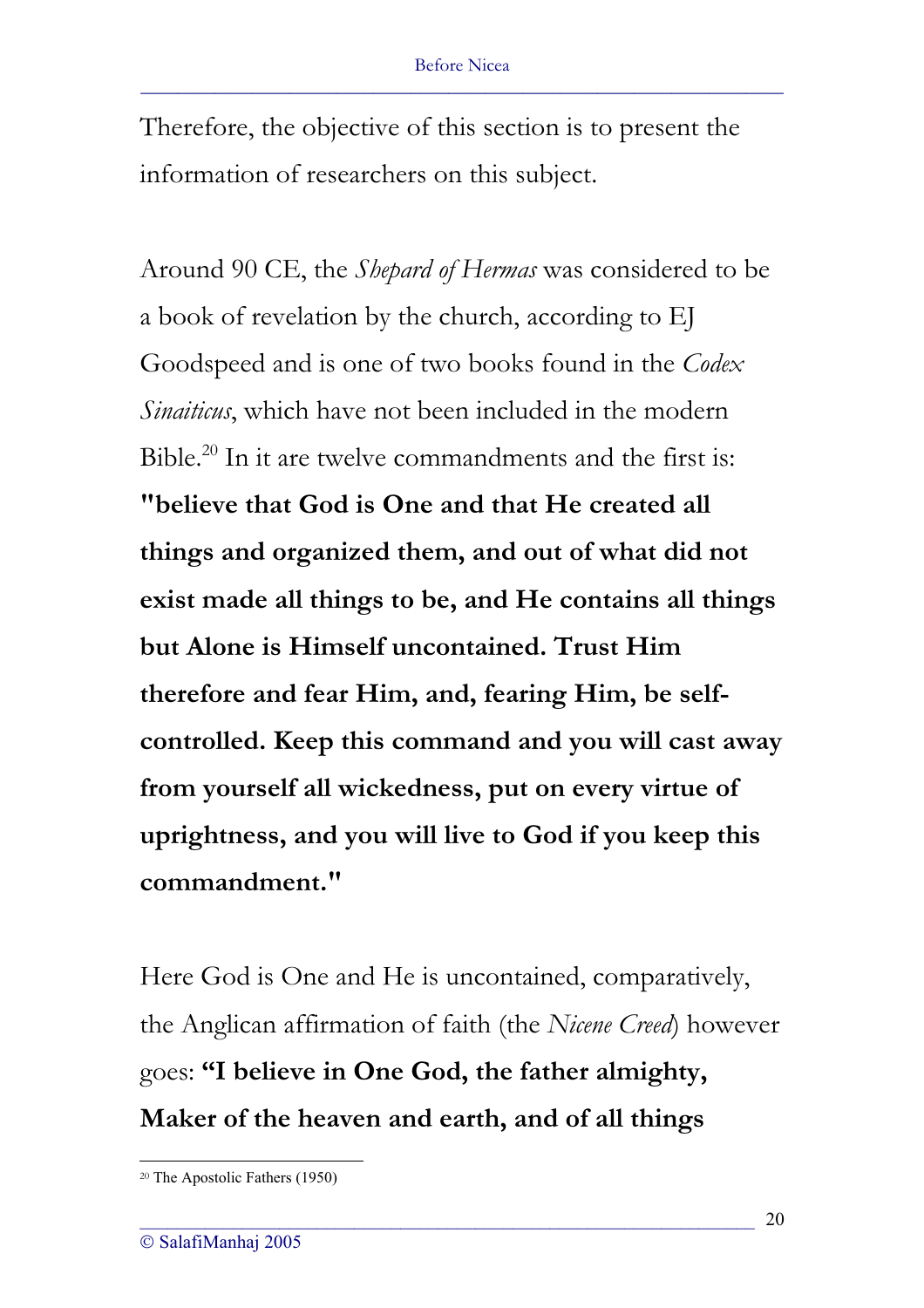**visible and invisible; and in one Lord Jesus Christ, the only-begotten Son of God, begotten of his father before all worlds, God of God, Light of Light, very God of very God, begotten, not made, being of one substance with the Father, by whom all things were made...And I believe in the Holy Ghost, the Lord, the Giver of Life, who proceedeth from the Father and the Son, who with the Father and the Son together is**  worshipped and glorified, who spoke by Prophets..."<sup>21</sup>

According to Theodore Zahn in *Articles of the Apostolic Creed*<sup> $22$ </sup> until around 250 CE the article of faith was simply, "I believe in God, the Almighty," which today is only one element of the Anglican creed. J.R. Harris quoted Aristedes, an early Christian apologist as saying that **"the Christian worship in the beginning was more purely monotheistic than that even of the Jews."23**

During the early history of the Christian church there existed a prospering group called the *'Ebionites.'* On the origin of the term Robert Wilken says that this Hebrew

<sup>21</sup> Alternative Service Book, (1980)

<sup>22</sup> (1899), pp. 33-37

<sup>23</sup> J.R. Harris, *Celsus and Aristedes* (1921)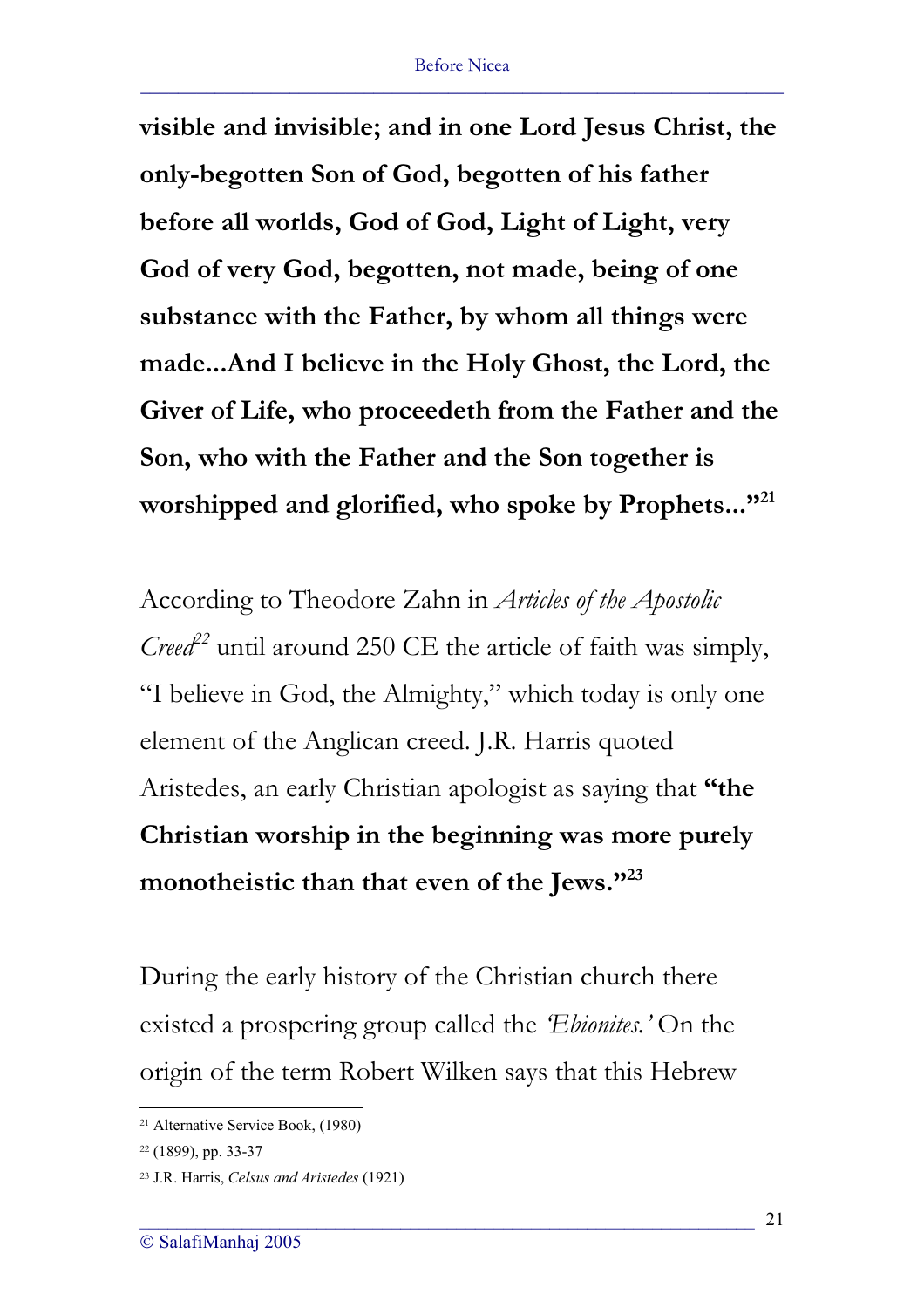word means *'poor persons'* and continues to explain that there is no evidence to support the claim of some Christian writers that it is derived from a person called *'Ebion,'* he highlights: **"The origin, history and distinct character of the Ebionites has been subject to intense debate in recent years. It is possible that the Ebionites go back to the earliest period of Christian history, where most Christians were Jews and some continued to observe the Jewish law. If so, they would be the earliest example of a Christian movement within Judaism that was eventually left behind as Christianity adapted to the influx of gentile converts. These Christians eventually became a distinct group that, along with other groups (e.g. the Gnostics) was rejected as heretical by the emerging 'great' church. They are sometimes identified with the Minim (heretics) mentioned in the Talmud. The Ebionites were Jews who accepted Jesus of Nazareth as the Messiah (Christ) while continuing to maintain their identity as Jews. They cultivated relations with Jews as well as Christians though they were welcomed by neither. They followed the Jewish law, insisting on circumcision, keeping the Sabbath and celebrating the**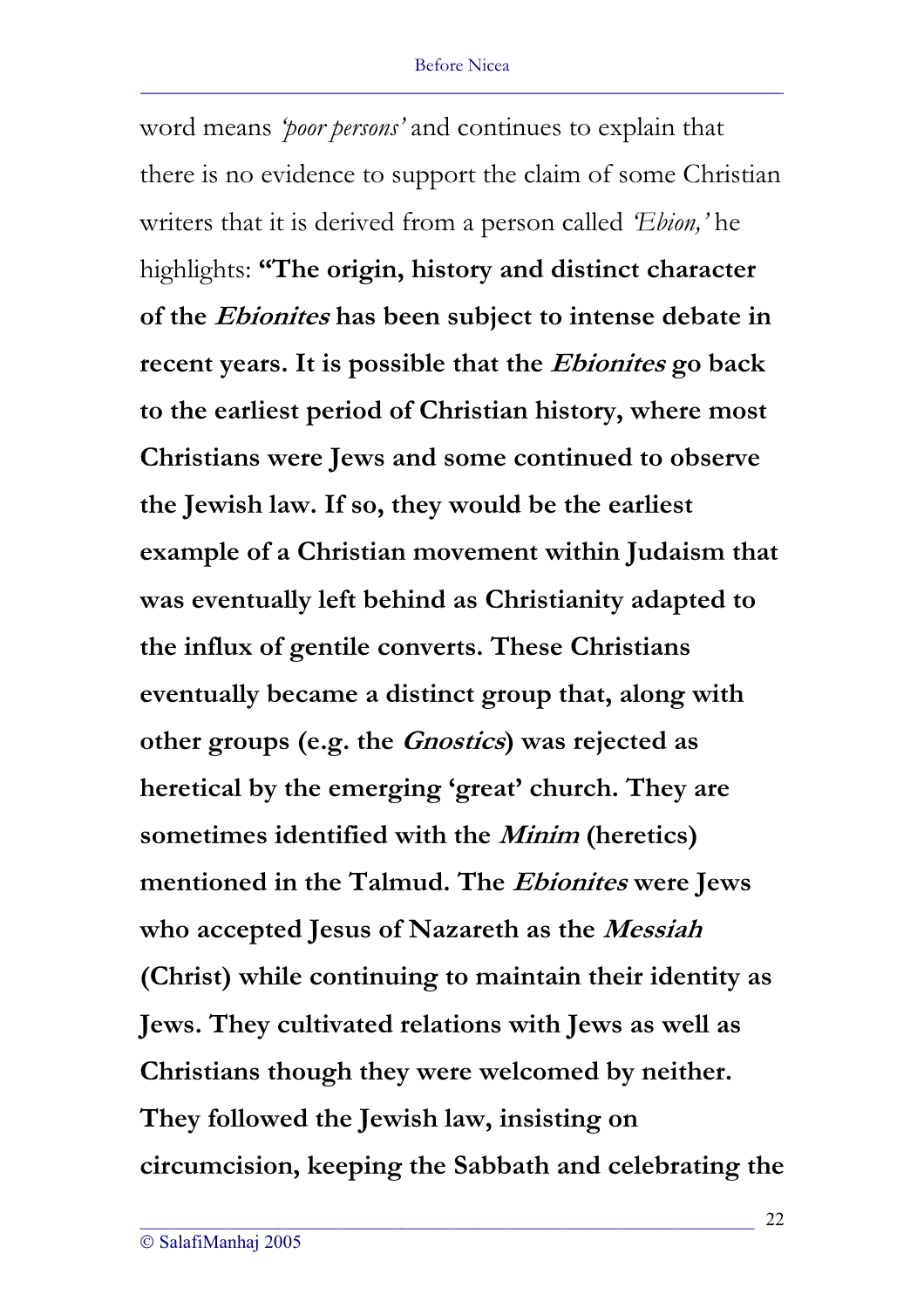**Jewish festivals (Yom Kippur, Passover etc.) and observing the dietary laws (e.g. abstention from pork) and other Jewish customs. They repudiated the apostle Paul because of his denigration of the Jewish law. They saw Jesus as a prophet, an exceptional man in the line of Jewish prophets (as described in Deuteronomy 18: 15) and denied the virgin birth. They justified their way of life by appealing to the example of Jesus' life. He was circumcised, observed the Sabbath and celebrated the Jewish festivals, and taught that all the precepts of the law should be observed.** They celebrated *Easter* on the same day **that the Jews celebrated the Passover, and they held the city of Jerusalem in high esteem."24**

Furthermore, there were other Jewish Christian sects according to Wilken, including the *Nazarenes25 , theSymmachians* and the *Elkesaites.*

Because it is difficult to distinguish one from another, he suggests that *'Ebionite'* may have been used to characterize any form of Jewish Christianity which stressed observance of the law. The *Ebionites* had their own gospel and ancient

<sup>24</sup> The Encyclopedia of Religions, p. 576

<sup>&</sup>lt;sup>25</sup> They believed in the virgin birth and that Jesus was a Prophet and the Messiah of the Jewish peoples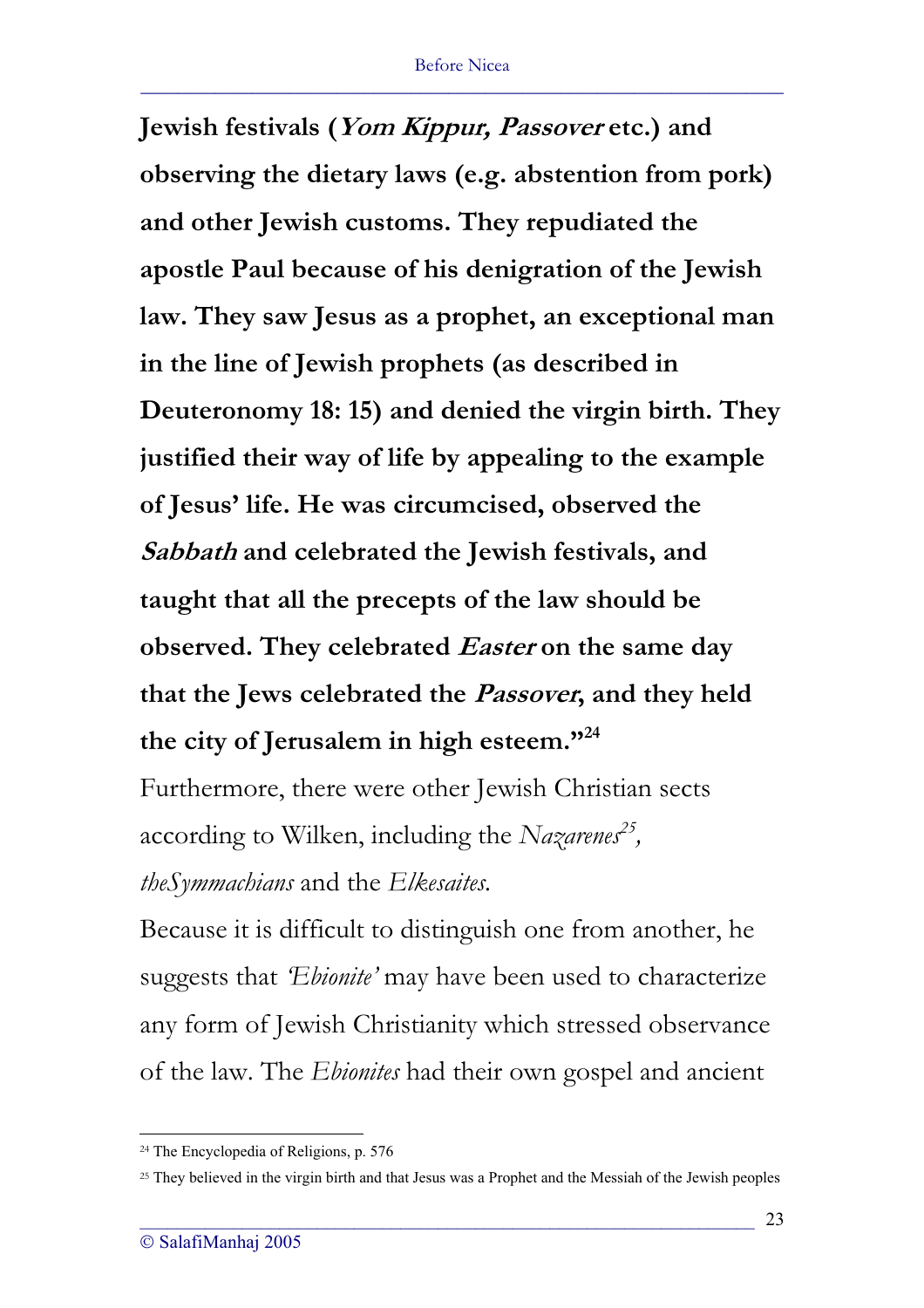writers, according to Wilken, mention three Jewish Christian gospels. Wilken writes: **"There was a resurgence of Jewish Christianity in the late fourth century, encouraged by Jewish messianism…after this period little is known about the Ebionites."**

According to *Compton's Encyclopedia* the early Jewish Christians were persecuted because they recognized that Jesus was the expected Messiah, while the Jewish authorities considered him as an imposter and traitor: **"The early Christians were all Jews. They remained in Jerusalem and partook in the religious observances in the Temple. They differed from their fellow Jews only in that they believed that the Messiah had come. Had they kept quiet about their conviction, they might well have remained a sect within Judaism. However, they insisted on preaching to all who would listen that the Jesus whom the Jewish authorities had persecuted was the one Israel had long awaited. This preaching aroused great hostility on the part of religious leaders and the early Christians were persecuted…these** 

\_\_\_\_\_\_\_\_\_\_\_\_\_\_\_\_\_\_\_\_\_\_\_\_\_\_\_\_\_\_\_\_\_\_\_\_\_\_\_\_\_\_\_\_\_\_\_\_\_\_\_\_\_\_\_\_\_\_\_\_\_\_\_\_\_\_

24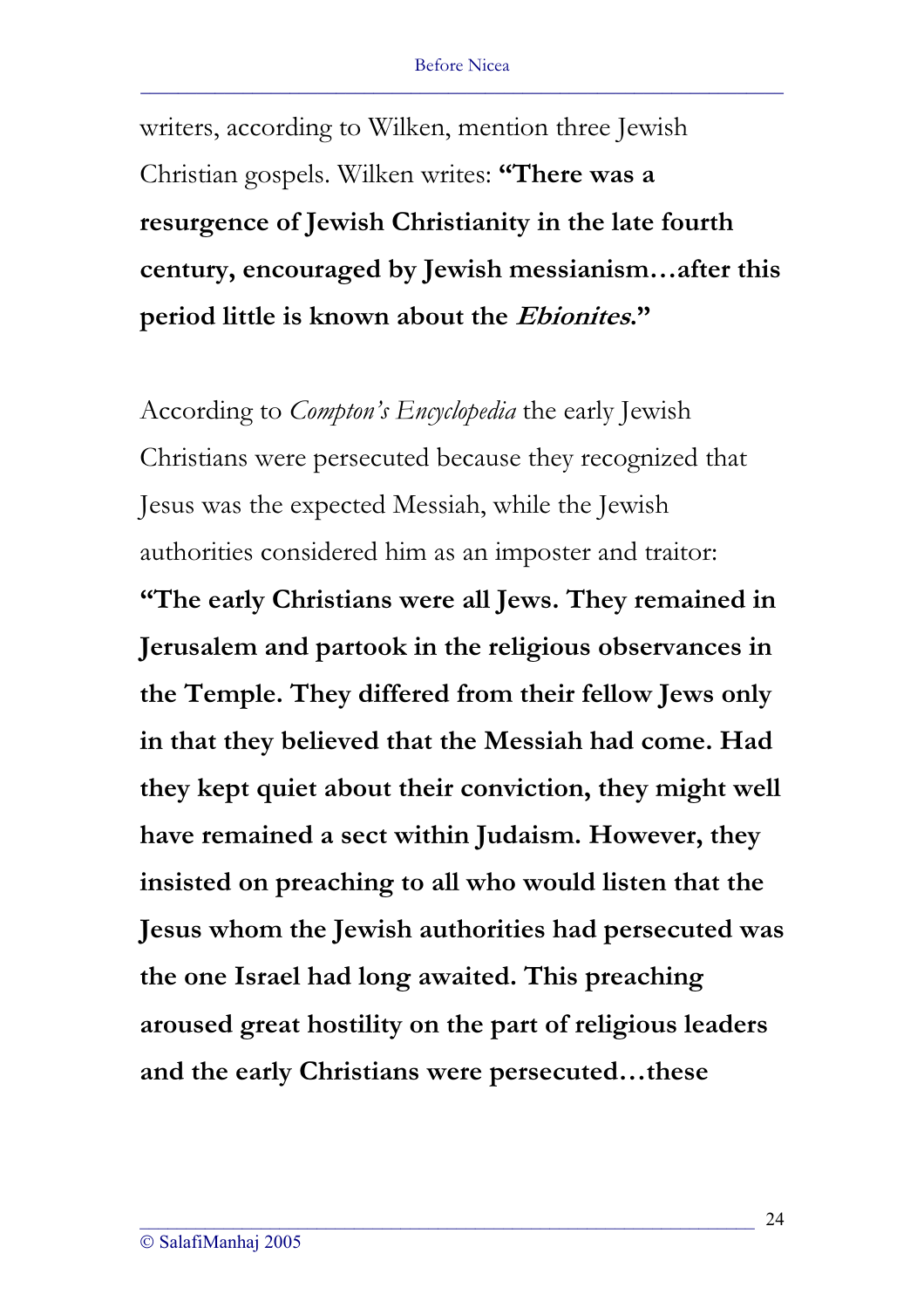# **Christians had no thought of venturing beyond the confines of Israel with their message."26**

The Unitarian concept of God and the prophetic human nature of Jesus, was held by many early communities basing their way of life on the teachings of Jesus, such as the *Ebionites*, the *Nazarenes*, the *Cerinthians*, the *Basilidians*, the *Carpocratians*, the *Hypsistarians*, the *Symmachians* and the *Elkesaites*.

Trinitarian Christians point out that these groups have 'always been seen as heretical by the early Church,' by this they mean the *prevailing* Church without attempting to establish whether that Church followed authentic teachings. To repeat Wilken, the *Ebionites* for example were **"eventually left behind as Christianity adapted to the influx of gentile converts. These Christians eventually became a distinct group that, along with other groups (e.g. the Gnostics) was rejected as heretical by the emerging 'great' church."27**

<sup>26</sup> Compton's Encyclopedia, *'Christianity,'* (CD – ROM Home Library, 1997)

<sup>27</sup> The Encyclopedia of Religions, p. 576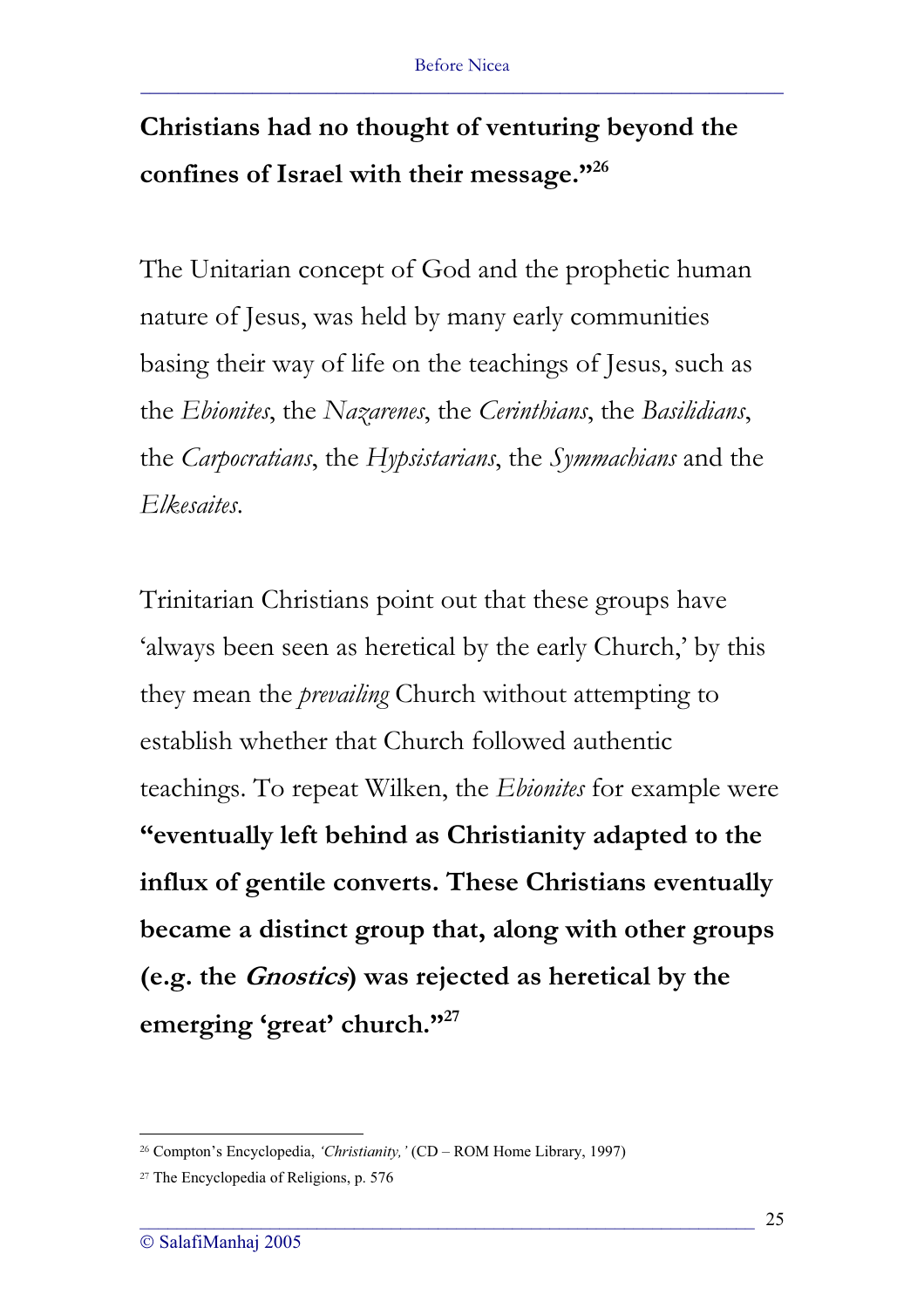This shows that the so called *'heretical'* church was rejected by an *'emerging'* Christianity. In other words, the earlier followers of Jesus' teachings were to be condemned by later followers of an adopted faith.

In *Theology and History of Jewish Christianity,* Hans-Joachim Schoeps taking up the research of Harnack and Schlatter and completing it with studies by C. Clemen, T. Andrae and H.H. Schaeder comes to the following broadly substantiated conclusion: **"Though it may not be possible to establish exact proof of the connection, the indirect dependence of Muhammad on sectarian Jewish Christianity is beyond any doubt. This leaves us with a paradox of truly world historical dimensions: the fact while Jewish Christianity in the Church came to grief (disappeared) it was preserved in Islam and, with regard to some of its driving impulses at least, it has lasted till our own time."28**

<sup>28</sup> Hans-Joachim Schoeps, Theology and History of Jewish Christianity (1949), p.342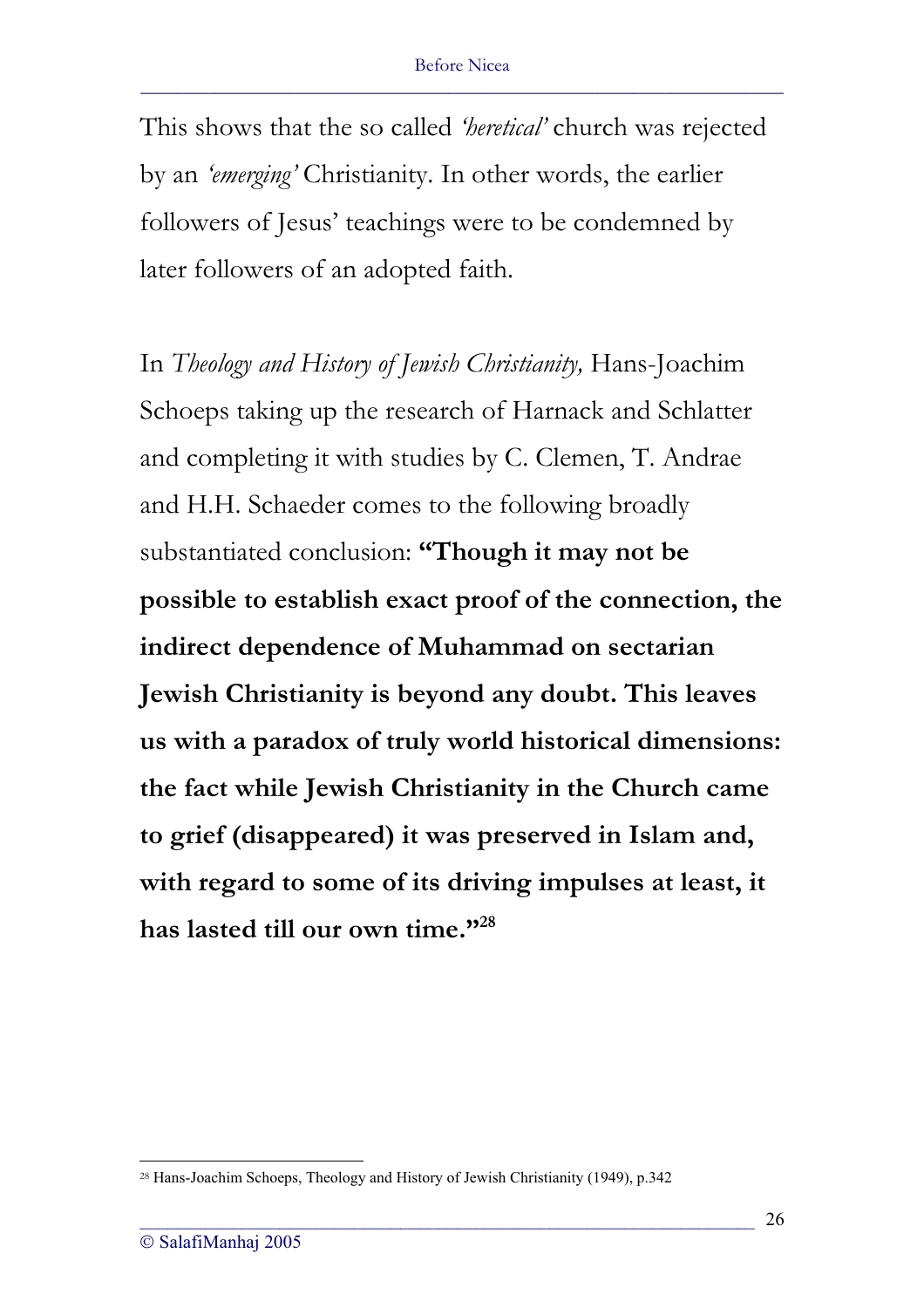Hans Küng et al. note that **"the traditional and historical parallels between early Judaic-Christianity and Islam are inescapable."29**

John Toland writing in 1718 concluded: **"Since the Nazarenes, or Ebionites, are by all the Church historians unanimously acknowledged to have been the first Christians, or those who believed him from amongst the Jews, who were his own people and apostles, with which he lived and died and witnessed his actions, considering this, I say how was it possible for them to be the first of all others (for they were made to be the first heretics), who should form wrong conceptions of the doctrines and designs of Jesus? And how did the Gentiles, who only believed in Jesus after his death from the preaching and information of people that never knew Jesus, have truer notions of doctrine and Jesus, or whence could they have their information but from the believing Jews."30**

<sup>29</sup> Hans Küng (ed.), Christianity and the World Religions – Paths of Dialogue with Islam, Hinduism and Buddhism (1986), p.24

<sup>30</sup> John Toland, *The Nazarenes* (1718), p.73-76 – The book can be found at the *British Library*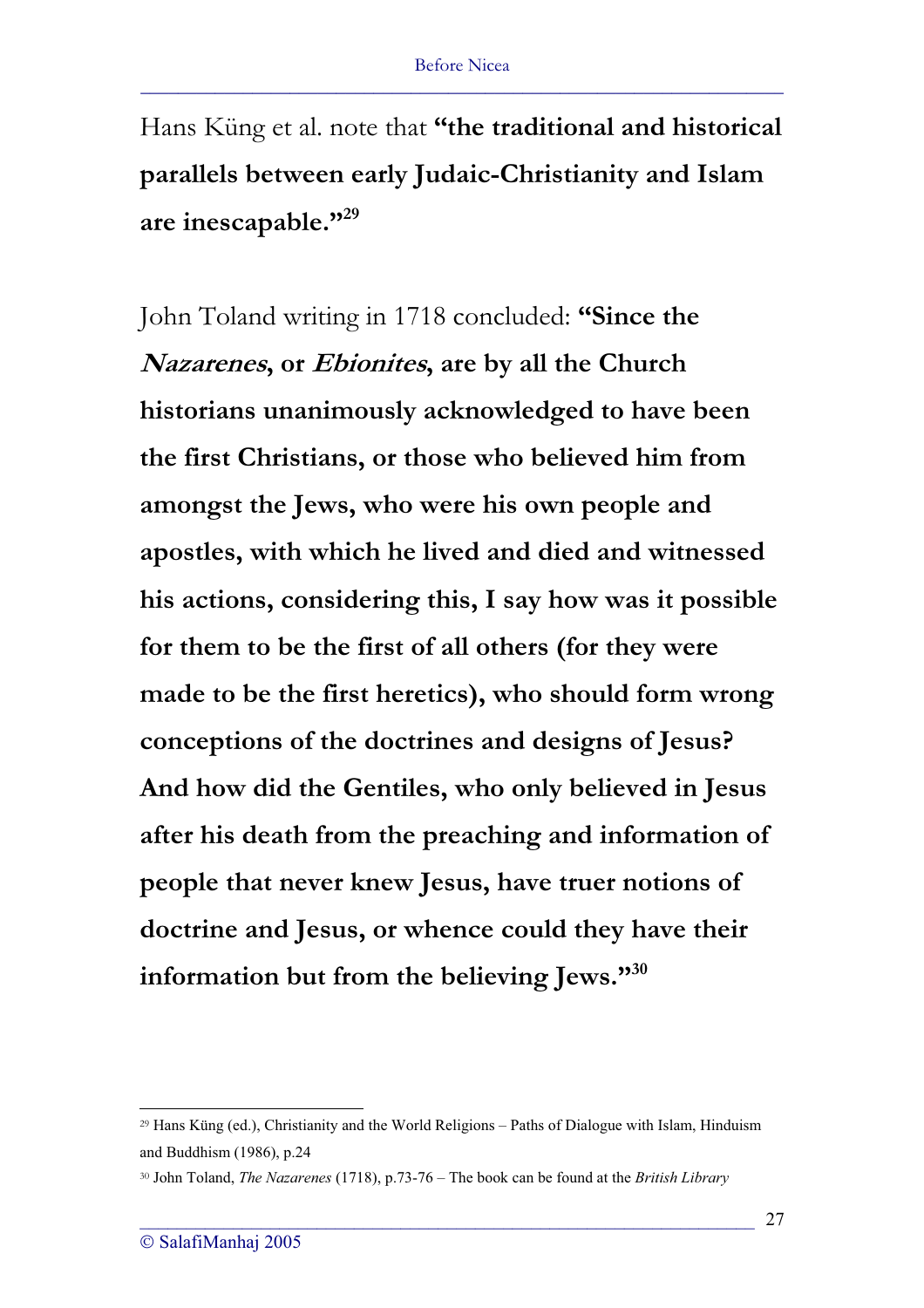## **Is Jesus God?**

Hasting in *The Dictionary of the Bible* says: "It is doubtful whether Jesus used the expression 'Son of god' to refer to himself."

Adrian Thatcher wrote: "There is scarcely a single competent New Testament scholar who is prepared to defend the view that the four instances of the absolute use of "I am" in John, or indeed most of the other uses, can be historically attributed to Jesus."<sup>31</sup>

David Brown stated that: **"There is good evidence to suggest that Jesus never saw himself as a suitable object of worship,"** it is "impossible to base any claim for Christ's divinity on his consciousness once we abandon the traditional portrait as reflected in a literal understanding of St. John's Gospel."32 But, he says, "It is incoherent to suppose that a human mind could be conscious of its own divinity."<sup>33</sup>

<sup>31</sup> Adrian Thatcher, *Truly a Person, Truly God* (London: SPCK, 1990) p.77

<sup>32</sup> David Brown, *The Divine Trinity* (1985) p. 108

<sup>33</sup> ibid. p. 106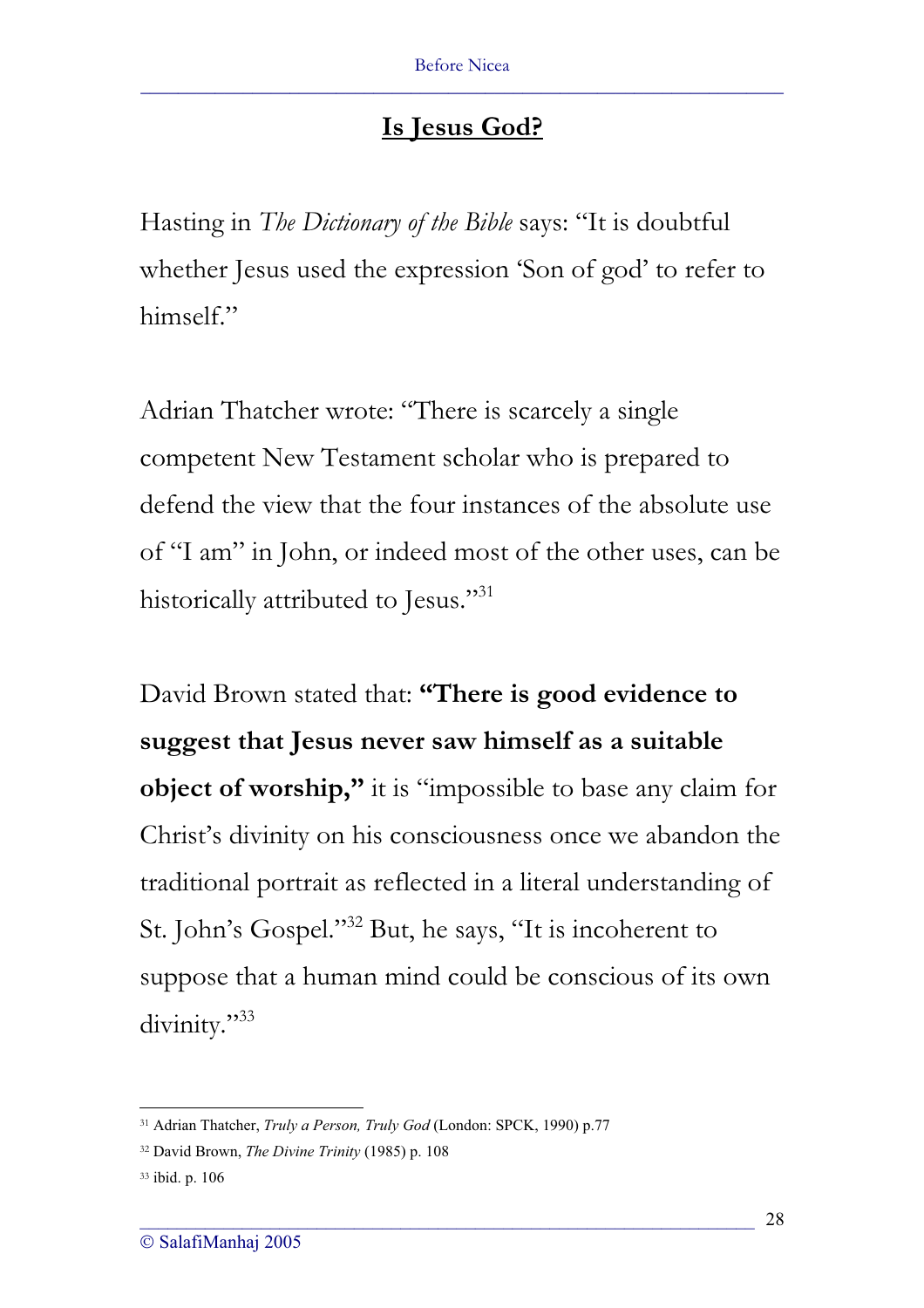The late Archbishop and New Testament scholar, Michael Ramsey, wrote: **"Jesus did not claim deity for himself."34** He also stated: "The title *'Son of God'* need not of itself be of high significance, for in Jewish circles it might mean no more than the Messiah or indeed the whole Israelite nation, and in popular Hellenism there were many sons of God, meaning inspired holy men."<sup>35</sup>

James Barr argues that the expression *abba*, commonly used to illustrate Jesus' 'divine sonship,' did not have the intimate sense that is often attributed to it, but simply meant 'father.'<sup>36</sup>

James Dunn mentions both arguments, for and against, for the nature of the use of *'Abba.'* Dunn also says: **"There is no real evidence in the earliest Jesus traditions of what could fairly be called a consciousness of divinity."37**

<sup>34</sup> Michael Ramsey, *Jesus and the Living Past* (1980) p. 39

<sup>35</sup> ibid. p. 43

<sup>36</sup> James Barr, *'Abba, Father'* in *Theology Journal* – Vol. 91, no. 741; 1988

<sup>37</sup> James Dunn, Christology in the Making, p.60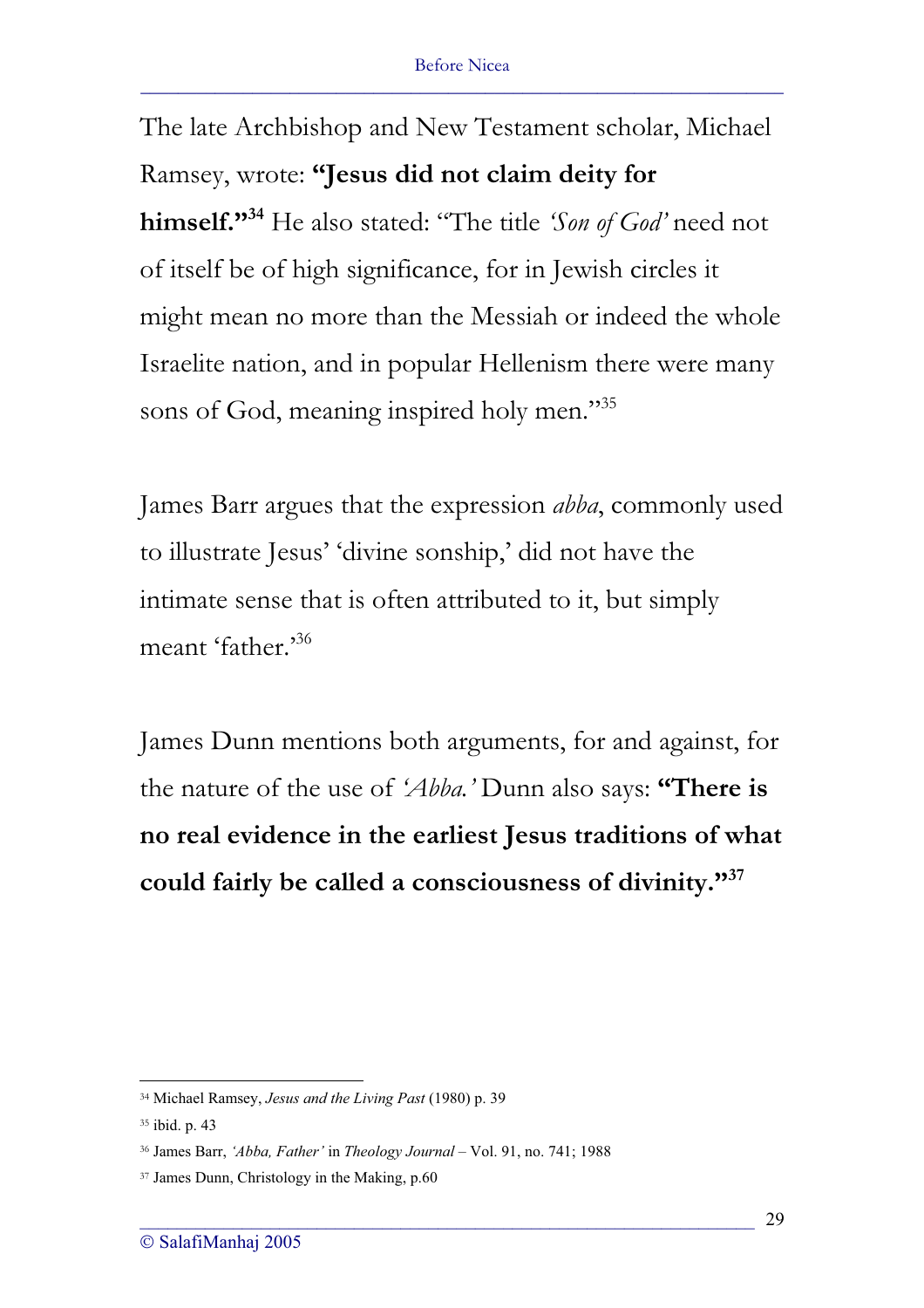Brian Hebblewaite admits, **"It is no longer possible to defend the divinity of Jesus by reference to the claims of Jesus."38**

Sanders writes: "The oft-repeated claim that Jesus "put himself in the place of God" is overdone. He is often said to have done so in forgiving sins, but we must note that he only pronounced forgiveness, which is not the prerogative of God, but of the priesthood."39

<sup>38</sup> Brian Hebblewaite, *The Incarnation* (1987), p. 74

<sup>39</sup> Sanders, *Jesus and Judaism* (1985), p.240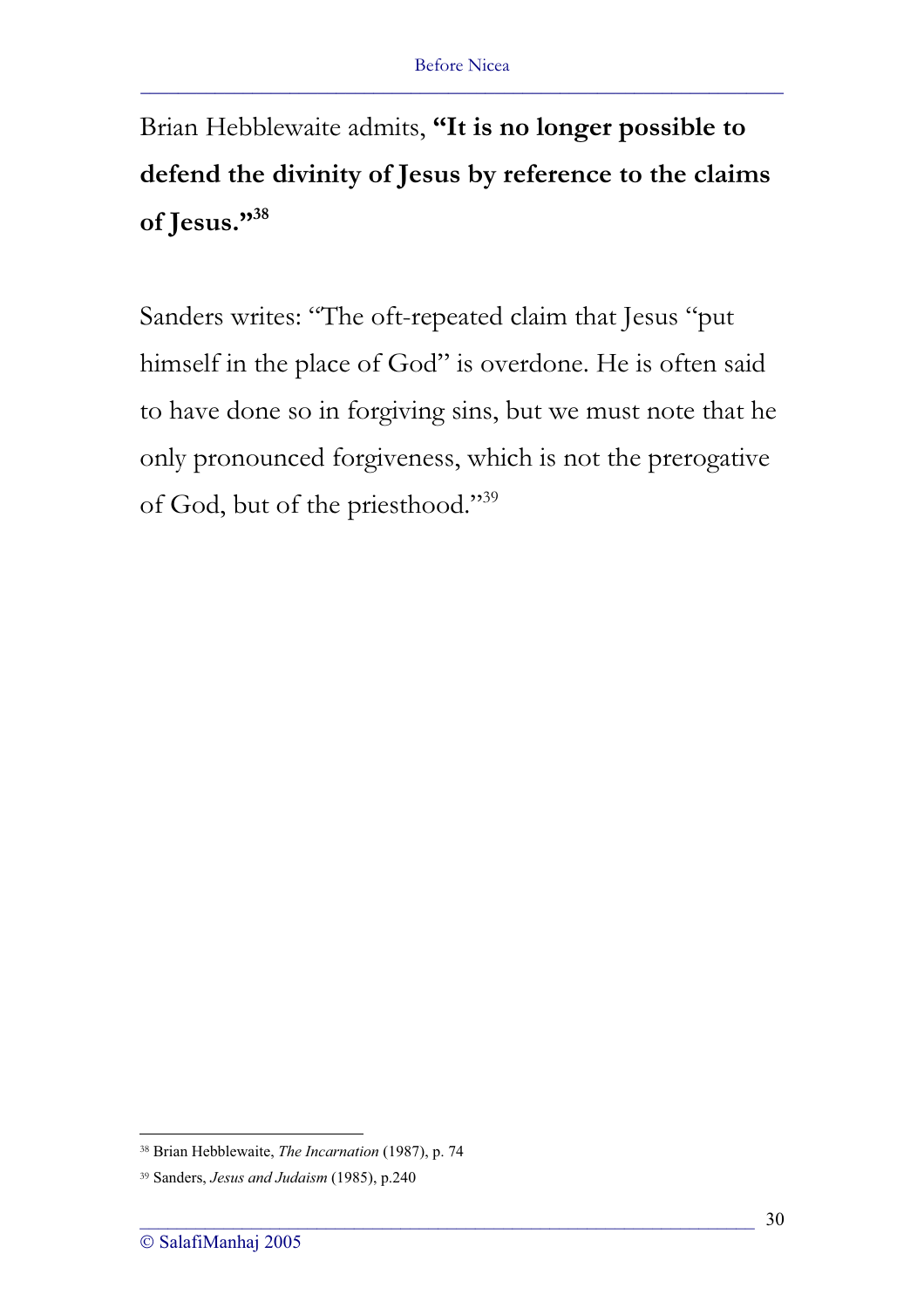## **The Trinity**

**O People of the scripture, do not commit excess in your religion (by attributing divine qualities to the creations of Allaah and worshiping them excessively or say about Allaah except the truth. The Messiah, Jesus, the son of Mary, was but a messenger of Allaah and His word which he directed to Mary, and a soul (created by a command) from Him. So believe in Allaah and His messengers. Do not say "Three," desist – it will be better for you. Indeed, Allaah is One God, glory be to Him, exalted is He above having a son. To Him belong all things in the heavens and on the earth. And sufficient is Allaah as a Disposer of affairs**

## **{an-Nisaa: 171}**

For the majority of Christians today, the trinity is a key concept, but for the early followers of Jesus it was unheard of. *The New Catholic Encyclopedia*, officially approved by the Catholic Church, explains that the concept of the Trinity :was introduced into Christianity in the fourth century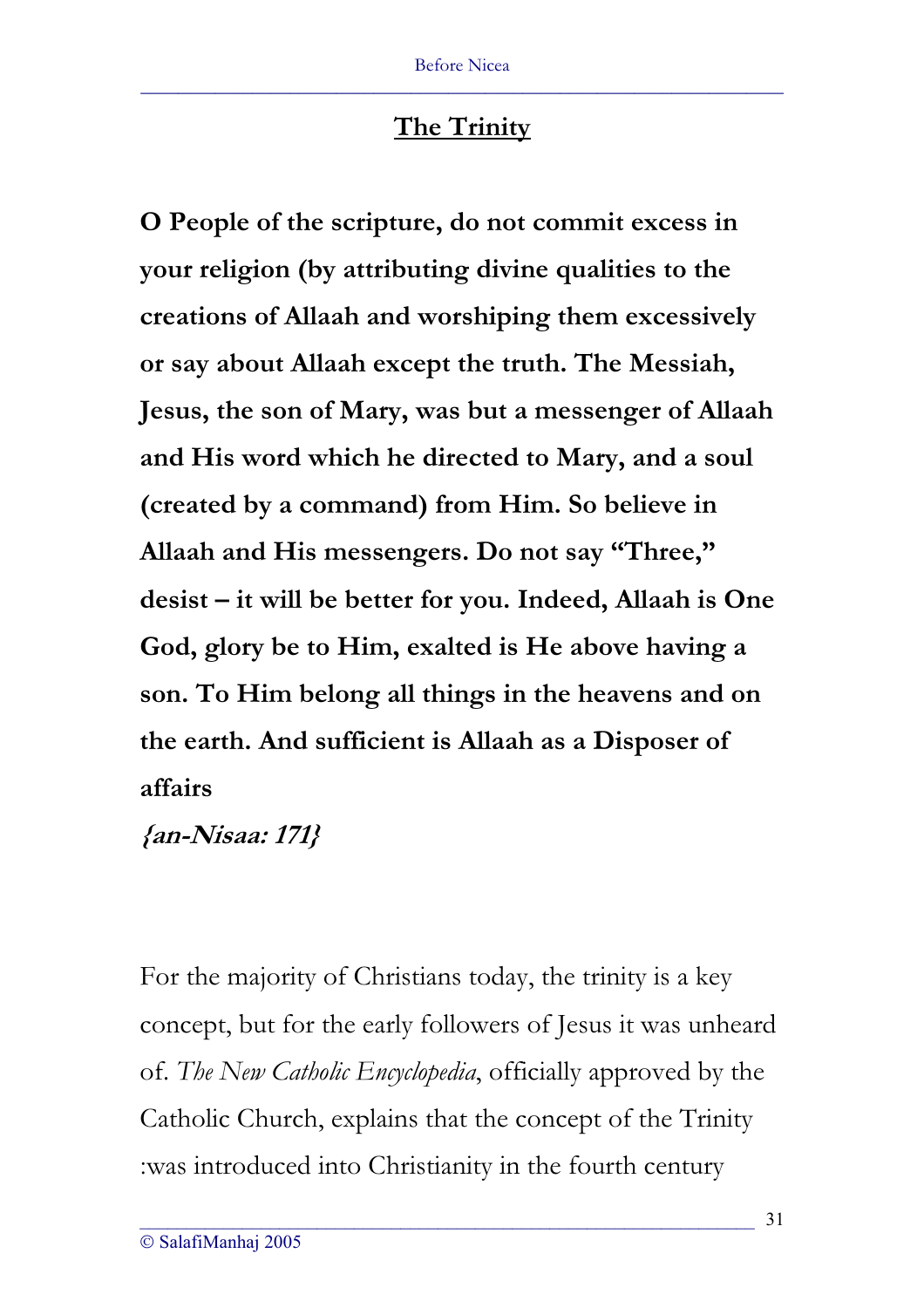"There is the recognition on the part of exegetes and biblical theologians, including a constantly growing number of Roman Catholics, that one should not speak of Trinitarianism in the New Testament without serious qualification. There is also the closely parallel recognition on the part of historians of dogma and systematic theologians that when one does speak of an unqualified Trinitarianism, one has moved from the period of Christian origins to, say, the last quadrant of the 4<sup>th</sup> century. It was **only then that what might be called the definitive Trinitarian dogma 'One God in three persons' became thoroughly assimilated into Christian life and thought…it was the product of three centuries of doctrinal development**."40

*The Oxford Companion to the Bible* which has entries from over two hundred and sixty scholars and academics from leading biblical institutes and universities in America and Europe states: **"Because the Trinity is such an important part of later Christian doctrine, it is striking that the term does not appear in the New Testament. Likewise, the developed concept of three co-equal** 

<sup>40</sup> The New Catholic Encyclopedia – Volume 14, p.295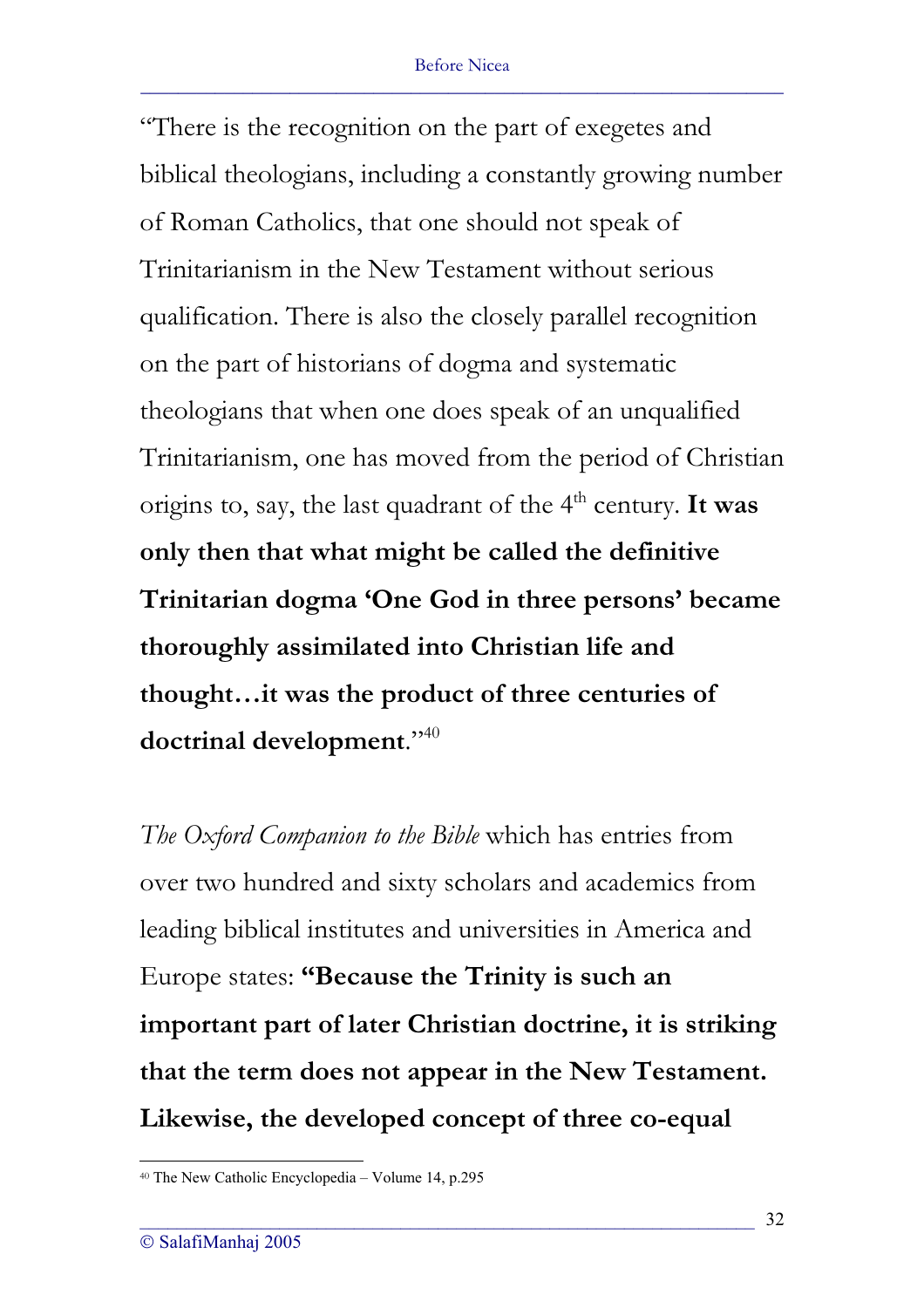**partners in the Godhead found in later creedal formulations cannot be clearly detected within the confines of the canon."41**

 :John McKenzie in *The Dictionary of the Bible* notes "The Trinity of God is defined by the Church as the belief that in God is three persons who subsist in one nature. **That belief as so defined was reached only in the 4th and 5th centuries AD and hence is not explicitly and formally a biblical belief**."42

David Lyle Jeffrey, writing in the *Dictionary of Biblical Tradition in English Literature* mention: "According to orthodox Christian doctrine, God is one nature in three persons: Father, Son and Holy Spirit. No one of them precedes or created the others or stands above them in power or dignity. In precise theological terms, they are one in substance (or essence), coeternal and co-equal. **The doctrine so stated does not appear in scripture, the orthodox doctrine of the Trinity was hammered out gradually over a period of three centuries or more.** 

<sup>41</sup> Bruce Metzger and Michael D. Coogan (eds.), *The Oxford Companion to the Bible* (Oxford University Press, 1993) pp. 782-783

<sup>42</sup> John McKenzie, The Dictionary of the Bible, p899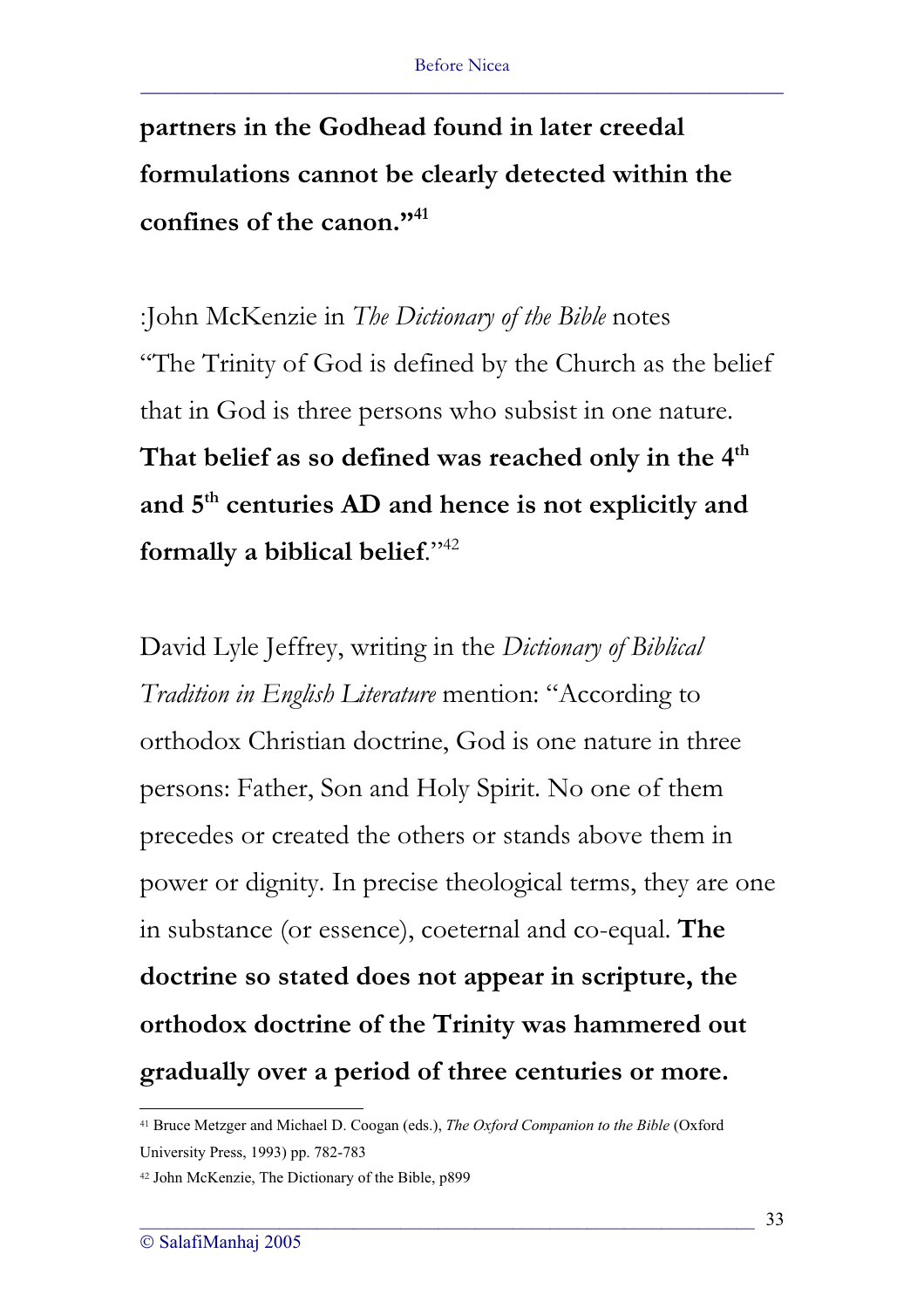Unsurprisingly, perhaps, the coeternity and coequality of the divine persons remained a matter of theological dispute, and are thus frequently discussed in the context of heresy. In 381 the bishops convened again at Constantinople and set forth the orthodox doctrine in its final form."43

F.J. Wilken, the Australian Baptist, wrote in *Christadelphianism*: "In the Old Testament, **the Unity of God, was clearly affirmed. The Jewish creed, repeated in every synagogue today was 'Hear, O Israel, the Lord our God is One Lord (Deut. 6:4). This was the faith of the first Christians**, so Paul writes, 'There is one god and Father of all, Who is above all and through all and in you all" (Eph. 4:6). **But gradually some addition or modification of this creed was found necessary**."44

Regarding textual evidence of the Trinity, *The Interpreter's Dictionary of the Bible* highlights: **"The text about the three** 

<sup>43</sup> David Lyle Jeffrey, Dictionary of Biblical Tradition in English Literature, p.785

<sup>44</sup> F.J. Wilken, Christadelphianism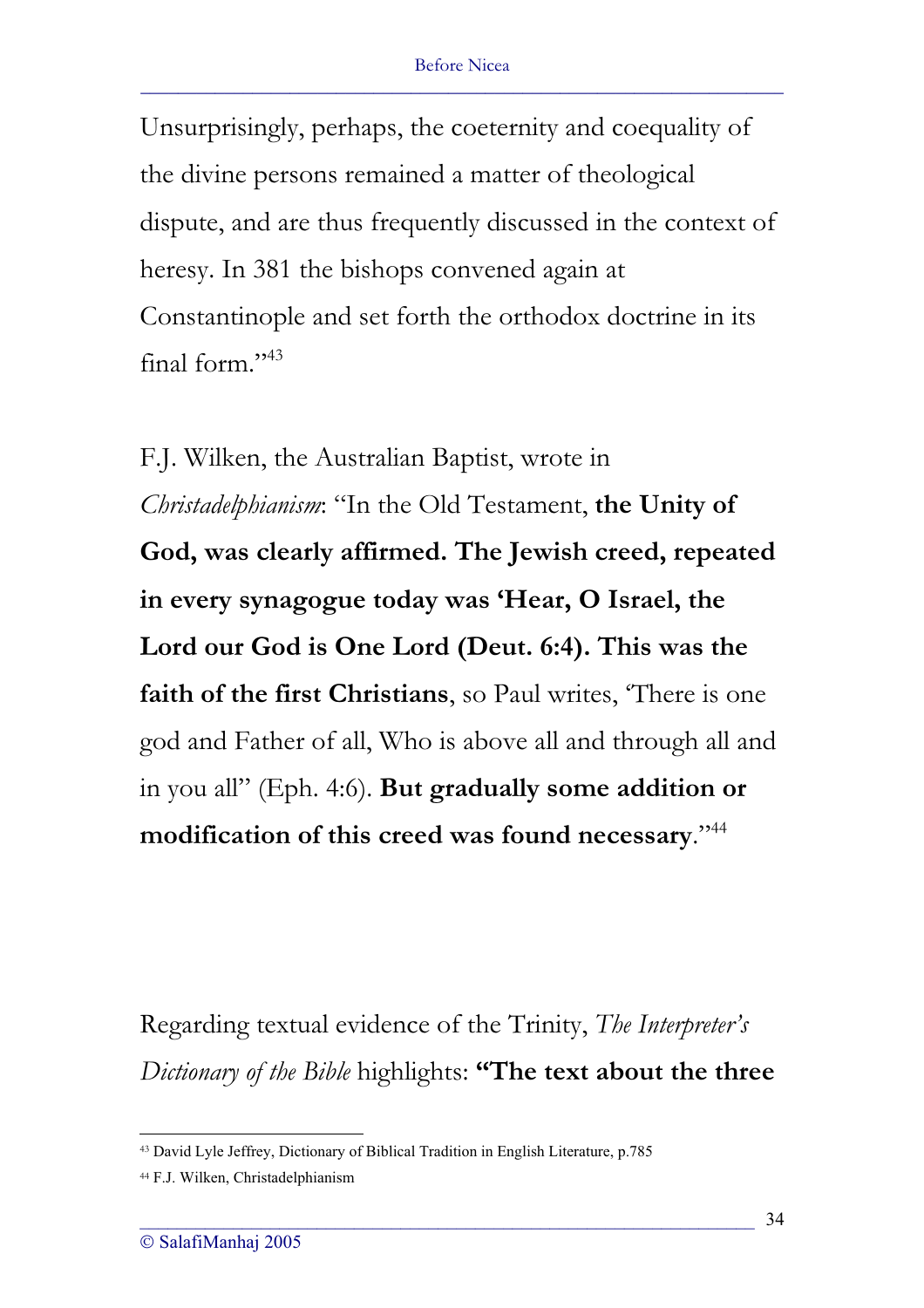# **heavenly witnesses (1 John 5: 7 KJV) is not an authentic part of the New Testament."45**

**"**1 John 5: 7 in the King James Version reads: 'There are three that bear record in heaven, the father, the Word and the Holy Ghost, and these three are one' **but this is an interpolation of which there is no trace before the late fourth century."46**

The *Eerdmans Bible Dictionary* reports: "1 John 5: 7 in the *Textus Receptus* (represented in the King James Version) makes it appear that John had arrived at the doctrine of the Trinity in explicit form ('the Father, the Son and the Holy Ghost'), **but this text is clearly an interpolation since no genuine Greek manuscript contains it**."47

Edward Gibbon also recognized that this was a fabrication and while this fact is now widely accepted as fact and has been removed from most translations of the Bible, such acceptance took time. Richard Porson defended Gibbon, later publishing devastatingly conclusive proof that the

<sup>45</sup> The Interpreter's Dictionary of the Bible – Volume 4, p.711

<sup>46</sup> ibid. p. 871

<sup>47</sup> The Eerdmans Bible Dictionary, p. 1020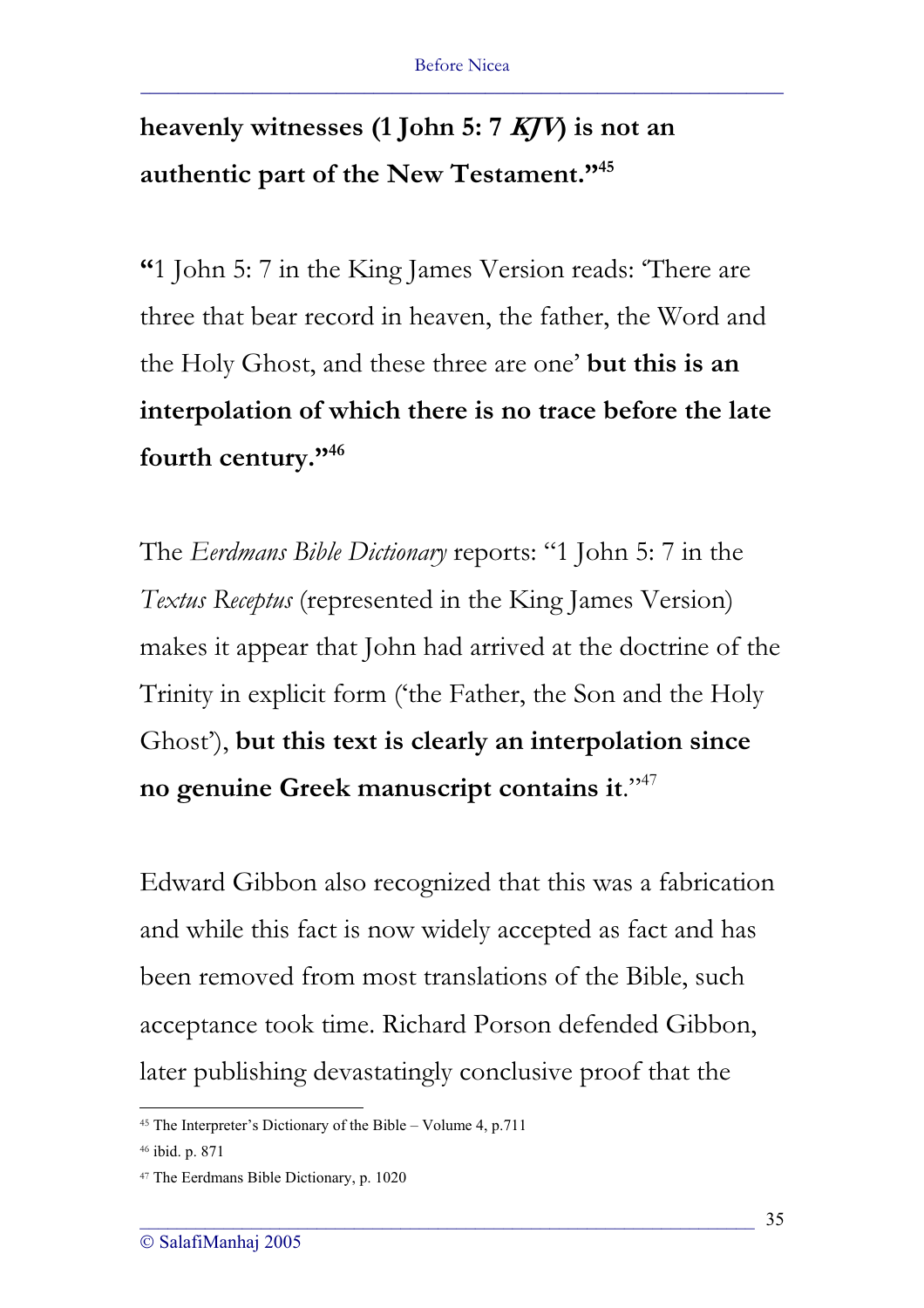verse was first inserted by the Church into the Bible at the end of the fourth century. Regarding his finding, Porson concluded:

"His structures are founded in argument, enriched with learning, and enlivened with wit, and his adversary neither deserves nor finds any quarter at his hands. **The evidence of the three heavenly witnesses would now be rejected in any court of justice; but prejudice is blind, authority is deaf, and our vulgar bibles will ever be polluted by this spurious text**."48

<sup>48</sup> James Bentley, *Secrets of Mount Sinai*, pp.30-33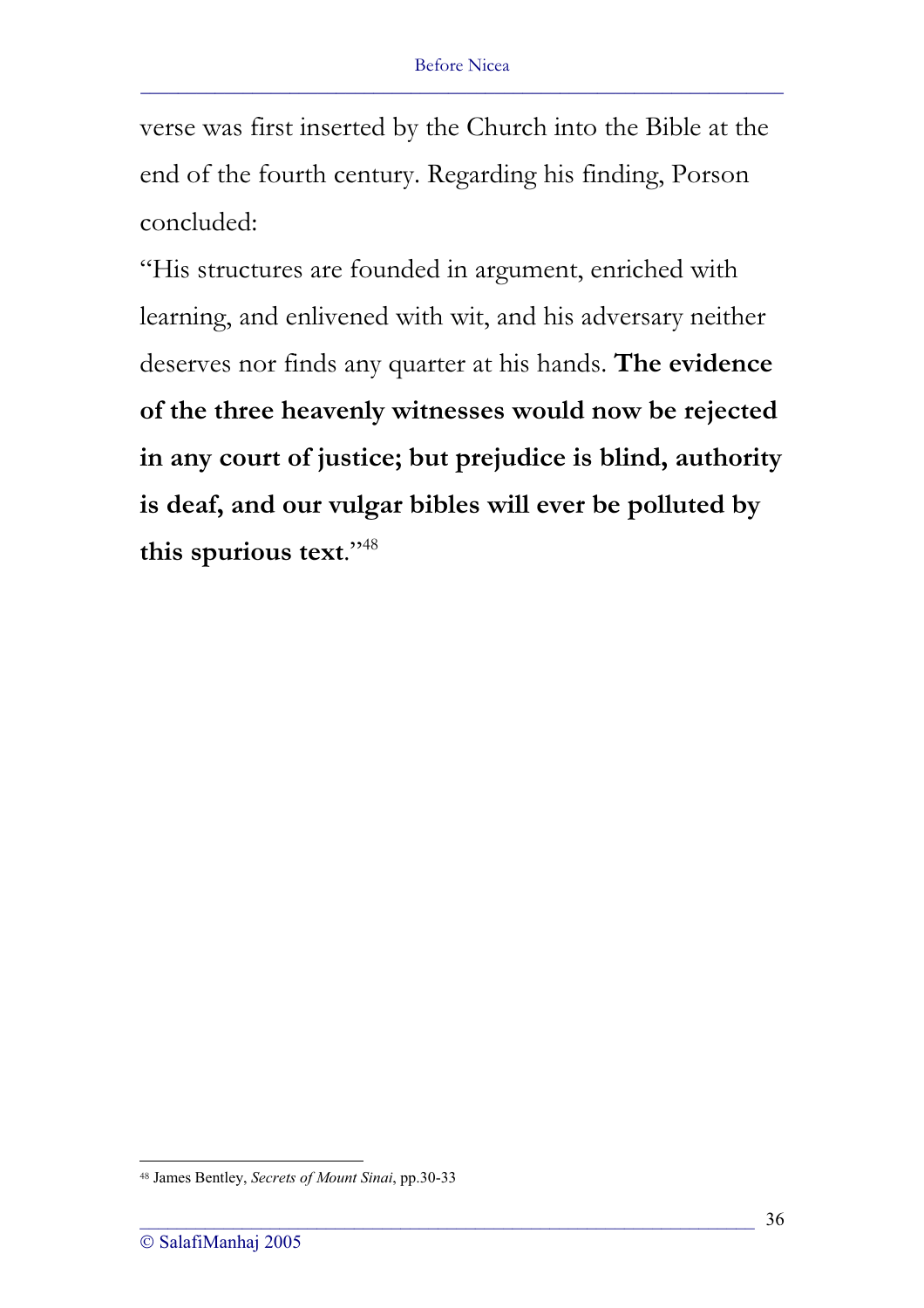### **The Bible: Its Alteration, Compilation and Translation**

**Woe (destruction) to those who write the "scripture" with their own hands, then say "This is from Allaah," in order to exchange it for a small price. Woe (destruction) to them for what their own hands have written and woe (destruction) to them for what they earn**

*{Baqarah: 79}* 

Kenneth Cragg states about the New Testament, **"There is condensation and editing, there is choice production and witness. The Gospels have come through the mind of the church behind the authors. They represent experience and history."49**

Similarly, Dr Von Tishendorf, one of the most resolute conservative defenders of the Trinity, admitted that the New Testament had **"in many passages undergone such serious modification of meaning as to leave us in** 

<sup>49</sup> Kenneth Cragg, *The Call of the Minaret*, p.277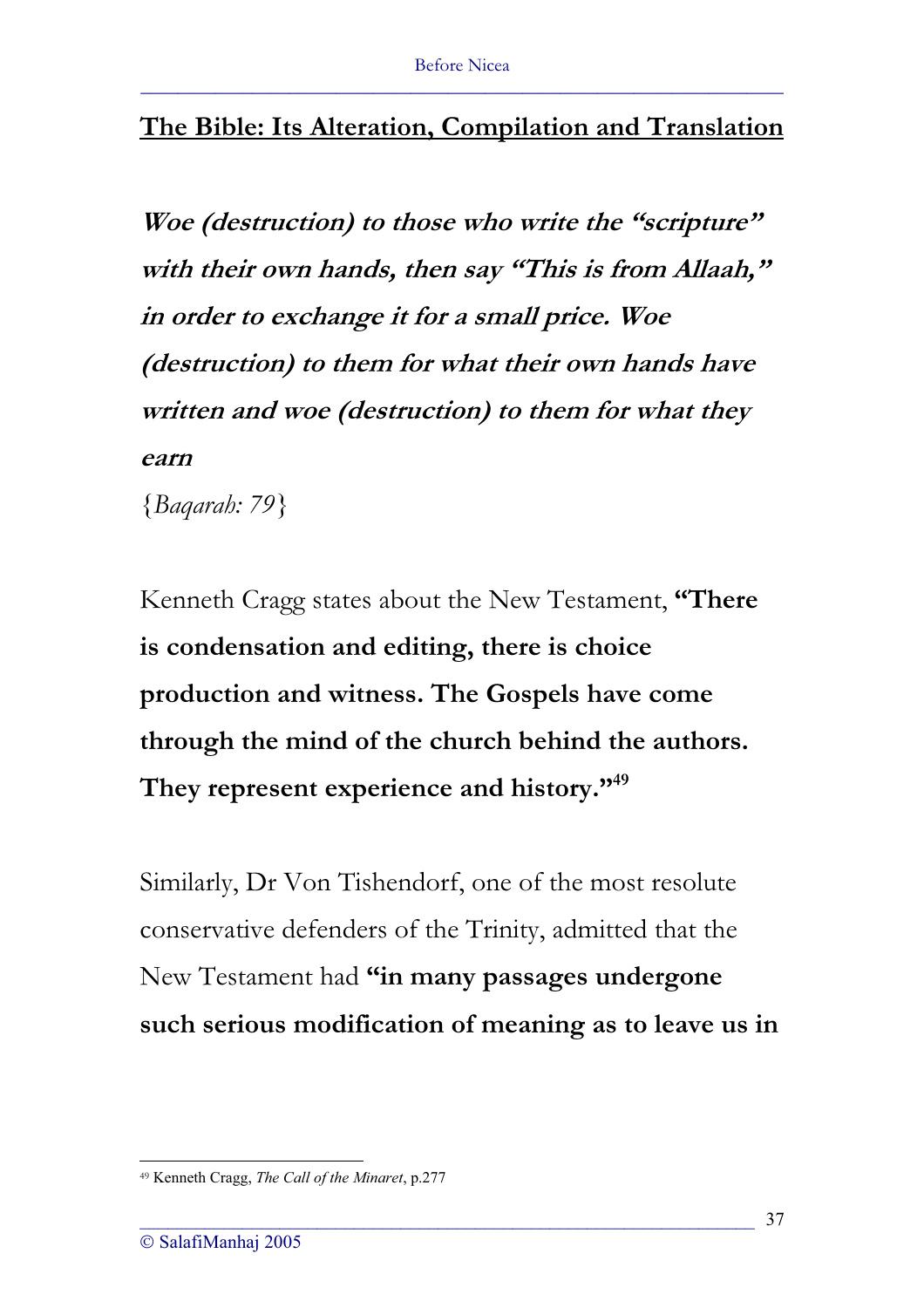### **painful uncertainty as to what the Apostles had actually written."50**

The purpose of this section is to bring together the facts about the Bible, as presented by many Christian scholars. It is interesting that the author of the Old Testament book, Jeremiah, recognized the same facts all those many years ago: "How can you say, "We are wise, we have the law of the Lord," when scribes with their lying pens have falsified it? The wise are put to shame; they are dismayed and entrapped. They have spurned the word of the Lord, so what sort of wisdom is theirs?"<sup>51</sup>

#### **Alteration and Transmission of the Bible**

Theologians recognize that the Bible contains many contradictions and prefer not to explain them away as some do. Simply, they accept this fact, often without a rejection of their belief. It is such honesty that accounts for the large number of Christian scholars looking into the origins of their religion.

<sup>50</sup> James Bentley, *Secrets of Mount Sinai*, p.117

<sup>51</sup> The Book of Jeremiah 8: 8-9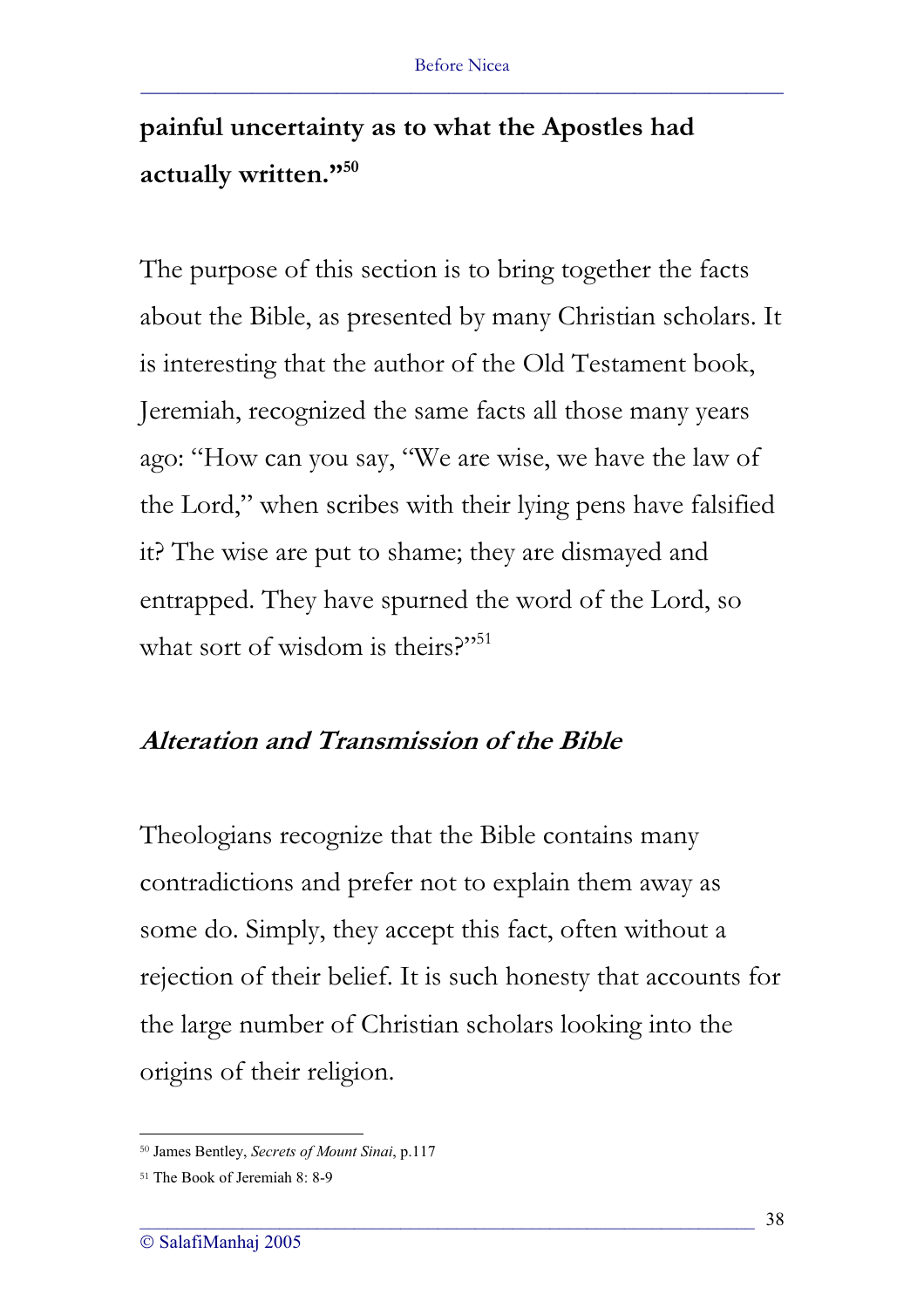After listing many examples of contradictions in the Bible, Dr Frederic Kenyon says: **"Besides the larger discrepancies, such as these contradictions, there is scarcely a verse in which there is not some variation of phrase in some copies (of ancient manuscripts from which the Bible has been collected). No one can say that those additions or omissions or alterations are matters of mere indifference."52**

It is in the preface of the *Revised Standard Version* of the Bible, 1978, that thirty-two Christian scholars **"of the highest eminence," backed by fifty Christian denominations**, wrote of the authorized version, also known as the *King James Version*, that: **"The King James Version has grave defects, so many and so serious as to call for revision."** 

In 1957, the Jehovah's Witnesses published the headline "50,000 errors in the Bible" in their *AWAKE* magazine

<sup>52</sup> Frederic Kenyon, Our Bible and the Ancient Manuscripts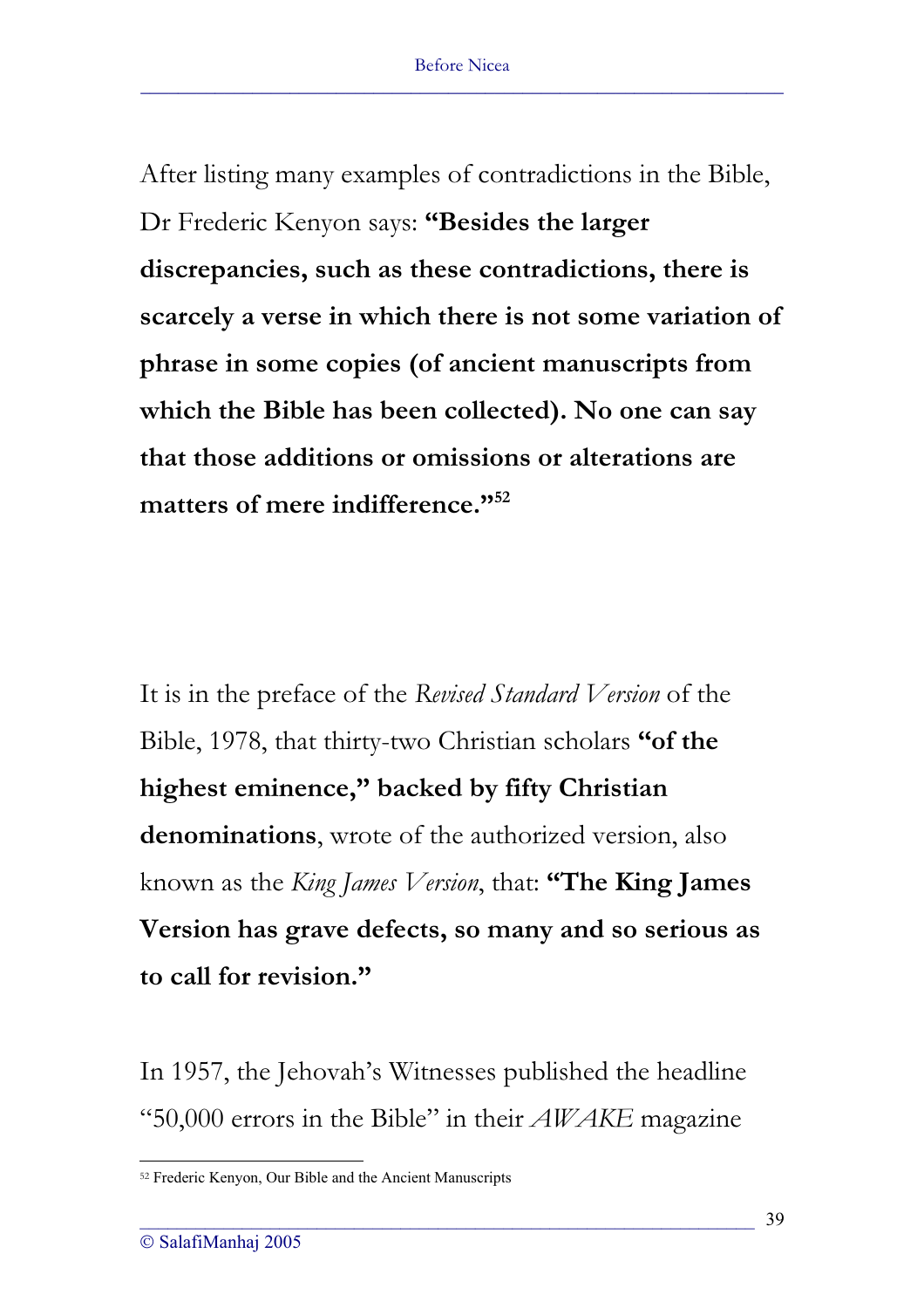writing: "There are probably 50,000 errors in the Bible, errors which have crept into the Bible text."53 Nevertheless, they go on to say, "as a whole the Bible is still accurate." **?!**

In *The Story of the Manuscripts*, the Reverend George E. Mernil quotes Professor Arnold as stating: "There are not more than 1500 to 2000 places in which there is any uncertainty whatever as to the true text."

The *Five Gospels* written by the *'Jesus Seminar,'* a group of **seventy four renowned Christian scholars from biblical studies institutes and universities all over the world**, 54 was the result of six years of dedicated study.

Deciding to produce a translation of the gospels which would not be biased by their personal Christian faith, they endeavored to discover the true words of Jesus in the Bible. From the whole text they selected those passages that they believed were the valid sayings of Jesus, and colour-coded them.

<sup>53 8&</sup>lt;sup>th</sup> September 1957

<sup>54</sup> Jesus Seminar, Robert W. Funk and Roy W. Hoover (translators and eds.), *The Five Gospels* (1993), pp.533-537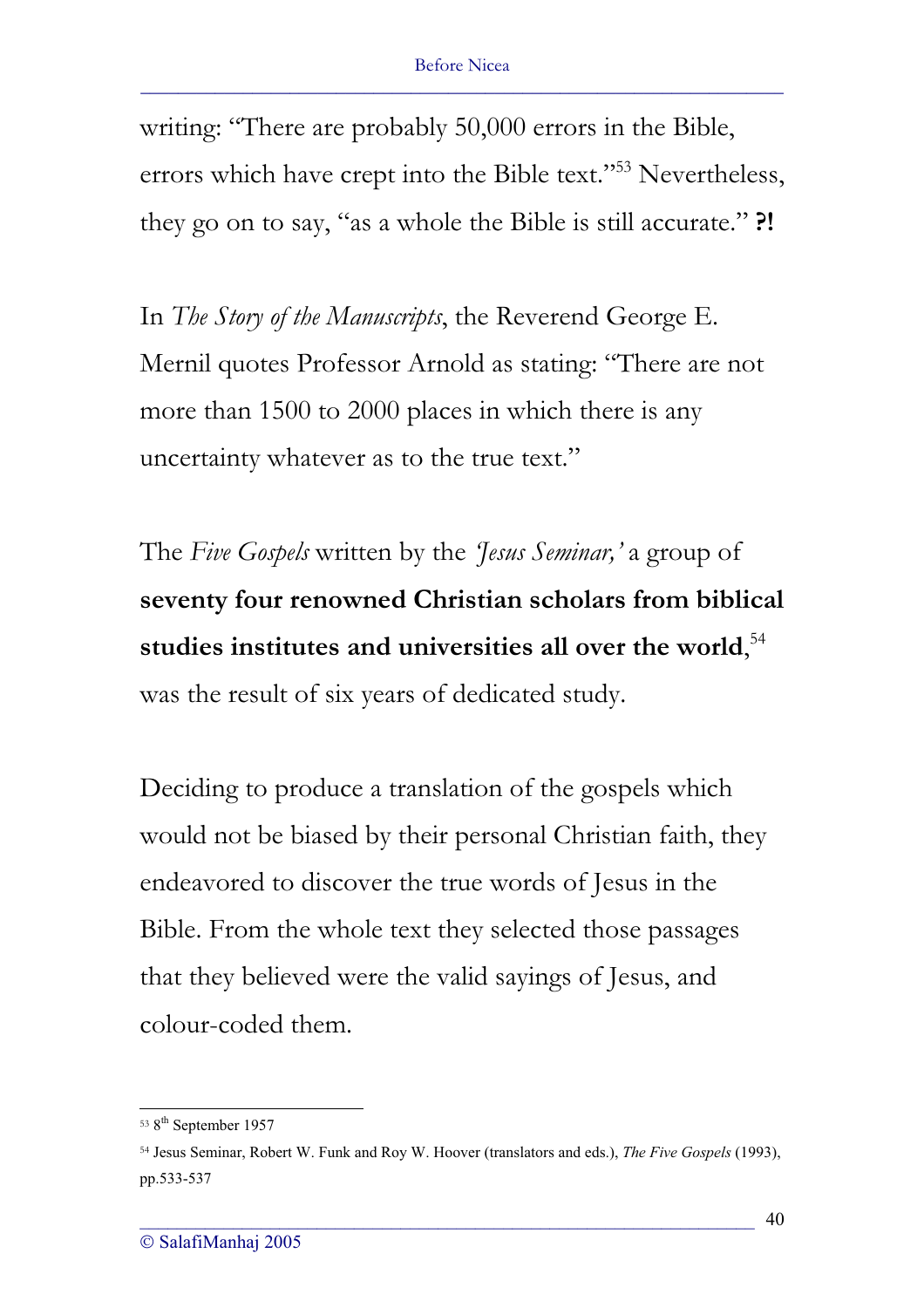Although we have reservations about their elimination of longer passages which ignores the oral cultures' memorization ability, as well as the *Jesus Seminar's* tendency to equate the miraculous with myth, their conclusion was that: **"82% of the words ascribed to Jesus in the gospels were not actually spoken by him."55**

They go on to say: **"Biblical scholars and theologians alike have learned to distinguish the Jesus of history from the Christ of faith. It has been a painful lesson for both the church and scholarship. The distinction between the two figures is the difference between a historical person who lived in a particular time and place and a figure who has been assigned a mythical role, in which he descends from heaven to rescue mankind and, of course, eventually return there."** 

The quotes above are merely the authors' opinions, the second quote about the mythical role can be understood from the fact that the concept of Jesus in Christianity is largely based on pagan Roman mythical characters and this will be addressed in a following chapter.

<sup>55</sup> ibid. p.5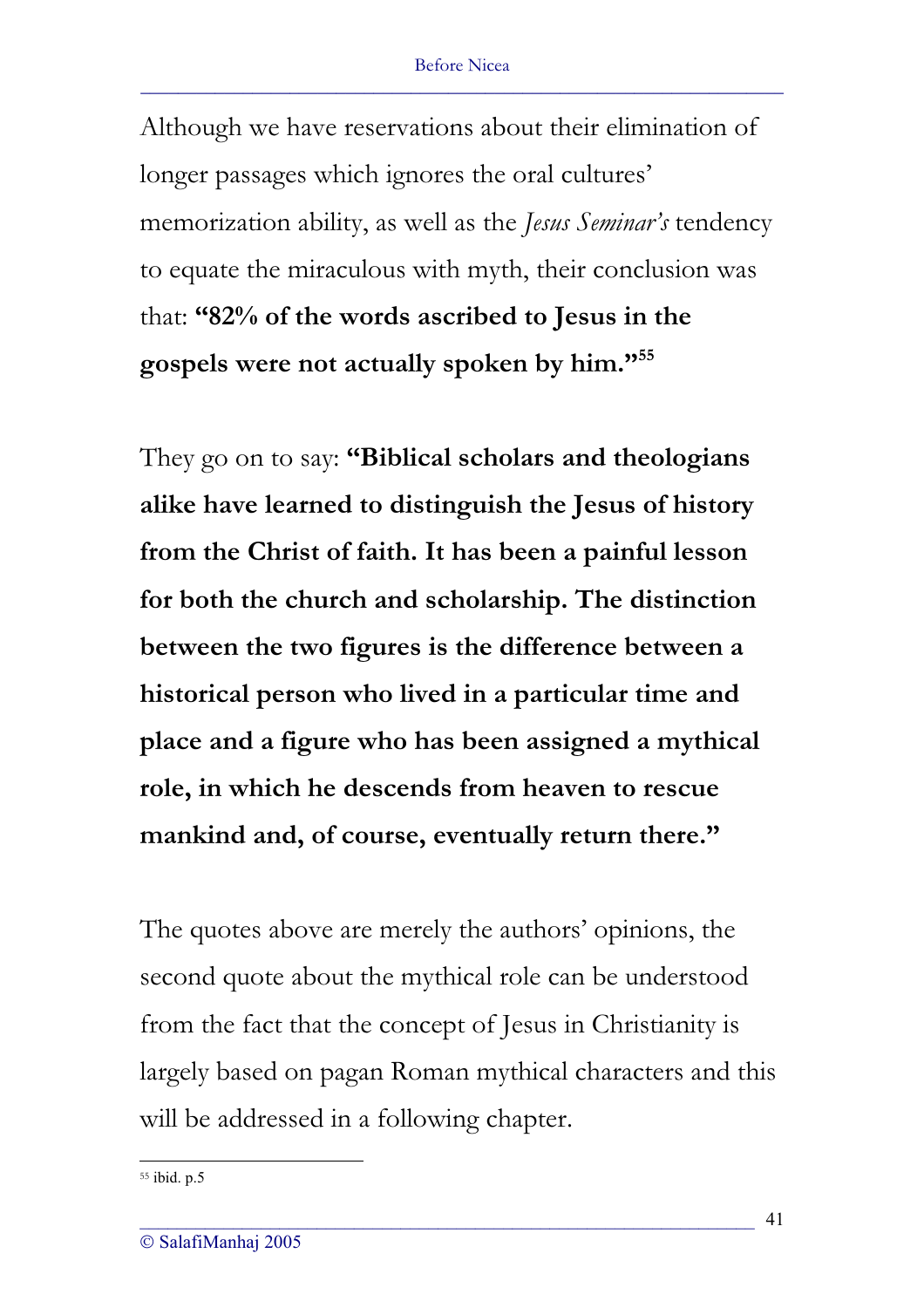From the *Jesus Seminar* is an archaeological fact that is far more important than what can be regarded as 'their opinion':

**"In fact we do not have original copies of any of the gospels. We do not posses autographs of any of the books of the entire Bible. The oldest surviving copies of the gospels date from about 175 years after the death of Jesus, and no two copies are precisely alike. And handmade manuscripts have almost always been "corrected" here and there, often by more than one hand. Further, this gap of almost two centuries means that the original Greek (or Aramaic) text was copied more than once, by hand before reaching the stage in**  which it has come down to us."<sup>56</sup>

**"The oldest copies of any substantial potion of the Greek gospels still in existence – so far as we know – date to about 200 C.E. However, a tiny fragment of the Gospel of John can be dated to approximately 125 C.E. or earlier, the same approximate date as the fragments of the Egerton Gospel (Egerton is the name of the** 

<sup>56</sup> ibid. p.6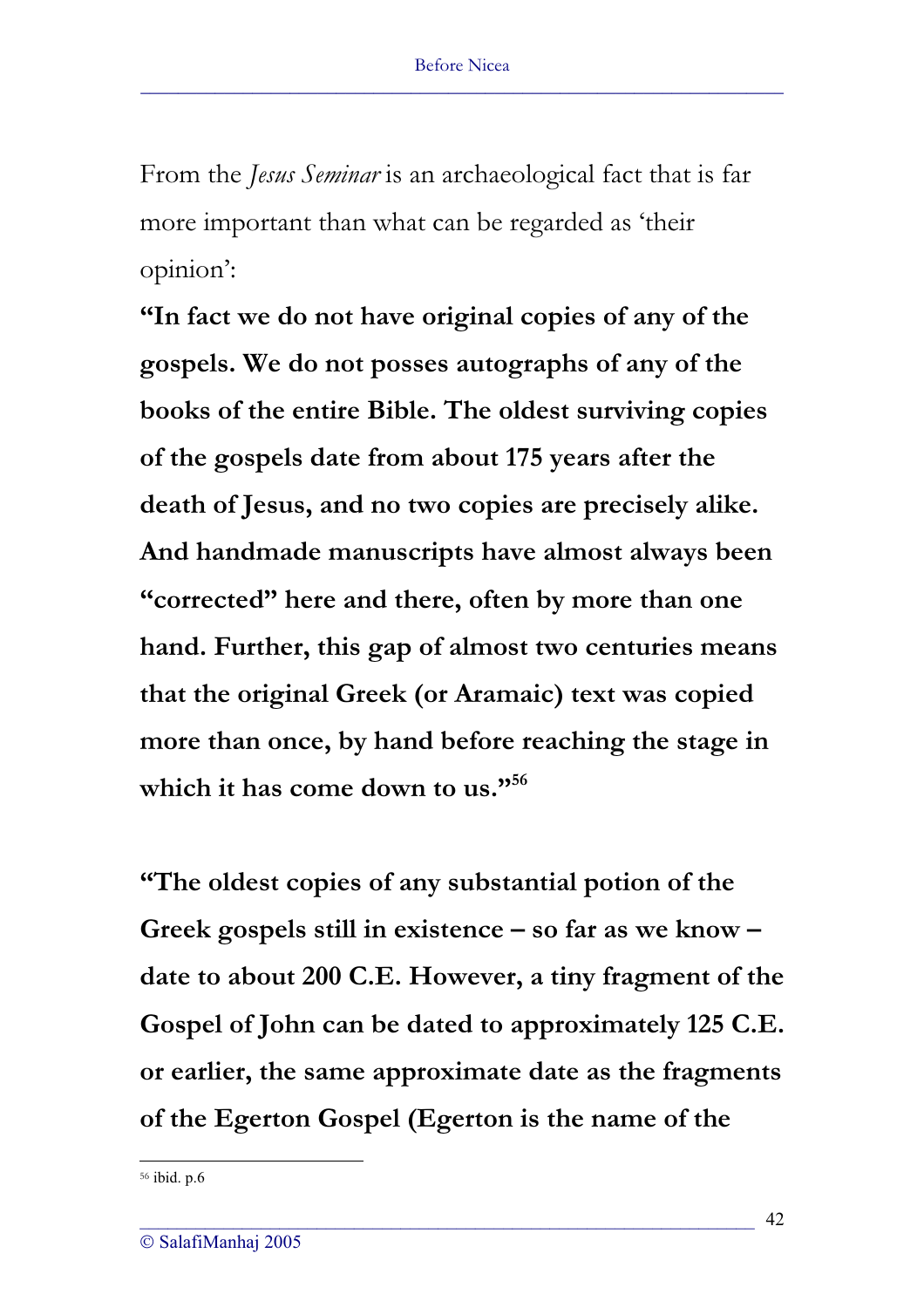**donor). But these fragments are too small to afford more than tiny apertures onto the history of the text. Most of the important copies of the Greek gospels have been "unearthed" – mostly in museums,**  monasteries, and church archives – in the 19<sup>th</sup> and 20<sup>th</sup> **centuries."57**

They finally sum up this issue by saying: **"…the stark truth is that the history of the Greek gospels, from their creation in the first century until the discovery of the first copies at the beginning of the third century, remains largely unknown and therefore unmapped territory."**

*Peake's Commentary of the Bible* notes: **"It is well known that the primitive Christian Gospel was initially transmitted by word of mouth and that this oral tradition resulted in variant reporting of word and deed. It is equally true that when the Christian record was committed to writing, it continued to be the** 

<sup>57</sup> ibid. p.9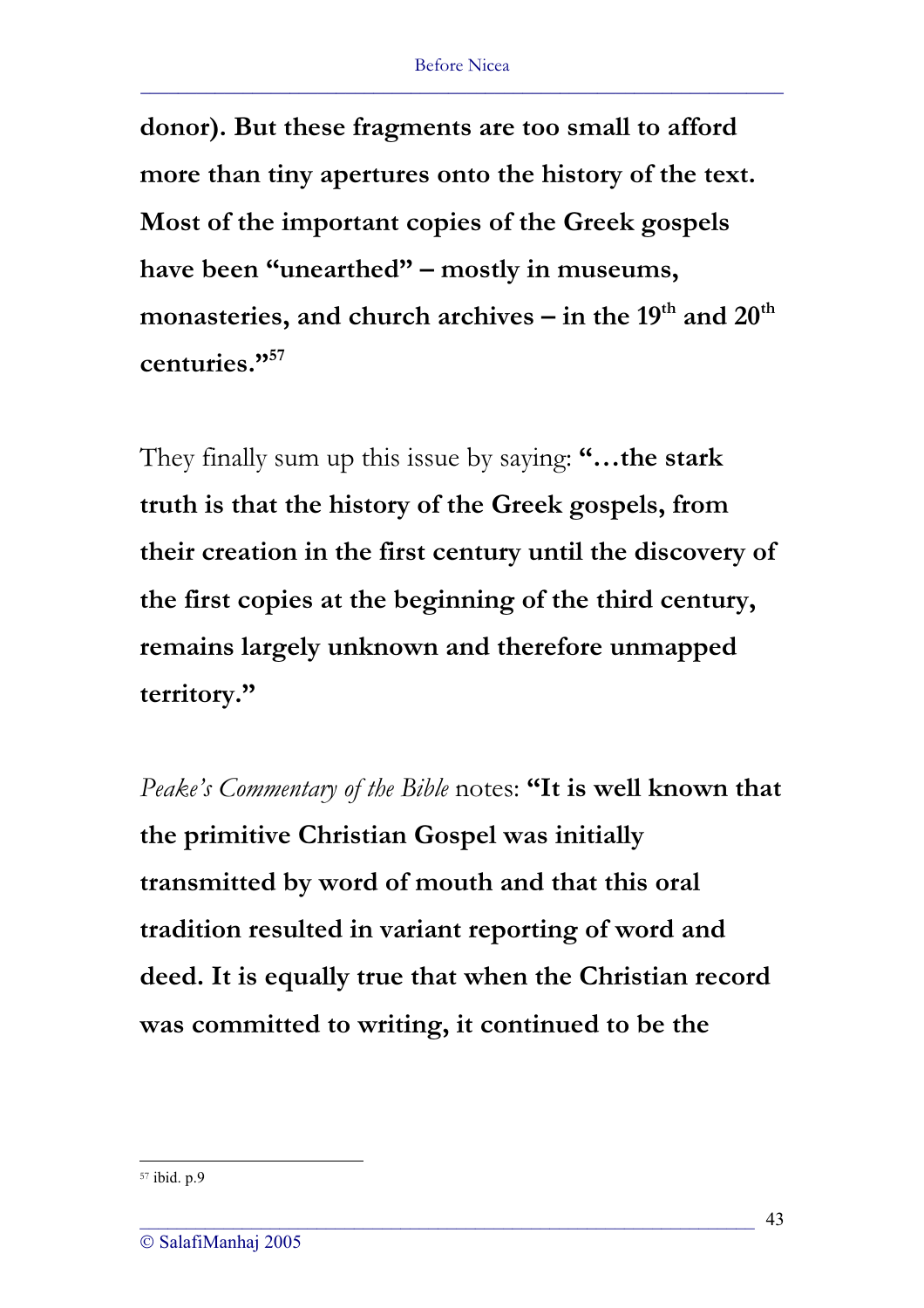**subject of verbal variation, involuntary and intentional, at the hands of scribes and editors."58**

*Encyclopedia Brittanica* highlights: "Yet, **as a matter of fact, every book of the New Testament**, with the exception of the four great Epistles of St. Paul **is at present more or less the subject of controversy and interpolations (inserted verses) are asserted even in these.**"59

After listing many examples of contradictory statements in the Bible, Dr Frederic Kenyon states: **"Besides the larger discrepancies, such as these, there is scarcely a verse in which there is not some variation of phrase in some copies (of the ancient manuscripts from which the Bible has been collected). No one can say that these additions or omissions or alterations are matters of**  mere indifference."<sup>60</sup>

Ehrman mentions: **"In any event, none of the original manuscripts of the books of the Bible now survive. What do survive are copies made over the course of** 

<sup>58</sup> Peake's Commentary on the Bible, p.633

<sup>59</sup> Encyclopedia Brittanica, 12<sup>th</sup> Edition, Vol. 3, p.643

<sup>60</sup> Kenyon, Eyre and Spottiswoode, *Our Bible and the Ancient Manuscripts*, p.3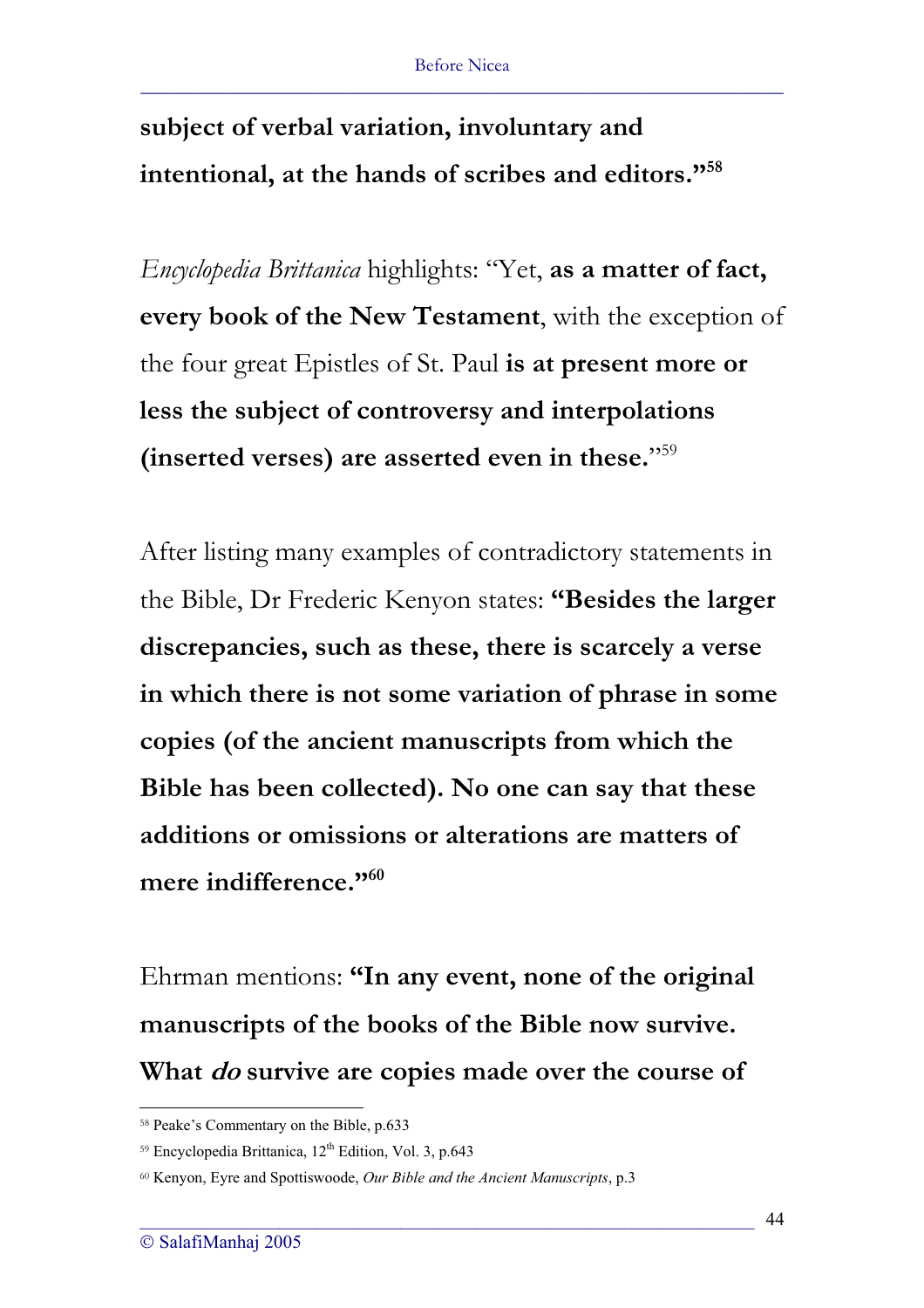**centuries, or more accurately, copies of the copies of the copies, some 5366 of them in the Greek language alone, that date from the second century down to the sixteenth. Strikingly, with the exception of the smallest fragments, no two of these copies are exact. No one knows how many different, or variant readings, occur among the surviving witnesses, but they must number in the hundreds of thousands."61** Toland observes: "We know already to what degree, imposture and credulity went hand in hand in the primitive times of the Christian Church, the last being as ready to receive as the first was ready to forge books. This evil grew afterwards not only greater when the Monks were the sole transcribers and the sole keepers of all books good or bad, **but in the process of time it became almost absolutely impossible to distinguish history from fable, or truth from error as to the beginning and original monuments of Christianity.** How immediate successors of the Apostles could so grossly confound the genuine teaching of their masters with such as were falsely attributed to them? Or since they were in the dark about these matters so early, how came such as followed them by

<sup>61</sup> Bart Ehrman, The Orthodox Corruption of Scripture, p.27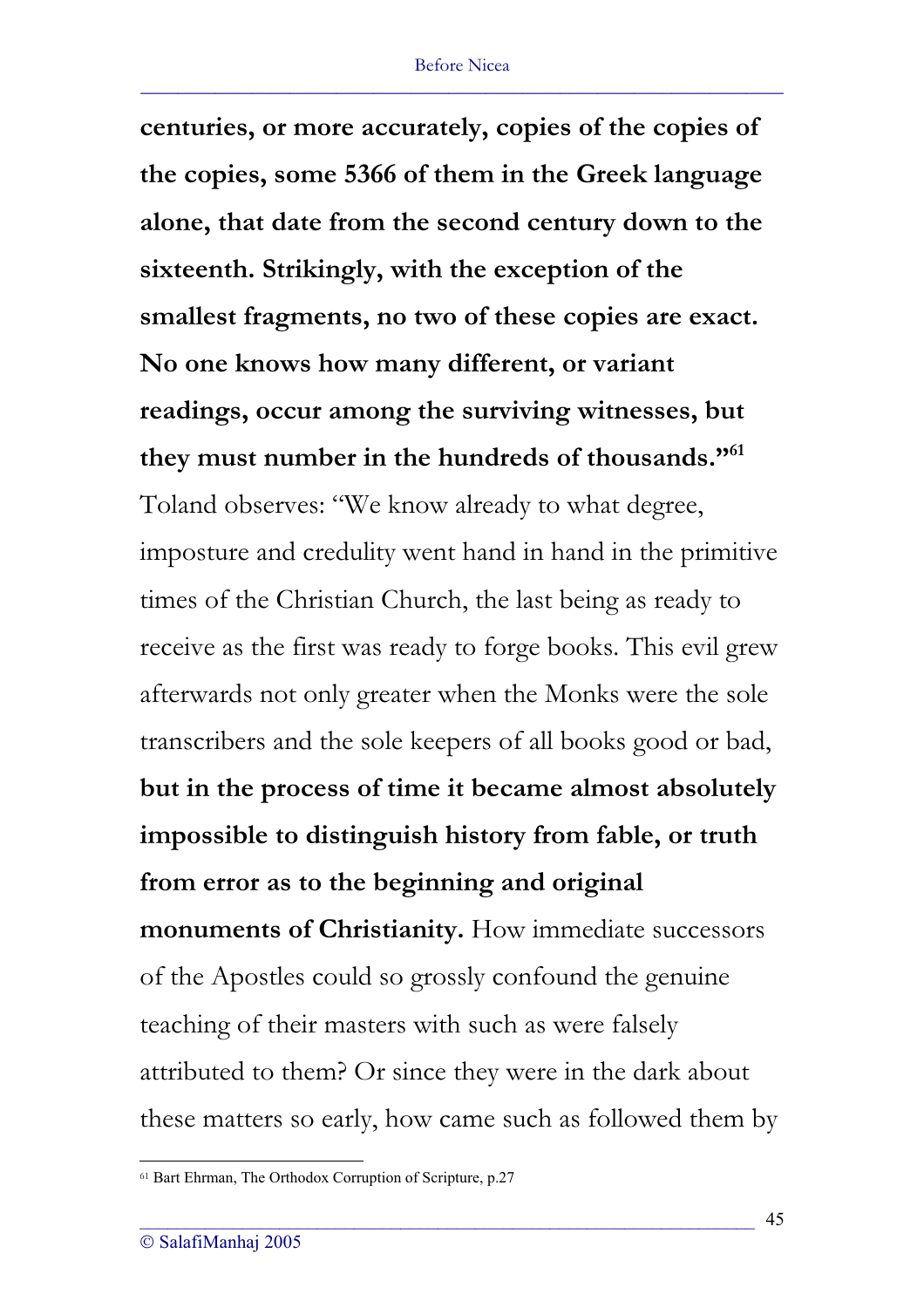a better light? And observing that such Apocryphal books were often put upon the same footing with the canonical books by the Fathers. I propose these two questions: **Why should all the books cited genuine by Clement of Alexander, Origen, Tertullian and the rest of such writers not be accounted equally authentic?** And what stress should be laid on the testimony of those Fathers who not only contradict one another but are also often inconsistent with themselves in their relations of the very same facts<sup>2"62</sup>

Ehrman states further that: **"Nonetheless, there are some kinds of textual changes for which it is difficult to account apart from the deliberate activity of a transcriber. When a scribe appended an additional twelve verses to the end of the Gospel of Mark, this can scarcely be attributed to mere oversight."63**

*Peake's Commentary on the Bible*: **"It is now generally agreed that 9-20 are not an original part of Mark. They are not found in the oldest Manuscript, and indeed** 

<sup>62</sup> John Toland, *The Nazarenes* (1718), p.73

<sup>&</sup>lt;sup>63</sup> The Orthodox Corruption of Scripture, pp.27-28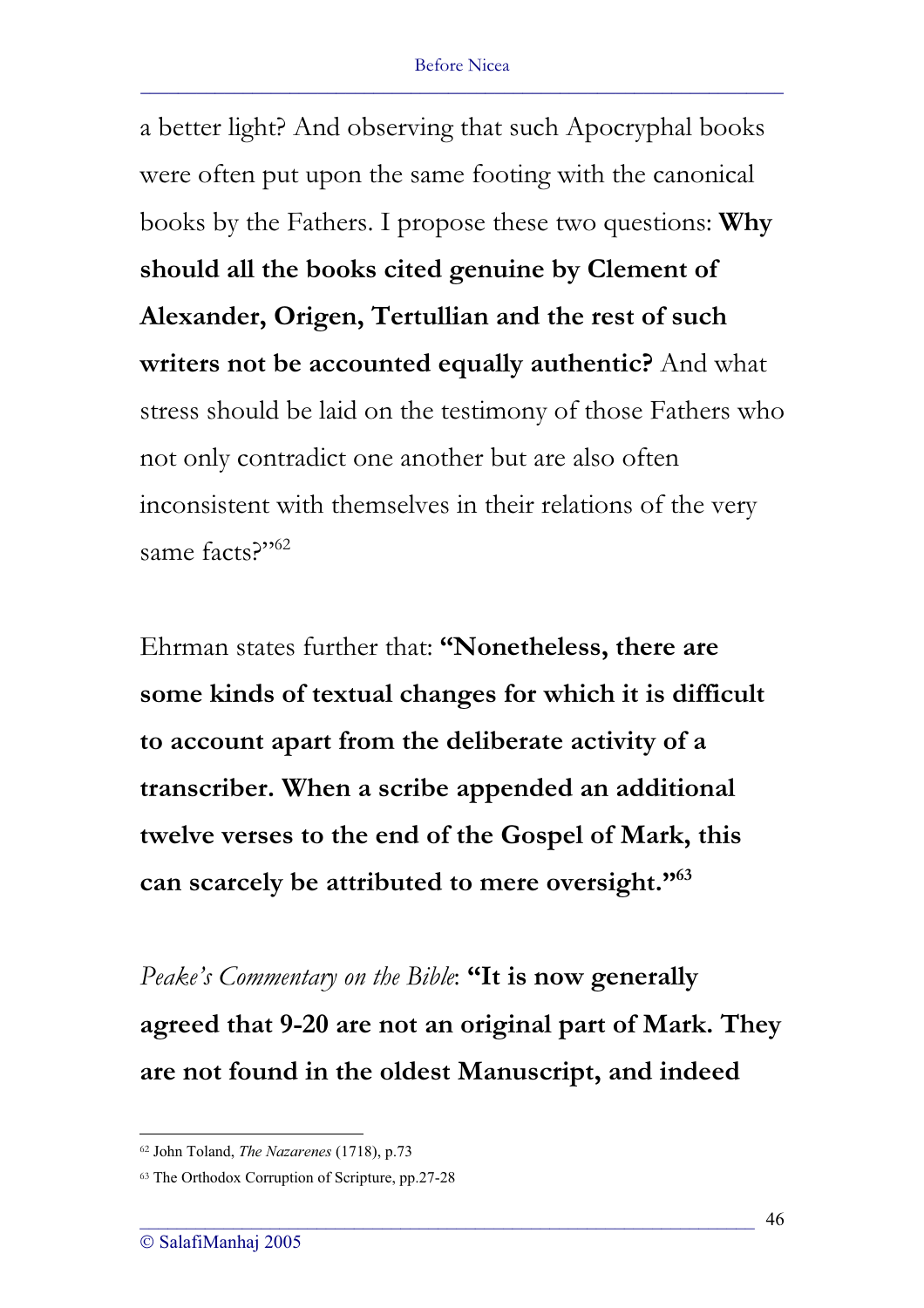**were apparently not in the copies used by Matthew**  and Luke. A 10<sup>th</sup> century Armenian Manuscript ascribes the passage to Aristion, the Presbyter mentioned by Papias  $(ap.Eus. HE III, xxxix, 15)."$ 

Kenyon et al note that: "Indeed an Armenian translation of St. Mark has quite recently been discovered, in which the last twelve verses of St. Mark are ascribed to Aristion, who is otherwise known as one of the earliest of the Christian Fathers; and it is quite possible that this tradition is correct."<sup>64</sup>

M.A. Yusseff observes: **"As it happens, Victor Tununensis, a sixth century African Bishop related in his Chronicle (566 AD) that when Messala was consul at Constantinople (506 AD), he "censured and corrected" the Gentile Gospels written by persons considered illiterate by the Emperor Anastasius. The implication was that they were altered to conform to sixth century Christianity of previous centuries."65**

<sup>64</sup> Our Bible and the Ancient Manuscripts, pp.7-8

<sup>65</sup> M.A. Yusseff, The Dead Sea Scrolls, the Gospel of Barnabas and the New Testament, p.81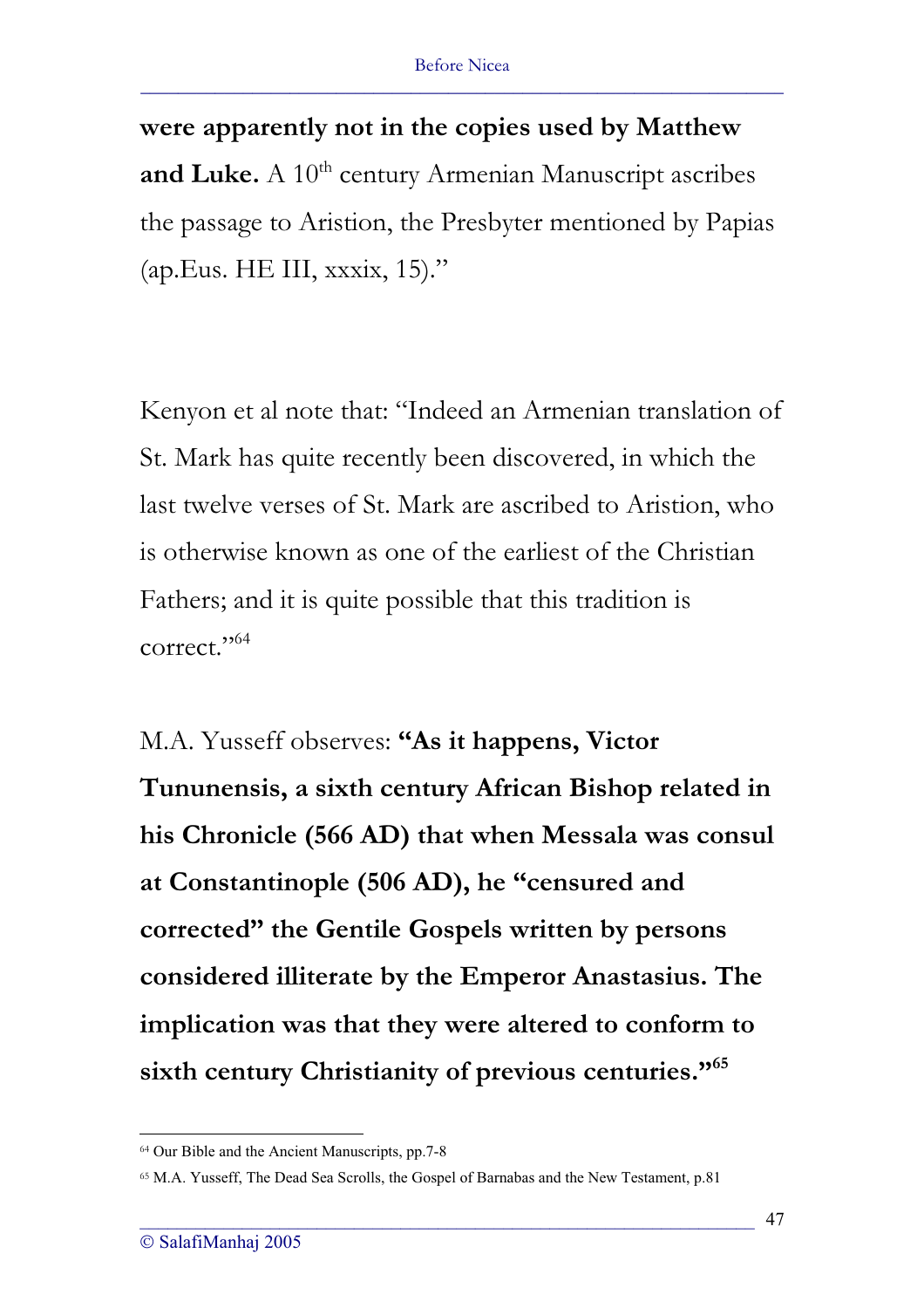Godfrey Higgins: "It is impossible to deny that the Benedictine Monks of St. Maur, as far as Latin and Greek language went, were very learned and talented. In Cleland's *Life of Lanfranc – Archbishop of Canterbury*, is the following passage: "Lanfranc, a Benedictine Monk, Archbishop of Canterbury, having found the Scriptures much corrupted by copyists, applied himself to correct them, as also the writings of the fathers, agreeably to the orthodox faith, *Secundum Fidem Orthodxum*"."<sup>66</sup>

Higgins goes on to say: "The same Protestant divine has this remarkable passage: "Impartially exacts from me the confession, that **the orthodox have in some places altered the Gospels…(the New Testament) in many passages has undergone such serious modification of meaning as to leave us in painful uncertainty as to**  what the Apostles had actually written."<sup>67</sup>

In all, Tischendorf uncovered over 14,800 "corrections" to just one ancient manuscript of the Bible, the *Codex*

<sup>66</sup> Sir Godfrey Higgins, History of the

<sup>67</sup> James Bentley, *Secrets of Mount Sinai*, p.117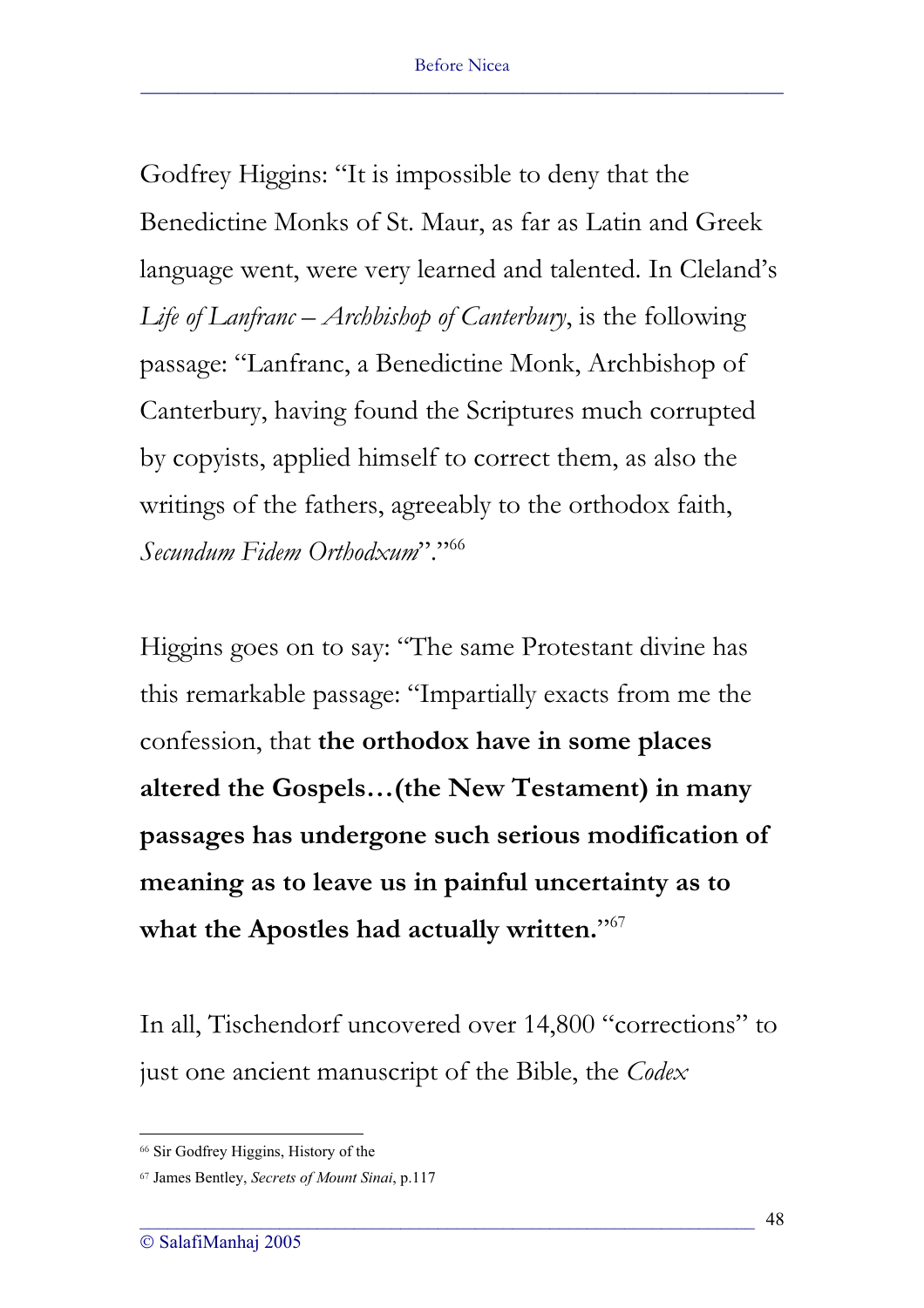*Sinaiticus* (one of the two most ancient copies of the Bible available to Christianity today), by nine (some say ten) separate "correctors," which had been applied to this one manuscript over a period from 400 C.E. to about 1200 C.E.

Tischendorf strove in his dealings with his holy texts themselves to be as honest and was humanly possible. For this reason he could not understand how the scribes could have to reason he could not understand how the scribes could have so continuously and so callously "allowed themselves to bring in here and there changes, which were not simple verbal changes, but materially affected the meaning," or why they "did not shrink from cutting out a passage or inserting one."

In the preface of the *New Revised Standard Version of the Bible68* we read: **"Yet the King James Version has serious defects. By the middle of the nineteenth century, the development of biblical studies and the discovery of many biblical studies and the discovery of many biblical studies and the discovery of many** 

<sup>68</sup> Oxford Press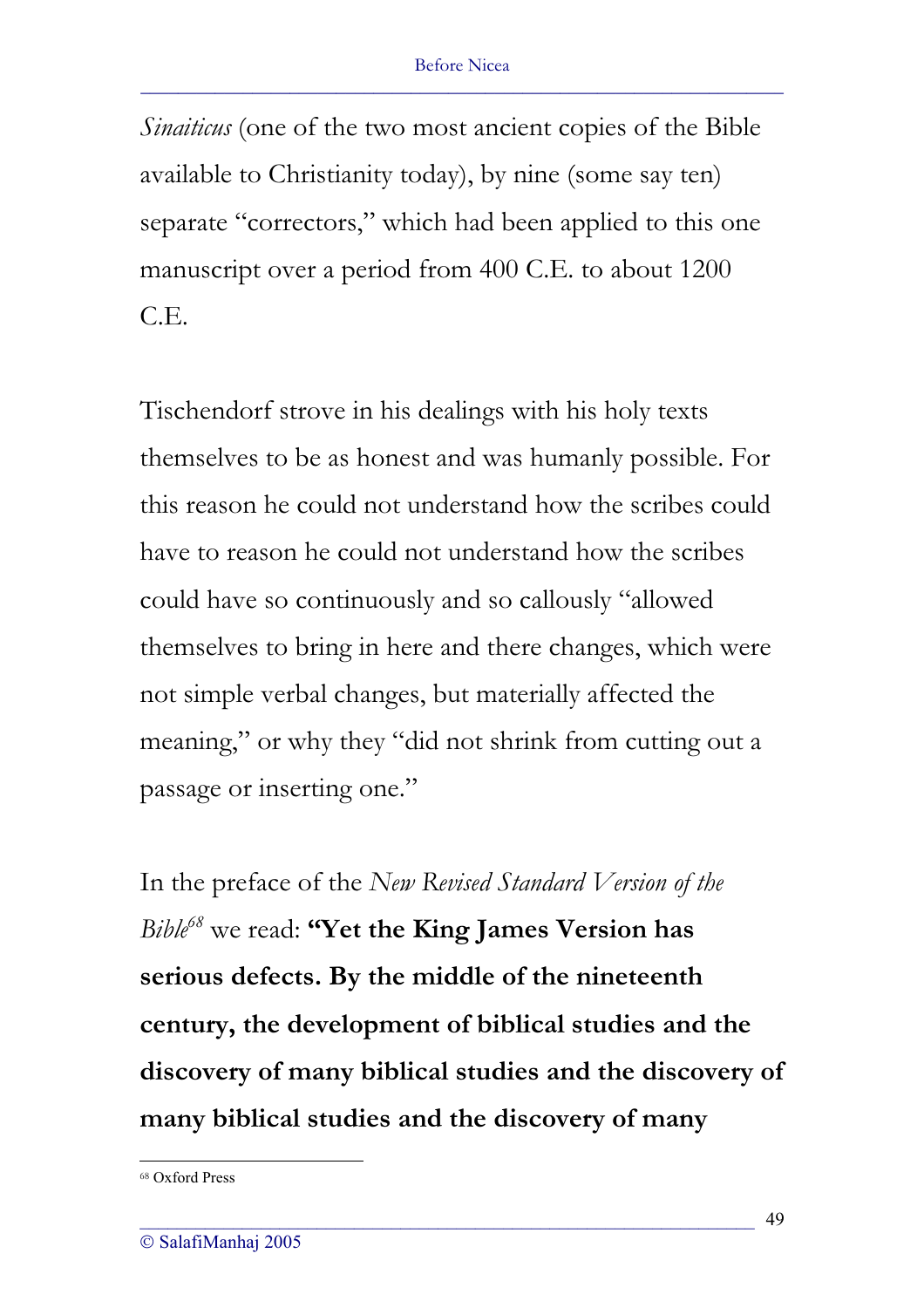**biblical manuscripts more ancient than those on which the King James Version was based, made it apparent that these defects were so many as to call for revision."**

In the introduction to the same 'version' they say: **"Occasionally it is evident that the text has suffered in the transmission and that none of the versions provides a satisfactory restoration. Here we can only follow the best judgement of competent scholars as to the most probable reconstruction of the original text."69**

The great luminary of Western literature, Edward Gibbon, explains the tampering of the Bible with the following words: "Of all the manuscripts now extant, above fourscore in number, some of which are more than 1200 years old, the orthodox copies of the Vatican, of the Complutensian editors, of Robert Stephens are becoming invisible; and the two manuscripts of Dublin and Berlin are unworthy to form an exception. In the eleventh and

<sup>&</sup>lt;sup>69</sup> Here then we observe that even in the introductions to copies of the Bible, learned Christians are actually admitting that the transmission of the Bible is not trustworthy!!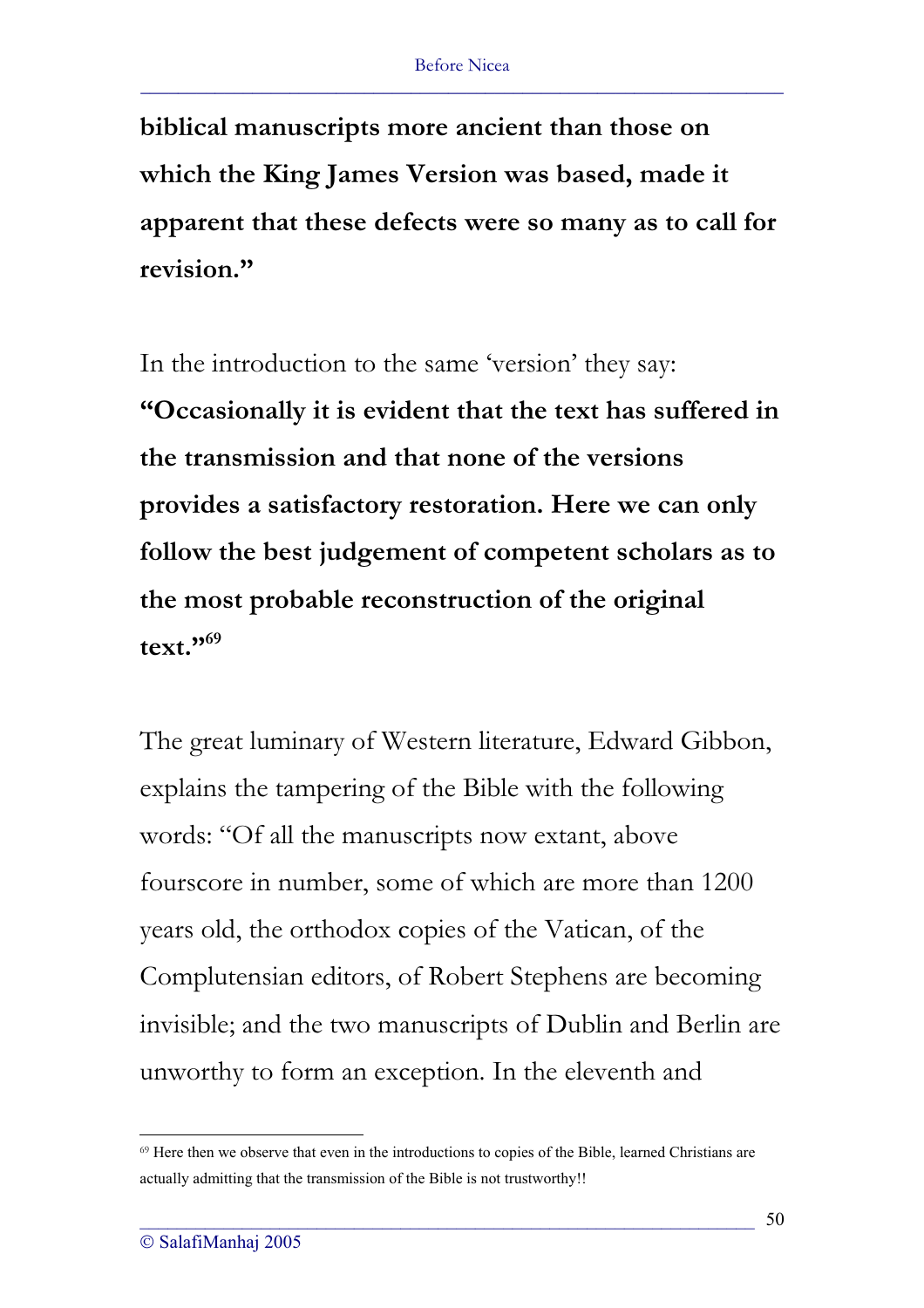twelfth centuries C.E. the Bibles were corrected by Lanfranc, Archbishop of Canterbury, and by Nicholas, a Cardinal and librarian of the Roman Church, *Secundum Orthoxum Fidem*. Not withstanding these corrections, the passage is still wanting in twenty five Latin manuscripts, the oldest and fairest; two qualities seldom united, except in manuscripts. The three witnesses have been established in our Greek Testaments by the prudence of Erasmus; the honest bigotry of the Complutensian editors; the typographical fraud, or error, of Robert Stephens in the placing of a Crotchet and the deliberate falsehood, or strange misapprehension of Theodore Beza."70

### **Thiede's First Century Fragments**

There are some who claim to hold early Christian texts, notably the German scholar, Carsten Thiede. Thiede claimed to have discovered three papyrus fragments of Matthew's Gospel from the first century, one hundred years earlier than previously thought. Thus, these

<sup>70</sup> Edward Gibbon, Decline and Fall of the Roman Empire, Volume 4, p.418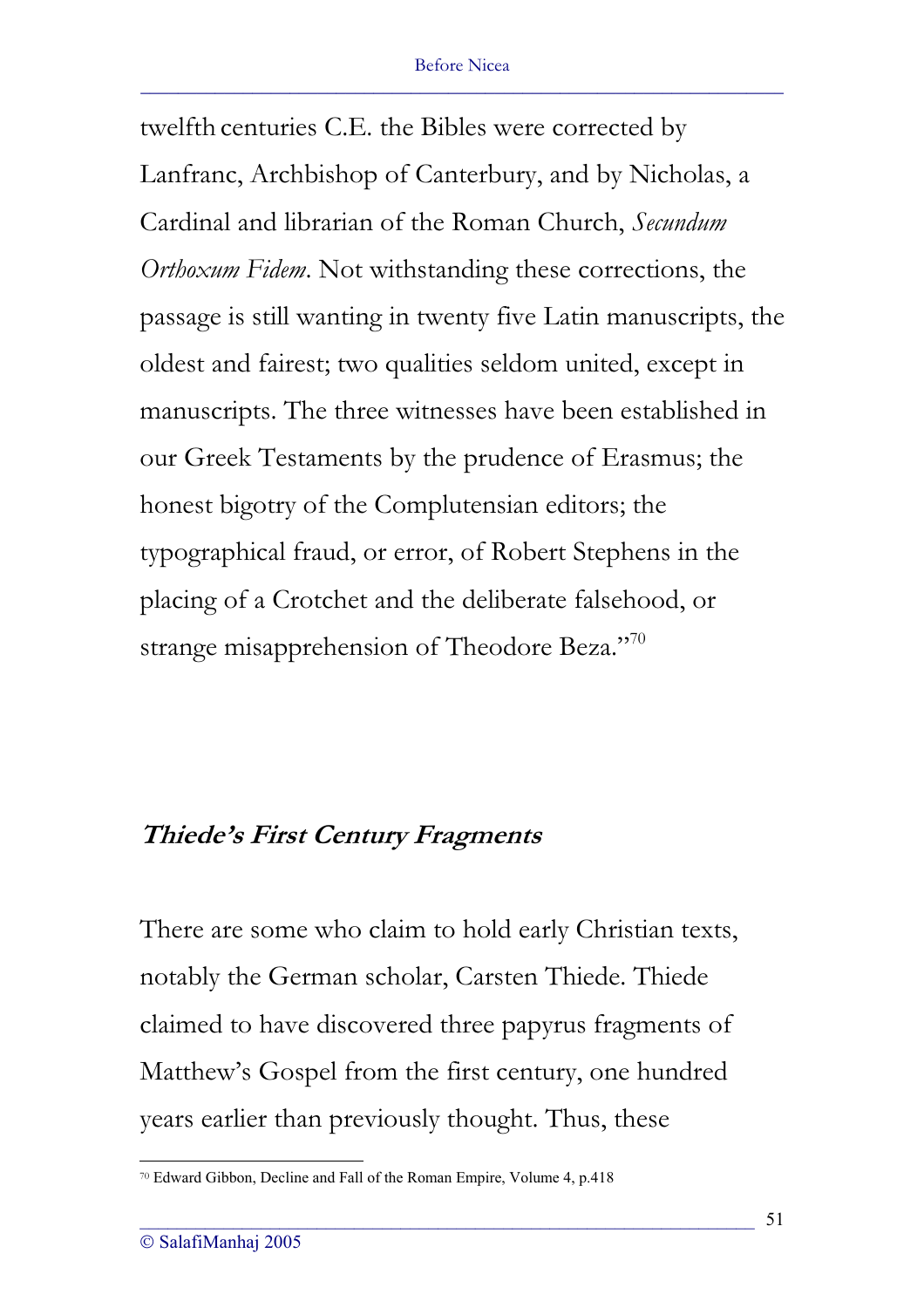fragments could be viewed as 'eye-witness' accounts of the life of Jesus. This opinion was popular with Evangelical Christians such as Joseph 'Jay' Smith, who relies heavily on Thiede's work.

Graham Stanton one of Britain's most eminent New Testament scholars and a leading specialist on Matthew's Gospel refuted the claims of Thiede. **Criticism was also gathered from ten other prominent scholars in the field.** The following, along with Stanton, also refute the erroneous claim made by Thiede that a fragment of Mark's Gospel has been found amongst the *Dead Sea Scrolls*: Professor Hartmut Stegemann, a leading Qumran specialist who teaches at the *University of Göttingen*; Professor Hans-Udo Rosenbaum of the *University of Münster*; Dr R.G. Jenkins of Melbourne and Dr Timothy Lim, the Qumran specialist from Edinburgh.<sup>71</sup>

Thiede's extremely radical claims were discredited by the Jewish scholar Hershel Shanks in the May/June 1997 issue

<sup>71</sup> Graham Stanton, *Gospel Truth* (1997) pp.200-202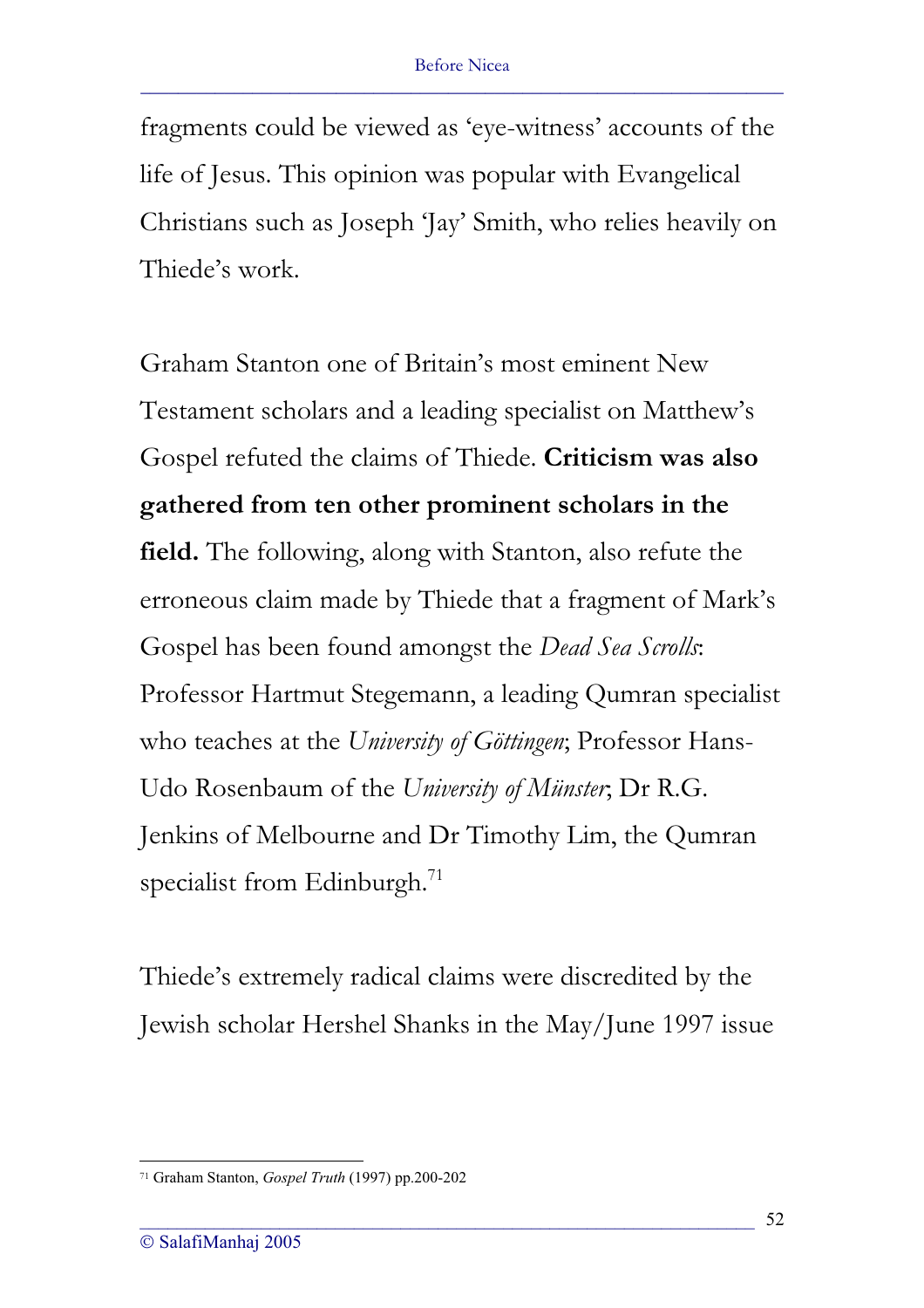of *Biblical Archaeological Review* and Thiede's work was also referred to in the same journal as **"Junk Scholarship."<sup>72</sup>**

Professor Keith Elliot of the *University of Leeds* published a very critical review of *The Jesus Papyrus*, Thiede's book, in *Novum Testamentum*, a leading journal which publishes specialist articles on the New Testament writings and related topics. January 1997 saw the publication of T.C. Skeat's research, *The Oldest Manuscript of the Four Gospels*, in *New Testament Studies*, another important academic journal. Recognised as a leading specialist on Greek manuscripts for sixty years, Skeat shows that beyond reasonable doubt, the fragments of Matthew and Luke belonged to the earliest surviving four gospel codex. On page 30 of his research, Skeat says: "If I say that I prefer to keep Robert's late second century dating, it is because I feel that circa 200 C.E. gives an unwarranted air of precision."

Stanton's own research on the origin and theological significance of the fourfold gospel was published in *New* Testament Studies in July 1997.<sup>73</sup> He mentions that the

<sup>72</sup> Biblical Archaeological Review (January/February 1997)

<sup>73</sup> New Testament Studies, Vol. 43 (July 1997), pp.317-346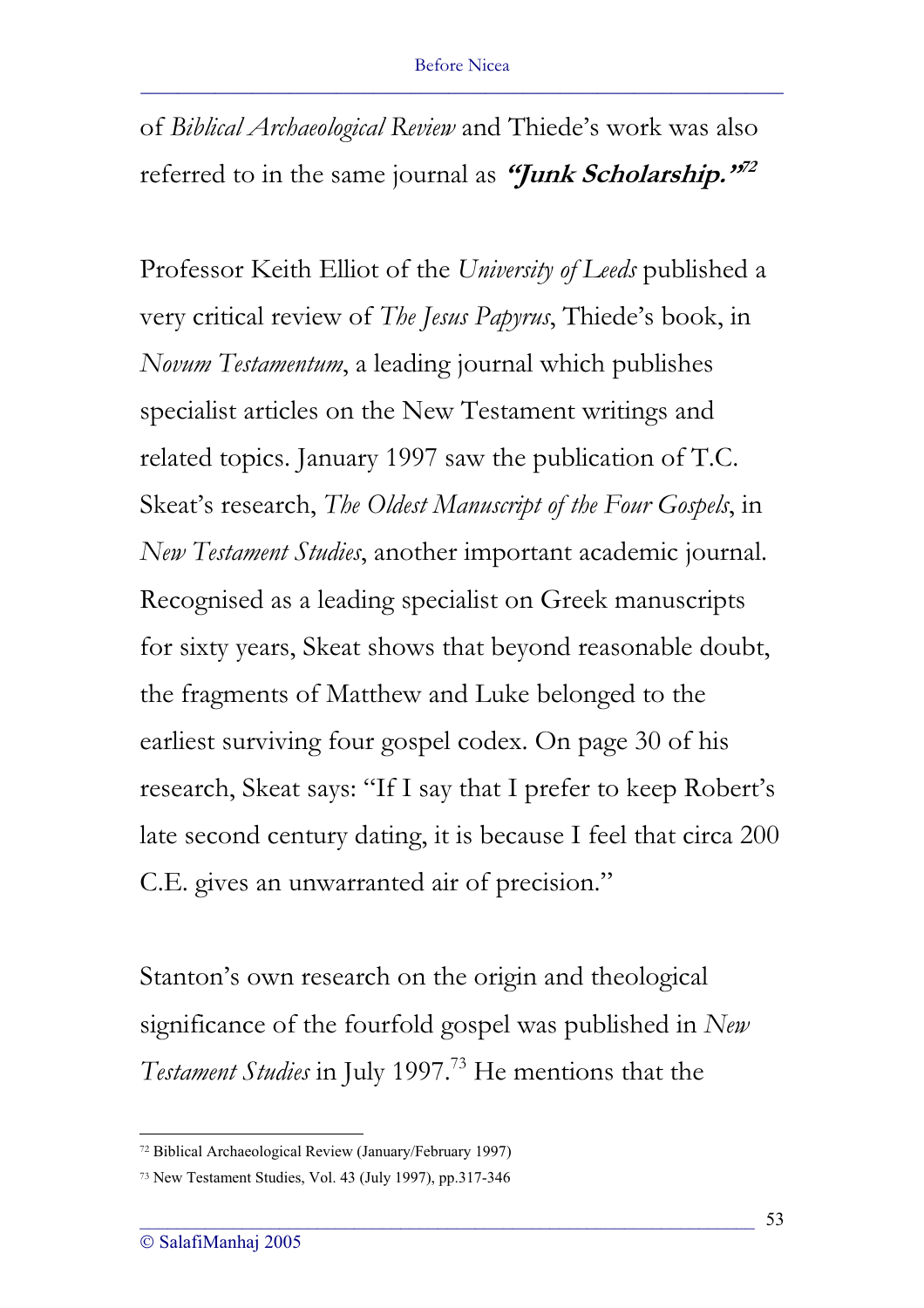earliest Christian writer who seems to have known and used four gospels is Justin Martyr who wrote his *Apology* and his *Dialogue* shortly after the middle of the second century. Stanton says: "**There is no earlier evidence…in the period shortly before 150 AD Christians began to include the four gospels in one Codex.** This practice encouraged acceptance of the fourfold Gospel, i.e. the conviction that the four gospels – no more, no less – are the Church's foundation writings."74

Stanton also stipulates that his conclusion is somewhat more cautious than the generally accepted view that the fourfold gospels were an innovation when Irenaeus wrote in about 180 C.E.

Other important studies that have ruled out Thiede's claims

include:

- 1. Dr Klaus Wachel's work published in *Zeitschrift für Papyrologie und Epigraphik<sup>75</sup>*
- 2. Peter M. Head in *'The Date of the Magdalen Papyrus of Matthew – A Response to C.P. Theide*.*'* 76

<sup>74</sup> Gospel Truth, p.197

<sup>75</sup> Vol. 107, (1995) pp.73-80

<sup>76</sup> In Tyndale Bulletin, Vol. 46 (1995), pp.251-285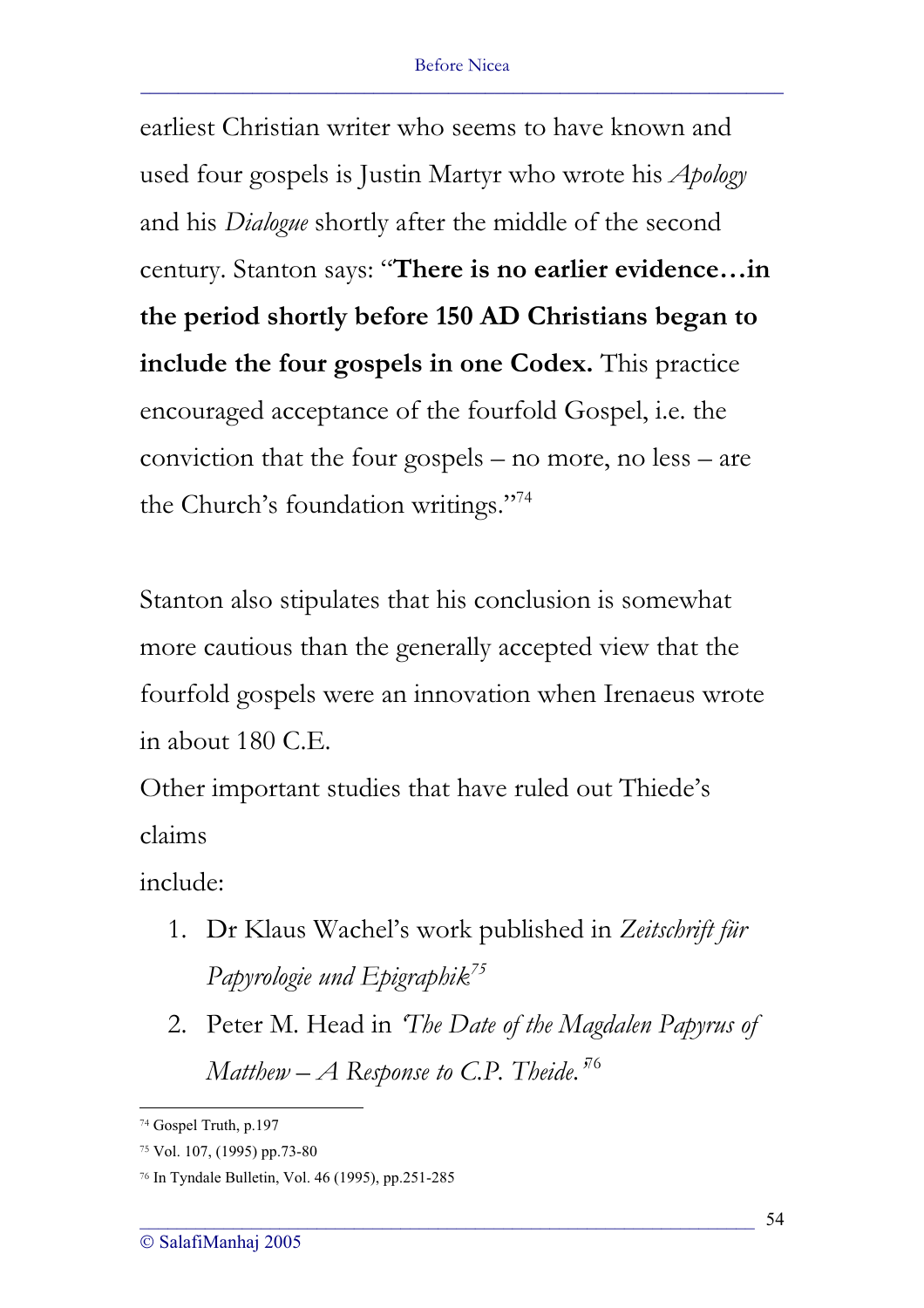- 3. D.C. Parker in '*Was Matthew Written Before 50 C.E.? The Magdalen Papyrus of Matthew.'<sup>77</sup>*
- 4. In a special issue devoted to the Gospels, the popular German news magazine, *Der Spiegal*, noted in May 1996 that a famous contemporary papyrologist, Peter Parsons, Regius Professor of Greek at Oxford University, has also presented evidence that flies in the face of Carston Thiede's hypothesis.

### **Translation of the Bible**

We would like to bring the reader's attention to the scholar William Tyndale and his students who were persecuted and branded as heretics in the  $16<sup>th</sup>$  century for translating the Bible into the English language for the benefit of the masses of English people who could not read Latin. **(!?)**

Up until this time, it was illegal for the "layman" to even look at the Bible, one had to be a fully qualified priest or clergyman!? So it actually took the established Church which claims today to be for all of humanity, 1600 years

<sup>77</sup> Expository Times, Vol. 107 (1995), pp. 40-43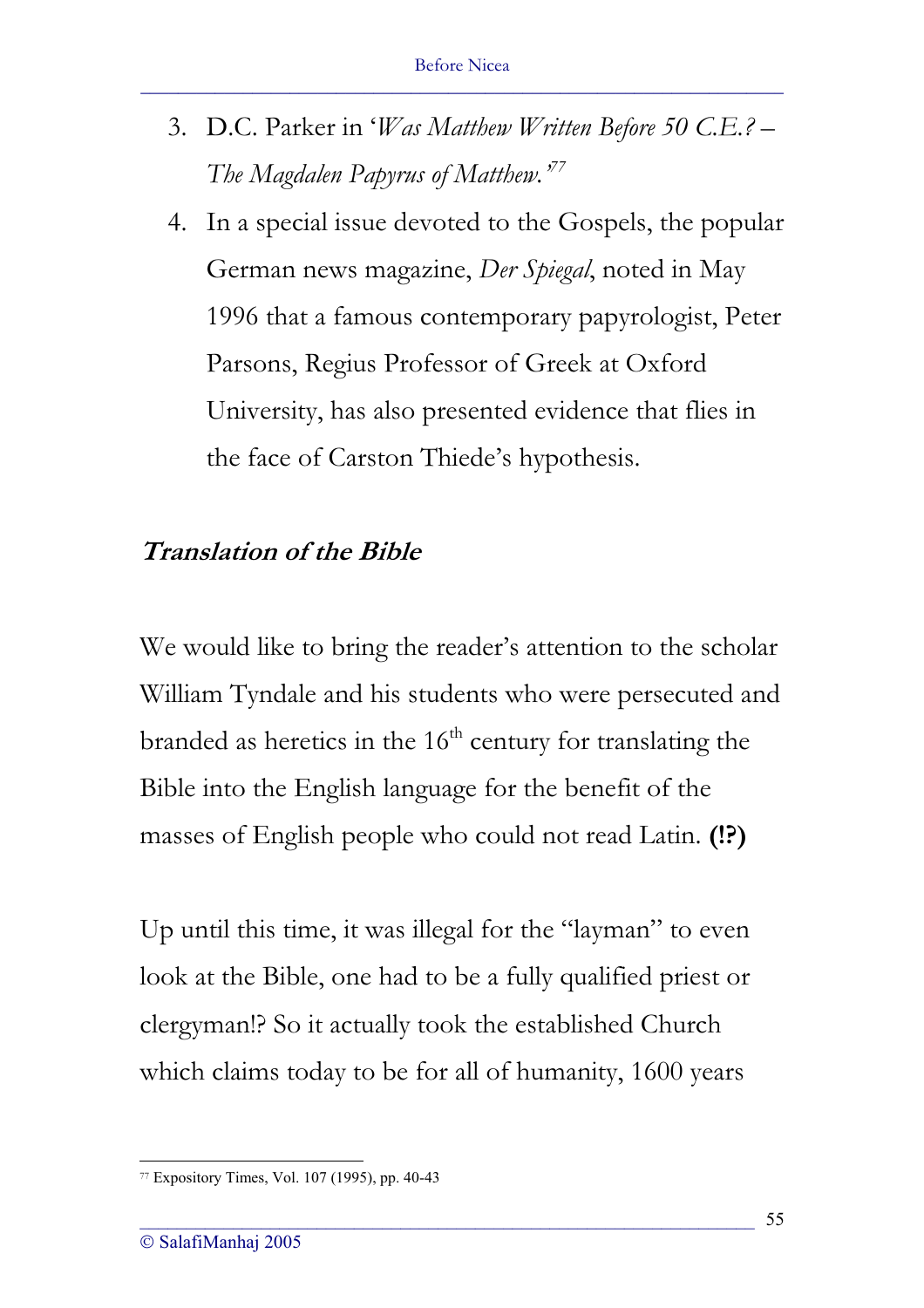before they realised that the Bible( the so called 'word of God') should be made accessible in other languages!

Tyndale is sometimes referred to as the *"Father of the* English *Bible,"* he was born in Gloucestershire and educated at Oxford (B.A. in 1512 and an M.A. in 1515) and at Cambridge where he studies Greek.

Tyndale's translation, which was done in exile in Germany, was the first printed New Testament in English translated from Greek.

Cuthbert Tunstall, Bishop of London at the time, bought copies of Tyndale's translation in huge numbers in order for them to be burnt in public.

Thomas Moore published a dialogue in which he denounced Tyndale's translation as being **"not worthy to be called 'Christ's testament,' but rather 'Tyndale's own testament' or the testament of his master – the Antichrist."**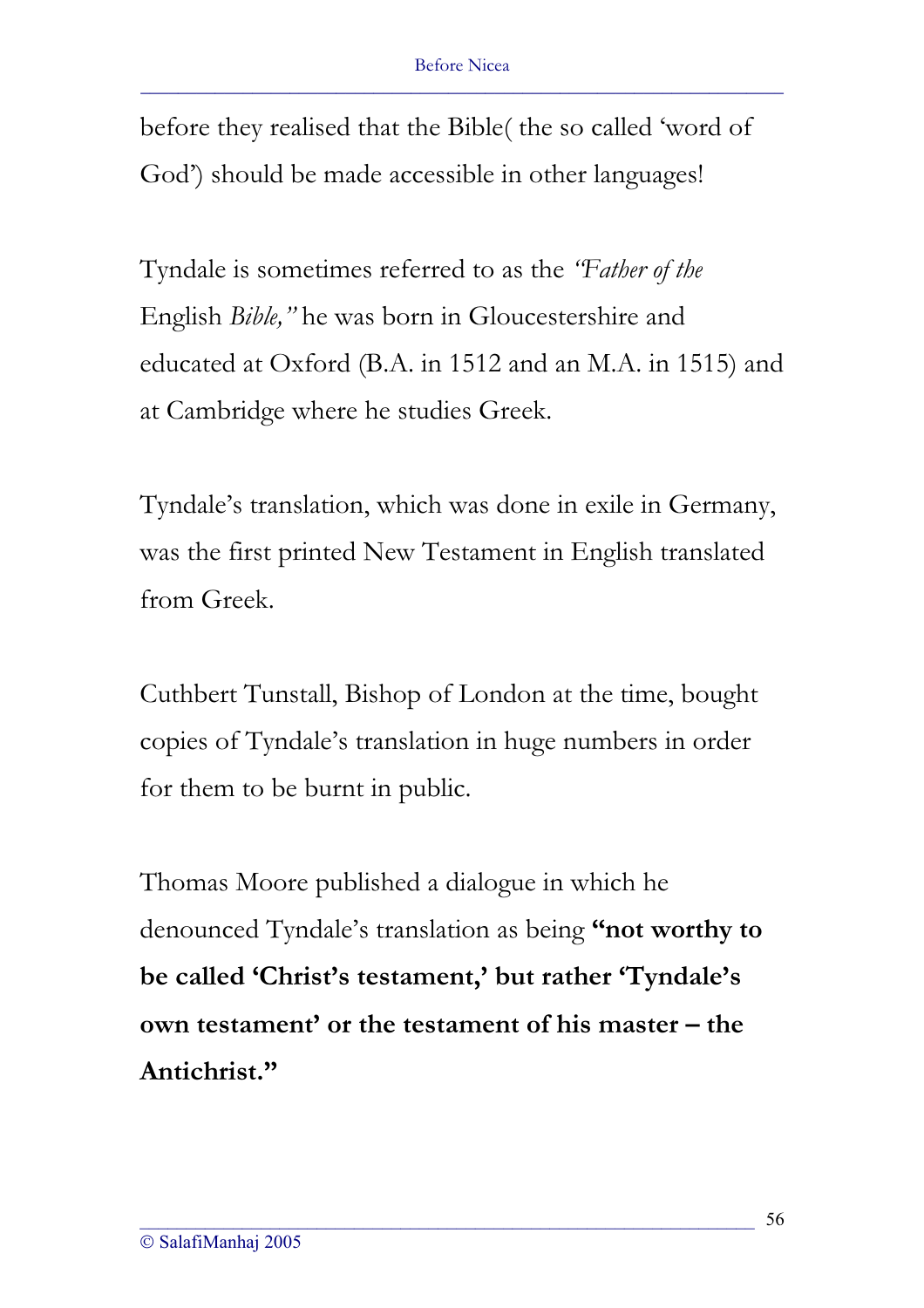During his time in Antwerp, many attempts were made to lure him back to England. He was arrested by agents of Emperor Charles the  $5<sup>th</sup>$  and taken to Vilvorde, six miles north of Brussels, where he was imprisoned in a fortress on 21 May 1535.

In August 1536 he was tried, found guilty of heresy (for having the nerve to even translate the Bible!!) and turned over to the secular power for execution. On 6 October 1536, William Tyndale was strangled and burned at the stake.78

John Wycliff and his students, known as the *Lollards*, also suffered similar persecution for translating the Bible into English.

The evangelical Christians would say that the people who persecuted the two characters, Tyndale and Wycliff, were not "real Christians," yet at the same time the Evangelical Christians denounce and brand as "heretical" the original followers of Jesus who had similar beliefs to Islaam. The lack of tolerance in Christianity is demonstrated in the way

<sup>78</sup> Bruce Metzger and Michael D. Coogan (eds.), *The Oxford Companion to the Bible* (Oxford University Press: 1993), pp.758-759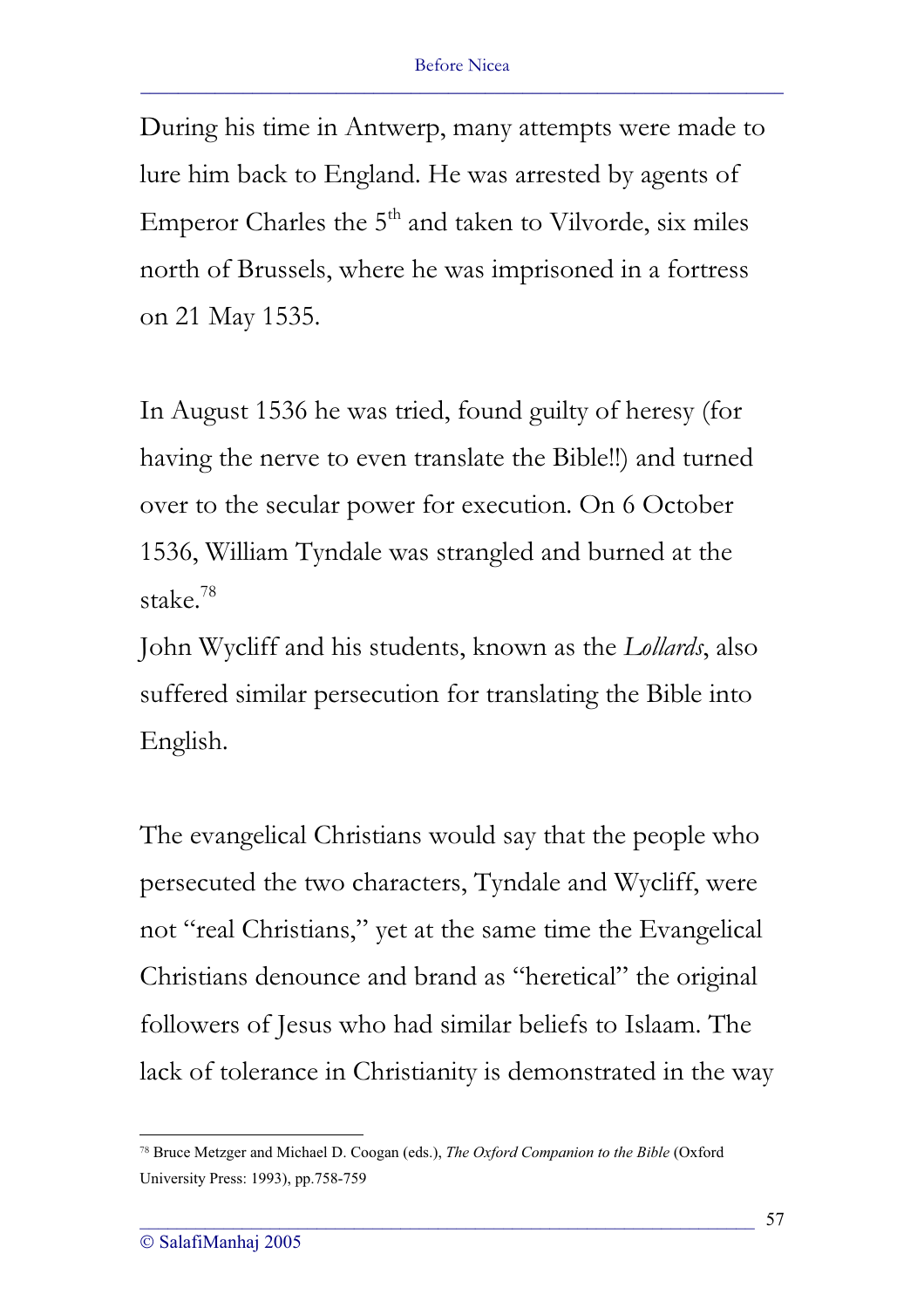it has always treated "heretics" and this kind of demonisation is actually endemic to Christianity of whatever brand.

The detailed histories of John Wycliff and William Tyndale can be found in most history books about the Church in England.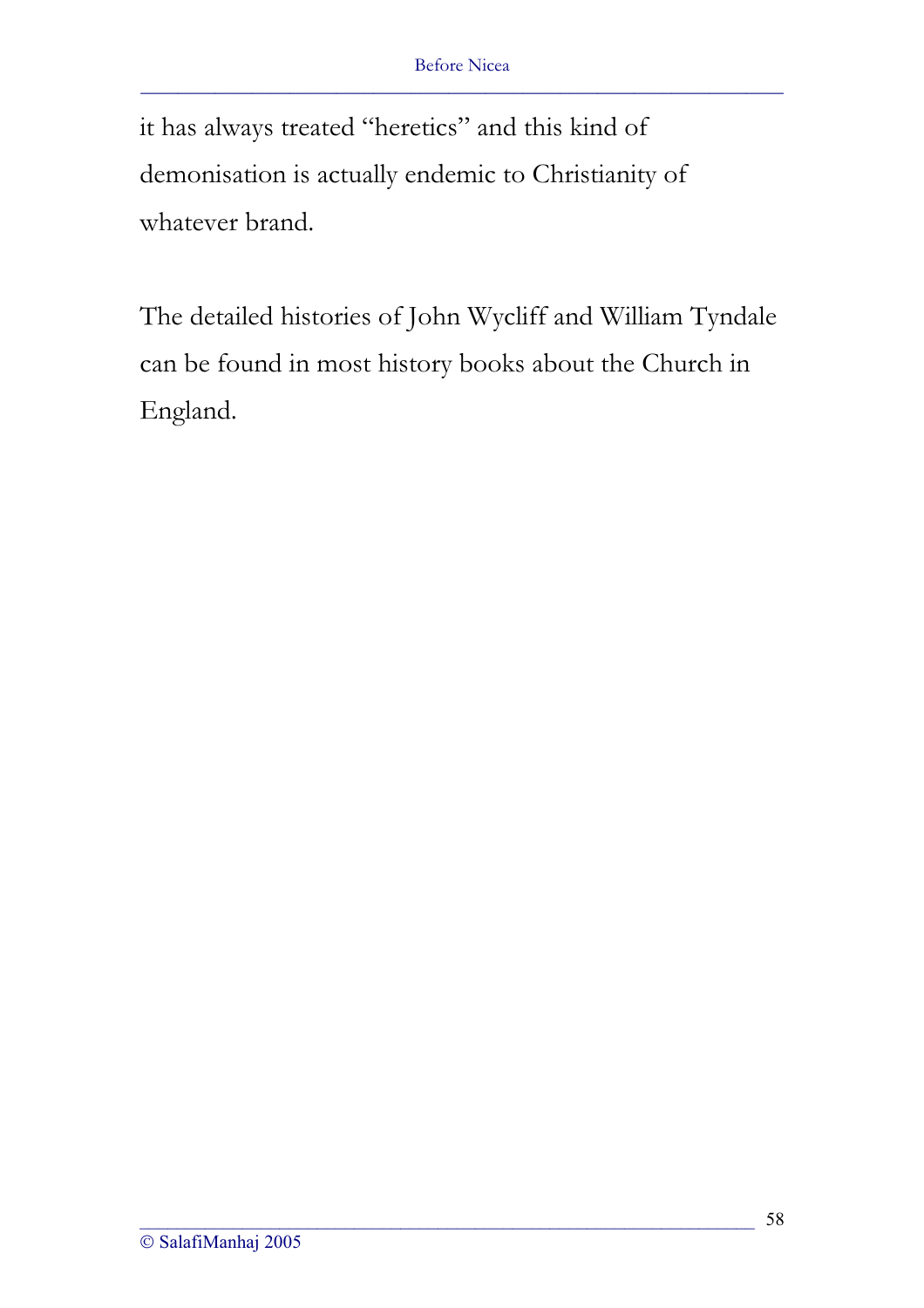# **Later Christianity and its Parallels in the Wider World**

*When it is said to them: "Follow what Allaah has revealed" they say: "No, rather we will follow that which we found our fathers doing." Even though their fathers understood nothing nor were they guided, they were void of wisdom {al-Baqarah: 170}* 

James H. Baxter, Professor of Ecclesiastical History at *St. Andrews University* says in *Christianity in the Light of Modern Knowledge*: **"If Paganism had been destroyed, it was less through annihilation than through absorption. Almost all that was pagan was carried over to survive under a Christian name…local pagan statues were labelled with Jesus' name, transferring him to the cult and mythology associated with the pagan deity."** 

Arthur Findlay in *Rock of Truth* made the point that: **"It was not until the year 527 C.E. that it was decided when Jesus was born, and various monks equipped with astrological learning were called in to decide this important point. Ultimately, the Emperor decided that**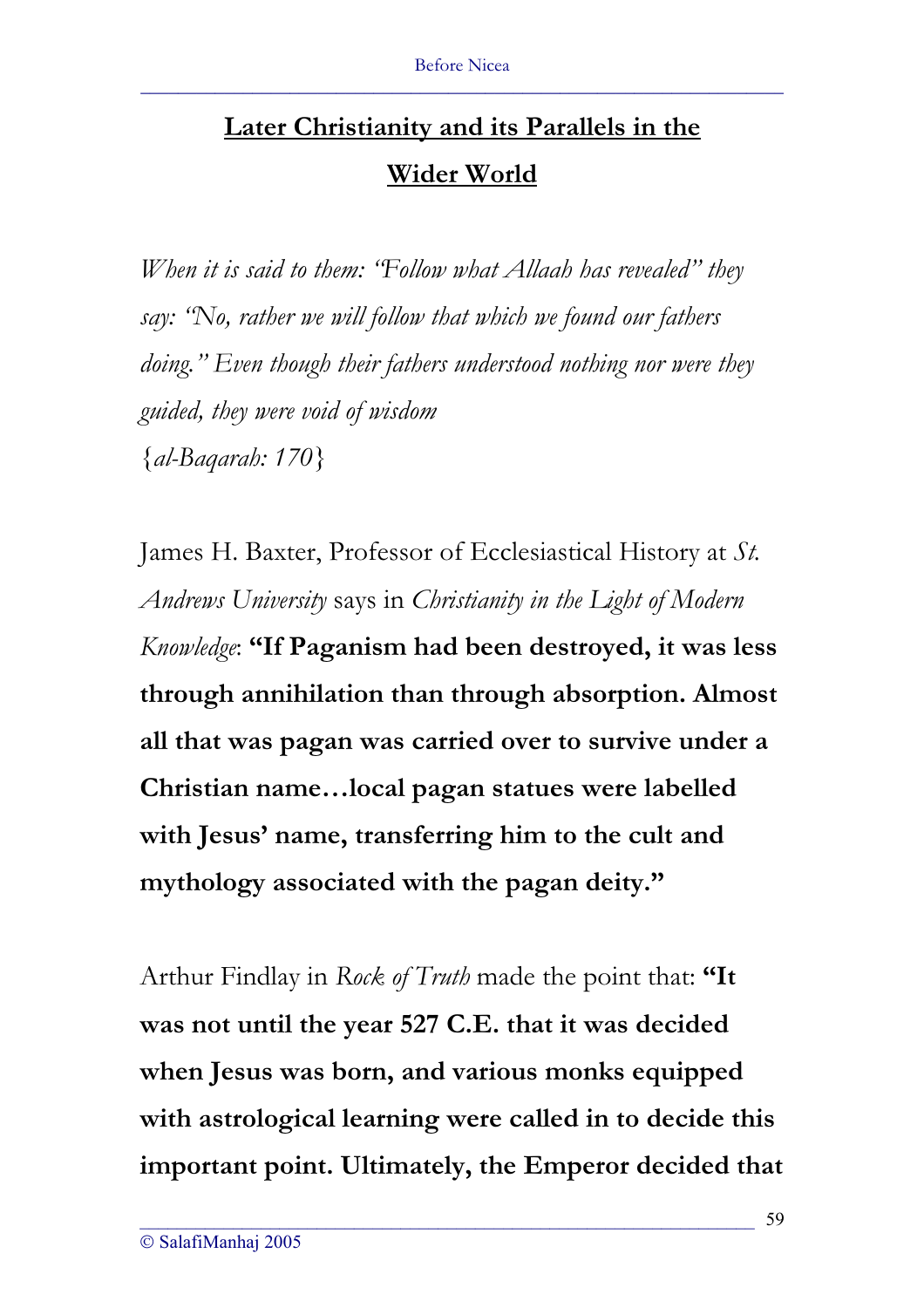the 25<sup>th</sup> of December, the date of birth for the pagan **Roman god, Mithra, be accepted as the date of birth for Jesus. Up to 680 C.E. no thought had been given to the symbol of Jesus crucified on the cross and prior to that date veneration was accorded to the Mithraic symbol of the lamb. From this time onwards it was ordained that in place of the lamb the figure of a man attached to the cross should be substituted."** 

Sir James G. Frazier in his famous work *The Golden Bough* noted: **"In respect both of doctrines and of rites, the cult of Mithra appears to have presented many points of resemblance to Christianity. Taken all together, the coincidences of the Christian with the Heathen festivals are too close and too numerous to be accidental. They mark the compromise which the church in its "hour of triumph" was compelled to make with its vanquished and yet still dangerous rivals."**

In Robertson's *Pagan Christs* we read that *Mithra* was believed to be a great mediator between man and God. His birth took place in a cave on December 25<sup>th</sup>. He was born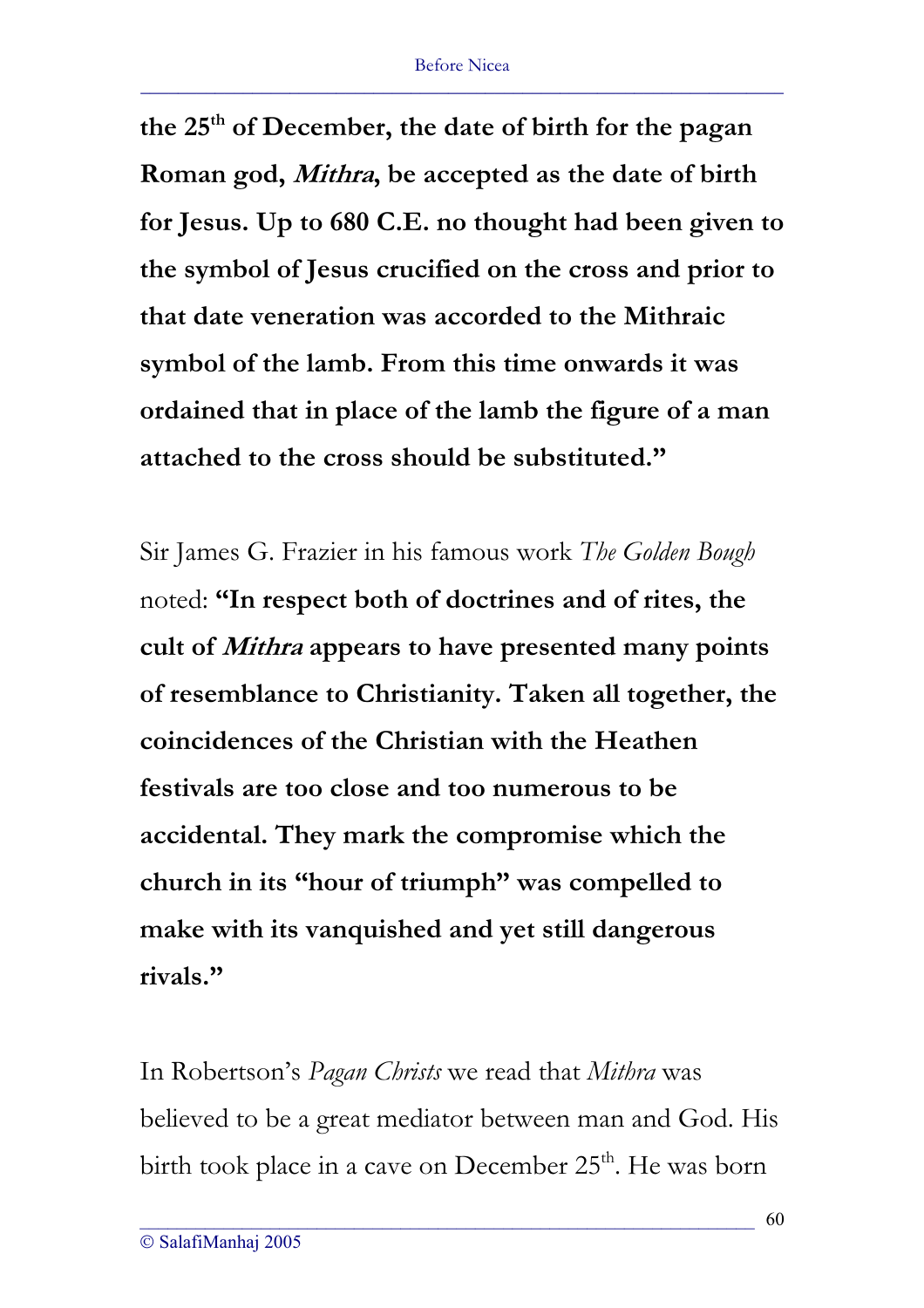of a virgin and he travelled far and wide and had twelve disciples (that represent the twelve zodiacal signs). He died in the service of humanity, he was buried but rose again from his tomb and his resurrection was celebrated with great rejoicing. His great festivals were the *Winter Solstice* and the *Equinox* (Christmas and Easter?). He was called the saviour and sometimes figured as a lamb and people initiated themselves into this cult through baptism and sacramental feasts were held in his remembrance.<sup>79</sup> Mithraism was a religion of "salvation."<sup>80</sup>

It is worth noting that in the English language all of the days of the week are actually named after Pagan deities from Northern European cults. For example, *Monday*, is from *'Moon'* as some of the northern European Pagans used to worship the Moon on this day. Thursday is from the Nordic god *Thor*; Friday is from the Nordic god *Freyr*; Saturday is derived from the Roman god *Saturn* and possibly *Saturnalia* which was another Roman "celebration" which involved debauchery and inebriation. But the most important pagan naming for a week day is with *Sunday*

<sup>79</sup> Robertson, *Pagan Christs*, p.338

<sup>80</sup> Chambers Compact Reference, *Mythology* (1991), p.132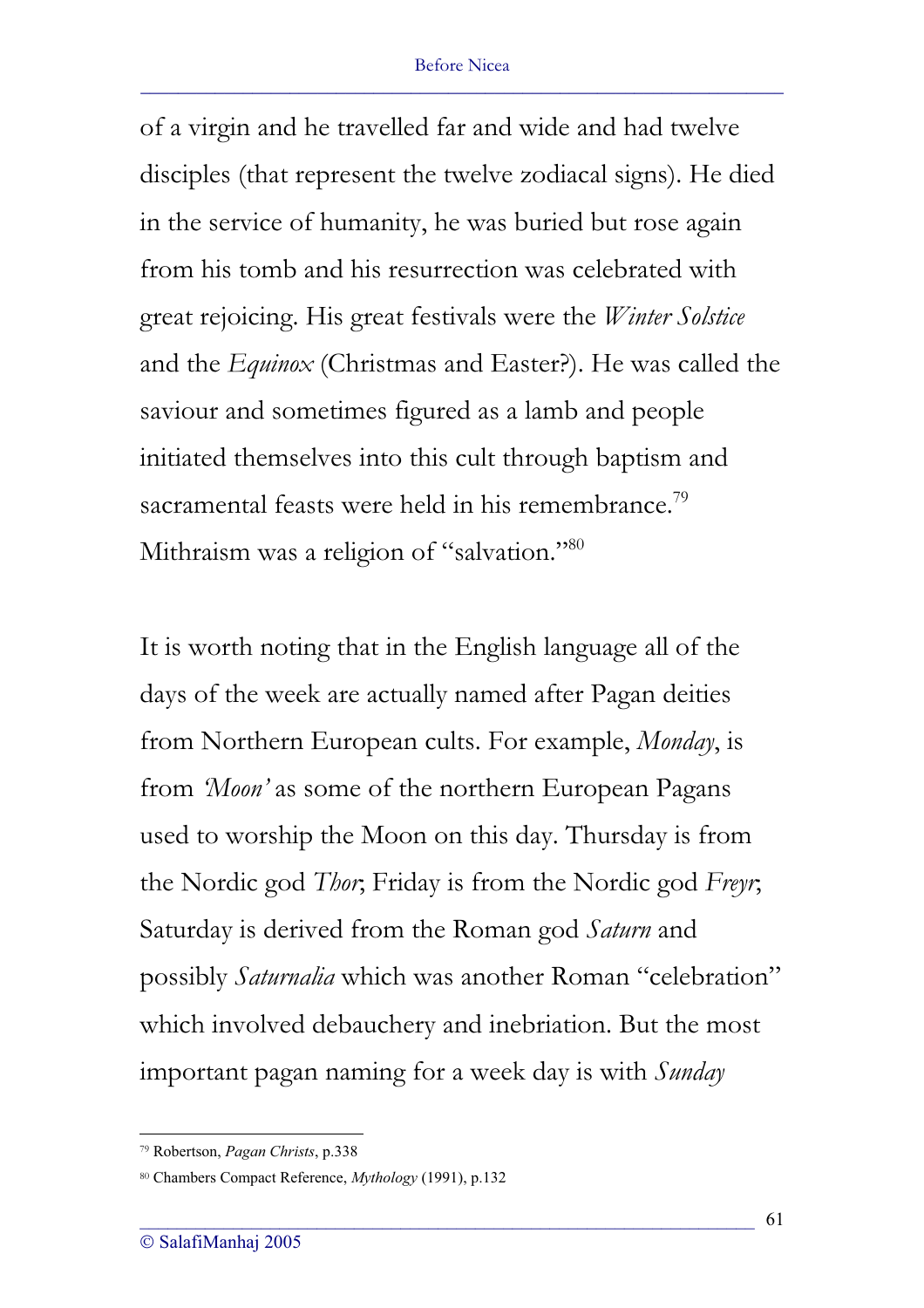derived from the Roman sun god *Solis Invictus*, not from *"son of god."* This is why later Christians, accommodating Romans and their culture, hence *'Roman Catholicsim,*' worship on *'Sunday,' s-u-n*, not *s-o-n*. The 25<sup>th</sup> of December was also the birthday of *Sol* and was known as *Natalis Solis Invicti* which was a time of rejoicing, games, public frolics and inducement in slaves. Remember, these same Romans would later preside over the *Council of Nicea*, headed by the Pagan Roman Emperor, Constantine, who was himself considered to be an incarnation and embodiment of the sun god!! *The Council of Nicea* and other "councils" lead to the "official" and "orthodox" doctrines of which books should be placed into the Bible, the trinity and Jesus' date of birth being fixed to the  $25<sup>th</sup>$  of December.

Edward Gibbon in *The Decline and Fall of the Roman Empire* says: **"The Roman Christians ignorant of his (Jesus')**  birthday, fixed the solemn festival to the 25<sup>th</sup> of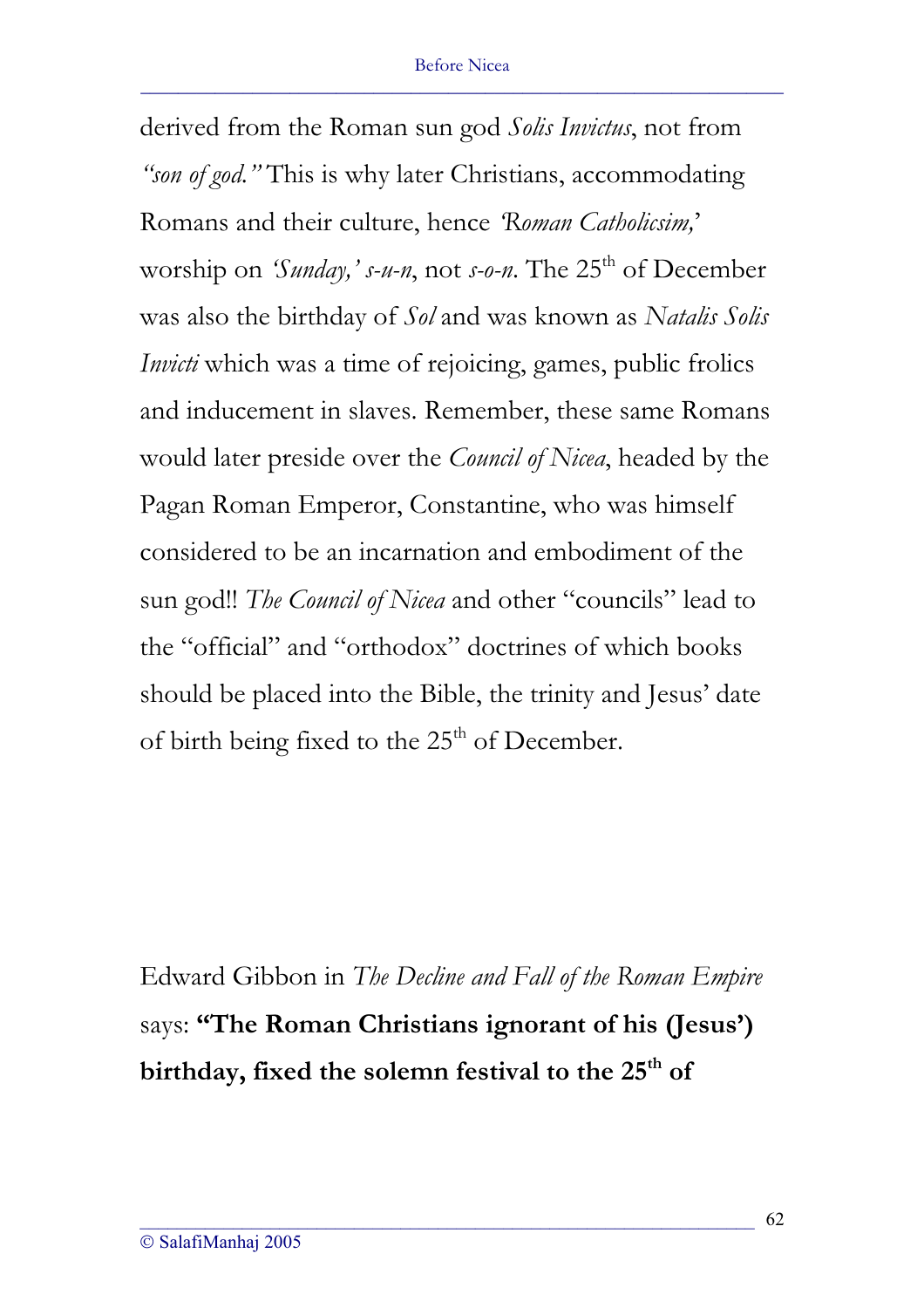# **December, the Brunalia or Winter Solstice, when Pagans annually celebrated the birthday of Sol."81**

*Groliers Encyclopedia* notes: **"Christmas is the feast of the birth of Christ, celebrated on December 25. Despite the beliefs about Christ that the birth stories expressed, the church did not observe a festival for the**  celebration of the event until the 4<sup>th</sup> century. Up to this **time Rome had celebrated the feats of the Invincible Sun on December 25, and even from 274 C.E. under the Emperor Aurelian the feast was still celebrated."** 

### **Sons of God?**

In ancient societies there were many people who were referred to as son of god, sons of god, son of the gods and so on. James Dunn, a Trinitarian theologian, summarises the various positions and their contexts:

"Those familiar with the wider circles of Hellenistic culture would know that:

(1) Some of the legendary *heroes* of Greek (and Roman) myth were called sons of God – in particular, Dionysus and Heracles were sons of Zeus by mortal mothers.

<sup>&</sup>lt;sup>81</sup> Edward Gibbon, The Decline and Fall of the Roman Empire; Volume 2, p.383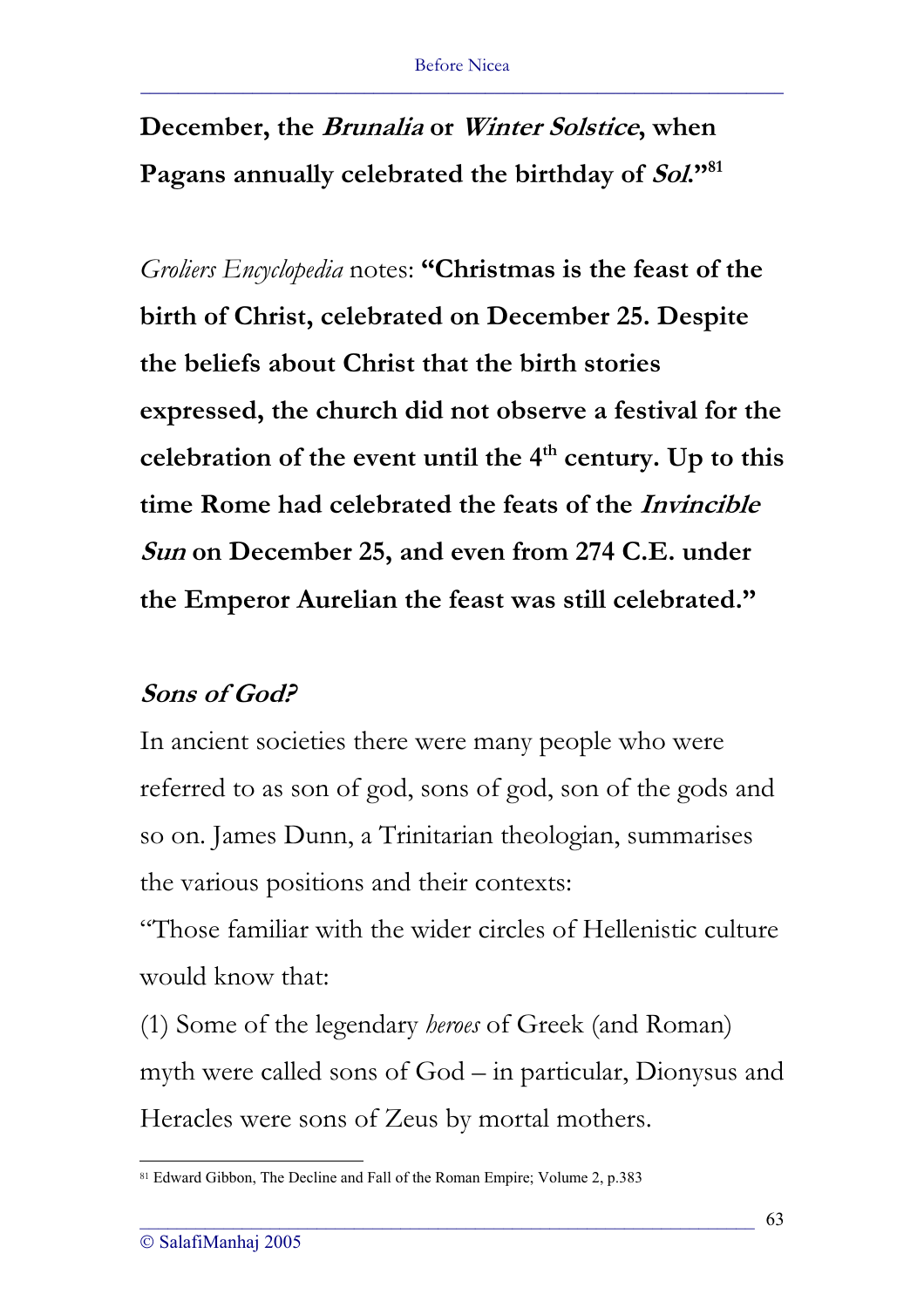(2) *Oriental rulers*, especially Egyptian, were called sons of god. In particular, the Ptolemies in Egypt laid the claim to the title 'sons of Helios' from the fourth century BC onwards, and at the time of Jesus, 'son of god' was already widely used in reference to Augustus.

(3) *Famous philosophers* also, like Pythagora and Plato, were sometimes spoken of as having been begotten by a god (Apollo).

(4) and in Stoic philosophy Zeus, the supreme being, was though of as father of all men.

Even those whose cultural horizons were more limited to the literature and traditions of Judaism would be aware that 'son of god' could be used in several ways: (5) *angels or heavenly beings* 

(6) Regularly of *Israel* or *Israelites*

(7) *The king*, so called only a handful of times in the Old Testament.

In intertestimental Judaism these uses of "son of God" were developed.

(8) In 1 Enoch, angels are called "sons of heaven" and "sons of the God of heaven"

(9) Philo in his unique blend of Stoic and Jewish thought calls God "the Supreme Father of Gods and men" and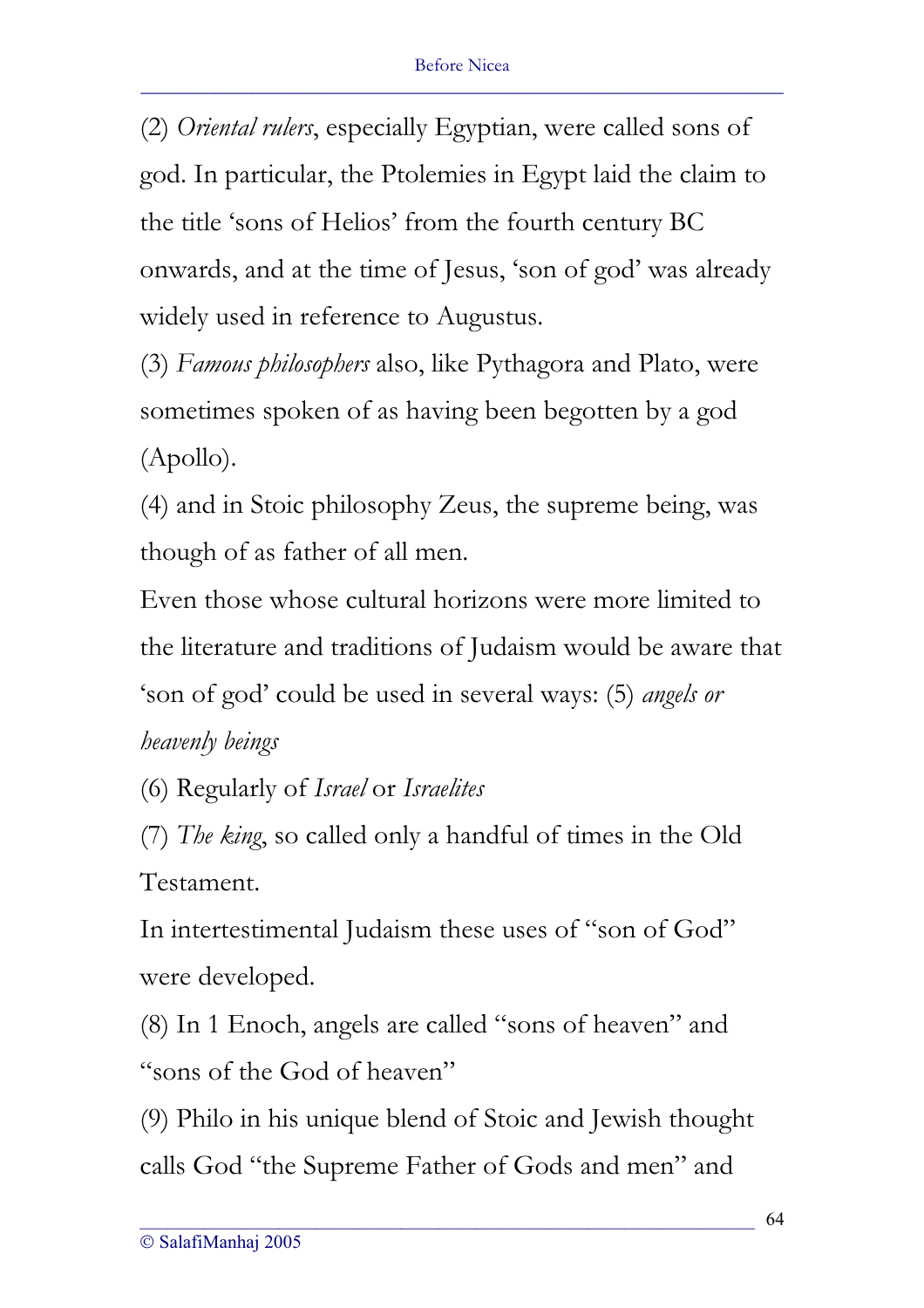frequently talks of God as Father in relation to the creation, referring to the cosmos as "God's son" and the *Logos* as "God's first born."

(10) Individual Israelites, specifically the righteous man, the Maccabean martyrs or those who do what is good and pleasing to nature.

(11) In particular, attention has recently been drawn to two Jewish charismatics remembered in Rabbinic literature – one Honi, the "circle drawer" (first century C.E.), who according to tradition prayed to God "like a son of the house" and had the reputation of enjoying a relationship of intimate sonship with God which ensured the success of his petitions…the other Hanina ben Dosa, from the generation following Jesus, who a heavenly voice was said to have addressed as "my son."

(12) Finally, the *Dead Sea Scrolls* have thrown up three interesting fragments: one speaks of the time "when (God?) will have begotten the Messiah among them." In the second, the hoped for Davidic Messiah is described specifically in the language of divine sonship using II Sam 7.11-14…and possibly associating it with Ps. 2.7…the other says of one who apparently is to be a mighty king

\_\_\_\_\_\_\_\_\_\_\_\_\_\_\_\_\_\_\_\_\_\_\_\_\_\_\_\_\_\_\_\_\_\_\_\_\_\_\_\_\_\_\_\_\_\_\_\_\_\_\_\_\_\_\_\_\_\_\_\_\_\_\_\_\_\_

65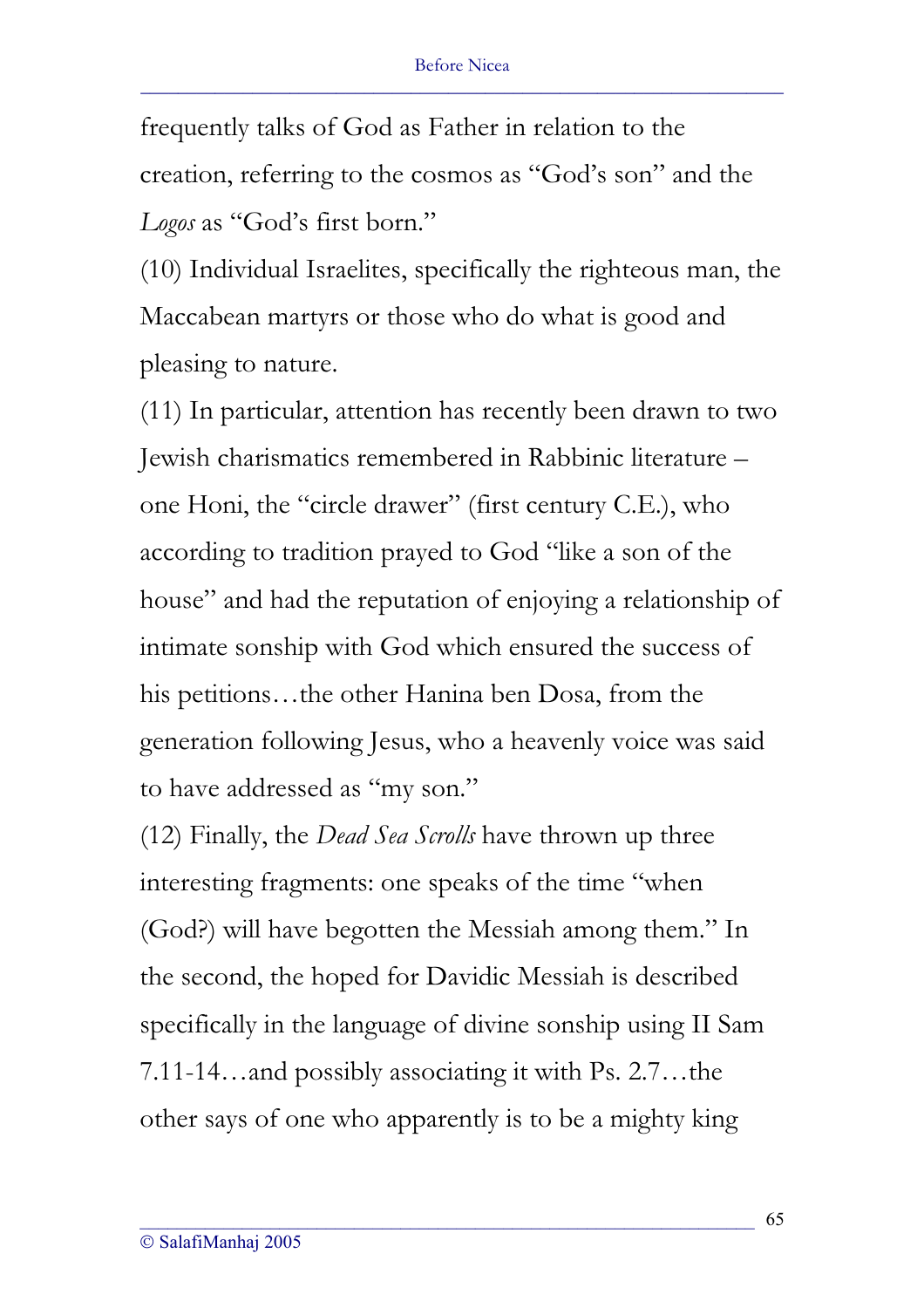(Messiah?) – "He shall be hailed as the son of God, and they shall call him Son of the most High…82

**The degree of similarity between the use of "son of God" with Jewish writings and its use in the wider Hellenistic world is noticeable.** In particular, it was obviously a widespread belief or convention that the king was a son of god either as descended from God or as representing God to his people. This is known as *Divine Kingship* and is seen in the tribal cultures of the world. So to both inside and outside Judaism human beings could be called "sons of God" either as somehow sharing the divine mind or as being specially favoured by God or pleasing to  $God. "83"$ 

Dunn goes on to note:

**"The language of divine sonship and divinity was in widespread and varied use in the ancient world and would have been familiar to the contemporaries of** 

<sup>82</sup> About this occurrence, Geza Vermes writes: "4Q246 with its intriguing phrases, "son of God" and "son of the Most High," recalling Luke 1, 32, 35, has been the centre of learned and popular speculation for the last twenty years. Four competing theories were proposed before the photograph of the document reached the public." (Vermes, *The Dead Sea Scrolls in English*, 1995)

<sup>83</sup> Dunn, Christology in the Making, p.14-16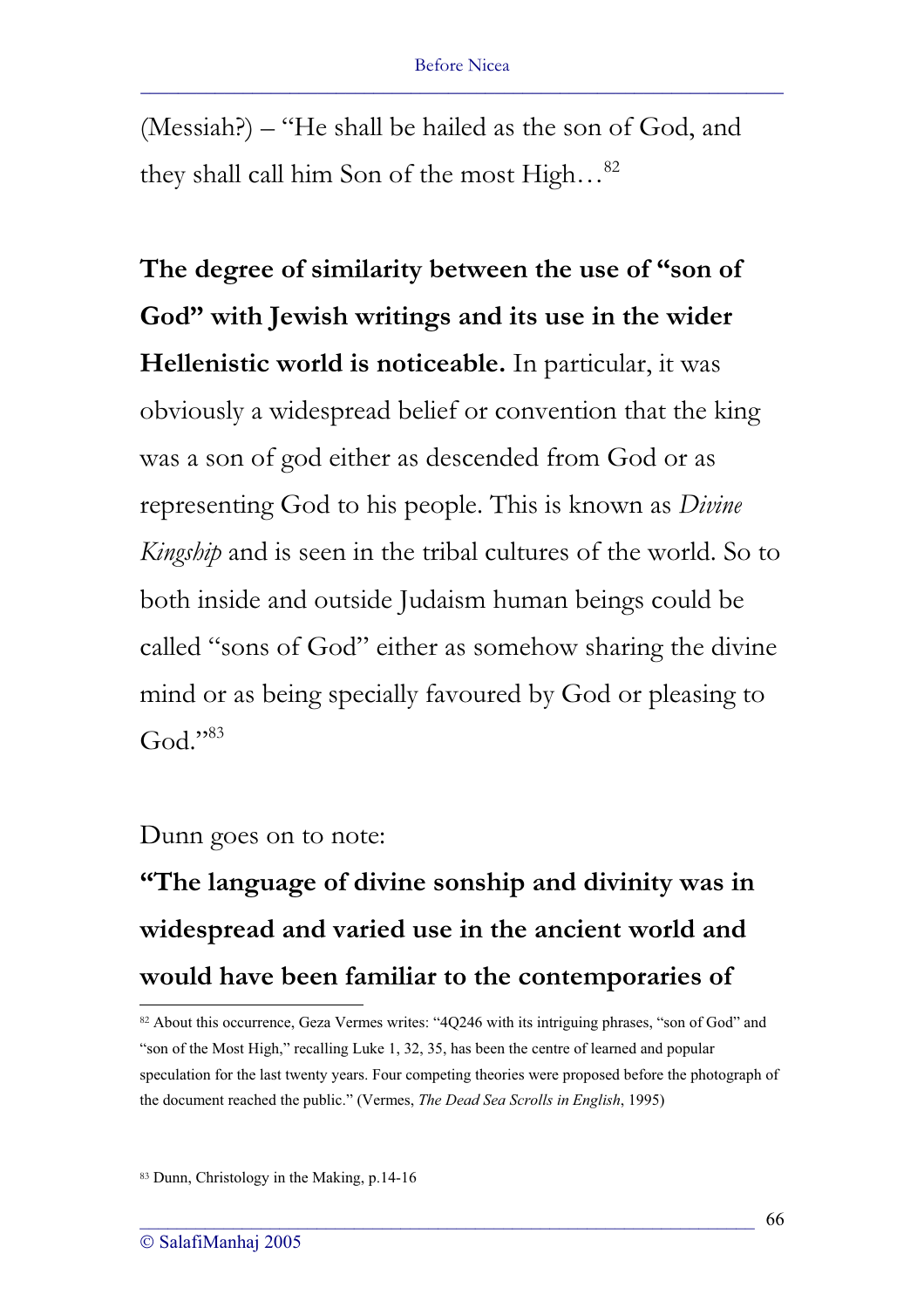## **Jesus, Paul and John in a wide range of applications."84**

#### **Isis – Mother of God?**

The 'Black Madonnas' of Europe, which can be seen in 7<sup>th</sup> century C.E. French art, Eastern Europe, Russia, Switzerland and Montserrat, have enormous similarities with Isis.

Isis was an African goddess of Nile Valley civilisations, whose worship eventually diffused to most of the ancient western world. The infant Horus was the begotten son of the resurrected god Osiris and the goddess Isis. The legend of Isis became an ancient international phenomena, Jocelyn Rhys states **"statues of the goddess Isis with the child Horus in her arms were common in Egypt and were exported to all neighbouring and to many remote countries, where they are still to be found with new names attached to them – Christian in Europe, Buddhist in Turkestan, Taoist in China and Japan. Figures of the virgin Isis do duty as representations of** 

\_\_\_\_\_\_\_\_\_\_\_\_\_\_\_\_\_\_\_\_\_\_\_\_\_\_\_\_\_\_\_\_\_\_\_\_\_\_\_\_\_\_\_\_\_\_\_\_\_\_\_\_\_\_\_\_\_\_\_\_\_\_\_\_\_\_

67

<sup>84</sup> ibid. p.17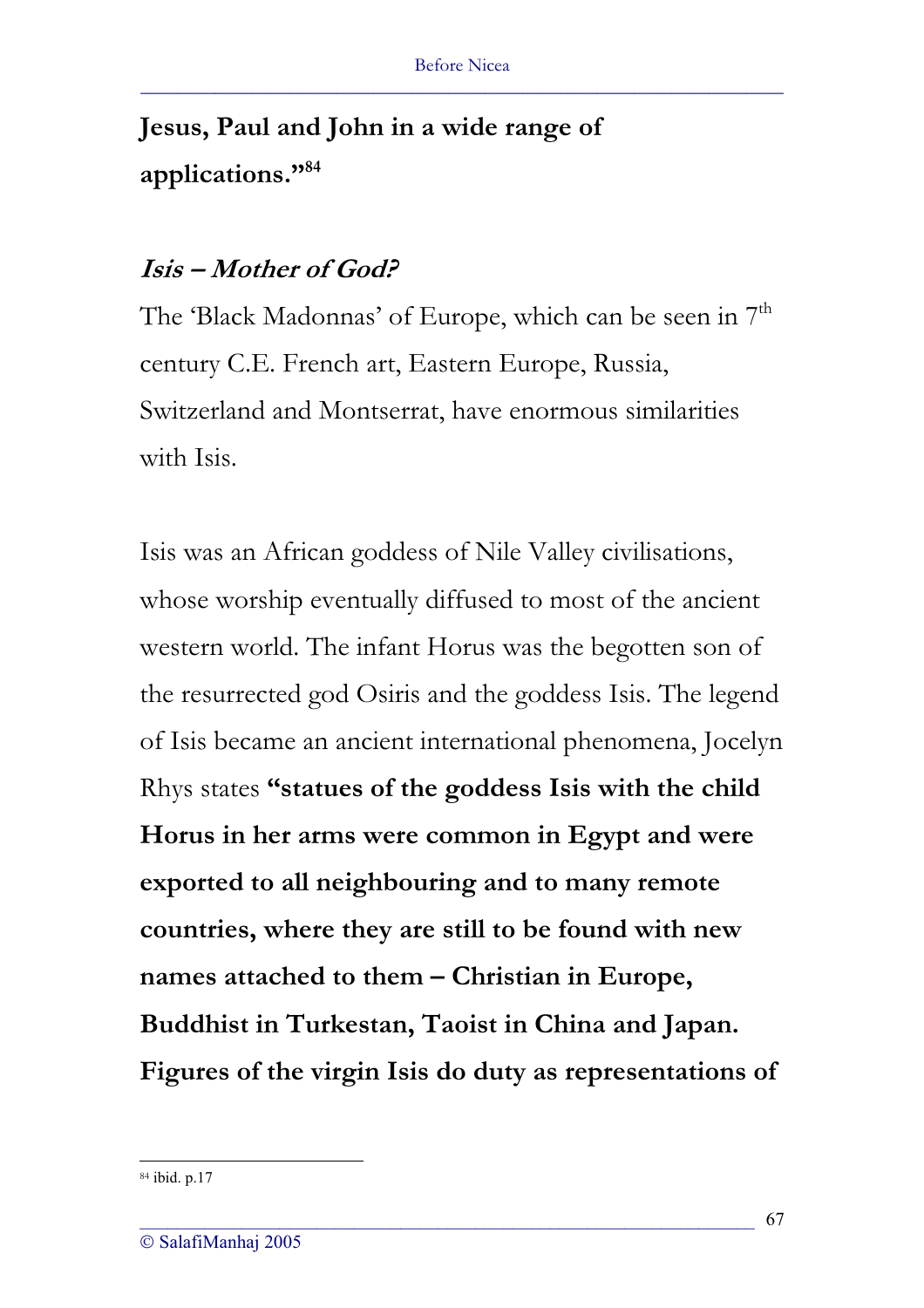# **Mary, of Hariri, of Juan-Yin, of Kwannon and of other virgin mothers of gods."85**

Another interesting fact is that in the pre-Islamic times, the Arabs in Makkah used to worship a goddess called *al-'Uzza*, who was a black woman and her idol was destroyed by the companion of the Prophet Muhammad (*sallallaahu alayhi wassallam)*, Khaalid bin Waleed *(radi Allaahu anhu)*. The pagan Arabs worshiped other goddesses such as *al-Lat* and *al-Manaat.*

In the aspect of 'mother with child,' Isis was pictured as a woman with dark brown skin and this image was dispersed throughout Europe. By the late  $3<sup>rd</sup>$  century C.E. the cult of Isis worship was the biggest, even over the Roman and Greek goddess cults.<sup>86</sup>

**Isis was known as the "Great Mother," the "Immaculate Virgin," "Our Lady" and the "Mother of God."**

<sup>85</sup> Jocelyn Rhys, *Shaken Creeds – The Virgin Birth Doctrine* (1922), pp.115-116 (Chapter 3)

<sup>86</sup> R.E. Witt, *Isis in the Graeco-Roman World* (New York: Cornell University Press, 1971) p.81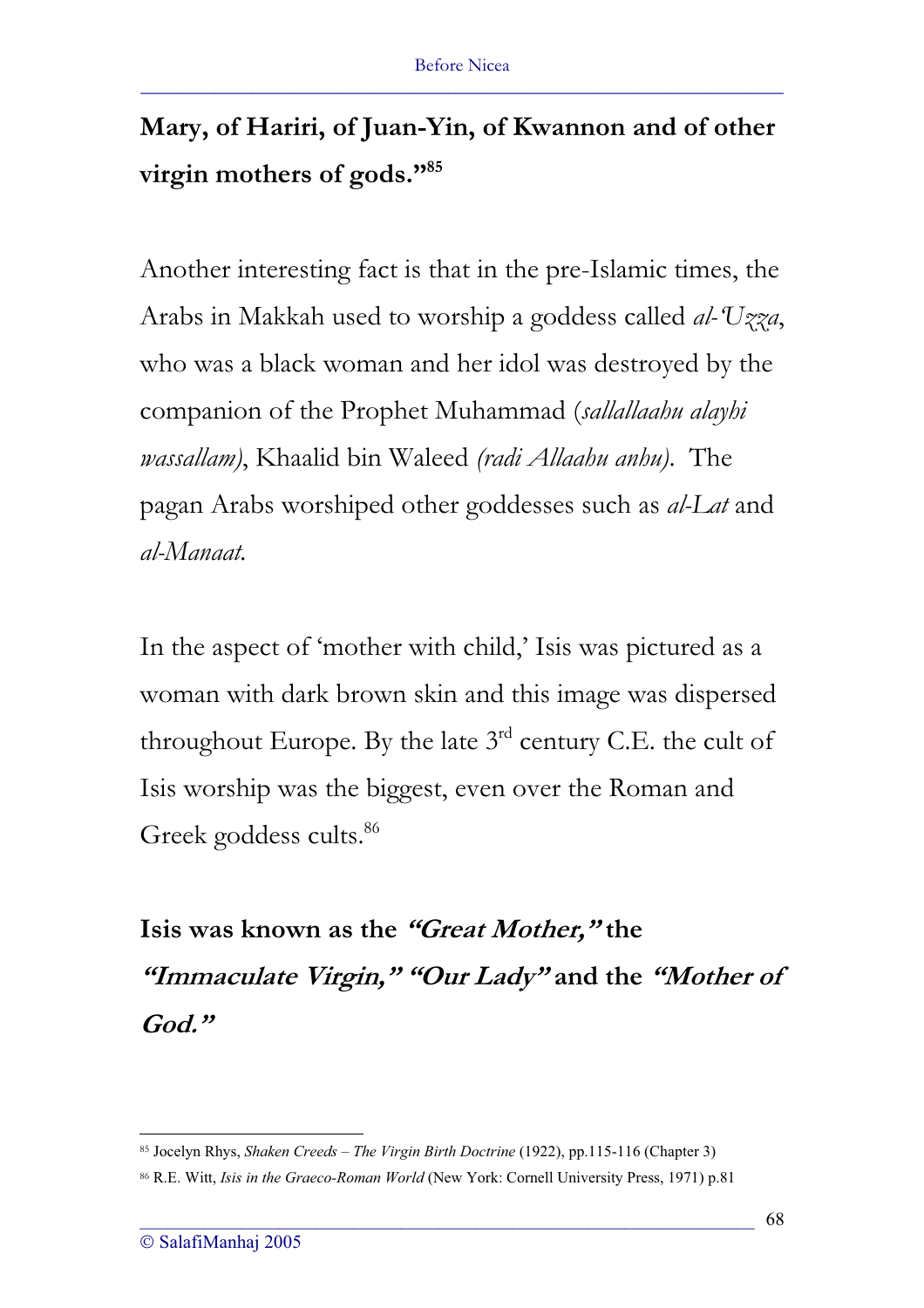During the 4<sup>th</sup> century C.E. there was discussion in the European Christian Churches concerning the doctrinal status of the Virgin Mary.

In 428 C.E., Nestorius patriarch of Constantinople, put forward the belief that he Virgin Mary was a mother to the divine Jesus, differing from the ruling Church faction which insisted that the Virgin Mary was *the* "Mother of God."

In 430 C.E. Cyril of Alexandria, called a synod which included the major Christian leaders of Europe. The 431 C.E. official declaration of the Virgin Mary as the "Mother of God" was the result of this synod, known as the *'Council of Ephesus.'*

Cyril's faction of the Christian Church formed the European Orthodox Churches, which eventually separated into the Roman Catholic Church and the Eastern Orthodox Church.

The absent Nestorius was ousted from Constantinople and his writings were burned as a result of the *Council of Ephesus*.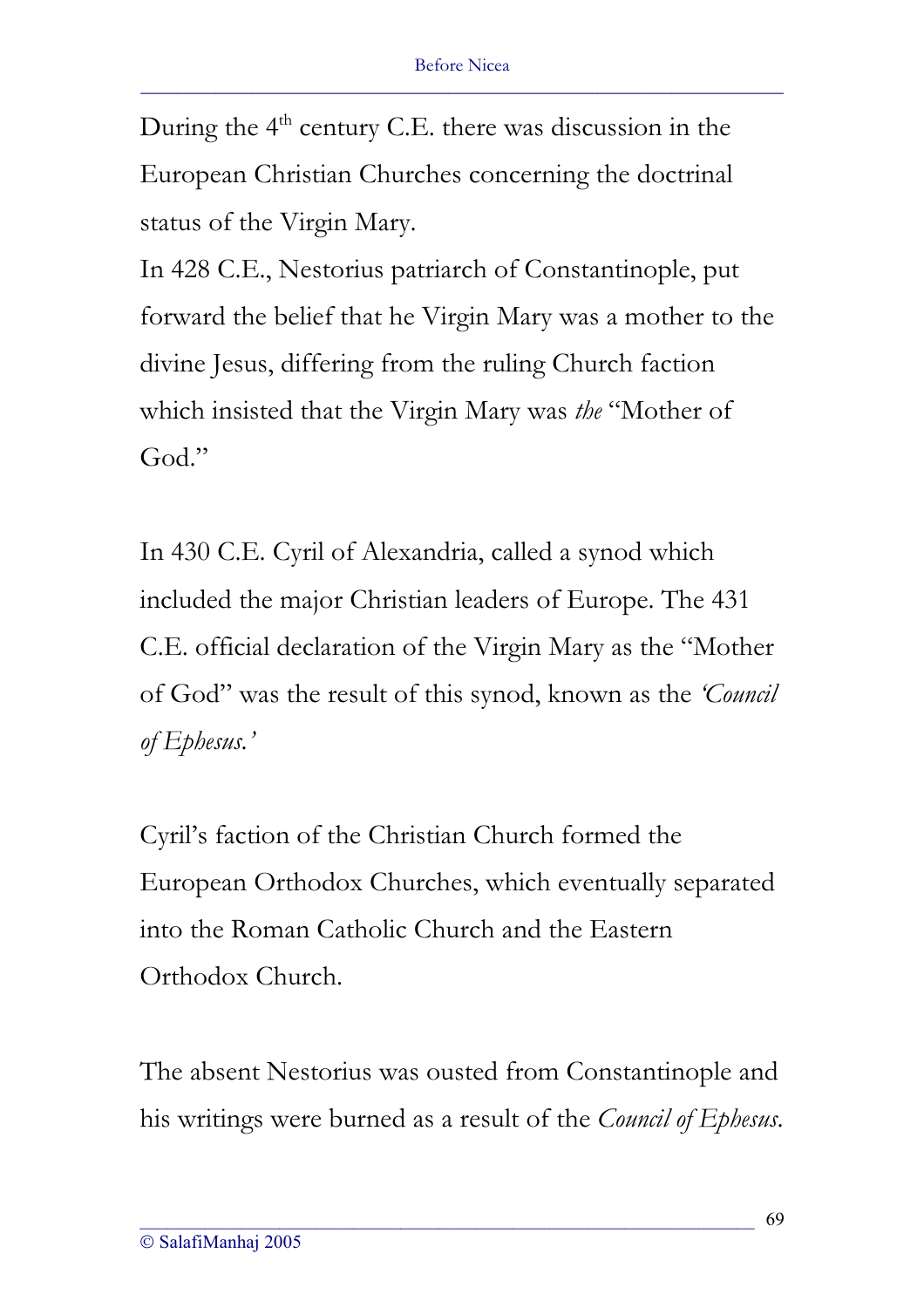The attributes and titles which catapulted the Virgin Mary into the realm of goddesshood were borrowed from Isis.<sup>87</sup> Despite the official suppression of the worship of Isis in Europe, it survived in the veneration of the European Black Madonnas, which are the Orthodox Christian images of Mary.

Steven C. Cappannari and Leonard W. Moss state that "the Black Madonnas are powerful images, miracle workers…implored for intercession in the various problems of fertility. Pilgrimages covering hundreds of kilometres are made to shrines of the Black Madonnas…pilgrims journeying to the shrine at Mount Vergine would climb the steps of the Church on their knees, licking each step with their tongues. **The attitude of the pilgrim approaches not reverence but worship**."88

The worship of the European Black Madonnas clearly demonstrate the diffusion of the cult of Isis worship into Europe. This diffusion can be investigated through the

<sup>87</sup> Danita Redd, "Black Madonnas of Europe - Diffusion of the African Isis" in Ivan Van Sertima (ed.), African Presence in Early Europe (Transaction Publishers, 1996) p.117

<sup>88</sup> Cappannari and Moss, "Mother Worship – In Quest of the Black Virgin, She is Black Because She is Black" in James J. Preston (ed.), Mother Worship – Theme and Variation (Chapel Hill: University of North Carolina Press, 1982) pp.53-74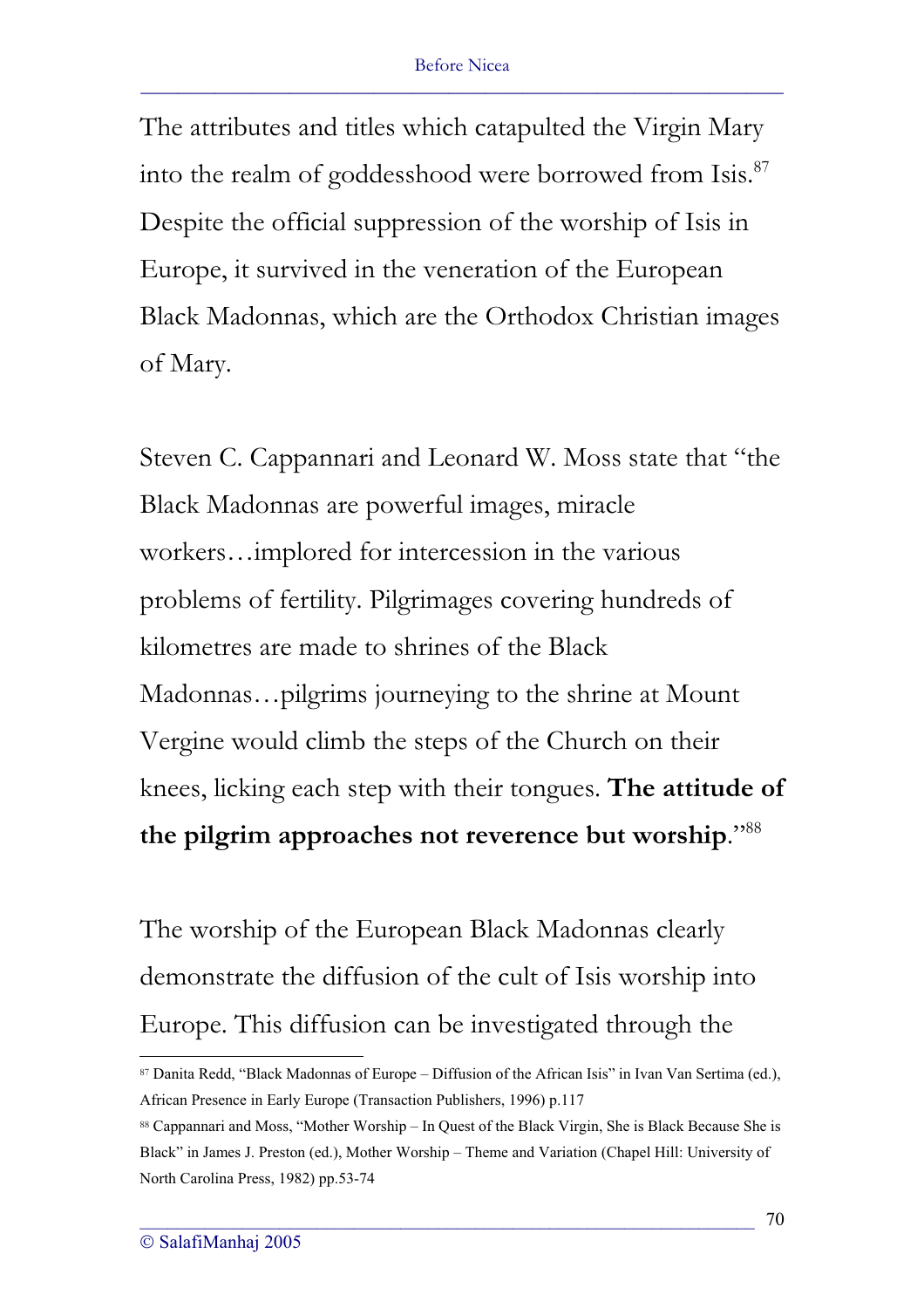early development of Byzantine Christian iconography and the adoption by the European Orthodox Christians of various Black goddesses to represent the Virgin Mary.<sup>89</sup>

The Black Madonnas of Europe have a tradition which goes back hundreds of years, before the advent of established Christianity. Isis was the prototype for the black Madonnas of Europe, and was absorbed into the Orthodox Christian Churches of Europe.

Furthermore, Cappannari and Moss state that during the French revolution, engineers destroyed several images of the Virgin Mary. These images and relics were examined and found to be black basalt statues of Isis and Horus. Thus, it is evident that the idols of Europe were converted into statues of Mary. $90$ 

#### **Similarities with Buddha?**

T.W. Doane in his book *Bible Myths and Their Parallels in Other Religions* went as far as dedicating an entire chapter on assessing the comparison between Buddha and later

<sup>89</sup> Danita Redd

<sup>90</sup> Stephen C. Cappannari and Leonard W. Moss, *"The Black Madonna: An Example of Cultural Borrowing"* in *Scientific Monthly*, (Vol. 73, 1953) pp.319-24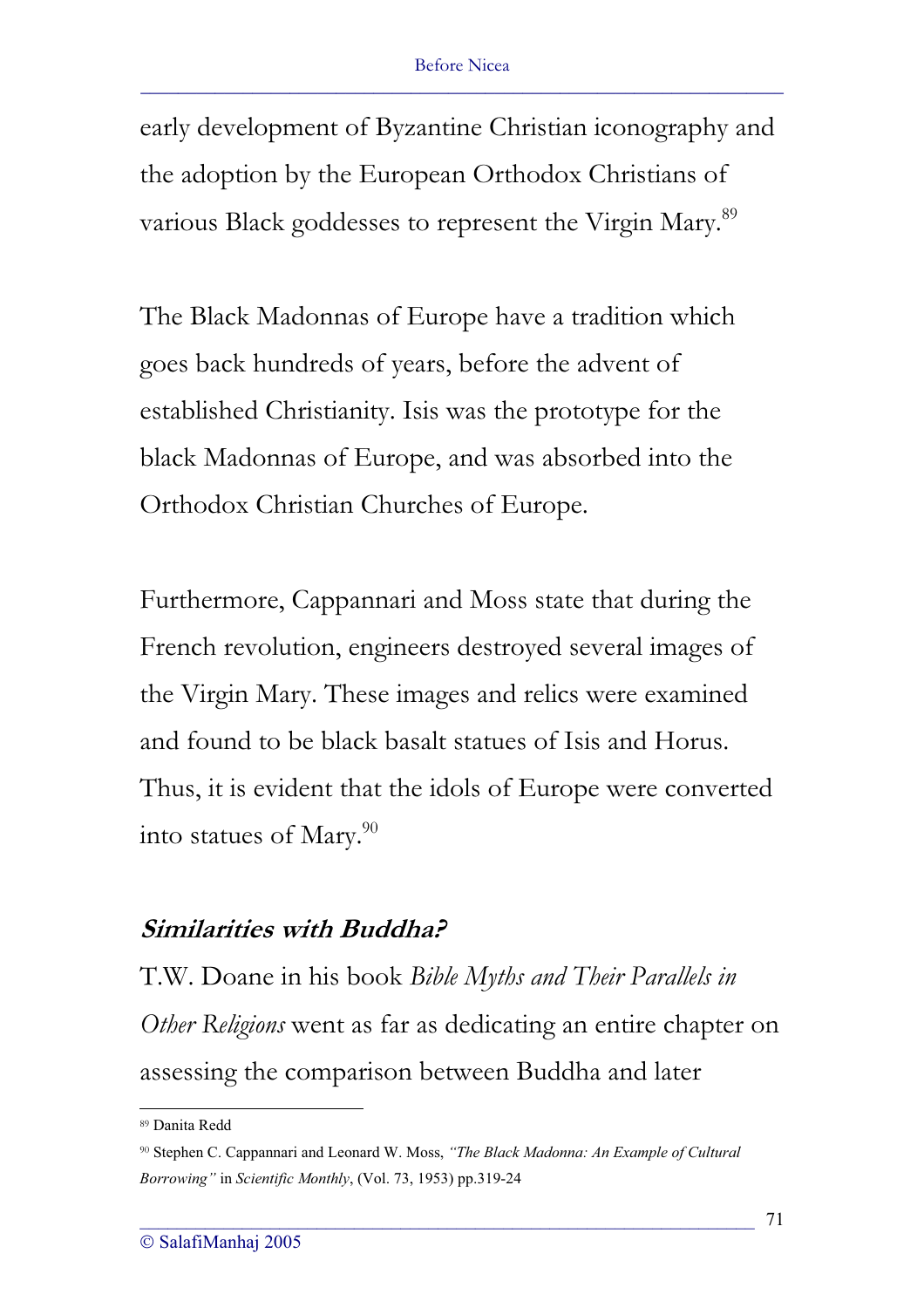Christian concepts of Jesus as God, God incarnate and "Son of God" etc.

Doane has included a forty-eight point side-by-side narration and detailed analysis from their births until the end of their lives on earth *as recorded in the Bible* and in Buddhist scriptures.

**Their conception, birth, missions, miracles, temptation, preaching, worship, prophesies, death, ascension, divine-ness, judgment of mankind and many other matters recorded in their orthodox scriptures are almost word for word exact carbon copies of one another.** 

Dr. Muhammad Ansari records the following words from an eminent Christian scholar, S.M. Melamed: "Yet the fact remains, the Buddhist canons were already known to the Western world before the coming of Jesus. Today hardly any Indologist of note denies the organic connection between the two redemptive religions. So close is the connection between them that even the details of the miracles recorded in the "orthodox" scriptures of both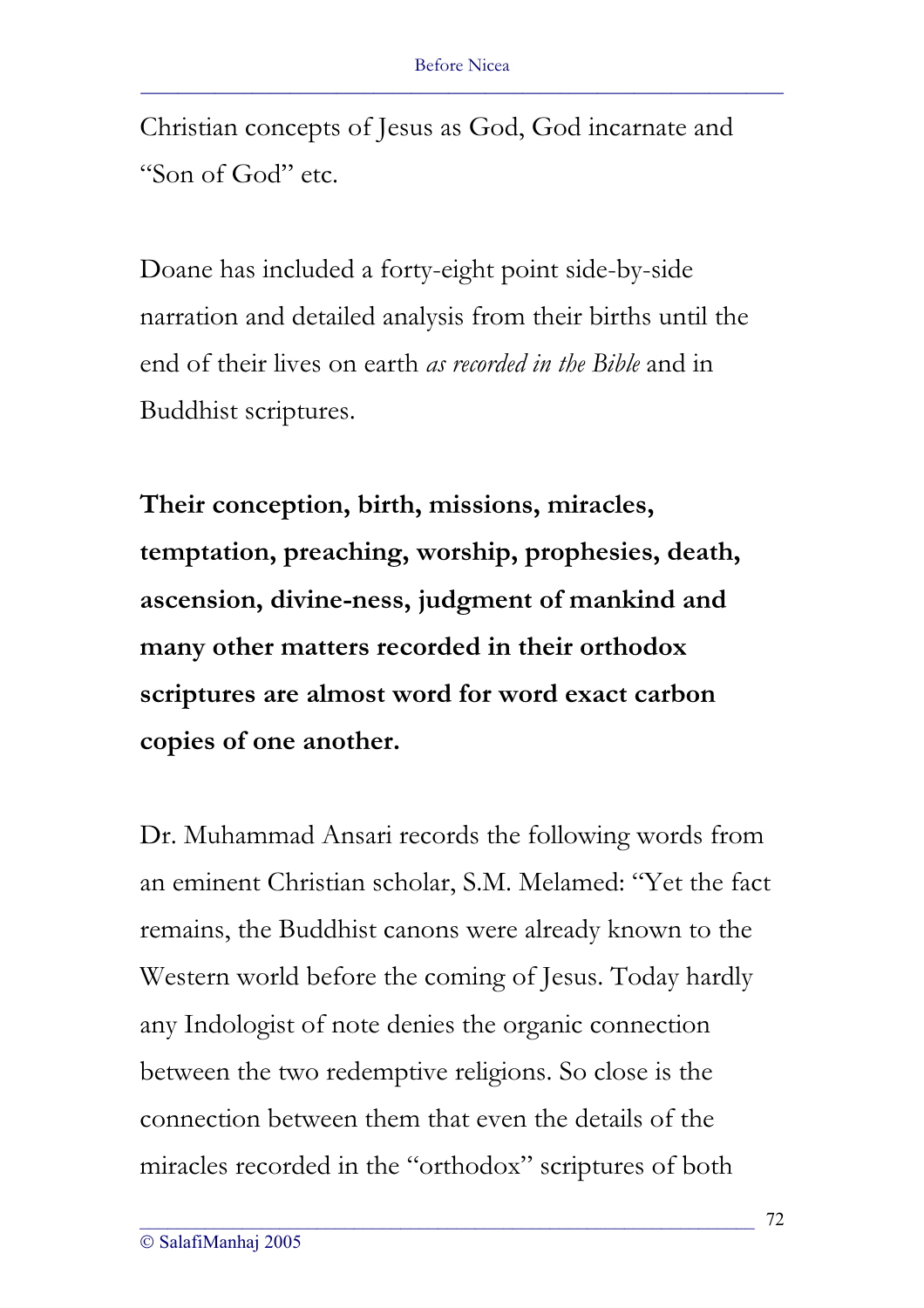religions are the same. It is said that Buddha fed five hundred people with one loaf of bread, that he cured lepers and caused the blind to see."<sup>91</sup>

In 1884 C.E. a German historian of religion by the name of Rudolph Seydel published a very detailed study demonstrating that **all of the tales, miracles, their astounding similarities with the much more ancient Buddhist scriptures and accounts.**

T.W. Doane observes that even though today Buddha has been elevated to the position of a god, **"there is no reason to believe that Buddha ever claimed to be a higher authority than that of a teacher of religion, but, as in modern factions, there were followers of Buddha after his death who carried out his teachings further than Buddha did himself. These people, not content with praising him during his lifetime, exalted him to the level of a god, and thus within a quarter of a century after his death, Buddha found a place amongst the other deities."92**

<sup>91</sup> Islam and Christianity in the Modern World

<sup>&</sup>lt;sup>92</sup> Due to the popularity and fashionable trend of people in the West entering into Buddhism, as an alternative to the modern consumer industrial complex and its spiritual void, we realise the need to cite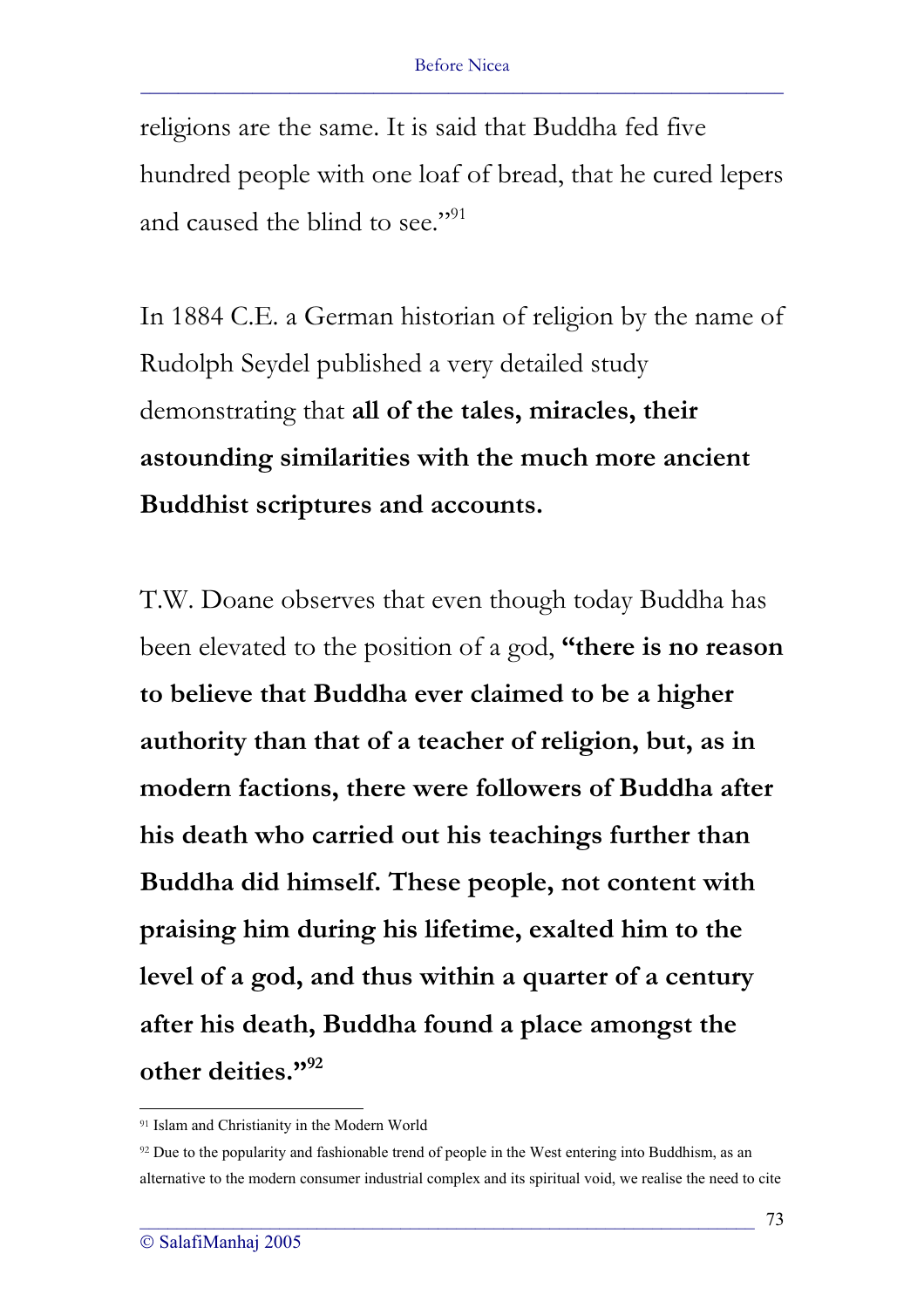### **The Word of God**

In the Qur'aan, Jesus *(peace be upon him)* is referred to as *'the word,'* as he came into being by the word of Allaah, *"Be"* (Soorah Alee Imraan: 59).

In Christianity however, the adoption of the pre-Christian concept of *'the word'* in the gospel according to John, has been to signify his divinity. The Greek term used in the gospel (John 1:1, 1:14) for *'word'* is '*logos*,' also meaning 'reason' or 'plan.' Thus, Jesus is identified in the gospel with the pagan *logos* of Greek philosophy who was the divine reason implicit in the cosmos, ordering it and giving it form and meaning. In the sixth century C.E. the philosopher Heracletius proposed that there was a *logos* in the cosmic process equivalent to the reasoning power of man.

some realities of the *"Buddha path."* Even though Buddha never asked people to worship him and never claimed to be the One True God worthy of worship, most Buddhists all over the world worship him and make colossal temples, aesthetic shrines and gigantic statues of "Buddha." Many of the rites of worship involved at such sites include bowing, prostrating and praying, in an attempt to seek help from *"the Buddha."* Meanwhile, most Buddhists will say that they do not worship Buddha and that their way is the "way of true inner peace and spirituality." Even though many young people and Western university students are now getting into Buddhism, with films highlighting the craze such as *Seven Years in Tibet*, Buddhist realities are not really know. For example in the 20<sup>th</sup> century the Tibetan !Buddhists even outlawed the bicycle!? Totally against any kind of progress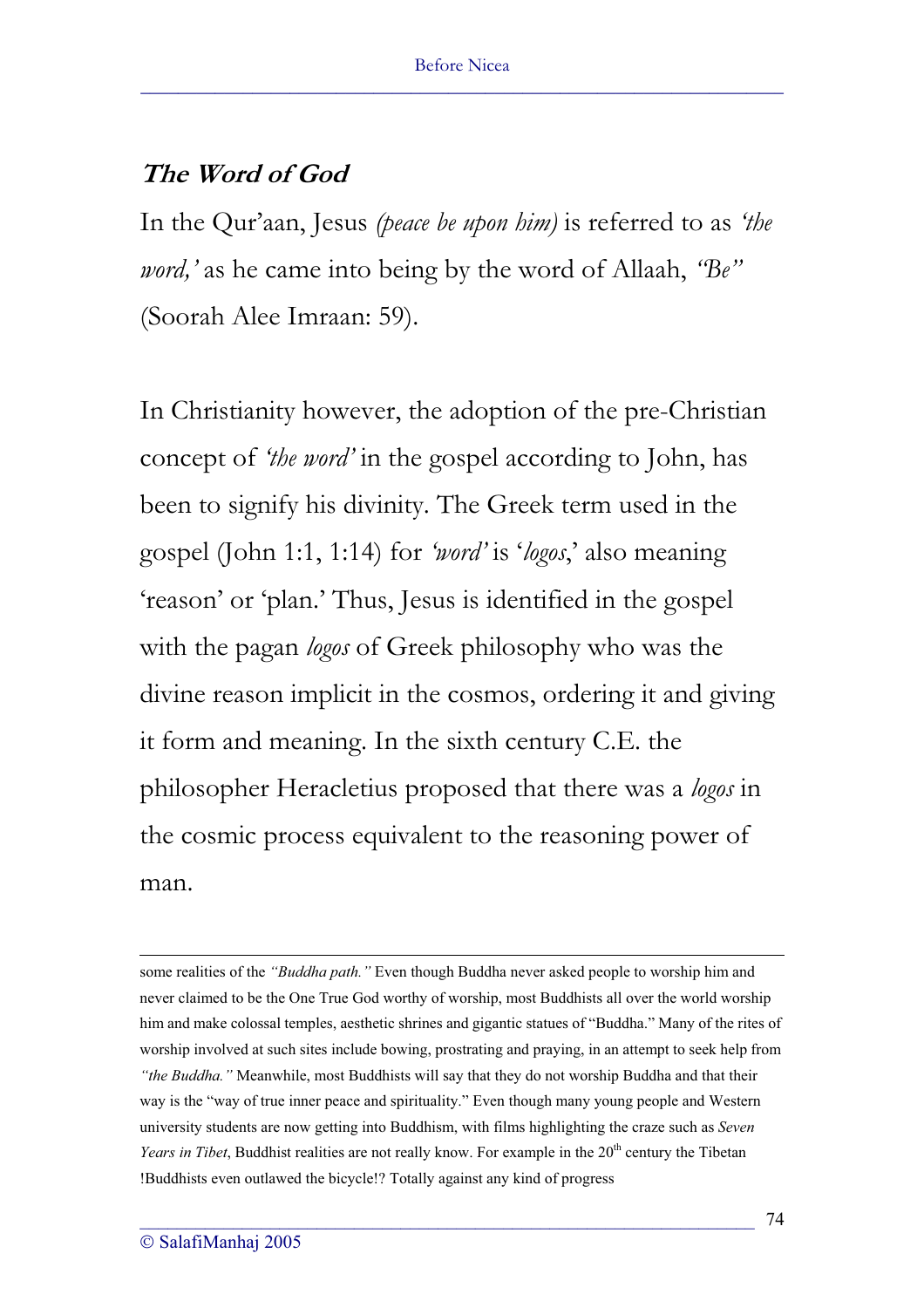Philosophers following the teachings of Zeno of Citicum in the third and fourth centuries C.E. known as Stoics, later defined the *logos* as an active, rational and spiritual principle that permeated all reality.

Judaeus Philo of Alexandria, a Greek-speaking Jewish philosopher (d. 45 C.E.) taught that the *logos* was the intermediary between God and the cosmos, being both the agent between God and the cosmos, and both the agent of creation and the agent through which the human mind can comprehend God.<sup>93</sup>

<sup>93</sup> Dr Abu Ameenah Bilal Philips, *The True Message of Jesus Christ* (Dar al-Fatah, 1996) pp.60-61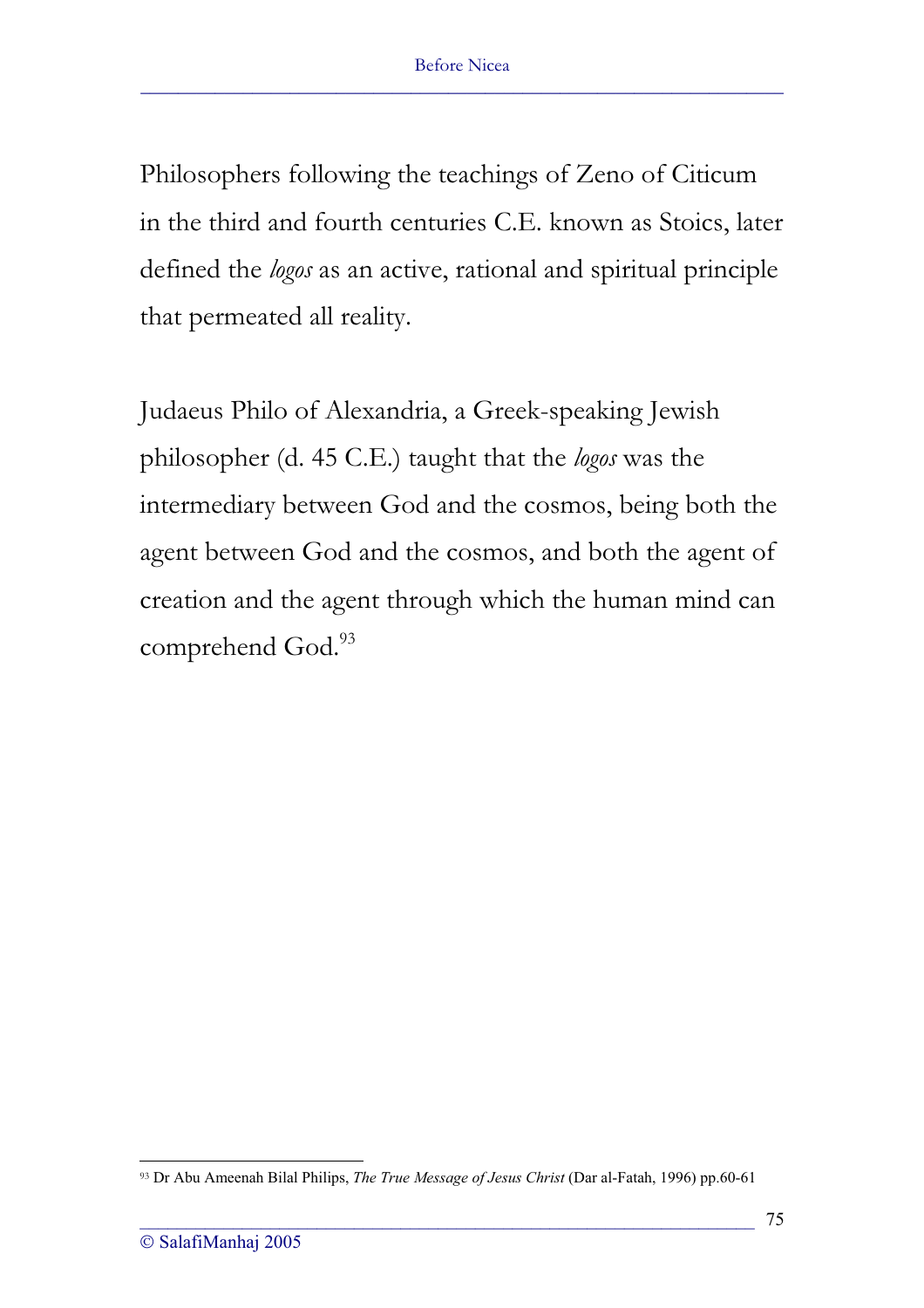#### **Where Does This Leave Us?**

*And say: "Truth has now come and falsehood has passed away. Indeed, falsehood, (by its nature) is bound to pass away." {Soorah 17 al-Israa: 81}* 

#### **1. Does the Qur'aan have the same problems?**

As we have seen, the Bible suffers from a number of problems. Therefore, being honest and fair, we should also apply similar research criteria in evaluating the authenticity of the Qur'aan. In other words, we will discover what has been written about it and the manuscript evidence of the Qur'aan. However, where we relied upon Christian sources in order to understand the problems of the Bible, we will not rely primarily on Muslim sources to view the Qur'aan as we might then be accused of bias. Nevertheless, we shall quote studies by Muslims and the research of non-Muslim evidence in favour of the Qur'aan and its authenticity. To avoid any bias we shall look at what the majority of non-Muslim scholars have said about the Qur'aan and its authenticity. Firstly, however, let us get a brief history of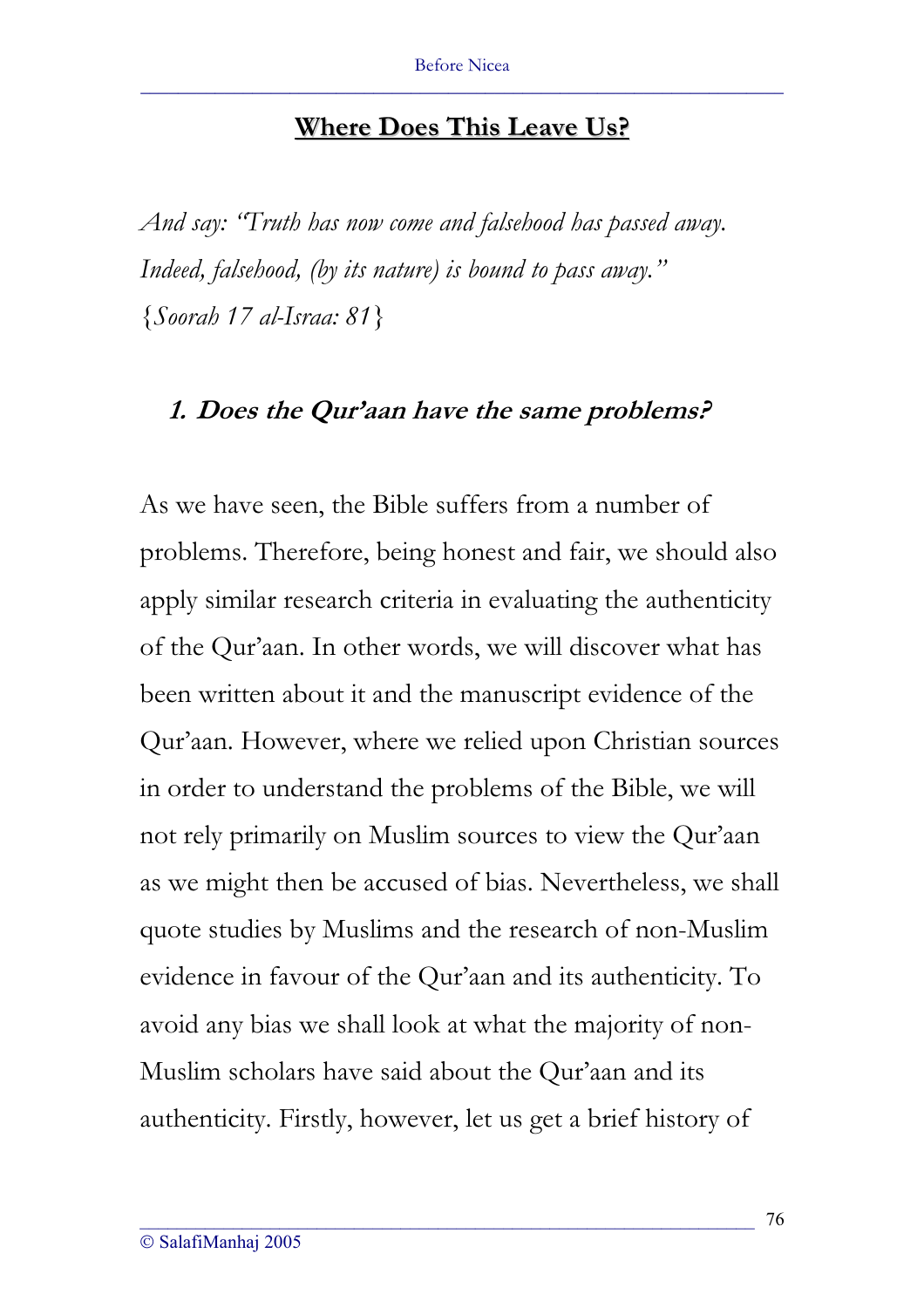the Qur'aan and some of the charges that have been made against it.

The Qur'aan was recited by the Prophet Muhammad *(sallallaahua alayhi wassallam)* who, being illiterate himself, used scribes to write down the verses of the Qur'aan on cloth, stones, saddles, date-palm leaves etc. to aid people's memorisation of it. Al-Bukhaaree mentions the following: "When it was revealed,

# **"Not equal are those believers who sit at home and those that strive in the cause of Allaah…"**

*{an-Nisaa: 95}* 

The Prophet *(sallallaahu alayhi wassallam)* said *"Call Zayd ibn Thaabit for me, and tell him to bring the ink-pot and the scapula bone (i.e. paper and pen)."* When Zayd came, the Prophet told him "Write: *"Not equal are those believers who sit at home and those* (to the end of verse)". The parchments on which the Qur'aan was written were so common that Zayd ibn Thaabit reported, *"During the lifetime of the Prophet, we used to compile the Qur'aan from scraps of cloth."*<sup>94</sup>

These written verses were sometimes given to visiting tribes who would take them away to learn. After the death

<sup>94</sup> Al-Haakim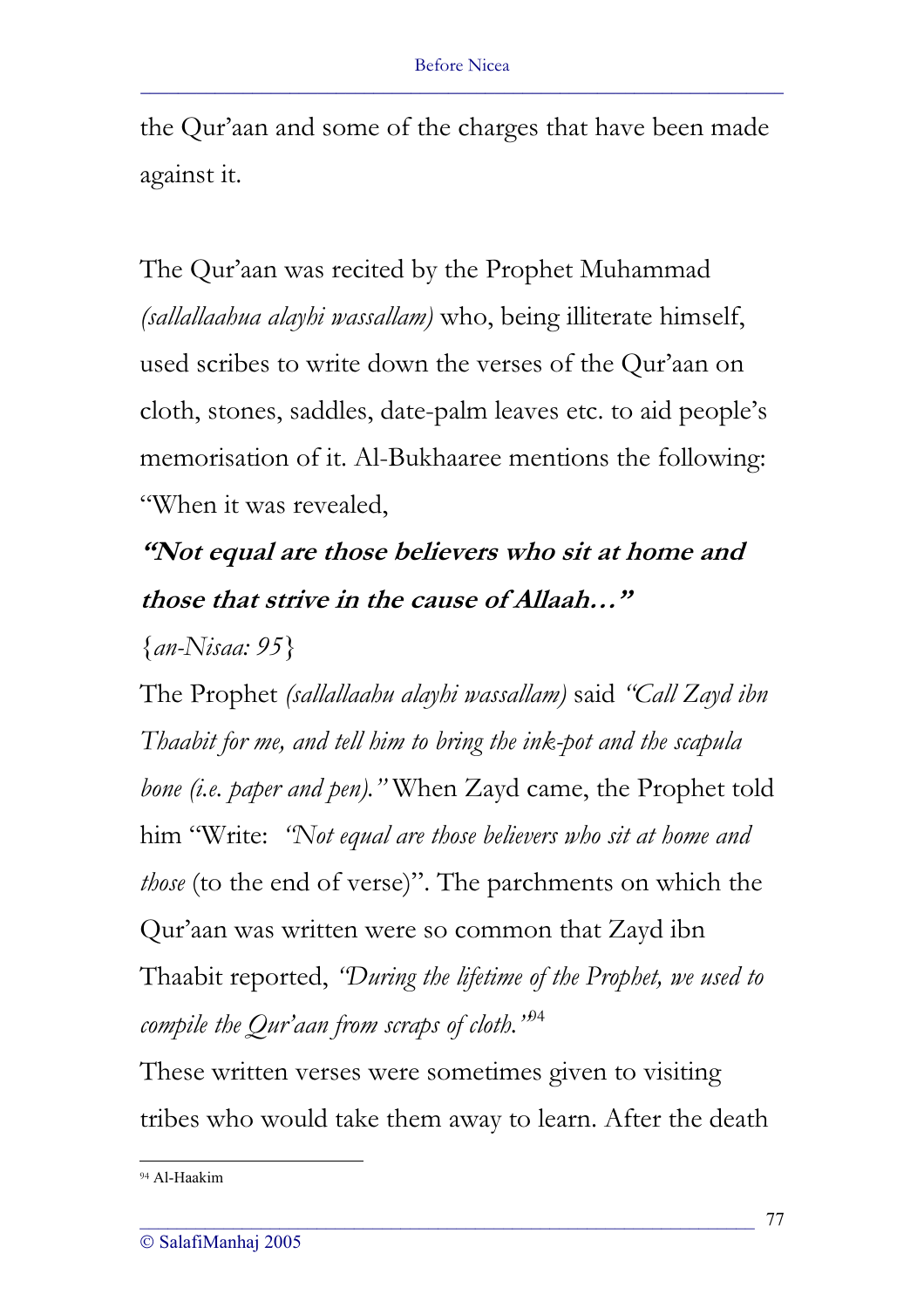of the Prophet Muhammad *(sallallaahu alayhi wassallam)*, many of the *Huffadh* (those who had memorised the whole of the Qur'aan) were killed at the Battle of Yamamah against the apostates. 'Umar ibn al-Khattaab *(radi Allaahu anhu)* who was the second rightly guided Caliph suggested to the first Caliph, Aboo Bakr as-Siddeeq that they should gather the whole Qur'aan into one written book to keep it safe from being lost.

Zayd ibn Thaabit *(radi Allaah anhu)* who was one of the main scribes, took the task of writing down the Qur'aan. Zayd referred to all those who had memorised the Qur'aan and those who had written copies, verifying them with other witnesses.

The other companions of the Prophet who helped Zayd to write down and compile the Qur'aan were the four Caliphs themselves as well as 'Ubayy ibn Ka'ab, Abdullaah ibn Mas'ood, Mu'aadh ibn Jabal, Aboo Moosaa al-Ash'aree, Mu'aawiyah ibn Abee Sufyaan, 'Uqba ibn 'Aamir, Abdullaah bin Arqam, Khaalid bin Sa'eed and others, may Allaah be pleased with them.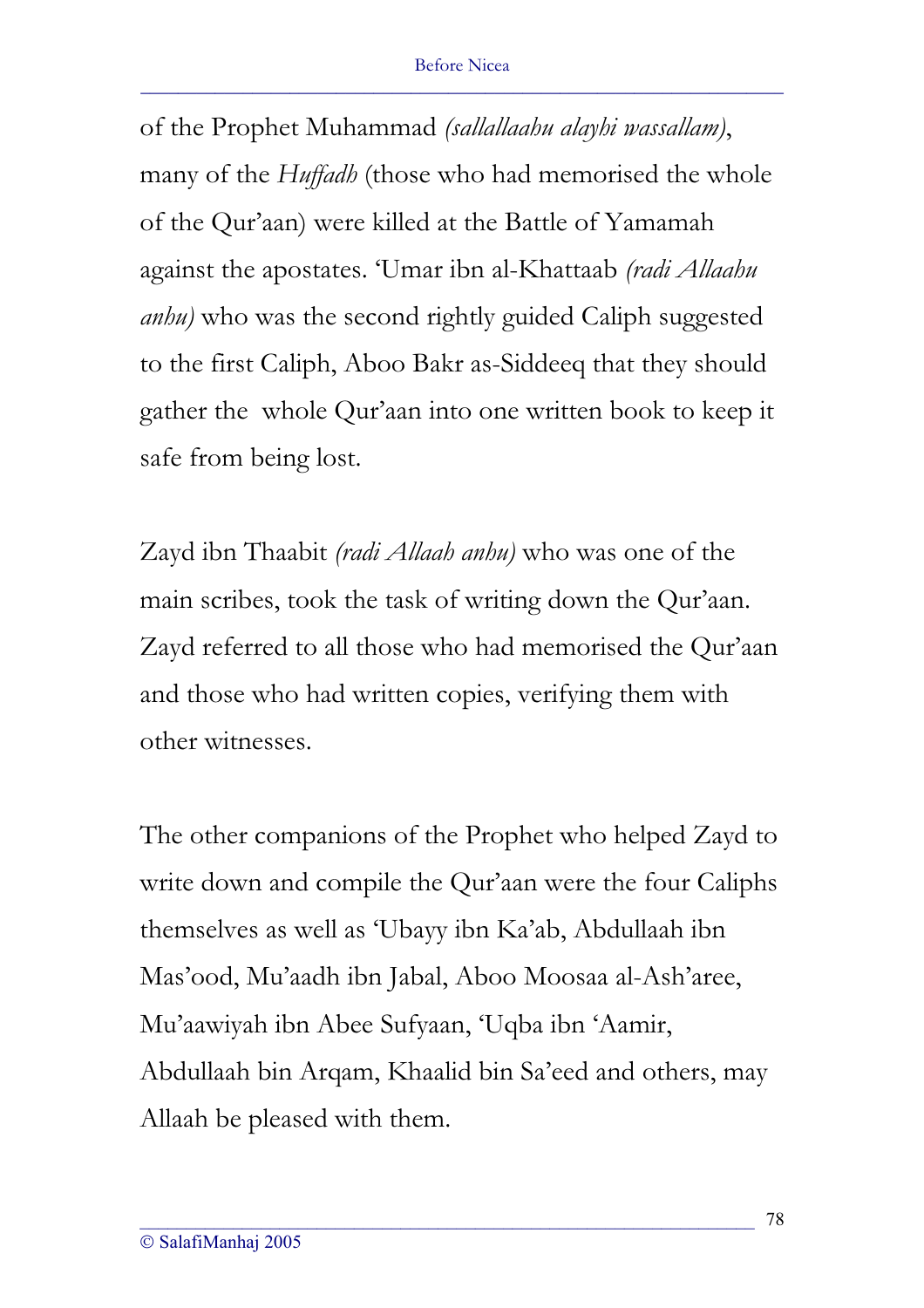The Prophet's allowance that the Qur'aan could be recited in seven different Arabic dialects (which is the way the Qur'aan had been revealed) later led to some dissension. Thus Uthmaan, after consultation with other companions, united the Muslims under one reading which was the Quraysh that the Prophet himself had used. Copies of this Qur'aan were sent to the various parts of the Islamic empire to be used as standard, and all other dialects of reading and writing were ordered to be destroyed.<sup>95</sup>

It should be noted that these books were not burned due to their content, as is sometimes claimed by the Christian missionaries, but rather because people were reciting the Qur'aan in different dialects with slightly different meanings and understandings. Unqualified Christian evangelists sometimes mention the burning of the texts in order to prove that the Qur'aan has suffered from the same changes as the Bible.

The Qur'aan is read by Muslims everyday in their prayers and it is the practice of some Muslims to read the entire

<sup>95</sup> For more on this see: Abu Ammaar Yasir Qadhi, *An Introduction to the Sciences of the Qur'aan* (Birmingham: al-Hidaayah, 1420 AH/1999 CE), pp. 135-139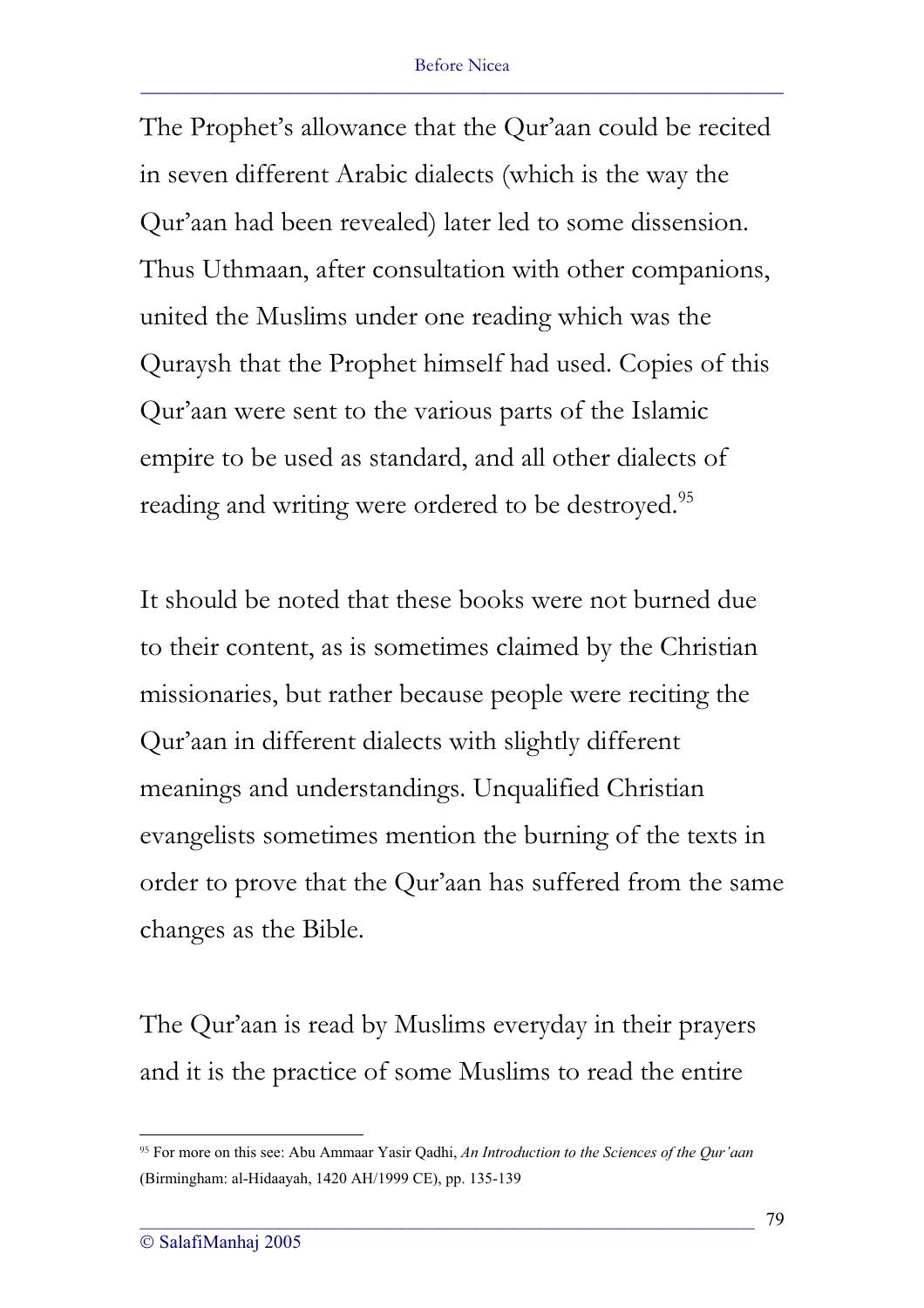Qur'aan in three days, some in a week and many in a month. While it is very easy to memorise, the Qur'aan itself mentions that it is easy to memorise; in many mosques you will find children as young as six that have memorised the whole Qur'aan, or a large section of it, in the pure Arabic language. Comparatively, **this is not found in any other creed, belief, religion, tradition, ideology or theory in the world!** No other follower of any other way can match this memorisation which is itself a stunning miracle and proof of the divine origin of the Qur'aan.

No other way of life has children or adults who know their books off by heart. The Qur'aan is considered to be the word of God and is thus given the utmost respect and attention that it deserves, it is not to be compared to mere poetry, myths or stories.

The total agreement throughout the vast Muslim empire upon one standard text of the Qur'aan is one of the strongest arguments for the Qur'aan's authenticity, clearly establishing that it must have been agreed upon from the earliest times. Furthermore, there is next to nothing recorded in history which mention any arguments amongst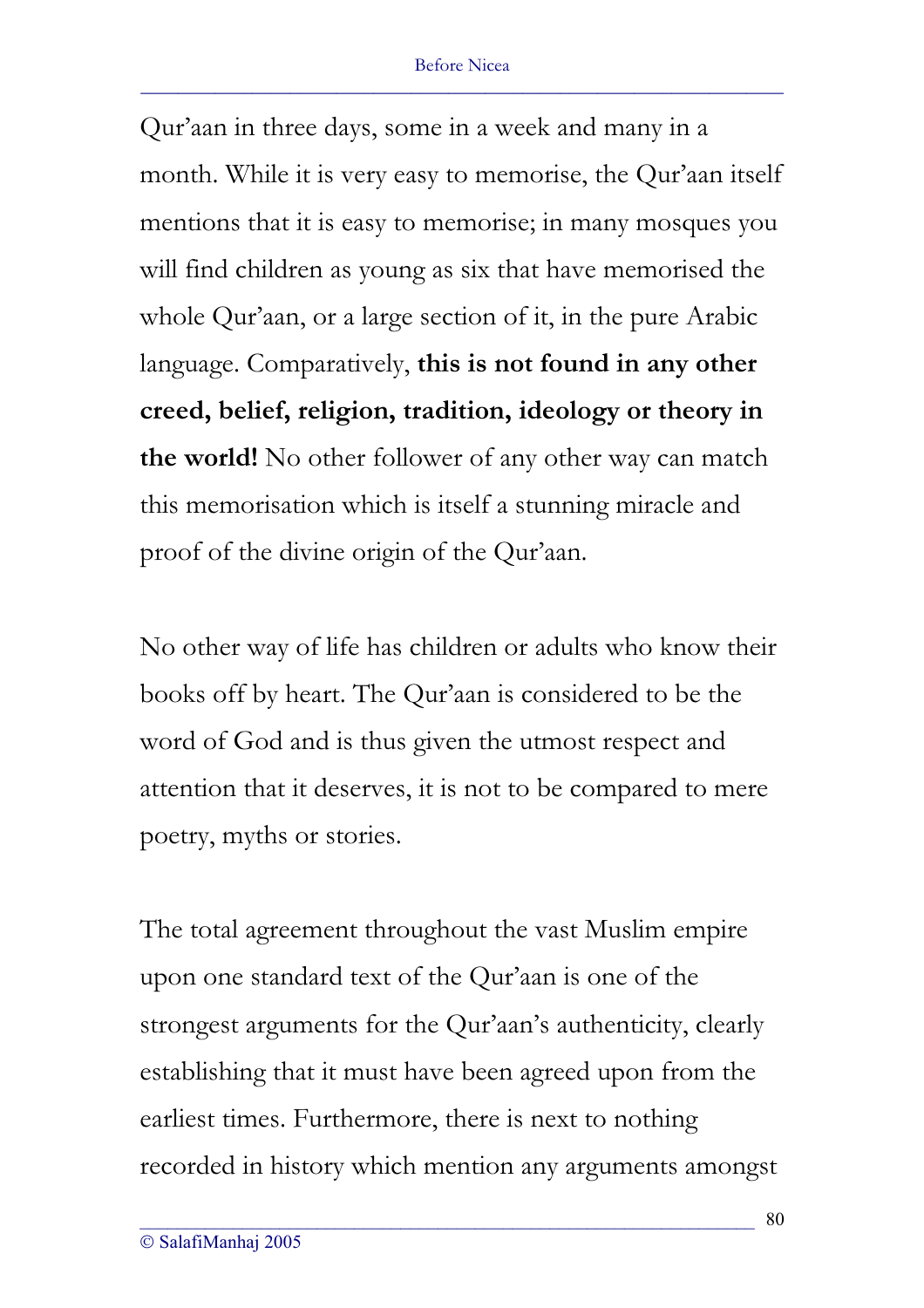the Muslims about the Qur'aan and it text. The fact that all the different sects of that arose during the earliest period of Islaam, such as the *Raafidah/Shee'ah*, the *Khawaarij*, the *Qadariyyah*, the *Jahmiyyah*, the *Jabriyyah*, the *Murji'ah*, the *Mu'tazila* etc never mentioned in their writings that the Qur'aan was drastically changed. Neither did they come with their own copies of the Qur'aan in order to justify their political or theological viewpoints. This all gives extra weight to the trustworthy nature of the Qur'aan. All of these sects had to quote from the Qur'aan in order to argue their claims, and none of these deviant sects ever claimed that the Qur'aan was inauthentic. The fact that these sects were unable to invent or add a single verse to the Qur'aan proves that the Muslims were unanimously united upon a single text of the Qur'aan from the earliest periods of Islamic history.<sup>96</sup>

## **2. Manuscript Evidence of the Qur'aan**

<sup>96</sup> The idea that the Qur'aan has been changed has only emerged during the modern era. Heretical sects of *Shee'ah* for example have claimed that the Qur'aan was changed by the *Sahaabah*. A *Shee'ah* writer called at-Tabarsee wrote *Fasl al-Khitaab* in which he compiled the quotes of modern *Shee'ah* scholars who had claimed that the Qur'aan has been changed. Also the non-Muslim sect of the *Ahmadiyyah/Qadiyaanis*, the sect founded by the Indian heretic and non-Muslim, Ghulam Ahmad in the 19<sup>th</sup> century, also have their own Qur'aan in which they have twisted verses of the Qur'aan due to their ignorance of the Arabic language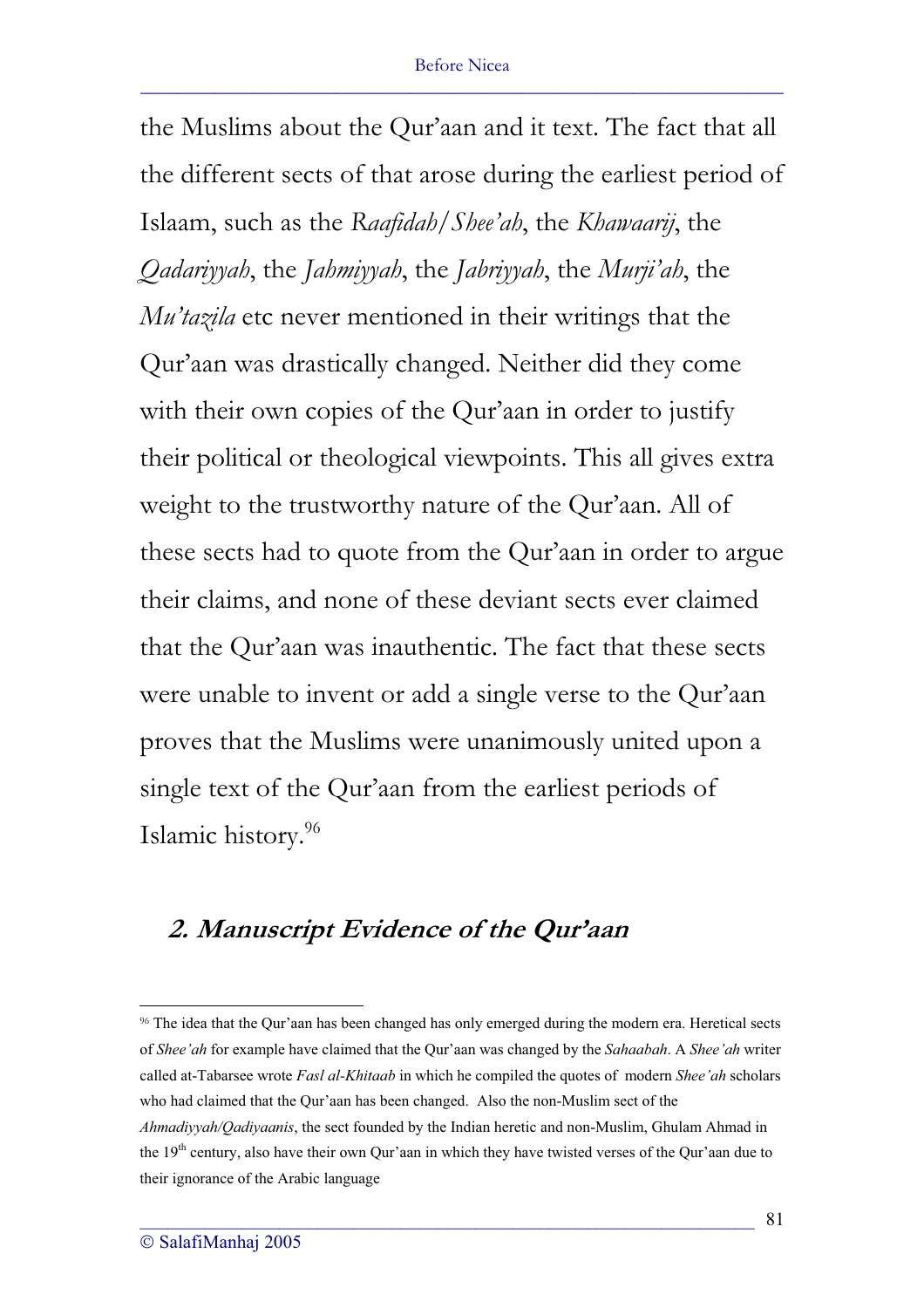The first point to note is that the absence of manuscripts does not prove that the Qur'aan in the hands of the Muslims is not the Qur'aan that was revealed to the Prophet Muhammad.

Secondly, the existence of early documentary evidence does not actually prove that these were the words spoken or received by Muhammad, or indeed any other historical character.

Although this is something that the Western historian would like, or demand, it is in fact not necessarily that reliable. The Muslims of the earliest generations, including that of the Prophet, indeed the Prophet Muhammad himself, considered writing as a useful tool, both of preservation and reference, but it has never been accepted as sufficient in and of itself.

An example of this is when Umar ibn al-Khattaab was approached by some of the Jews from Khaybar claiming that they had a document from the Prophet Muhamamd guaranteeing their right to stay. Umar rejected it, claiming it to be a fake on the basis that it contradicted what was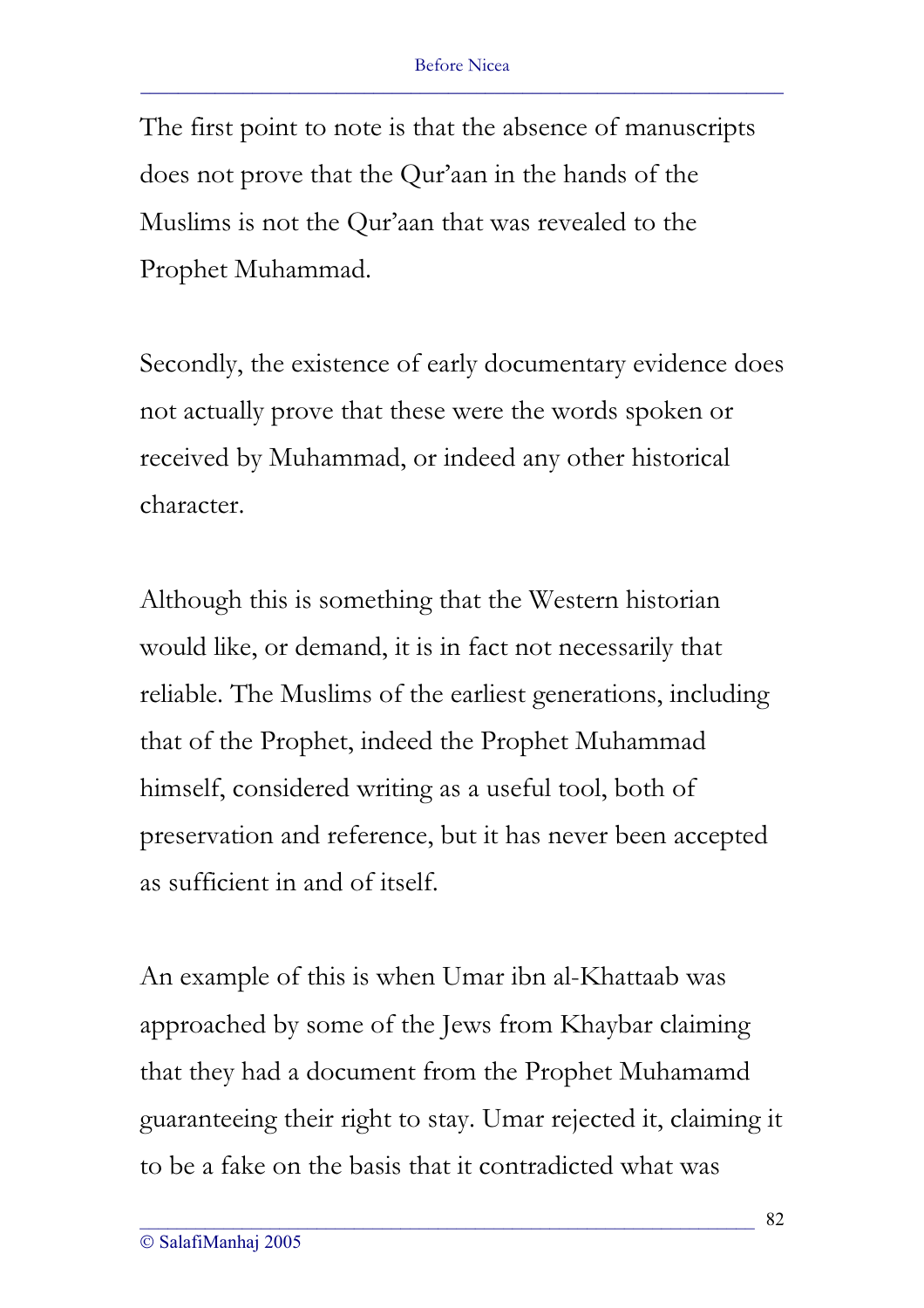orally transmitted from the Prophet himself on the issue. This highlights three issues of benefit to this discussion. First, the possibility of forgery of a document; secondly, the benefit and need for a sound chain of oral transmission and thirdly that hostile parties certainly do not formulate a more reliable source of information.

#### **3. Early Qur'aanic Manuscripts in Our Possession**

Most of the early original Qur'aan manuscripts with us now date from after the 2nd century. There *are* however a number of odd fragments of Qur'aanic papyri which date from the first century as mentioned in *Die Entstehun des Qur'an*. There is also a complete Qur'aan in the *Egyptian National Library* on parchment made from gazelle skin which has been dated 68AH. This copy has also been mentioned by Von Dennfer.<sup>97</sup>

Narrations differ as to how many copies were directly ordered and sent out by the Caliph 'Uthmaan, but they range from four to seven. It seems certain from various Muslim historical sources that several were lost, through

<sup>97</sup> Ahmed Von Dennfer, *Ulum al-Qur'an* (Islamic Foundation, 1983)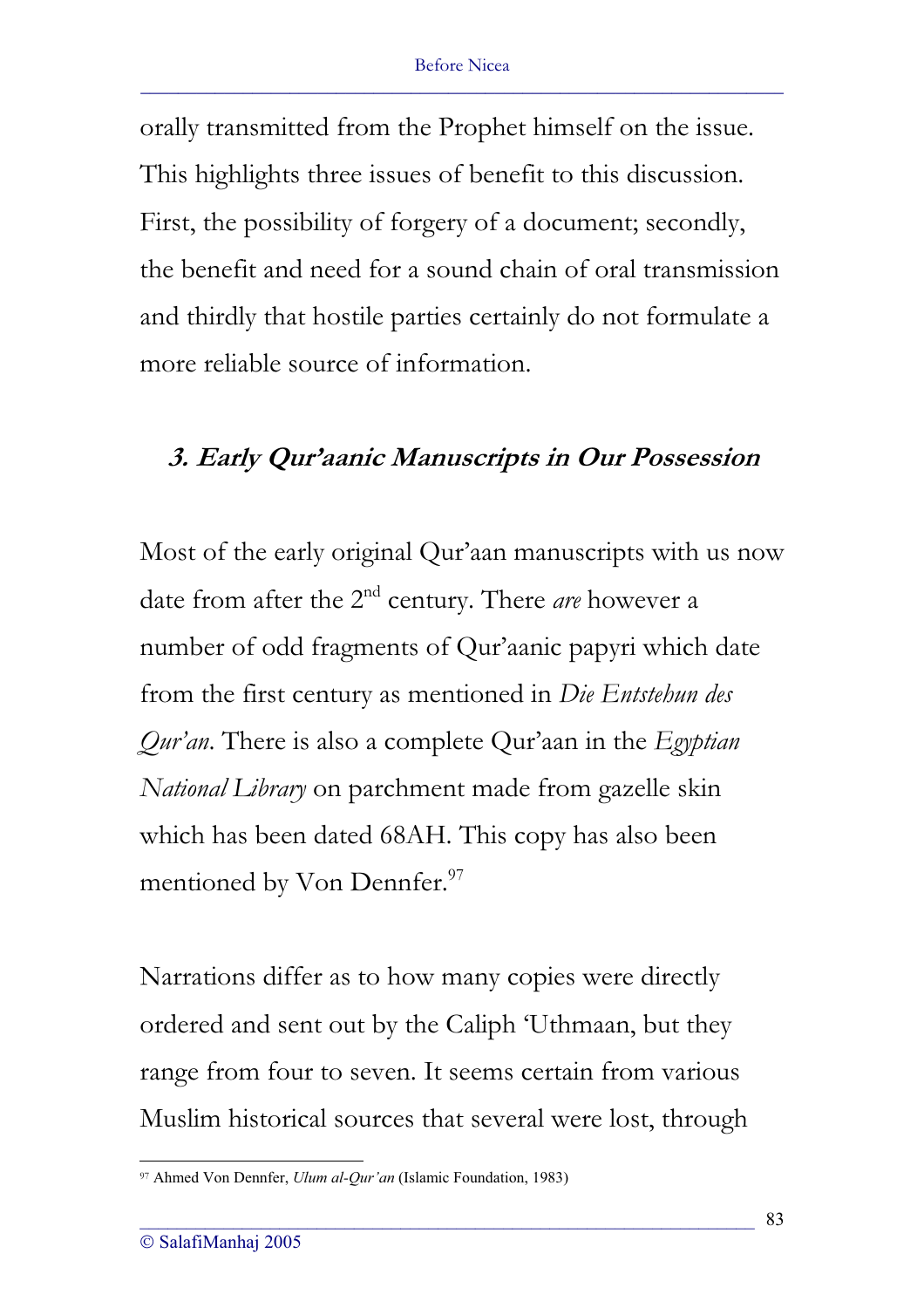fire amongst other things. There are four copies that are attributed to 'Uthmaan.

### **The Tashkent Manuscript**

It seems that the copy in Tashkent also known as the Samarqand manuscript may be the same copy of the Qur'aan which Uthmaan kept for himself and was killed while reading it. A book entitled *Tarikh al-Mushaf al-Uthman fee Tashkent* by Makhdoon gives a number of reasons for the authenticity of the manuscript:

- *1.* The *mus-haf* is written in a script used in the first fifty years of *Hijrah*
- 2. It is written on parchment made from gazelle
- 3. There are no diacritical marks which is indicative of early manuscripts.
- 4. It does not have the vowelling marks which were introduced by Abu'l-Aswad ad-Du'alee who died in 68 AH, suggesting that it is earlier than this.

Abdur-Rahmaan Lomax has noted in his *Authenticity of the Qur'an*, that the parchment leaves of the Tashkent Qur'aan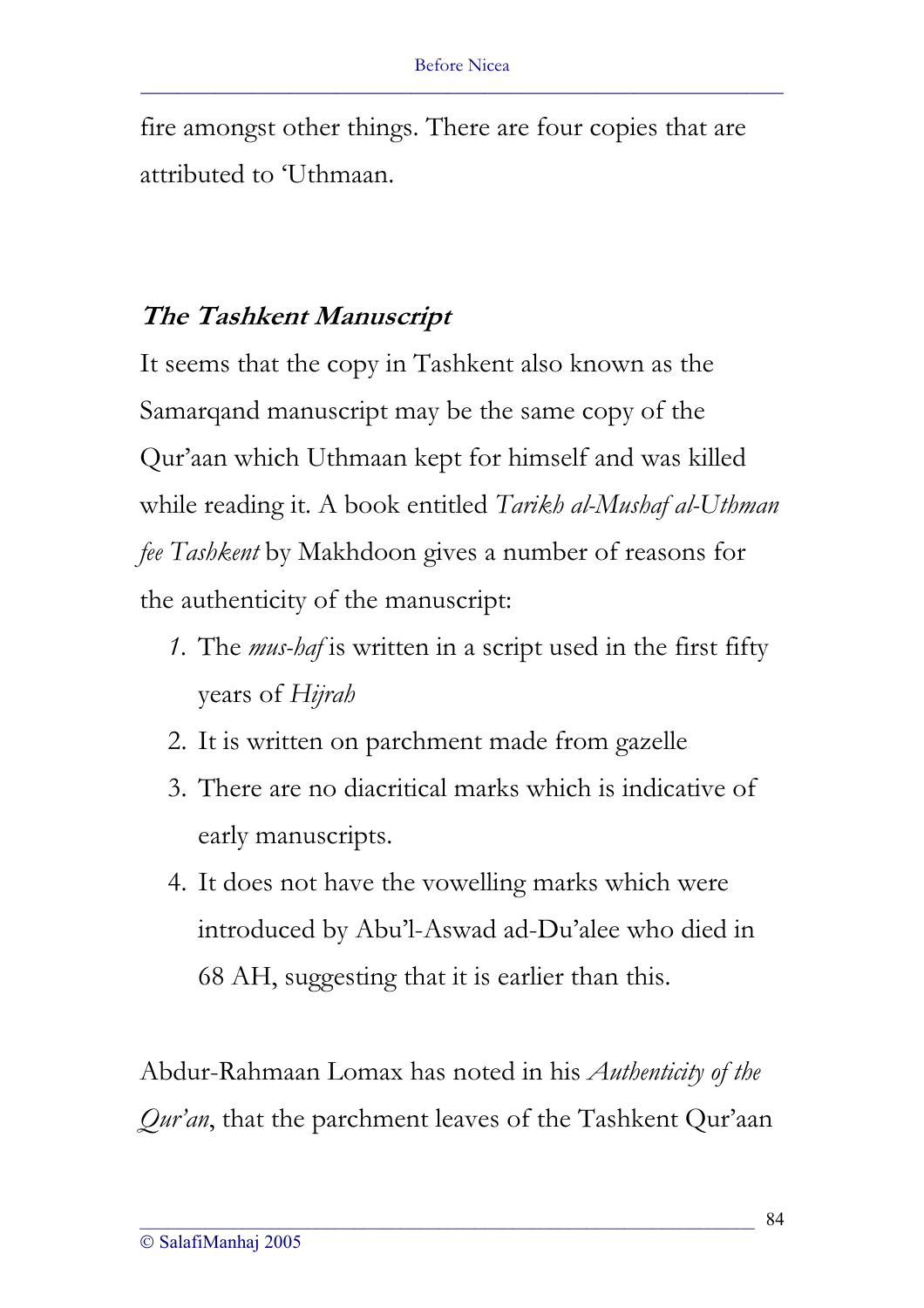were judged by A. Shebunin<sup>98</sup> to have been written *"not*" *later than at the beginning of the second century AH.*" So even if it this manuscript is not one of the Uthmanic Qur'aans it is still very early indeed.

Objections to the Tashkent document concerning the presence of illuminations between the *Soorahs*, may be addressed, not necessarily meaning that it is not the Uthmanic manuscript. It is possible that the medallions were used from an early time, or that they were added at a later date. Similarly, the irregularity of the codex also suggests two possibilities. Firstly, as suggested by Lomax, the manuscripts may have been repaired as the pages disintegrated. The second possibility is that the document was originally written by several different scribes. The difference between the Samarqand and Tashkent manuscripts in terms of the number of lines per page etc are not arguments that in any way disprove the early dating of these manuscripts or their attribution to the scribes working under Zayd bin Thaabit.

<sup>98</sup> A Russian scholar whose report on the Tashkent manuscript formed the basis of Issac Mendelsohn's report on the same text called *The Columbia University Copy of the Samarqand Kufi Qur'an*, (*The Moslem World* in *A Christian Quaterly*, Vol.30, 1940)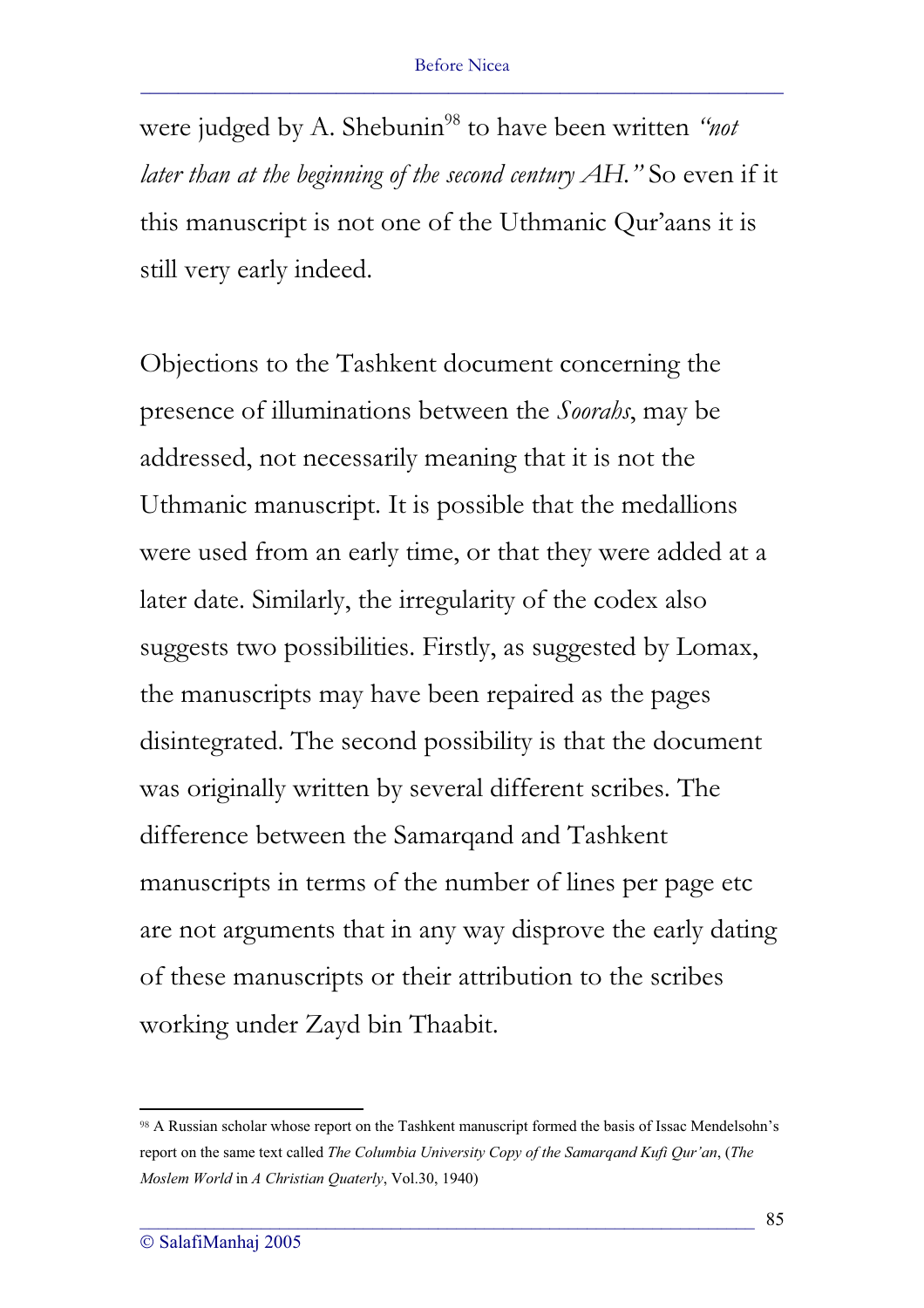### **The Kufic Script**

Many of the Christian missionaries and evangelists assert that the Qur'aan is not in *Kufic* script, therefore a concise analysis of this claim is necessary.

The 'Uthmaanic Qur'aans were written in this script and it is almost incomprehensible to modern-day Arabic readers. The script was written without *hamzahs, nuqaat* (dots) or *tashkeel* (vowel marks). This was the manner of writing at that time. Therefore, a straight line could represent the letter *baa, taa, thaa* or *yaa*. It was only by context that the appropriate letters and vowels could be differentiated. The Arabs at that time were accustomed to such a script and would thus substitute the appropriate letter and vowel depending on the context.<sup>99</sup>

A Muslim scholar, al-Qalqashandi, maintains that *Kufic* script is said to have been the earliest script from which the other scripts developed. He writes, **"The Arabic script** 

<sup>99</sup> An Introduction to the Sciences of the Qur'aan, p.141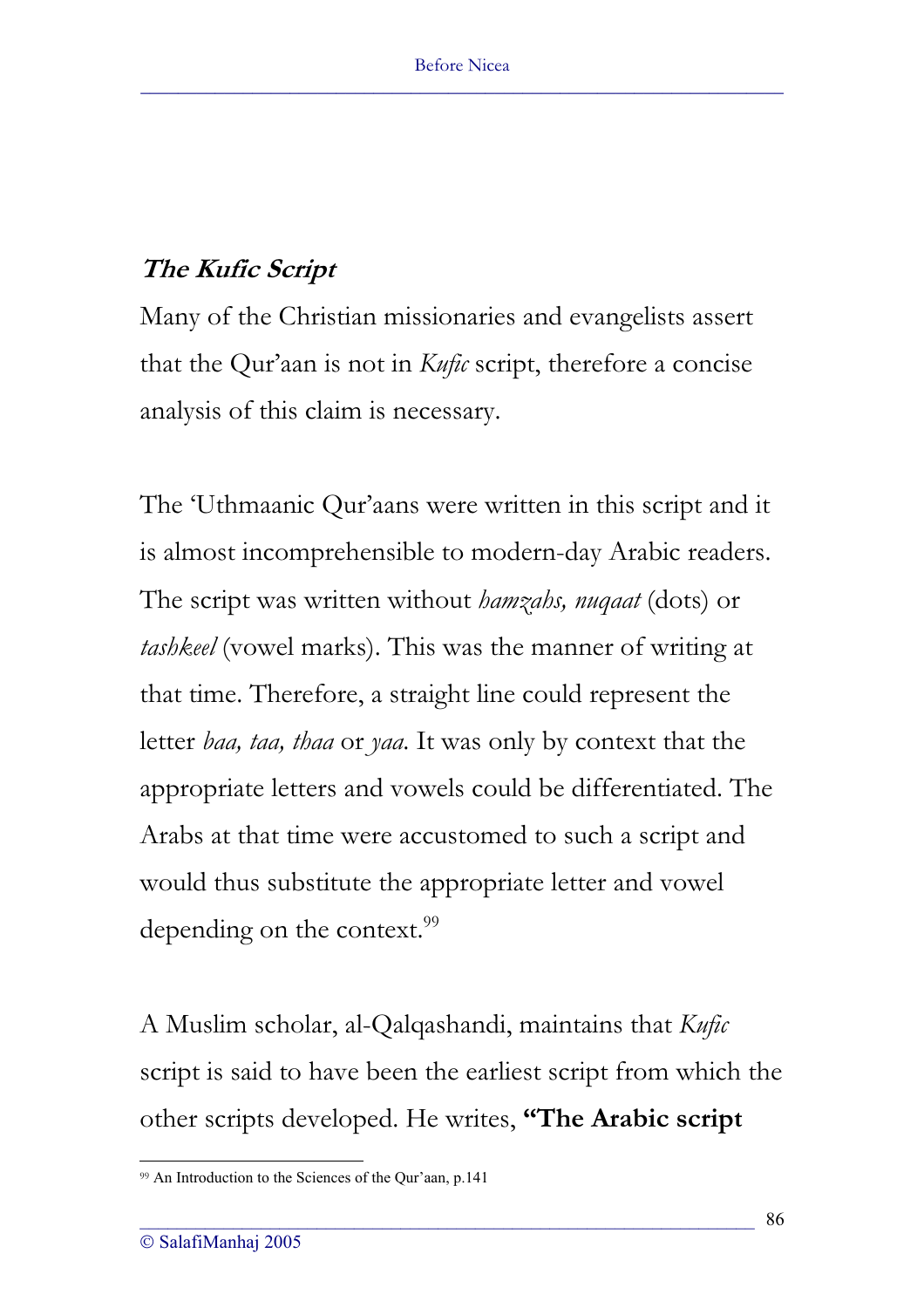# **(Khatt) is the one which is now known as Kufic. From it evolved all the present pens."100**

The terms that came to be applied to these scripts by the early Arabs could not have the chronological significance that some later Arabs and most Western writers have put to them. For is it the case that the name of a thing (i.e *Kufic*) necessarily indicates its ultimate origin? The fact is that the script which later came to be known as *"Kufic"* has its origin far earlier than the founding of the city of Kufa. Atiq Siddiqui writes: **"The Kufic or angular variety of the Arabic script, has been traced about a hundred years before the foundation of the town Kufa, 638C.E. (17 A.H.) to which place the style owes its name."101**

That is to say, the city was founded in 17 A.H. and the *Kufic* style originated a hundred years before that time! Importantly, this disagrees with many of the Christian missionary theories such as that of Joseph 'Jay' Smith. This conclusion is agreed upon by other writers, we read in *The Splendour of Islamic Calligraphy*: **"However, the Kufic script** 

<sup>100</sup> *Kitaab ul-A'sha* (Vol. 3, p.15)

<sup>&</sup>lt;sup>101</sup> The Story of Islamic Calligraphy, p.9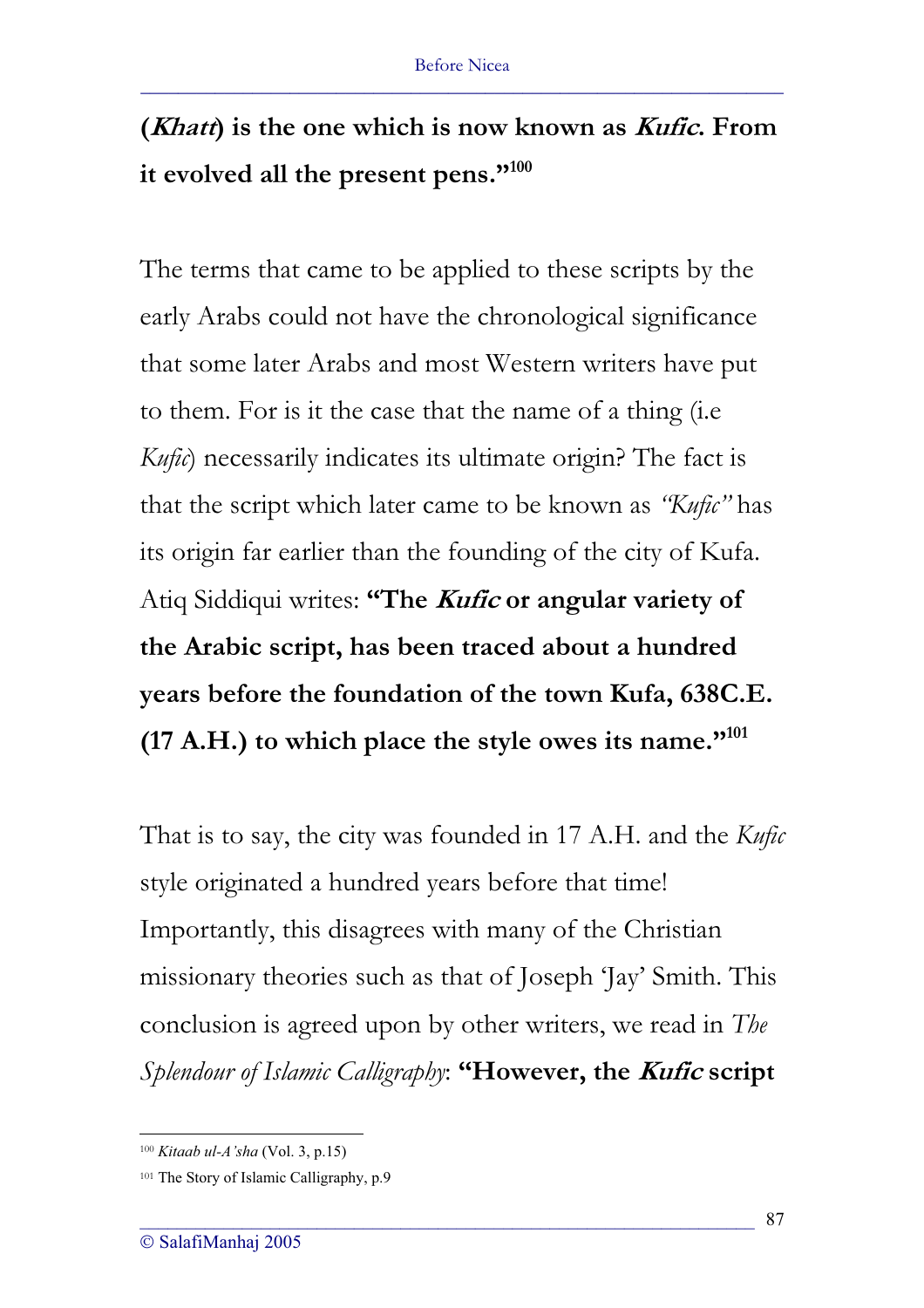**cannot have originated in Kufa, since that city was founded in 17 AH/638 C.E. and the Kufic script is known to have existed before that date."102**

The arbitrary dating of the origins of this script by those who attempt to disregard Islamic documentary evidence also contradicts early coin and rock inscriptions which have been commented upon by Western writers. Regarding the tombstone of 'Abdur-Rahmaan ibn Khayr al-Hajaree, 31 A.H. Nabia Abbott writes: "**The earliest inscription, the tombstone of 'Abdur-Rahmaan ibn Khayr al-Hajari, dated 31/652…it is certainly not Makkan and can safely be considered as poor Kufic."103**

Welch dates a milestone as pre-93 A.H. from the time of the Caliph Abdul-Maalik, who reigned from 685 -705 CE, written in *Kufic* script.<sup>104</sup>

An Umayyad coin, minted in Damascus, inscribed in early *Kufic* script, is dated at 107 AH. Its inscription reads: *"There*

<sup>102</sup> Sijelmasi and Khatibi, p.97

<sup>103</sup> Abbott, Rise and Development, p.19

<sup>104</sup> Welch, Calligraphy in the Arts of the Muslim World, p.44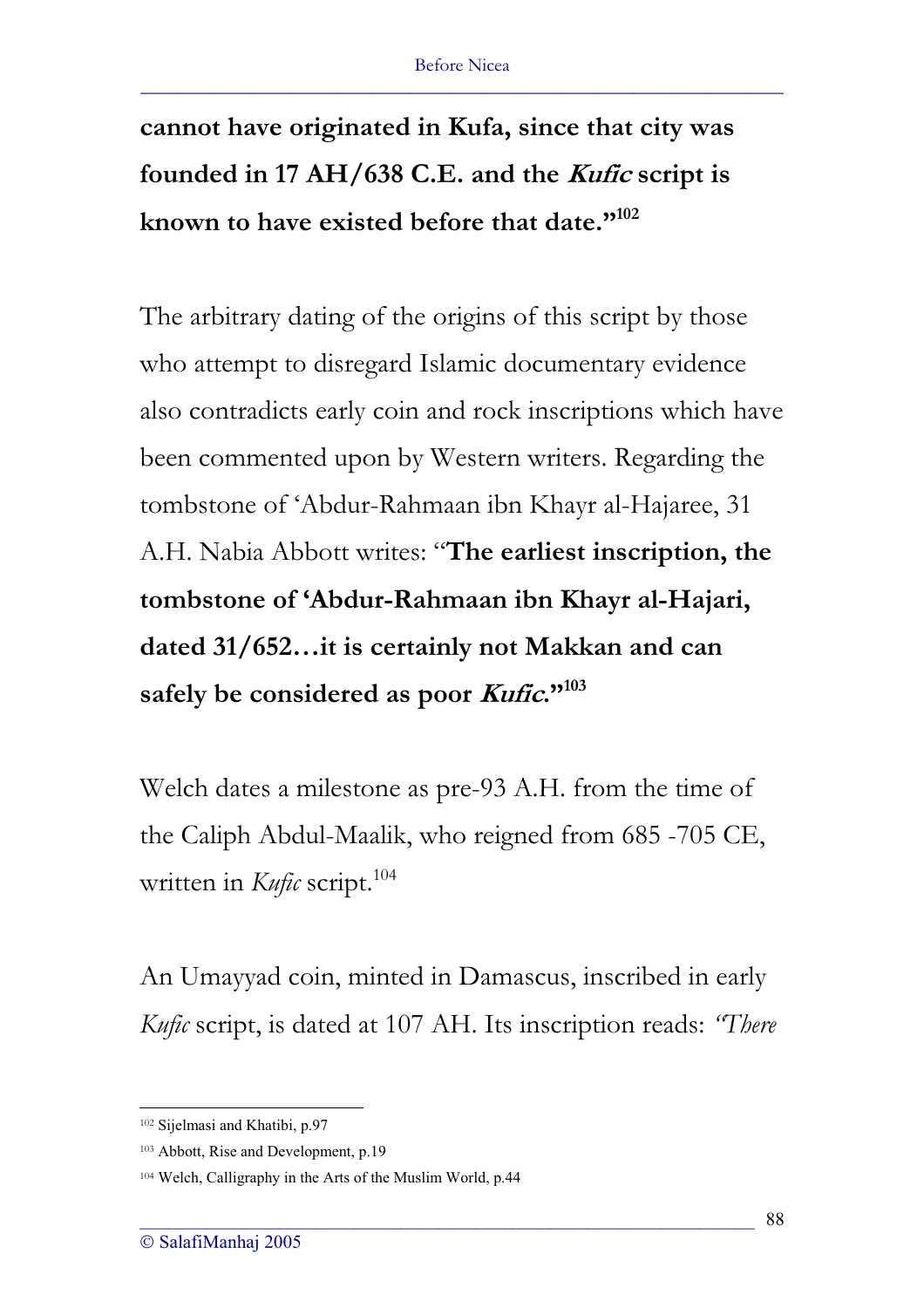*is none worthy of worship but Allaah, He is One and has no partner."<sup>105</sup>*

Another Umayyad coin, minted in Wasit, Iraaq, inscribed in the early *Kufic* script is dated at 108 AH, as can be seen in Room 34 of the British Museum. The inscription reads: *"There is none worthy of worship but Allaah, He is One and has no partner."*

### **The Topkapi Manuscript**

Concerning the Topkapi manuscript there is an interesting clause in the *Treaty of Versailles (Article 246)*: **"Within six months from the coming into force of the present treaty, Germany will restore to his majesty King of Hijaz, the original Qur'an of Caliph Uthman."** 

It is suggested that this manuscript is dated just after the first century after Hijrah. Dr Muhammad Shaybaanee considered it as Uthmanic, Muhammad Hamidullaah also agreed.

<sup>105</sup> British Museum, Room 34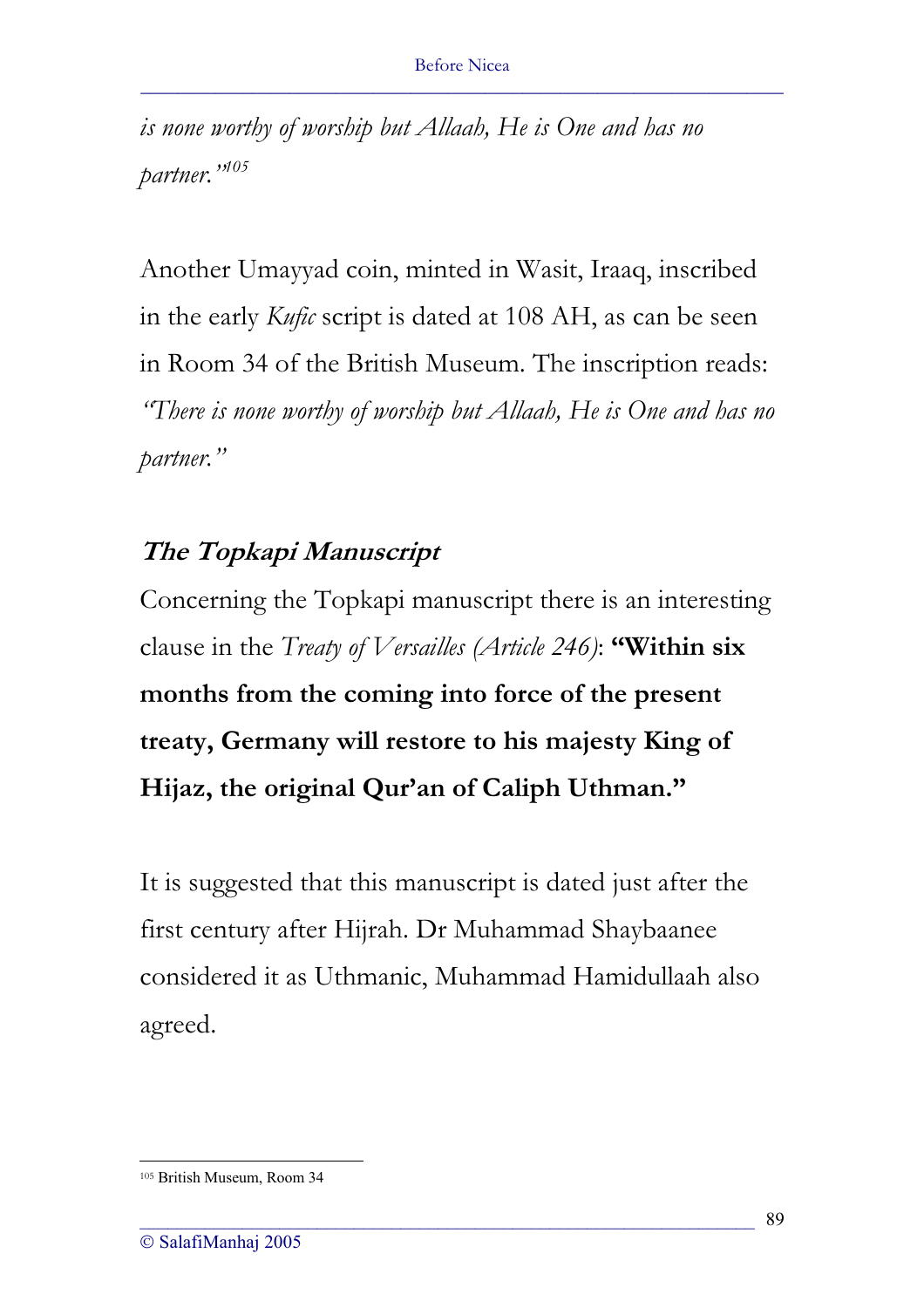### **The Islamic Museum of Istanbul**

This does not seem to be an original Uthmanic manuscript, but the oldest copy from the original. It is written in *Makki* script and can almost certainly be dated to before the end of the first Islamic century.

## **Husayn Mosque in Cairo**

This is the oldest of all manuscripts, and is either original or an exact copy from the original with similarity to the *Madini* script. It is attributed to Ali Ibn Abee Taalib and is written in early *Kufic* script which Ali would have used and may even be Ali's own handwriting, Allaah knows best.

## **Other Qur'aanic Manuscripts**

There are also other Qur'aans attributed to Ali, Ibn Nadim ad Ibn Ayn Aba claim that Ali wrote three Qur'aans of which there is one in *Daar al-Qutb*, Najaf. It has written on it, **"Ali Ibn Abee Taalib wrote it in the year 40 AH."** 

There are Qur'aanic manuscripts attributed to Hajjaaj ibn Mu'awiyah dated 49 AH and Uqba ibn Amir dated 52 AH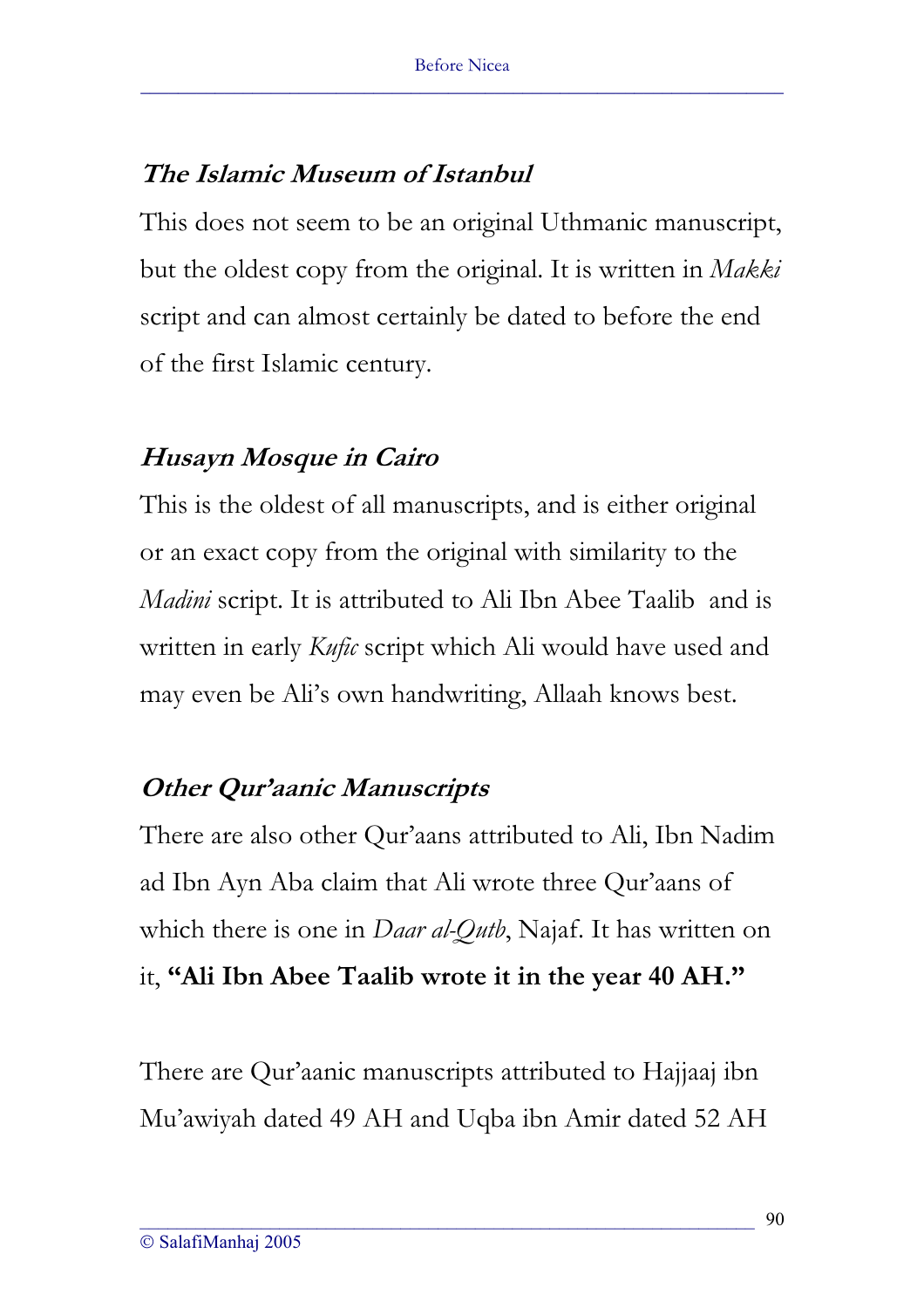in Turkey. More information on this topic can be found in *Tareekh al-Khatim al-Arabi* or Dr Salahuddeen al-Munajjid.

It is also worth noting that there is no deviation in these manuscripts from the Qur'aan in our possession today. The *Institute fur Koranforschung, University of Munich*, Germany, had collected and collated some 42,000 complete or incomplete copies of the Qur'aan, gathered from all over the world. After some fifty years of study they reported that in terms of differences between the various copies there were no variants, except occasional mistakes of copyists which could easily be ascertained. The institute was destroyed by American bombs during the Second World War.

# **4. What do non-Muslim scholars say about the Qur'aan?**

We would like to mention what recognised non-Muslim scholars of Islaam have said about the Qur'aan. These are scholars who are not of the same ilk as the radical fringe minority of de-mythologiser Orientalists. A brief examination into a few statements from some of these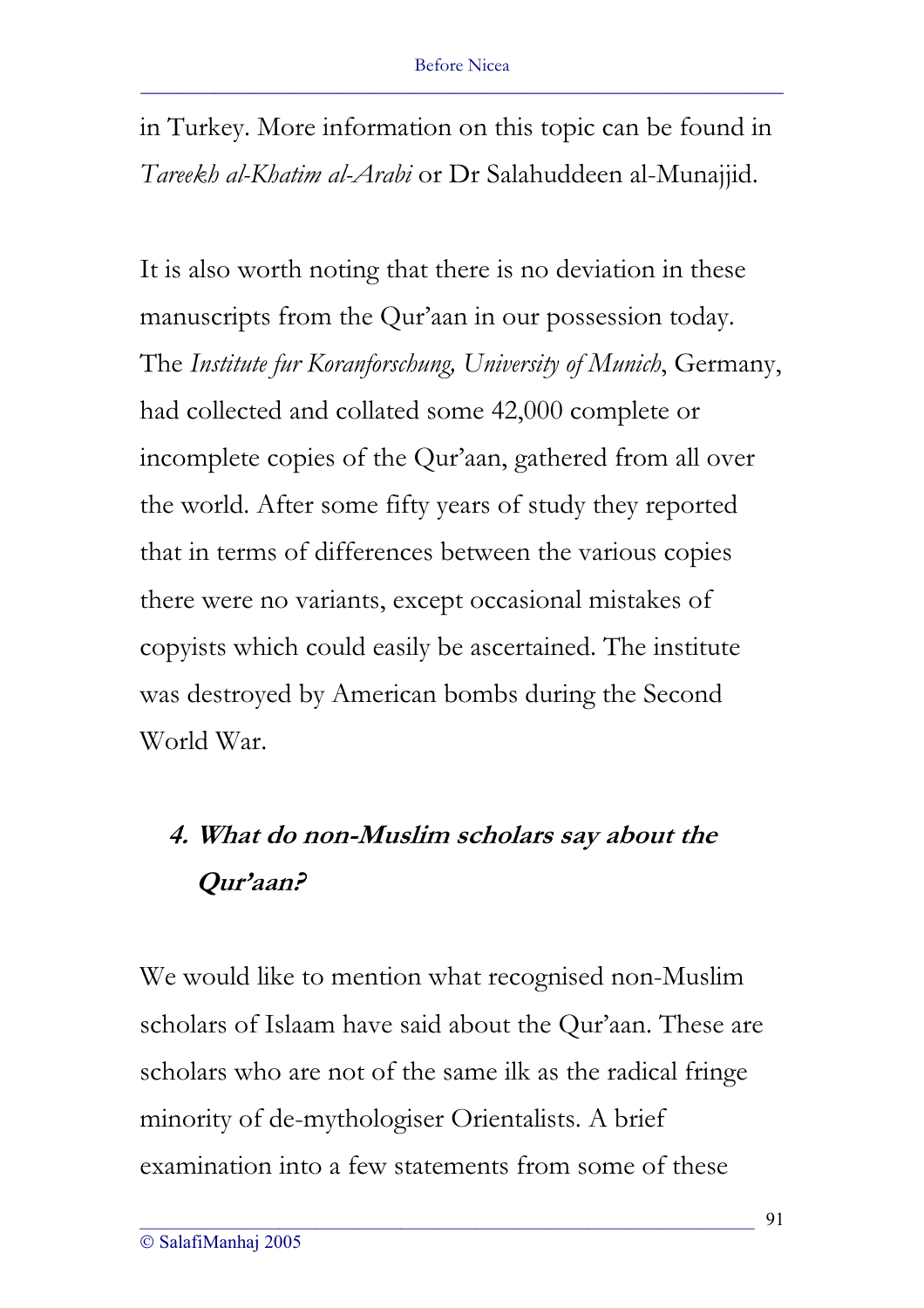writers would be indicative of the dominant opinion on the issue and of its divine nature:

- a. Adrian Brockett "The transmission of the Qur'aan after the death of Muhammad was essentially static, rather than organic. There was a single text, and nothing significant, not even allegedly abrogate material, could be taken out nor could anything be put in. this applied even to the early Caliphs. **The efforts of those scholars who attempt to reconstruct any other hypothetical original versions of the (written) text are therefore shown to be disregarding half the essence of Muslim scripture**."106
- b. Arthur J Arberry **"**Apart from certain orthological modifications of the originally somewhat primitive method of writing, intended to render unambiguous and easy the task of reading and recitation, **the Qur'an as printed in the twentieth century is identical with the**

<sup>106</sup> Approaches to the History of the Interpretation of the Qur'an, p.44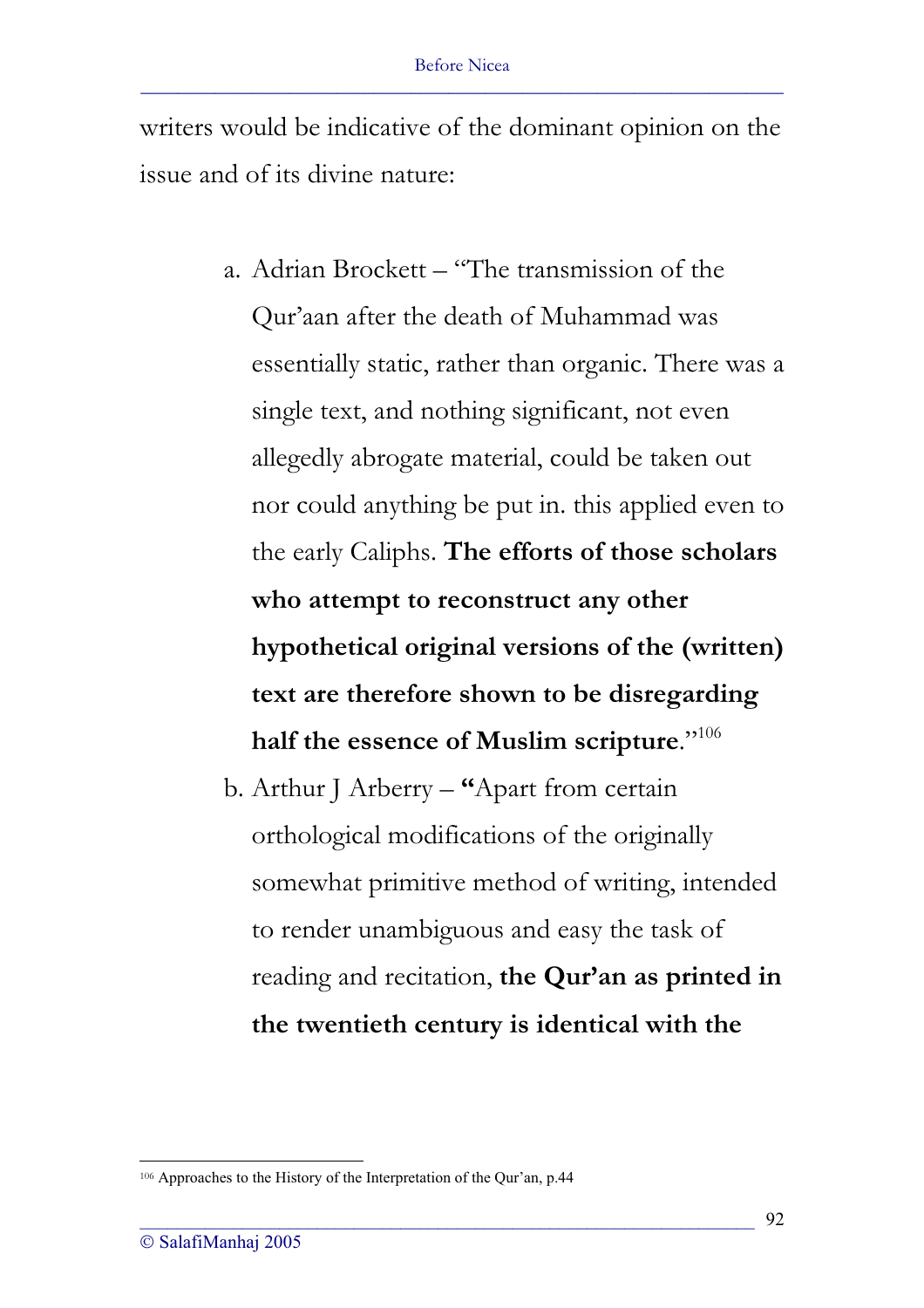# **Qur'an as authorised by Uthman more than 1300 years ago."107**

- c. John B. Taylor "Thus we feel confident that the Qur'an which we have today is, as far as is humanly possible, **the text which was established within a few years of the**  Prophet's death."<sup>108</sup>
- d. Harry Gaylord Dorman "It is a literal revelation of God, dictated to Muhammad by Gabriel, perfect in every letter. It is an everpresent miracle witnessing to itself and to Muhammad, the Prophet of God. Its miraculous quality resides partly in style, so perfect and lofty that neither men nor jinn could produce a single chapter to compare with its briefest chapter, and partly in its content of teachings, prophecies of the future, and amazingly accurate information such as the illiterate Muhammad could never have gathered of his own accord."<sup>109</sup>
- e. Laura Veccia Vaglieri "On the whole we find in it a collection of wisdom which can be

<sup>&</sup>lt;sup>107</sup> From his introduction to his translation of the Our'aan

<sup>108</sup> Thinking About Islam

<sup>109</sup> Towards Understanding Islam (New York: 1948), p.3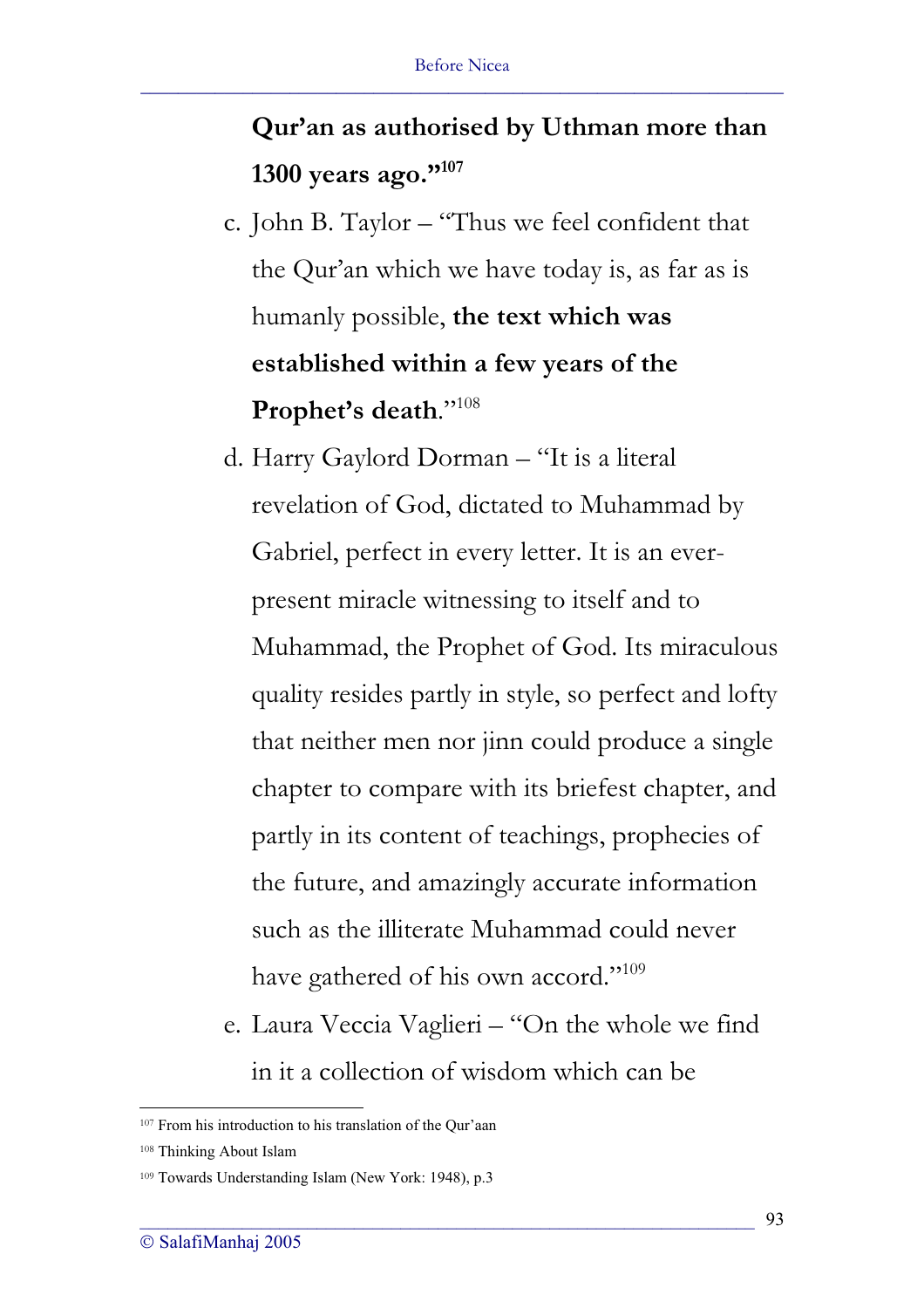adopted by the most intelligent of men, the greatest of philosophers and the most skilful of politicians…**But there is another proof of the divinity of the Qur'an; it is the fact that is has been preserved intact through the ages since the time of its revelation till the present day...** Read and re-read by the Muslim world, this book does not rouse in the faithful any weariness; it rather, through repetition, is more loved every day. It gives rise to a profound feeling of awe and respect in the one who reads it or listens to it."<sup>110</sup>

- f. H.A.R. Gibb **"Well then, if the Koran were his own (Muhammad's) composition other men could rival it. Let them produce ten verses like it. If they could not (and it is obvious that they could not), then let them accept the Koran as an outstanding evidential miracle."111**
- g. G. Margoliouth "The Koran admittedly occupies an important position among the great

<sup>110</sup> Apologie de I'Islamisme, pp.57-59

<sup>111</sup> Mohammedanism (OUP), p.42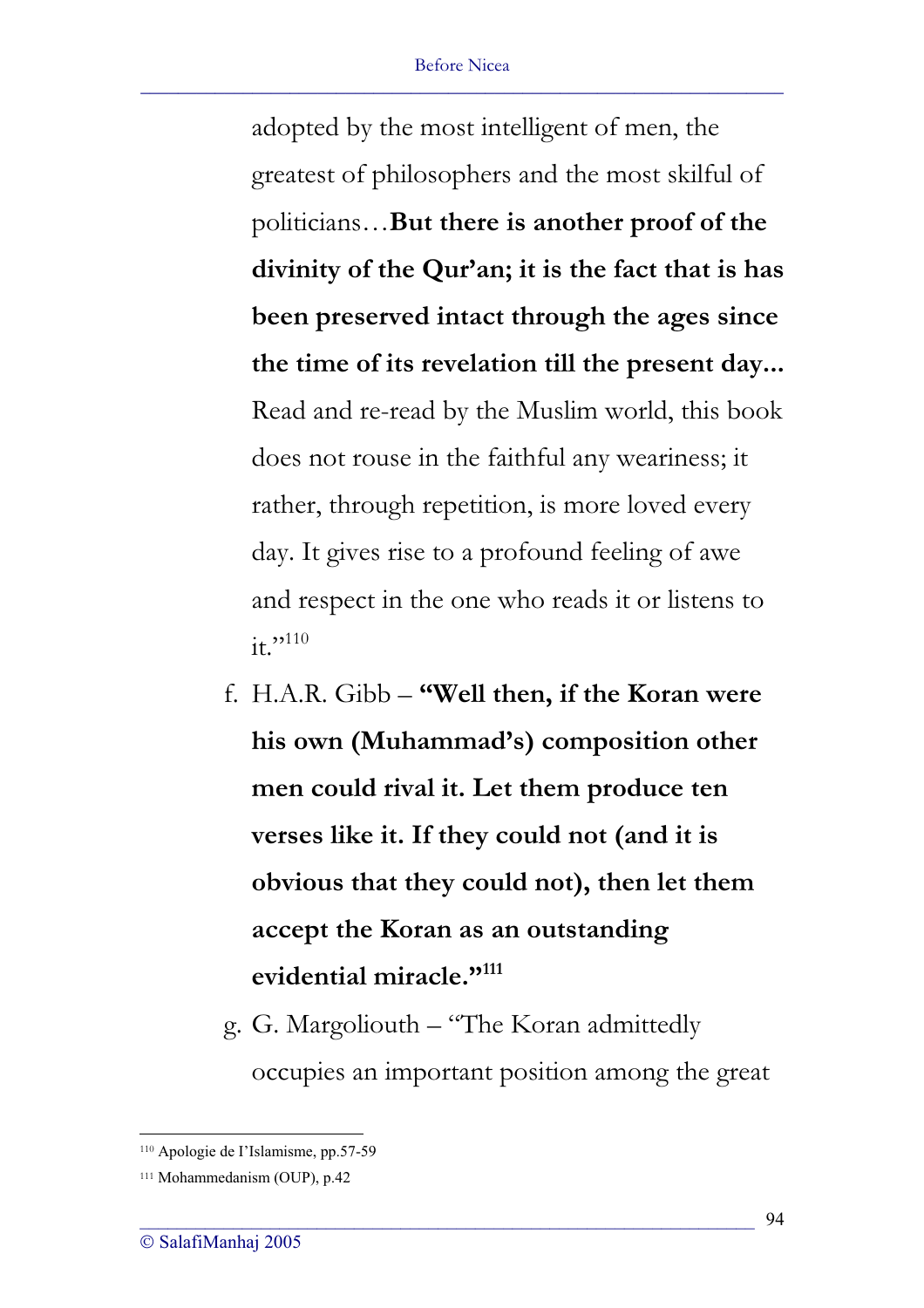#### Before Nicea \_\_\_\_\_\_\_\_\_\_\_\_\_\_\_\_\_\_\_\_\_\_\_\_\_\_\_\_\_\_\_\_\_\_\_\_\_\_\_\_\_\_\_\_\_\_\_\_\_\_\_\_\_\_\_\_\_\_\_\_\_\_\_\_\_\_\_\_\_

religious books of the world. Though the youngest of the epoch-making works belonging to this class of literature, it yields to hardly any in the wonderful effect which it has produced on large masses of men. It has created an all but new phase of human thought and a fresh type of character. It first transformed a number of heterogenous desert tribes of the Arabian peninsula into a nation of heroes, and then proceeded to create the vast politico-religious organisations of the Muhammadan world which are one of the great forces with which Europe and the East have to reckon today."<sup>112</sup>

h. Dr Steingass – "A work, then, which calls forth so powerful and seemingly incompatible emotions even to the distant reader – distant as to time, and still more so as a mental development – a work which not only conquers the repugnance which he may begin its perusal, but changes this adverse feeling into astonishment and admiration, such a work must be a wonderful production of the human mind

<sup>112</sup> J.M. Rodwell, *The Koran* (1977), p.vii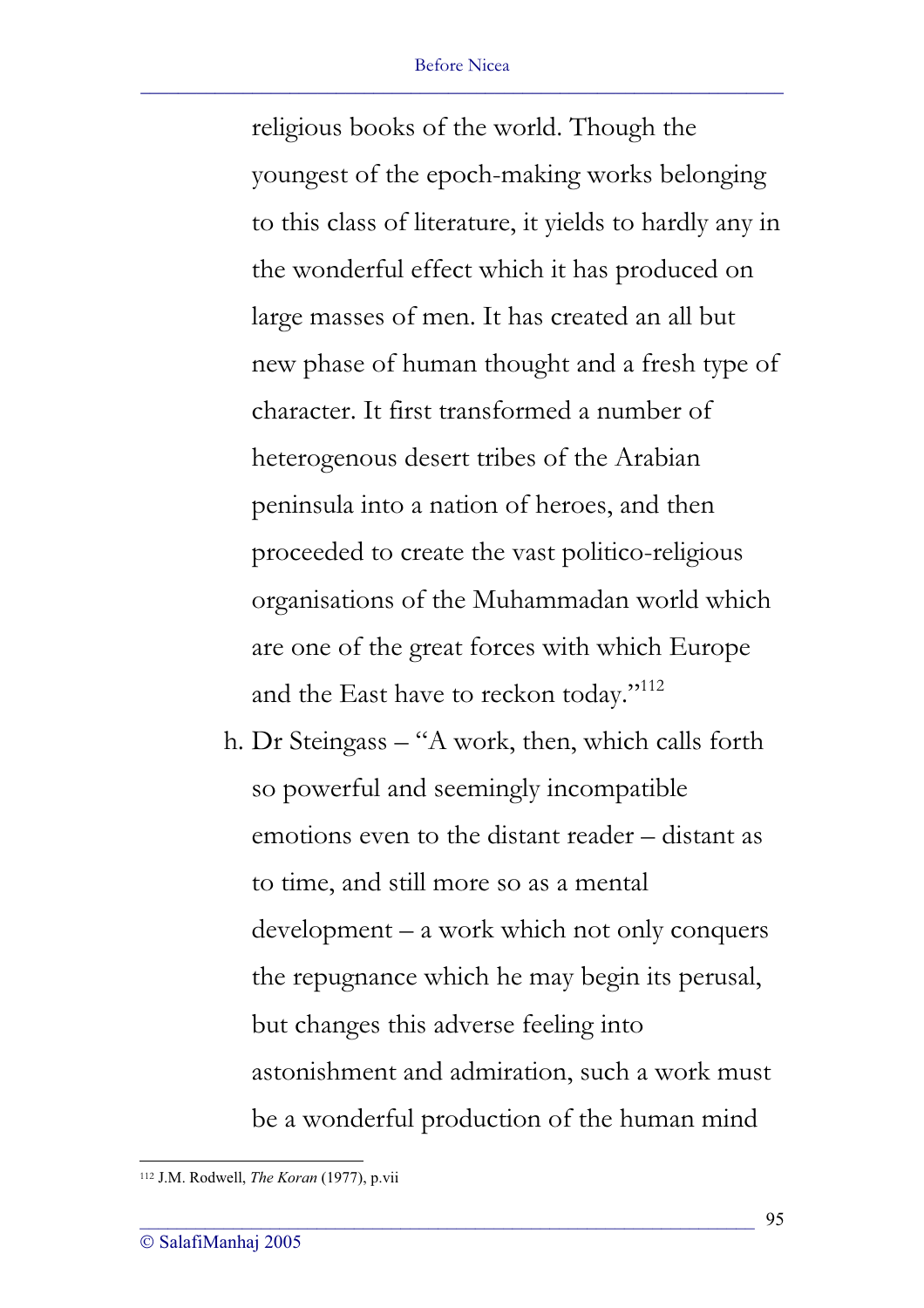indeed and a problem of the highest interest to every thoughtful observer of the destinies of mankind; here, therefore, its merits as a literary production should perhaps not be measured by some preconceived maxims of subjective and aesthetic taste, but by the effects which it produced in Muhammad's contemporaries and fellow countrymen. **If it spoke so powerfully and convincingly to the hearts of his hearers as to weld hitherto centrifugal and antagonistic elements into one compact and well-organised body, animated by ideas far beyond those which had until now ruled the Arabian mind, then its eloquence was perfect, simply because it created a civilised nation out of savage tribes, and shot a fresh wolf into the old warp of history**."113

i. Arthur J. Arberry – "In making the present attempt to improve on the performance of my predecessors, and to produce something which might be accepted as echoing however faintly the sublime rhetoric of the Arabic Koran, I have

<sup>113</sup> T.P. Hughes, *Dictionary of Islam*, pp. 526-528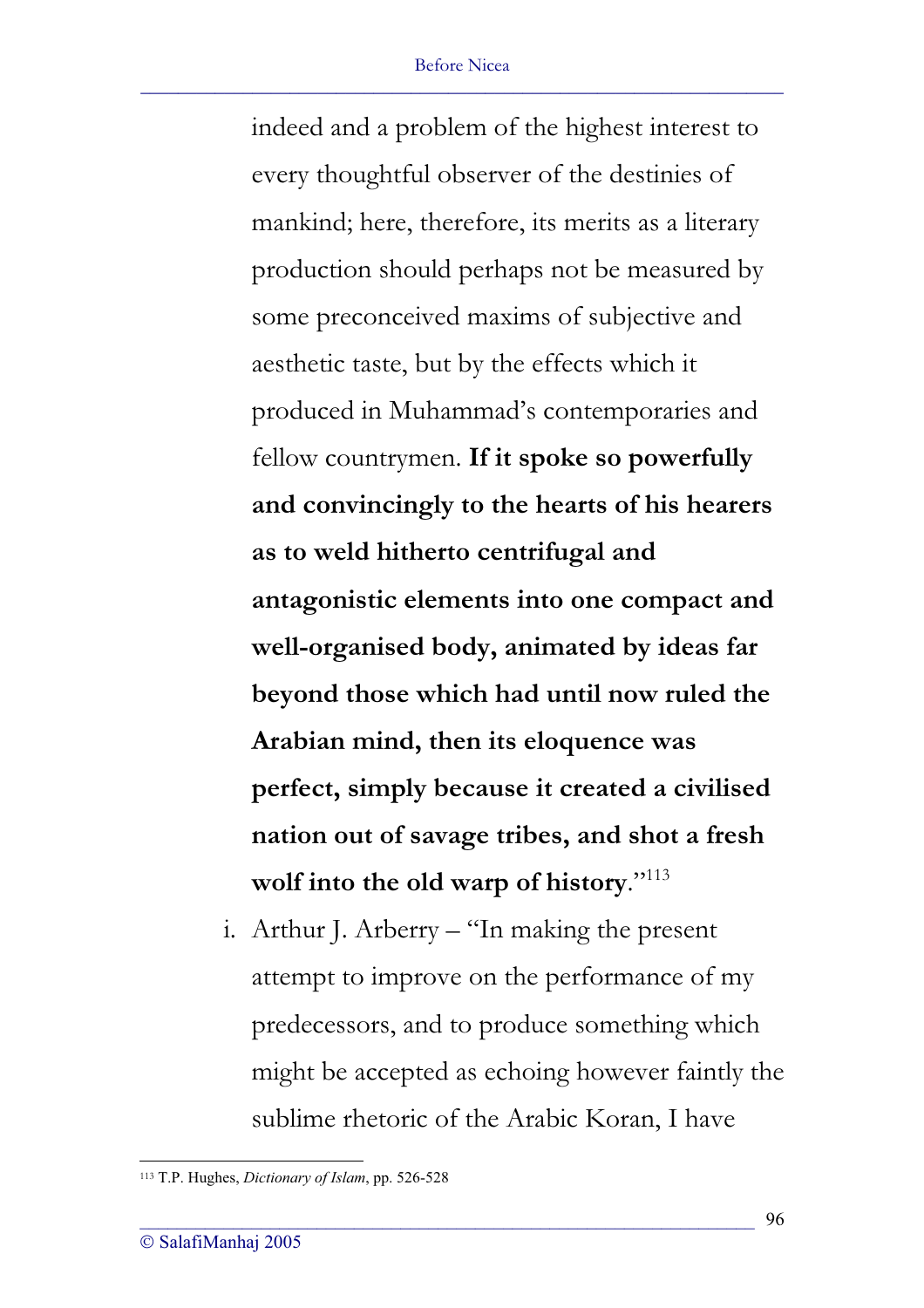been at pains to study the intricate and richly varied rhythms which – apart from the message itself – constitute the Koran's undeniable claim to rank amongst the greatest literary masterpieces of mankind…this very characteristic feature –'that inimitable symphony,' as the believing Pickthall described his Holy Book, "the very sounds of which move men to tears and ecstasy" – has been almost totally ignored by previous translators; it is therefore not surprising that what they have wrought sounds dull and flat indeed in comparison with the splendidly decorated original."<sup>114</sup>

Other scholars who correspond to this position about the Qur'aan include Montgomery Watt, Muir, Guilliame, Glubb and Paret. Abdur-Raheem Green noted that, "It is in the disregard of the legacies of these writers that have caused the divergence from the authoritative position by the present radical demythologiser writers<sup>115</sup> and have led

<sup>114</sup> The Koran Interpreted (OUP: 1964), p.x

<sup>115</sup> Such as Patricia Crone, Michael Cook, Wansborough, Andrew Rippon et al